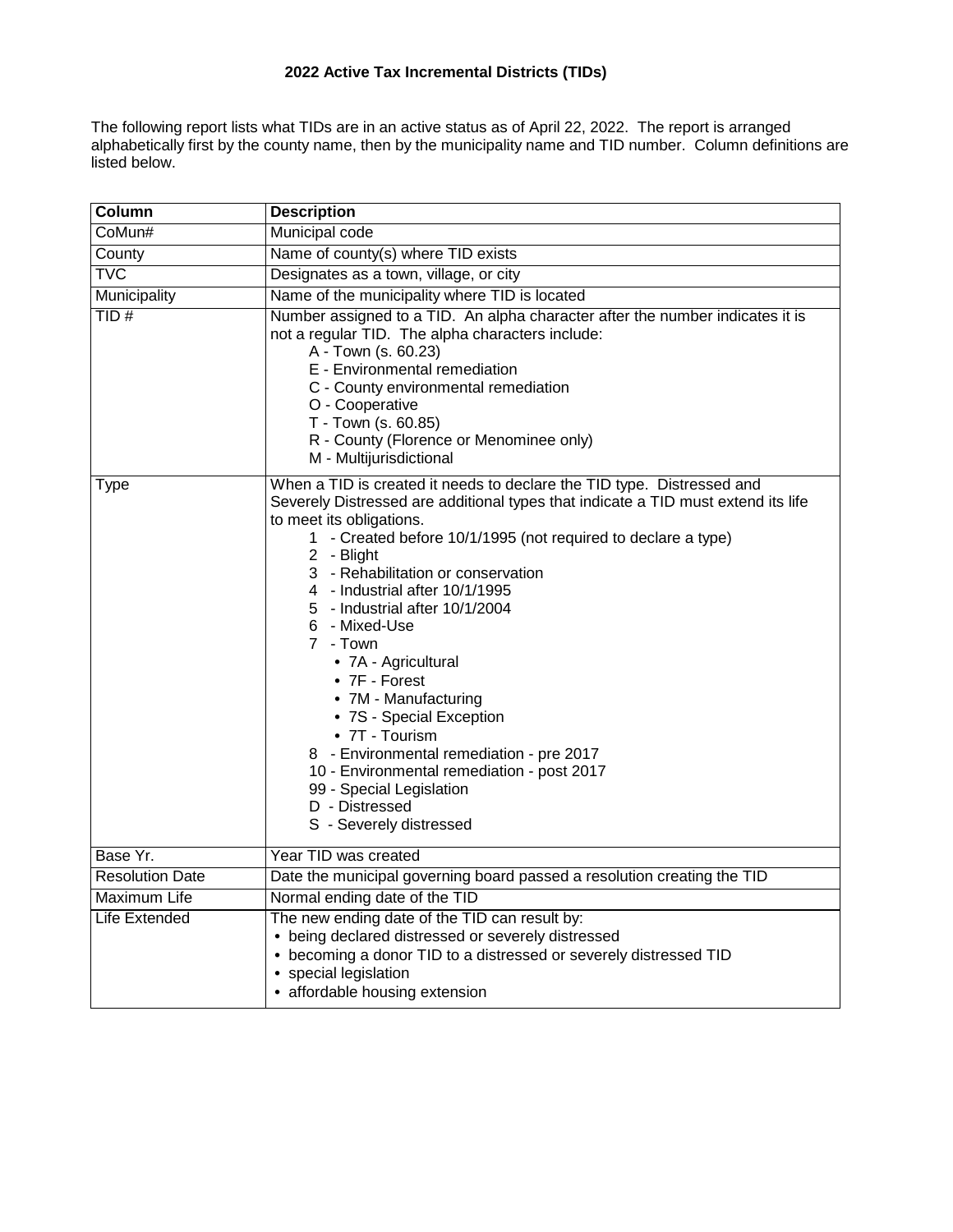| CoMun # | <b>County</b>   | <b>TVC</b>        | <b>Municipality</b>    | TID# | <b>Type</b>             | Base Yr. | <b>Resolution Date</b> | <b>Maximum Life</b> | <b>Life Extended</b> |
|---------|-----------------|-------------------|------------------------|------|-------------------------|----------|------------------------|---------------------|----------------------|
| 01201   | <b>ADAMS</b>    | <b>CITY OF</b>    | <b>ADAMS</b>           | 002  | 4                       | 1996     | 08/15/1996             | 08/15/2019          | 08/15/2022           |
| 01201   | <b>ADAMS</b>    | <b>CITY OF</b>    | <b>ADAMS</b>           | 003  | $\overline{2}$          | 1996     | 09/03/1996             | 09/03/2023          |                      |
| 01126   | <b>ADAMS</b>    | <b>VILLAGE OF</b> | <b>FRIENDSHIP</b>      | 001  | $\overline{c}$          | 1997     | 05/05/1997             | 05/05/2024          |                      |
| 01126   | <b>ADAMS</b>    | <b>VILLAGE OF</b> | <b>FRIENDSHIP</b>      | 002  | $\overline{\mathbf{4}}$ | 2000     | 09/11/2000             | 09/11/2023          |                      |
| 01030   | <b>ADAMS</b>    | <b>TOWN OF</b>    | <b>ROME</b>            | 001T | 7T                      | 2015     | 09/17/2015             | 09/17/2031          |                      |
| 01291   | <b>ADAMS</b>    | <b>CITY OF</b>    | <b>WISCONSIN DELLS</b> | 003  | 99                      | 2005     | 05/17/2005             | 12/31/2036          | 05/17/2045           |
| 02201   | <b>ASHLAND</b>  | <b>CITY OF</b>    | <b>ASHLAND</b>         | 006  | $\mathbf{1}$            | 1994     | 09/13/1994             | 09/13/2021          | 09/13/2031           |
| 02201   | <b>ASHLAND</b>  | <b>CITY OF</b>    | <b>ASHLAND</b>         | 009  | 6D                      | 2006     | 08/08/2006             | 08/08/2026          | 08/08/2036           |
| 02201   | <b>ASHLAND</b>  | <b>CITY OF</b>    | <b>ASHLAND</b>         | 010  | $\overline{2}$          | 2017     | 05/30/2017             | 05/30/2044          |                      |
| 03206   | <b>BARRON</b>   | <b>CITY OF</b>    | <b>BARRON</b>          | 002  | $\overline{\mathbf{4}}$ | 2000     | 09/29/2000             | 09/29/2023          | 09/29/2040           |
| 03206   | <b>BARRON</b>   | <b>CITY OF</b>    | <b>BARRON</b>          | 003  | 6S                      | 2005     | 05/11/2005             | 05/11/2025          | 05/11/2045           |
| 03206   | <b>BARRON</b>   | <b>CITY OF</b>    | <b>BARRON</b>          | 004  | $\mathbf{3}$            | 2007     | 06/12/2007             | 06/12/2034          | 05/11/2045           |
| 03206   | <b>BARRON</b>   | <b>CITY OF</b>    | <b>BARRON</b>          | 005  | 6                       | 2010     | 06/08/2010             | 06/08/2030          |                      |
| 03206   | <b>BARRON</b>   | <b>CITY OF</b>    | <b>BARRON</b>          | 006  | 6                       | 2015     | 09/24/2015             | 09/24/2035          |                      |
| 03111   | <b>BARRON</b>   | <b>VILLAGE OF</b> | <b>CAMERON</b>         | 001  | 6                       | 2005     | 08/08/2005             | 08/08/2025          | 08/08/2028           |
| 03211   | <b>BARRON</b>   | <b>CITY OF</b>    | <b>CHETEK</b>          | 003  | 5                       | 2007     | 04/26/2007             | 04/26/2027          |                      |
| 03211   | <b>BARRON</b>   | <b>CITY OF</b>    | <b>CHETEK</b>          | 004  | 6                       | 2020     | 10/08/2019             | 10/08/2040          |                      |
| 03212   | <b>BARRON</b>   | <b>CITY OF</b>    | <b>CUMBERLAND</b>      | 007  | $\mathbf{1}$            | 1995     | 09/13/1995             | 09/13/2022          | 04/06/2023           |
| 03212   | <b>BARRON</b>   | <b>CITY OF</b>    | <b>CUMBERLAND</b>      | 008  | 6                       | 2017     | 04/05/2017             | 04/05/2038          |                      |
| 03212   | <b>BARRON</b>   | <b>CITY OF</b>    | <b>CUMBERLAND</b>      | 009  | 6                       | 2018     | 06/05/2018             | 06/05/2038          |                      |
| 03116   | <b>BARRON</b>   | <b>VILLAGE OF</b> | <b>DALLAS</b>          | 002  | 2D                      | 2001     | 06/11/2001             | 06/11/2028          | 06/11/2038           |
| 03171   | <b>BARRON</b>   | <b>VILLAGE OF</b> | <b>PRAIRIE FARM</b>    | 001  | 4                       | 2002     | 09/30/2002             | 09/30/2025          |                      |
| 03276   | <b>BARRON</b>   | <b>CITY OF</b>    | <b>RICE LAKE</b>       | 003  | 3                       | 2001     | 03/27/2001             | 03/27/2028          |                      |
| 03276   | <b>BARRON</b>   | CITY OF           | <b>RICE LAKE</b>       | 004  | 6                       | 2007     | 03/27/2007             | 03/27/2027          |                      |
| 03276   | <b>BARRON</b>   | <b>CITY OF</b>    | <b>RICE LAKE</b>       | 005  | $\,6$                   | 2019     | 09/24/2019             | 09/24/2039          |                      |
| 03276   | <b>BARRON</b>   | <b>CITY OF</b>    | <b>RICE LAKE</b>       | 006  | 6                       | 2021     | 03/23/2021             | 03/23/2042          |                      |
| 03186   | <b>BARRON</b>   | <b>VILLAGE OF</b> | <b>TURTLE LAKE</b>     | 003  | 6                       | 2009     | 11/17/2008             | 11/17/2028          |                      |
| 04151   | <b>BAYFIELD</b> | <b>VILLAGE OF</b> | <b>MASON</b>           | 001  | 4                       | 1999     | 09/30/1999             | 09/30/2022          | 09/30/2025           |
| 04291   | <b>BAYFIELD</b> | <b>CITY OF</b>    | <b>WASHBURN</b>        | 002  | $\mathbf{1}$            | 1995     | 09/25/1995             | 09/25/2022          |                      |
| 04291   | <b>BAYFIELD</b> | <b>CITY OF</b>    | <b>WASHBURN</b>        | 003  | 6                       | 2015     | 06/08/2015             | 06/08/2035          |                      |
| 05102   | <b>BROWN</b>    | <b>VILLAGE OF</b> | <b>ALLOUEZ</b>         | 001  | 3                       | 2012     | 10/18/2011             | 10/18/2038          |                      |
| 05104   | <b>BROWN</b>    | <b>VILLAGE OF</b> | <b>ASHWAUBENON</b>     | 003  | $\,6$                   | 2008     | 09/11/2008             | 09/11/2028          |                      |
| 05104   | <b>BROWN</b>    | <b>VILLAGE OF</b> | <b>ASHWAUBENON</b>     | 004  | 6                       | 2008     | 09/11/2008             | 09/11/2028          |                      |
| 05104   | <b>BROWN</b>    | <b>VILLAGE OF</b> | <b>ASHWAUBENON</b>     | 005  | $\overline{2}$          | 2014     | 02/25/2014             | 02/25/2041          |                      |
| 05106   | <b>BROWN</b>    | <b>VILLAGE OF</b> | <b>BELLEVUE</b>        | 001  | 6                       | 2013     | 03/21/2013             | 03/21/2033          |                      |
| 05106   | <b>BROWN</b>    | <b>VILLAGE OF</b> | <b>BELLEVUE</b>        | 002  | 6                       | 2016     | 09/14/2016             | 09/14/2036          |                      |
| 05216   | <b>BROWN</b>    | <b>CITY OF</b>    | DE PERE                | 007  | 3                       | 2007     | 10/17/2006             | 10/17/2033          |                      |
|         |                 |                   |                        |      |                         |          |                        |                     |                      |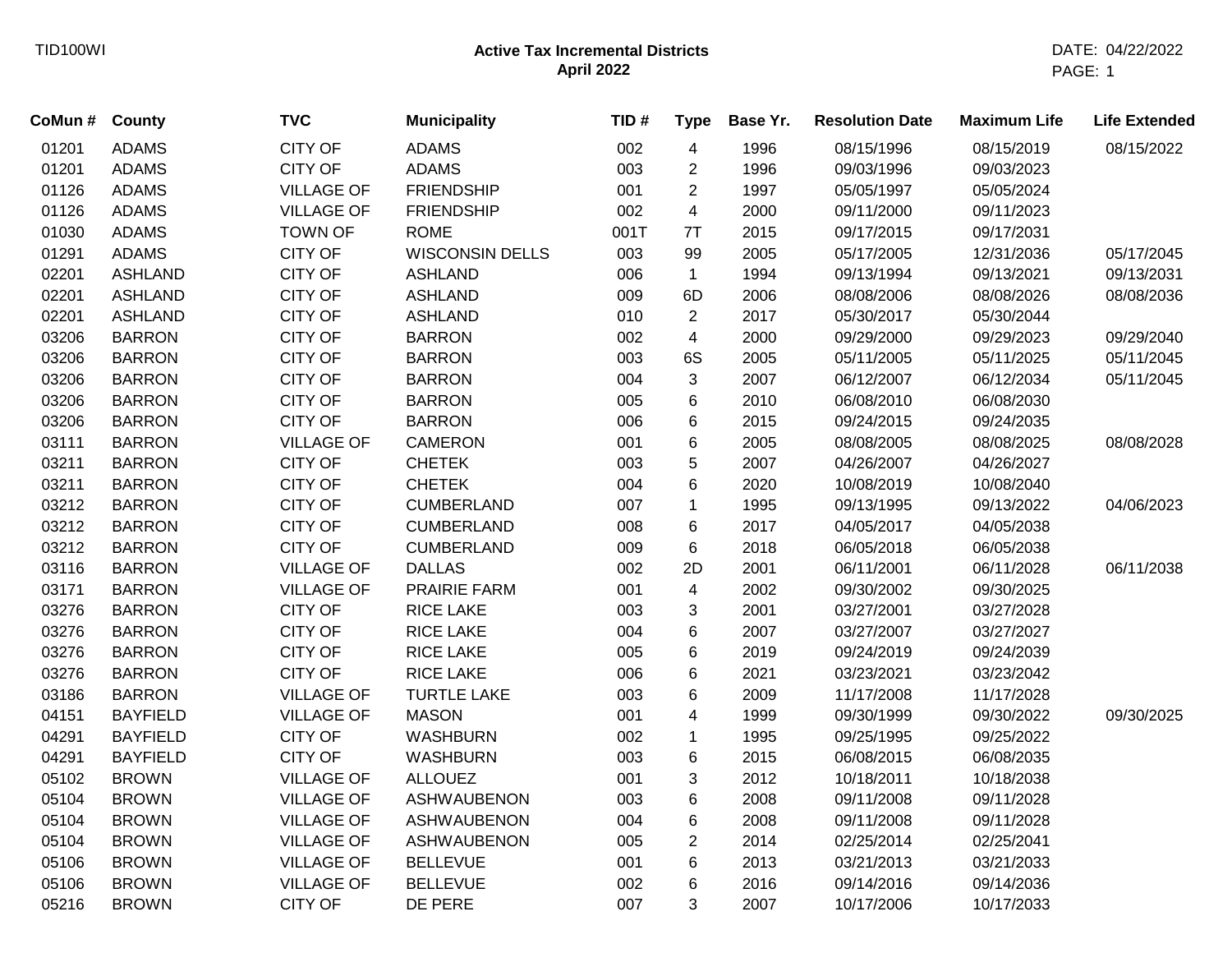| CoMun # County |              | <b>TVC</b>        | <b>Municipality</b> | TID# | <b>Type</b>    | Base Yr. | <b>Resolution Date</b> | <b>Maximum Life</b> | <b>Life Extended</b> |
|----------------|--------------|-------------------|---------------------|------|----------------|----------|------------------------|---------------------|----------------------|
| 05216          | <b>BROWN</b> | <b>CITY OF</b>    | DE PERE             | 008  | $\,6$          | 2007     | 08/21/2007             | 08/21/2027          |                      |
| 05216          | <b>BROWN</b> | CITY OF           | DE PERE             | 009  | 3              | 2012     | 08/07/2012             | 08/07/2039          |                      |
| 05216          | <b>BROWN</b> | <b>CITY OF</b>    | DE PERE             | 010  | 5              | 2012     | 08/07/2012             | 08/07/2032          |                      |
| 05216          | <b>BROWN</b> | <b>CITY OF</b>    | DE PERE             | 011  | 6              | 2015     | 09/01/2015             | 09/01/2035          |                      |
| 05216          | <b>BROWN</b> | <b>CITY OF</b>    | DE PERE             | 012  | 6              | 2015     | 09/01/2015             | 09/01/2035          |                      |
| 05216          | <b>BROWN</b> | CITY OF           | DE PERE             | 013  | 6              | 2017     | 07/18/2017             | 07/18/2037          |                      |
| 05216          | <b>BROWN</b> | CITY OF           | DE PERE             | 014  | $\overline{2}$ | 2019     | 10/16/2018             | 10/16/2046          |                      |
| 05216          | <b>BROWN</b> | <b>CITY OF</b>    | DE PERE             | 015  | 6              | 2020     | 02/19/2020             | 02/19/2041          |                      |
| 05216          | <b>BROWN</b> | <b>CITY OF</b>    | DE PERE             | 016  | 3              | 2020     | 02/19/2020             | 02/19/2048          |                      |
| 05216          | <b>BROWN</b> | <b>CITY OF</b>    | DE PERE             | 017  | 6              | 2021     | 03/16/2021             | 03/16/2042          |                      |
| 05116          | <b>BROWN</b> | <b>VILLAGE OF</b> | <b>DENMARK</b>      | 002  | 6              | 2021     | 03/01/2021             | 03/01/2042          |                      |
| 05231          | <b>BROWN</b> | <b>CITY OF</b>    | <b>GREEN BAY</b>    | 004  | $\overline{2}$ | 1998     | 01/20/1998             | 01/20/2025          |                      |
| 05231          | <b>BROWN</b> | CITY OF           | <b>GREEN BAY</b>    | 005  | $\overline{2}$ | 2000     | 12/21/1999             | 12/21/2026          |                      |
| 05231          | <b>BROWN</b> | CITY OF           | <b>GREEN BAY</b>    | 010  | $\overline{2}$ | 2004     | 08/17/2004             | 08/17/2031          |                      |
| 05231          | <b>BROWN</b> | <b>CITY OF</b>    | <b>GREEN BAY</b>    | 012  | 5              | 2005     | 09/06/2005             | 09/06/2025          |                      |
| 05231          | <b>BROWN</b> | CITY OF           | <b>GREEN BAY</b>    | 013  | 3              | 2005     | 09/06/2005             | 09/06/2032          |                      |
| 05231          | <b>BROWN</b> | CITY OF           | <b>GREEN BAY</b>    | 014  | $\overline{2}$ | 2006     | 09/16/2006             | 09/16/2033          |                      |
| 05231          | <b>BROWN</b> | CITY OF           | <b>GREEN BAY</b>    | 016  | $\overline{2}$ | 2007     | 05/06/2007             | 05/06/2034          |                      |
| 05231          | <b>BROWN</b> | <b>CITY OF</b>    | <b>GREEN BAY</b>    | 018  | 3              | 2016     | 10/06/2015             | 10/06/2043          |                      |
| 05231          | <b>BROWN</b> | CITY OF           | <b>GREEN BAY</b>    | 019  | 3              | 2017     | 09/19/2017             | 09/19/2044          |                      |
| 05231          | <b>BROWN</b> | CITY OF           | <b>GREEN BAY</b>    | 020  | 3              | 2018     | 09/25/2018             | 09/25/2045          |                      |
| 05231          | <b>BROWN</b> | CITY OF           | <b>GREEN BAY</b>    | 021  | $\overline{2}$ | 2018     | 09/25/2018             | 09/25/2045          |                      |
| 05231          | <b>BROWN</b> | <b>CITY OF</b>    | <b>GREEN BAY</b>    | 022  | $\overline{c}$ | 2019     | 09/17/2019             | 09/17/2046          |                      |
| 05231          | <b>BROWN</b> | <b>CITY OF</b>    | <b>GREEN BAY</b>    | 023  | $\overline{c}$ | 2019     | 09/17/2019             | 09/17/2046          |                      |
| 05126          | <b>BROWN</b> | <b>VILLAGE OF</b> | <b>HOBART</b>       | 001  | 6              | 2009     | 04/08/2009             | 04/08/2029          | 04/08/2032           |
| 05126          | <b>BROWN</b> | <b>VILLAGE OF</b> | <b>HOBART</b>       | 002  | 6              | 2011     | 06/24/2011             | 06/24/2031          | 06/24/2034           |
| 05136          | <b>BROWN</b> | <b>VILLAGE OF</b> | <b>HOWARD</b>       | 003  | 6              | 2006     | 01/09/2006             | 01/09/2026          |                      |
| 05136          | <b>BROWN</b> | <b>VILLAGE OF</b> | <b>HOWARD</b>       | 004  | $\overline{2}$ | 2007     | 06/11/2007             | 06/11/2034          |                      |
| 05136          | <b>BROWN</b> | <b>VILLAGE OF</b> | <b>HOWARD</b>       | 005  | 6              | 2008     | 08/11/2008             | 08/11/2028          |                      |
| 05136          | <b>BROWN</b> | <b>VILLAGE OF</b> | <b>HOWARD</b>       | 006  | 6              | 2008     | 08/11/2008             | 08/11/2028          |                      |
| 05136          | <b>BROWN</b> | <b>VILLAGE OF</b> | <b>HOWARD</b>       | 007  | 3              | 2012     | 09/10/2012             | 09/10/2039          |                      |
| 05136          | <b>BROWN</b> | <b>VILLAGE OF</b> | <b>HOWARD</b>       | 008  | 6              | 2015     | 04/27/2015             | 04/27/2035          | 04/27/2038           |
| 05136          | <b>BROWN</b> | <b>VILLAGE OF</b> | <b>HOWARD</b>       | 009  | 5              | 2019     | 04/08/2019             | 04/08/2040          |                      |
| 05024          | <b>BROWN</b> | <b>TOWN OF</b>    | LAWRENCE            | 001A | 6              | 2018     | 12/04/2017             | 12/04/2038          |                      |
| 05024          | <b>BROWN</b> | <b>TOWN OF</b>    | <b>LAWRENCE</b>     | 002A | 6              | 2018     | 09/26/2018             | 09/26/2038          |                      |
| 05025          | <b>BROWN</b> | <b>TOWN OF</b>    | LEDGEVIEW           | 001A | 6              | 2015     | 05/04/2015             | 05/04/2035          |                      |
| 05025          | <b>BROWN</b> | <b>TOWN OF</b>    | LEDGEVIEW           | 002T | 7T             | 2019     | 10/23/2018             | 10/23/2034          |                      |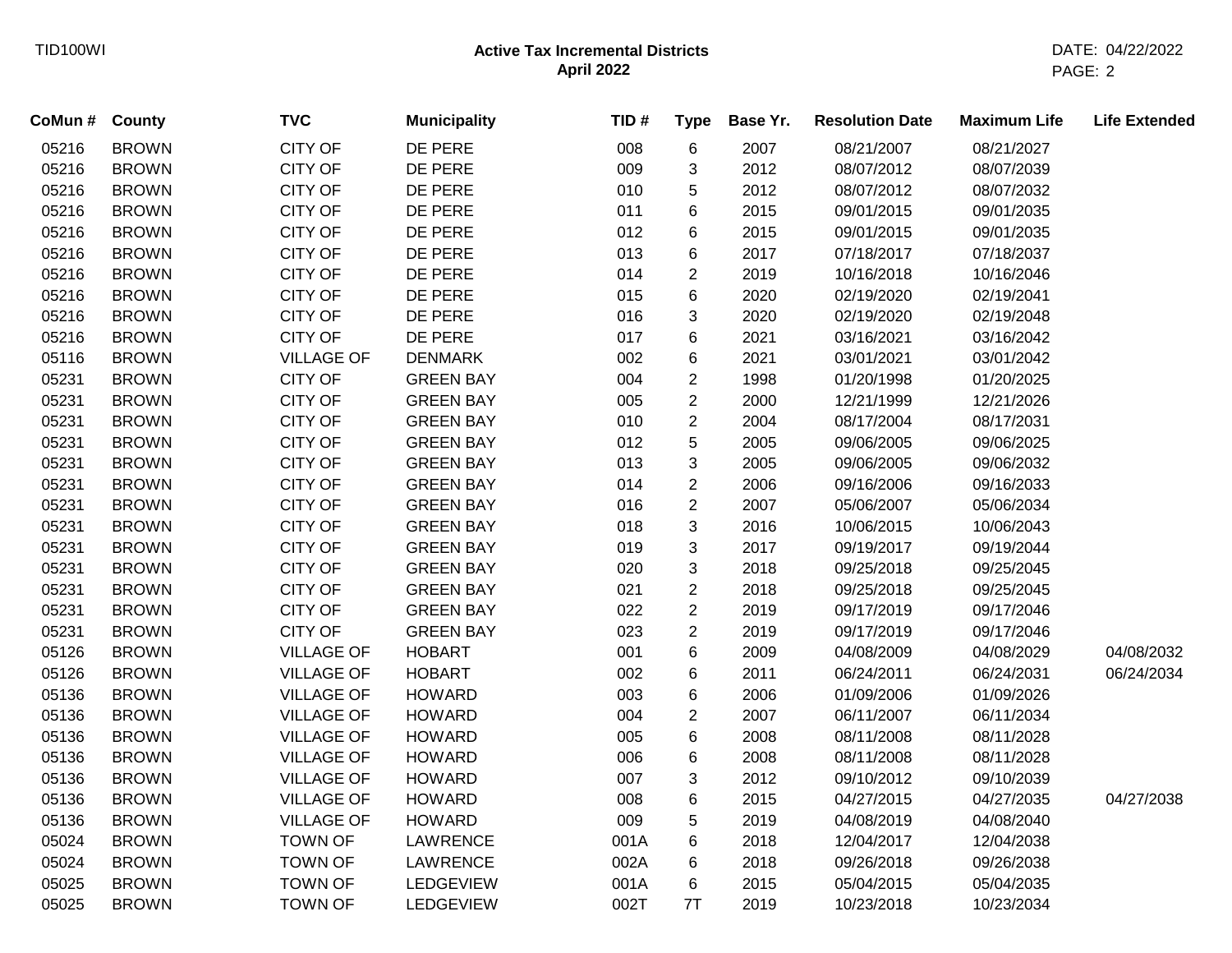| CoMun # | County         | <b>TVC</b>        | <b>Municipality</b> | TID# | <b>Type</b>               | Base Yr. | <b>Resolution Date</b> | <b>Maximum Life</b> | <b>Life Extended</b> |
|---------|----------------|-------------------|---------------------|------|---------------------------|----------|------------------------|---------------------|----------------------|
| 05171   | <b>BROWN</b>   | <b>VILLAGE OF</b> | <b>PULASKI</b>      | 002  | 6                         | 2005     | 09/06/2005             | 09/06/2025          |                      |
| 05171   | <b>BROWN</b>   | <b>VILLAGE OF</b> | <b>PULASKI</b>      | 003  | $\overline{2}$            | 2014     | 08/04/2014             | 08/04/2041          |                      |
| 05171   | <b>BROWN</b>   | <b>VILLAGE OF</b> | <b>PULASKI</b>      | 004  | 6                         | 2015     | 03/25/2015             | 03/25/2035          |                      |
| 05178   | <b>BROWN</b>   | <b>VILLAGE OF</b> | <b>SUAMICO</b>      | 001  | $\overline{c}$            | 2004     | 01/01/2004             | 01/01/2031          |                      |
| 05178   | <b>BROWN</b>   | <b>VILLAGE OF</b> | <b>SUAMICO</b>      | 002  | 6                         | 2006     | 08/21/2006             | 08/21/2026          |                      |
| 05178   | <b>BROWN</b>   | <b>VILLAGE OF</b> | <b>SUAMICO</b>      | 004  | 6                         | 2014     | 05/19/2014             | 05/19/2034          |                      |
| 05191   | <b>BROWN</b>   | <b>VILLAGE OF</b> | <b>WRIGHTSTOWN</b>  | 003  | 6                         | 2015     | 02/03/2015             | 02/03/2035          |                      |
| 05191   | <b>BROWN</b>   | <b>VILLAGE OF</b> | <b>WRIGHTSTOWN</b>  | 004  | 6                         | 2016     | 09/20/2016             | 09/20/2036          |                      |
| 05191   | <b>BROWN</b>   | <b>VILLAGE OF</b> | <b>WRIGHTSTOWN</b>  | 005  | 3                         | 2018     | 05/01/2018             | 05/01/2046          |                      |
| 06201   | <b>BUFFALO</b> | <b>CITY OF</b>    | ALMA                | 001  | $\mathbf{1}$              | 1994     | 07/07/1994             | 07/07/2021          | 07/07/2024           |
| 06111   | <b>BUFFALO</b> | <b>VILLAGE OF</b> | <b>COCHRANE</b>     | 001  | 5                         | 2019     | 03/12/2019             | 03/12/2040          |                      |
| 06251   | <b>BUFFALO</b> | <b>CITY OF</b>    | <b>MONDOVI</b>      | 001  | $\mathbf 1$               | 1989     | 09/28/1989             | 09/28/2016          | 09/28/2026           |
| 06251   | <b>BUFFALO</b> | <b>CITY OF</b>    | <b>MONDOVI</b>      | 002  | 6D                        | 2005     | 09/28/2005             | 09/28/2025          | 09/28/2035           |
| 07131   | <b>BURNETT</b> | <b>VILLAGE OF</b> | <b>GRANTSBURG</b>   | 004  | $\,6$                     | 2005     | 09/12/2005             | 09/12/2025          |                      |
| 07131   | <b>BURNETT</b> | <b>VILLAGE OF</b> | <b>GRANTSBURG</b>   | 005  | $\ensuremath{\mathsf{3}}$ | 2008     | 05/12/2008             | 05/12/2035          | 05/12/2041           |
| 07131   | <b>BURNETT</b> | <b>VILLAGE OF</b> | <b>GRANTSBURG</b>   | 006  | 6                         | 2021     | 07/12/2021             | 07/12/2041          |                      |
| 07181   | <b>BURNETT</b> | <b>VILLAGE OF</b> | <b>SIREN</b>        | 002  | 3                         | 2003     | 09/29/2003             | 09/29/2030          | 09/08/2031           |
| 07181   | <b>BURNETT</b> | <b>VILLAGE OF</b> | <b>SIREN</b>        | 003  | 6                         | 2021     | 09/02/2021             | 09/02/2041          |                      |
| 07191   | <b>BURNETT</b> | <b>VILLAGE OF</b> | <b>WEBSTER</b>      | 002  | 6                         | 2005     | 07/13/2005             | 07/13/2025          | 07/13/2031           |
| 08201   | <b>CALUMET</b> | <b>CITY OF</b>    | <b>APPLETON</b>     | 006  | 4                         | 2000     | 02/14/2000             | 02/14/2023          |                      |
| 08206   | <b>CALUMET</b> | <b>CITY OF</b>    | <b>BRILLION</b>     | 002  | 3                         | 2006     | 01/23/2006             | 01/23/2033          |                      |
| 08206   | <b>CALUMET</b> | <b>CITY OF</b>    | <b>BRILLION</b>     | 003  | 6                         | 2007     | 01/22/2007             | 01/22/2027          |                      |
| 08206   | <b>CALUMET</b> | <b>CITY OF</b>    | <b>BRILLION</b>     | 004  | 5                         | 2007     | 07/23/2007             | 07/23/2027          |                      |
| 08206   | <b>CALUMET</b> | <b>CITY OF</b>    | <b>BRILLION</b>     | 005E | 10                        | 2018     | 09/24/2018             | 09/24/2045          |                      |
| 08211   | <b>CALUMET</b> | <b>CITY OF</b>    | <b>CHILTON</b>      | 004  | $\overline{2}$            | 2005     | 02/15/2005             | 02/15/2032          |                      |
| 08211   | <b>CALUMET</b> | <b>CITY OF</b>    | <b>CHILTON</b>      | 006  | 6                         | 2017     | 09/19/2017             | 09/19/2037          |                      |
| 08211   | <b>CALUMET</b> | <b>CITY OF</b>    | <b>CHILTON</b>      | 007  | 6                         | 2017     | 09/19/2017             | 09/19/2037          |                      |
| 08211   | <b>CALUMET</b> | <b>CITY OF</b>    | <b>CHILTON</b>      | 008  | 5                         | 2020     | 04/07/2020             | 04/07/2041          |                      |
| 08131   | <b>CALUMET</b> | <b>VILLAGE OF</b> | <b>HARRISON</b>     | 001  | 6                         | 2013     | 08/13/2013             | 08/13/2033          |                      |
| 08131   | <b>CALUMET</b> | <b>VILLAGE OF</b> | <b>HARRISON</b>     | 002  | 6                         | 2019     | 01/29/2019             | 01/29/2040          |                      |
| 08131   | <b>CALUMET</b> | <b>VILLAGE OF</b> | <b>HARRISON</b>     | 003  | 6                         | 2020     | 07/14/2020             | 07/14/2040          |                      |
| 08131   | <b>CALUMET</b> | <b>VILLAGE OF</b> | <b>HARRISON</b>     | 004  | 6                         | 2020     | 09/08/2020             | 09/08/2040          |                      |
| 08136   | <b>CALUMET</b> | <b>VILLAGE OF</b> | <b>HILBERT</b>      | 002  | 6                         | 2007     | 07/30/2007             | 07/30/2027          |                      |
| 08241   | <b>CALUMET</b> | <b>CITY OF</b>    | KIEL                | 005  | 5                         | 2014     | 03/12/2014             | 03/12/2034          |                      |
| 08251   | <b>CALUMET</b> | <b>CITY OF</b>    | <b>MENASHA</b>      | 012  | 6                         | 2011     | 05/16/2011             | 05/16/2031          |                      |
| 08261   | <b>CALUMET</b> | <b>CITY OF</b>    | <b>NEW HOLSTEIN</b> | 004  | 6                         | 2018     | 11/27/2017             | 11/27/2038          |                      |
| 08261   | <b>CALUMET</b> | <b>CITY OF</b>    | <b>NEW HOLSTEIN</b> | 005  | 5                         | 2018     | 11/27/2017             | 11/27/2038          |                      |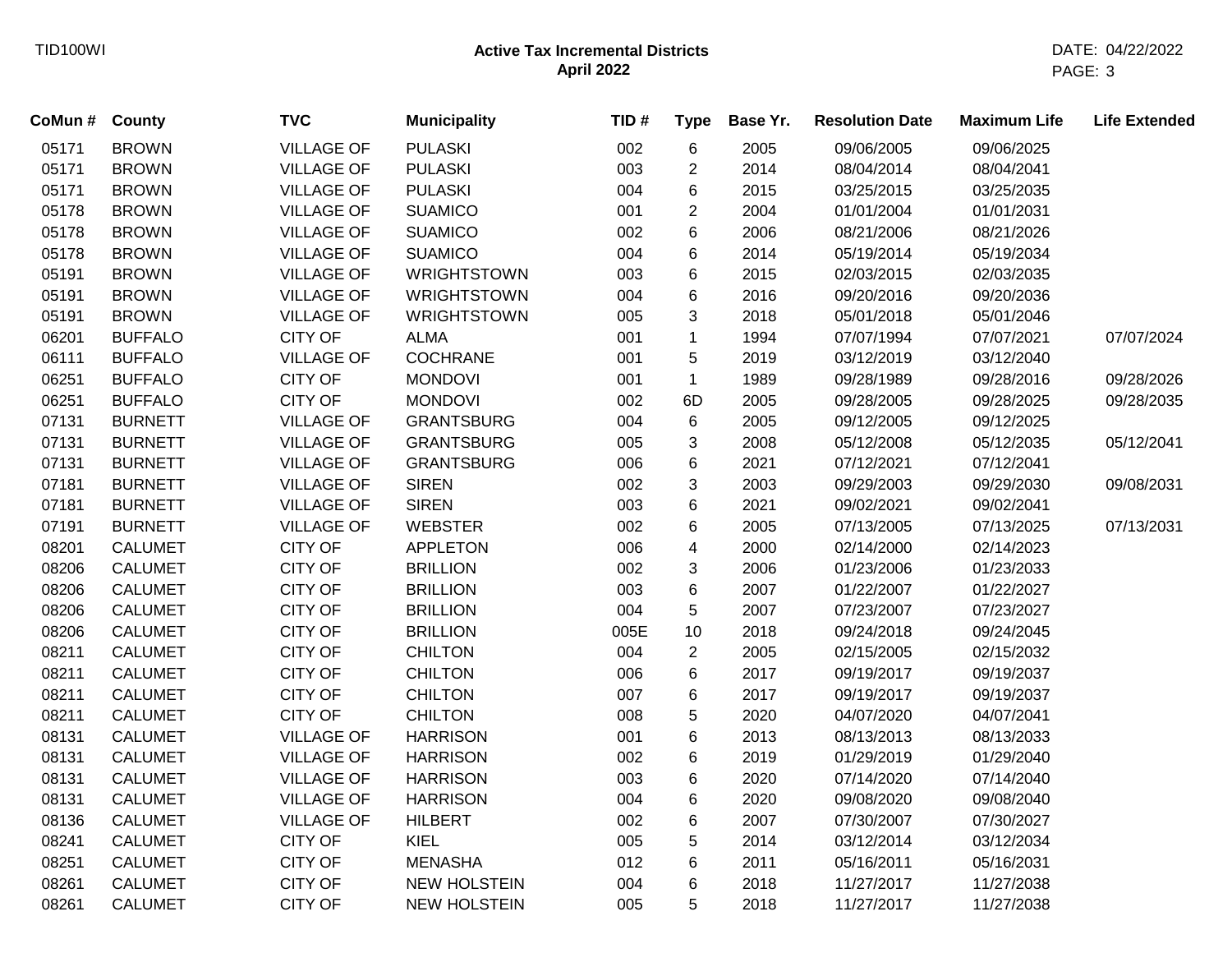| CoMun # | County          | <b>TVC</b>        | <b>Municipality</b>   | TID# | <b>Type</b>             | Base Yr. | <b>Resolution Date</b> | <b>Maximum Life</b> | <b>Life Extended</b> |
|---------|-----------------|-------------------|-----------------------|------|-------------------------|----------|------------------------|---------------------|----------------------|
| 08261   | <b>CALUMET</b>  | <b>CITY OF</b>    | <b>NEW HOLSTEIN</b>   | 006E | 10                      | 2019     | 06/19/2019             | 06/19/2046          |                      |
| 08179   | <b>CALUMET</b>  | <b>VILLAGE OF</b> | <b>SHERWOOD</b>       | 002  | 6                       | 2013     | 09/23/2013             | 09/23/2033          |                      |
| 08179   | <b>CALUMET</b>  | <b>VILLAGE OF</b> | <b>SHERWOOD</b>       | 003  | 3                       | 2013     | 09/23/2013             | 09/23/2040          |                      |
| 09206   | <b>CHIPPEWA</b> | <b>CITY OF</b>    | <b>BLOOMER</b>        | 004  | 6D                      | 2005     | 08/10/2005             | 08/10/2025          | 08/10/2035           |
| 09111   | <b>CHIPPEWA</b> | <b>VILLAGE OF</b> | <b>CADOTT</b>         | 004  | 5                       | 2013     | 09/16/2013             | 09/16/2033          |                      |
| 09111   | <b>CHIPPEWA</b> | <b>VILLAGE OF</b> | <b>CADOTT</b>         | 005  | 6                       | 2019     | 06/17/2019             | 06/17/2039          |                      |
| 09211   | <b>CHIPPEWA</b> | <b>CITY OF</b>    | <b>CHIPPEWA FALLS</b> | 005  | 4D                      | 1998     | 11/18/1997             | 11/18/2020          | 04/15/2023           |
| 09211   | <b>CHIPPEWA</b> | <b>CITY OF</b>    | <b>CHIPPEWA FALLS</b> | 007  | $\overline{c}$          | 2001     | 03/20/2001             | 03/20/2028          | 03/20/2031           |
| 09211   | <b>CHIPPEWA</b> | <b>CITY OF</b>    | <b>CHIPPEWA FALLS</b> | 008  | $\overline{c}$          | 2002     | 07/16/2002             | 07/16/2029          |                      |
| 09211   | <b>CHIPPEWA</b> | <b>CITY OF</b>    | <b>CHIPPEWA FALLS</b> | 010  | 5                       | 2005     | 05/03/2005             | 05/03/2025          |                      |
| 09211   | <b>CHIPPEWA</b> | <b>CITY OF</b>    | <b>CHIPPEWA FALLS</b> | 011  | 5                       | 2008     | 09/02/2008             | 09/02/2028          |                      |
| 09211   | <b>CHIPPEWA</b> | <b>CITY OF</b>    | <b>CHIPPEWA FALLS</b> | 012  | $\overline{2}$          | 2012     | 05/01/2012             | 05/01/2039          |                      |
| 09211   | <b>CHIPPEWA</b> | <b>CITY OF</b>    | <b>CHIPPEWA FALLS</b> | 013  | $\overline{2}$          | 2015     | 04/07/2015             | 04/07/2042          |                      |
| 09211   | <b>CHIPPEWA</b> | <b>CITY OF</b>    | <b>CHIPPEWA FALLS</b> | 014  | 5                       | 2015     | 07/28/2015             | 07/28/2035          |                      |
| 09211   | <b>CHIPPEWA</b> | <b>CITY OF</b>    | <b>CHIPPEWA FALLS</b> | 015  | 6                       | 2018     | 07/17/2018             | 07/17/2038          |                      |
| 09221   | <b>CHIPPEWA</b> | <b>CITY OF</b>    | <b>EAU CLAIRE</b>     | 009  | 5                       | 2008     | 09/09/2008             | 09/09/2028          |                      |
| 09128   | <b>CHIPPEWA</b> | <b>VILLAGE OF</b> | <b>LAKE HALLIE</b>    | 001  | $\overline{\mathbf{4}}$ | 2003     | 09/18/2003             | 09/18/2026          |                      |
| 09128   | <b>CHIPPEWA</b> | <b>VILLAGE OF</b> | <b>LAKE HALLIE</b>    | 002  | $\overline{\mathbf{4}}$ | 2003     | 09/18/2003             | 09/18/2026          |                      |
| 09161   | <b>CHIPPEWA</b> | <b>VILLAGE OF</b> | <b>NEW AUBURN</b>     | 001  | 6                       | 2008     | 05/22/2008             | 05/22/2028          | 05/22/2031           |
| 09281   | <b>CHIPPEWA</b> | <b>CITY OF</b>    | <b>STANLEY</b>        | 003  | 4D                      | 2001     | 09/27/2001             | 09/27/2024          | 09/27/2034           |
| 10201   | <b>CLARK</b>    | <b>CITY OF</b>    | <b>ABBOTSFORD</b>     | 005  | 6                       | 2008     | 09/24/2008             | 09/24/2028          |                      |
| 10201   | <b>CLARK</b>    | <b>CITY OF</b>    | <b>ABBOTSFORD</b>     | 006  | 6                       | 2016     | 09/21/2016             | 09/21/2036          |                      |
| 10201   | <b>CLARK</b>    | <b>CITY OF</b>    | ABBOTSFORD            | 007  | 6                       | 2016     | 09/21/2016             | 09/21/2036          |                      |
| 10116   | <b>CLARK</b>    | <b>VILLAGE OF</b> | <b>DORCHESTER</b>     | 001  | $\mathbf 1$             | 1992     | 09/28/1992             | 09/28/2019          | 09/28/2022           |
| 10116   | <b>CLARK</b>    | <b>VILLAGE OF</b> | <b>DORCHESTER</b>     | 002  | $\mathbf{1}$            | 1995     | 09/25/1995             | 09/25/2022          |                      |
| 10131   | <b>CLARK</b>    | <b>VILLAGE OF</b> | <b>GRANTON</b>        | 001  | 6                       | 2009     | 10/08/2008             | 10/08/2028          |                      |
| 10231   | <b>CLARK</b>    | <b>CITY OF</b>    | <b>GREENWOOD</b>      | 002  | 4                       | 1998     | 03/17/1998             | 03/17/2021          | 03/17/2024           |
| 10231   | <b>CLARK</b>    | <b>CITY OF</b>    | <b>GREENWOOD</b>      | 003  | 6                       | 2019     | 08/21/2019             | 08/21/2039          |                      |
| 10261   | <b>CLARK</b>    | <b>CITY OF</b>    | <b>NEILLSVILLE</b>    | 002  | 4D                      | 1999     | 08/30/1999             | 08/30/2022          | 08/30/2032           |
| 10261   | <b>CLARK</b>    | <b>CITY OF</b>    | <b>NEILLSVILLE</b>    | 003  | 6                       | 2006     | 08/22/2006             | 08/22/2026          |                      |
| 10261   | <b>CLARK</b>    | <b>CITY OF</b>    | <b>NEILLSVILLE</b>    | 004  | 6                       | 2021     | 09/14/2021             | 09/14/2041          |                      |
| 10265   | <b>CLARK</b>    | <b>CITY OF</b>    | <b>OWEN</b>           | 003  | 3D                      | 1996     | 09/24/1996             | 09/24/2023          | 09/27/2033           |
| 10265   | <b>CLARK</b>    | <b>CITY OF</b>    | <b>OWEN</b>           | 004  | 4D                      | 2004     | 09/28/2004             | 09/28/2027          | 09/28/2037           |
| 10186   | <b>CLARK</b>    | <b>VILLAGE OF</b> | <b>UNITY</b>          | 001  | 3                       | 1998     | 06/08/1998             | 06/08/2025          |                      |
| 10191   | <b>CLARK</b>    | <b>VILLAGE OF</b> | <b>WITHEE</b>         | 001  | 4                       | 1996     | 05/17/1996             | 05/17/2019          | 05/17/2022           |
| 10191   | <b>CLARK</b>    | <b>VILLAGE OF</b> | <b>WITHEE</b>         | 002  | 6                       | 2010     | 12/17/2009             | 12/17/2029          |                      |
| 10191   | <b>CLARK</b>    | <b>VILLAGE OF</b> | <b>WITHEE</b>         | 003  | 6                       | 2012     | 11/16/2011             | 11/16/2031          |                      |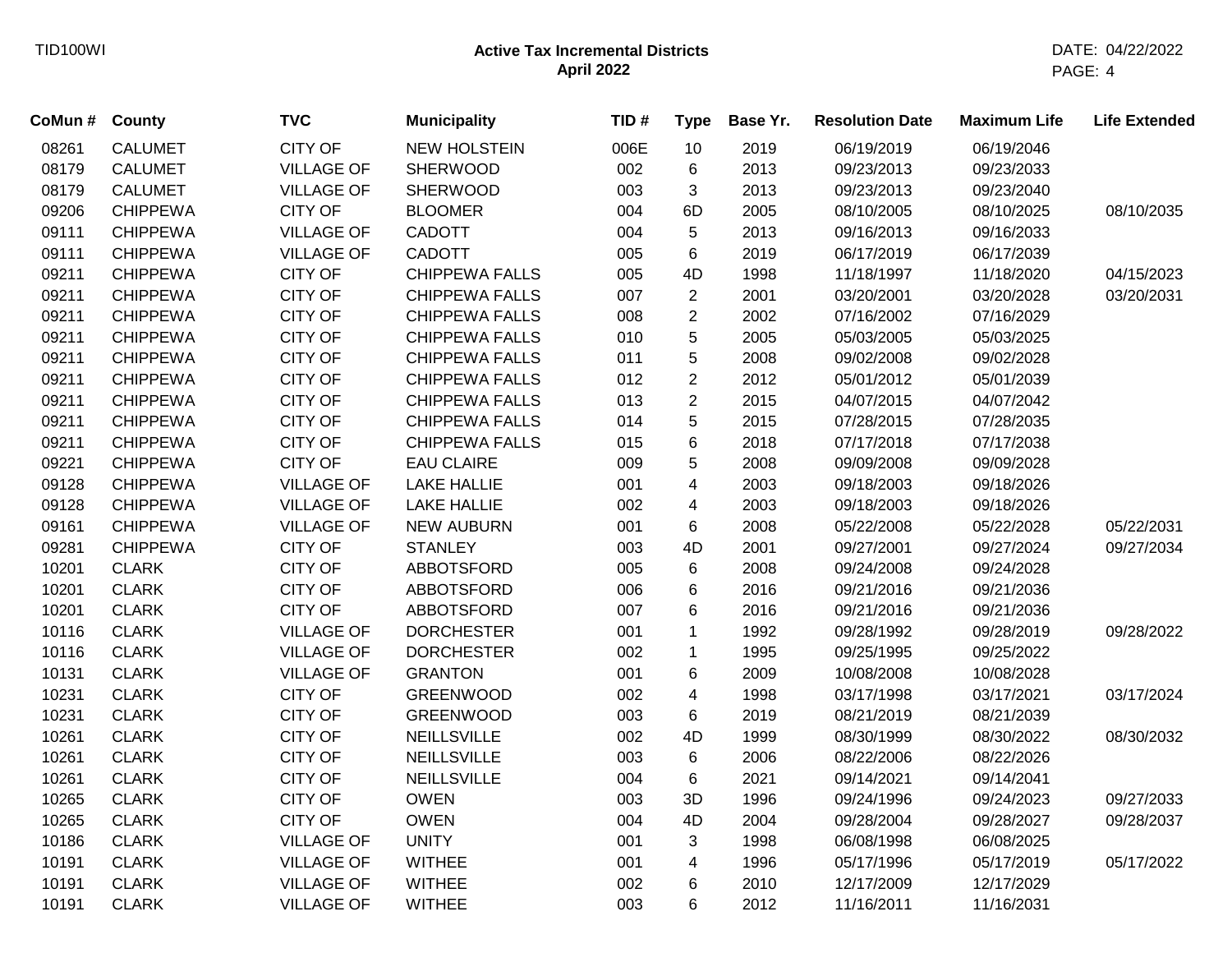| CoMun # County |                 | <b>TVC</b>        | <b>Municipality</b>    | TID# | <b>Type</b>    | Base Yr. | <b>Resolution Date</b> | <b>Maximum Life</b> | <b>Life Extended</b> |
|----------------|-----------------|-------------------|------------------------|------|----------------|----------|------------------------|---------------------|----------------------|
| 11101          | <b>COLUMBIA</b> | <b>VILLAGE OF</b> | <b>ARLINGTON</b>       | 001  | $\overline{4}$ | 1999     | 07/26/1999             | 07/26/2022          |                      |
| 11211          | <b>COLUMBIA</b> | <b>CITY OF</b>    | <b>COLUMBUS</b>        | 004  | 6              | 2015     | 09/15/2015             | 09/15/2035          |                      |
| 11211          | <b>COLUMBIA</b> | <b>CITY OF</b>    | <b>COLUMBUS</b>        | 005  | 6              | 2019     | 09/17/2019             | 09/17/2039          |                      |
| 11211          | <b>COLUMBIA</b> | <b>CITY OF</b>    | <b>COLUMBUS</b>        | 006  | 3              | 2021     | 06/08/2021             | 06/08/2048          |                      |
| 11126          | <b>COLUMBIA</b> | <b>VILLAGE OF</b> | <b>FALL RIVER</b>      | 005  | 6              | 2020     | 03/11/2020             | 03/11/2041          |                      |
| 11246          | <b>COLUMBIA</b> | <b>CITY OF</b>    | LODI                   | 003  | $\overline{2}$ | 2005     | 09/06/2005             | 09/06/2032          |                      |
| 11246          | <b>COLUMBIA</b> | <b>CITY OF</b>    | LODI                   | 004  | 3              | 2015     | 06/02/2015             | 06/02/2042          |                      |
| 11246          | <b>COLUMBIA</b> | <b>CITY OF</b>    | <b>LODI</b>            | 005  | 3              | 2015     | 06/02/2015             | 06/02/2042          |                      |
| 11171          | <b>COLUMBIA</b> | <b>VILLAGE OF</b> | PARDEEVILLE            | 002  | 6              | 2021     | 08/17/2021             | 08/17/2041          |                      |
| 11271          | <b>COLUMBIA</b> | <b>CITY OF</b>    | <b>PORTAGE</b>         | 004  | 4              | 2003     | 07/31/2003             | 07/31/2026          |                      |
| 11271          | <b>COLUMBIA</b> | CITY OF           | <b>PORTAGE</b>         | 005  | $\overline{2}$ | 2004     | 02/12/2004             | 02/12/2031          |                      |
| 11271          | <b>COLUMBIA</b> | <b>CITY OF</b>    | <b>PORTAGE</b>         | 006  | 3              | 2008     | 04/10/2008             | 04/10/2035          |                      |
| 11271          | <b>COLUMBIA</b> | <b>CITY OF</b>    | <b>PORTAGE</b>         | 007  | 3              | 2010     | 09/23/2010             | 09/23/2037          |                      |
| 11271          | <b>COLUMBIA</b> | <b>CITY OF</b>    | <b>PORTAGE</b>         | 008  | 6              | 2014     | 06/12/2014             | 06/12/2034          |                      |
| 11271          | <b>COLUMBIA</b> | CITY OF           | <b>PORTAGE</b>         | 009  | 6              | 2017     | 09/14/2017             | 09/14/2037          |                      |
| 11271          | <b>COLUMBIA</b> | <b>CITY OF</b>    | <b>PORTAGE</b>         | 010  | $\overline{2}$ | 2019     | 10/11/2018             | 10/11/2046          |                      |
| 11177          | <b>COLUMBIA</b> | <b>VILLAGE OF</b> | <b>RIO</b>             | 001  | 1D             | 1988     | 09/20/1988             | 09/20/2015          | 09/20/2025           |
| 11177          | <b>COLUMBIA</b> | <b>VILLAGE OF</b> | <b>RIO</b>             | 003  | 4              | 1996     | 06/20/1996             | 06/20/2019          | 09/20/2025           |
| 11291          | <b>COLUMBIA</b> | <b>CITY OF</b>    | <b>WISCONSIN DELLS</b> | 003  | 99             | 2005     | 05/17/2005             | 12/31/2036          | 05/17/2045           |
| 12116          | <b>CRAWFORD</b> | <b>VILLAGE OF</b> | DE SOTO                | 001  | $\overline{2}$ | 2001     | 09/19/2001             | 09/19/2028          |                      |
| 12126          | <b>CRAWFORD</b> | <b>VILLAGE OF</b> | <b>FERRYVILLE</b>      | 001  | $\overline{c}$ | 2003     | 07/23/2003             | 07/23/2030          |                      |
| 12131          | <b>CRAWFORD</b> | <b>VILLAGE OF</b> | <b>GAYS MILLS</b>      | 001  | 4              | 2000     | 09/28/2000             | 09/28/2023          | 09/28/2026           |
| 12131          | <b>CRAWFORD</b> | <b>VILLAGE OF</b> | <b>GAYS MILLS</b>      | 003  | 6              | 2018     | 07/02/2018             | 07/02/2038          |                      |
| 12131          | <b>CRAWFORD</b> | <b>VILLAGE OF</b> | <b>GAYS MILLS</b>      | 004  | 6              | 2018     | 07/02/2018             | 07/02/2038          |                      |
| 12271          | <b>CRAWFORD</b> | <b>CITY OF</b>    | PRAIRIE DU CHIEN       | 001E | 8              | 2007     | 09/18/2007             | 09/18/2030          |                      |
| 12271          | <b>CRAWFORD</b> | <b>CITY OF</b>    | PRAIRIE DU CHIEN       | 008  | $\overline{c}$ | 2021     | 03/02/2021             | 03/02/2049          |                      |
| 12271          | <b>CRAWFORD</b> | CITY OF           | PRAIRIE DU CHIEN       | 009  | 5              | 2021     | 03/02/2021             | 03/02/2042          |                      |
| 13106          | <b>DANE</b>     | <b>VILLAGE OF</b> | <b>BELLEVILLE</b>      | 003  | 6              | 2009     | 09/21/2009             | 09/21/2029          |                      |
| 13106          | <b>DANE</b>     | <b>VILLAGE OF</b> | <b>BELLEVILLE</b>      | 004  | 5              | 2009     | 09/21/2009             | 09/21/2029          |                      |
| 13106          | <b>DANE</b>     | <b>VILLAGE OF</b> | <b>BELLEVILLE</b>      | 005  | 3              | 2009     | 09/21/2009             | 09/21/2036          |                      |
| 13107          | <b>DANE</b>     | <b>VILLAGE OF</b> | <b>BLACK EARTH</b>     | 003  | 3              | 2009     | 04/01/2009             | 04/01/2036          |                      |
| 13107          | <b>DANE</b>     | <b>VILLAGE OF</b> | <b>BLACK EARTH</b>     | 005  | 3              | 2018     | 09/27/2018             | 09/27/2045          |                      |
| 13109          | <b>DANE</b>     | <b>VILLAGE OF</b> | <b>BROOKLYN</b>        | 001  | 6              | 2008     | 04/14/2008             | 04/14/2028          |                      |
| 13109          | <b>DANE</b>     | <b>VILLAGE OF</b> | <b>BROOKLYN</b>        | 002  | 5              | 2013     | 01/14/2013             | 01/14/2033          |                      |
| 13111          | <b>DANE</b>     | <b>VILLAGE OF</b> | <b>CAMBRIDGE</b>       | 004  | 6              | 2013     | 06/25/2013             | 06/25/2033          |                      |
| 13111          | <b>DANE</b>     | <b>VILLAGE OF</b> | <b>CAMBRIDGE</b>       | 005  | 6              | 2020     | 09/22/2020             | 09/22/2040          |                      |
| 13112          | <b>DANE</b>     | <b>VILLAGE OF</b> | <b>COTTAGE GROVE</b>   | 005  | $\overline{4}$ | 2003     | 05/19/2003             | 05/19/2026          |                      |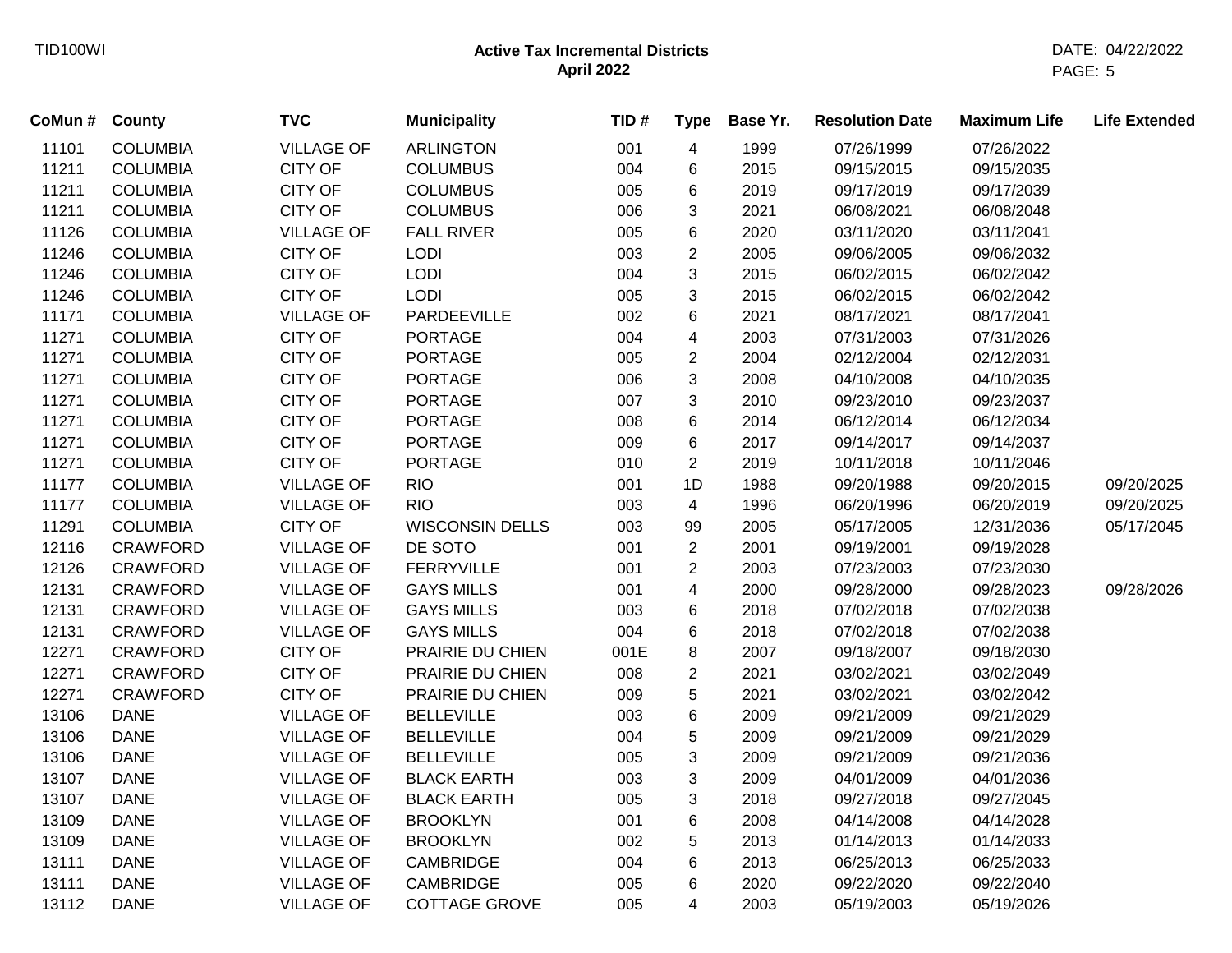| CoMun # County |             | <b>TVC</b>        | <b>Municipality</b>  | TID# | <b>Type</b>    | Base Yr. | <b>Resolution Date</b> | <b>Maximum Life</b> | <b>Life Extended</b> |
|----------------|-------------|-------------------|----------------------|------|----------------|----------|------------------------|---------------------|----------------------|
| 13112          | <b>DANE</b> | <b>VILLAGE OF</b> | <b>COTTAGE GROVE</b> | 006  | 6              | 2005     | 10/04/2004             | 10/04/2024          |                      |
| 13112          | <b>DANE</b> | <b>VILLAGE OF</b> | <b>COTTAGE GROVE</b> | 007  | 6              | 2005     | 10/04/2004             | 10/04/2024          |                      |
| 13112          | <b>DANE</b> | <b>VILLAGE OF</b> | <b>COTTAGE GROVE</b> | 008  | 6              | 2018     | 06/18/2018             | 06/18/2038          |                      |
| 13112          | <b>DANE</b> | <b>VILLAGE OF</b> | <b>COTTAGE GROVE</b> | 009  | 6              | 2018     | 06/18/2018             | 06/18/2038          |                      |
| 13112          | <b>DANE</b> | <b>VILLAGE OF</b> | COTTAGE GROVE        | 010  | 6              | 2018     | 06/18/2018             | 06/18/2038          |                      |
| 13113          | <b>DANE</b> | <b>VILLAGE OF</b> | <b>CROSS PLAINS</b>  | 003  | 3              | 2008     | 08/11/2008             | 08/11/2035          |                      |
| 13116          | <b>DANE</b> | <b>VILLAGE OF</b> | <b>DANE</b>          | 002  | 3              | 2007     | 08/07/2007             | 08/07/2034          |                      |
| 13117          | <b>DANE</b> | <b>VILLAGE OF</b> | <b>DEERFIELD</b>     | 003  | 6              | 2005     | 09/12/2005             | 09/12/2025          |                      |
| 13117          | <b>DANE</b> | <b>VILLAGE OF</b> | <b>DEERFIELD</b>     | 005  | 6              | 2008     | 03/24/2008             | 03/24/2028          |                      |
| 13117          | <b>DANE</b> | <b>VILLAGE OF</b> | <b>DEERFIELD</b>     | 006  | 5              | 2019     | 09/23/2019             | 09/23/2039          |                      |
| 13117          | <b>DANE</b> | <b>VILLAGE OF</b> | <b>DEERFIELD</b>     | 007  | 6              | 2021     | 07/12/2021             | 07/12/2041          |                      |
| 13118          | <b>DANE</b> | <b>VILLAGE OF</b> | <b>DEFOREST</b>      | 002  | 6              | 2009     | 03/16/2009             | 03/16/2029          | 03/16/2035           |
| 13118          | <b>DANE</b> | <b>VILLAGE OF</b> | <b>DEFOREST</b>      | 003  | 6              | 2009     | 03/16/2009             | 03/16/2029          | 03/16/2035           |
| 13118          | <b>DANE</b> | <b>VILLAGE OF</b> | <b>DEFOREST</b>      | 004  | 6              | 2009     | 08/17/2009             | 08/17/2029          | 08/17/2035           |
| 13118          | <b>DANE</b> | <b>VILLAGE OF</b> | <b>DEFOREST</b>      | 005  | 6              | 2010     | 06/07/2010             | 06/07/2030          | 06/07/2036           |
| 13118          | <b>DANE</b> | <b>VILLAGE OF</b> | <b>DEFOREST</b>      | 006  | 6              | 2011     | 10/04/2010             | 10/04/2030          | 10/04/2036           |
| 13118          | <b>DANE</b> | <b>VILLAGE OF</b> | <b>DEFOREST</b>      | 007  | 6              | 2011     | 06/07/2011             | 06/07/2031          | 06/07/2037           |
| 13118          | <b>DANE</b> | <b>VILLAGE OF</b> | <b>DEFOREST</b>      | 008  | 6              | 2017     | 08/15/2017             | 08/15/2037          |                      |
| 13118          | <b>DANE</b> | <b>VILLAGE OF</b> | <b>DEFOREST</b>      | 009  | 6              | 2017     | 08/15/2017             | 08/15/2037          |                      |
| 13225          | <b>DANE</b> | <b>CITY OF</b>    | <b>FITCHBURG</b>     | 004  | 4              | 2003     | 05/27/2003             | 05/27/2026          |                      |
| 13225          | <b>DANE</b> | CITY OF           | <b>FITCHBURG</b>     | 009  | 5              | 2015     | 06/09/2015             | 06/09/2035          |                      |
| 13225          | <b>DANE</b> | CITY OF           | <b>FITCHBURG</b>     | 010  | 3              | 2016     | 11/24/2015             | 11/24/2043          |                      |
| 13225          | <b>DANE</b> | <b>CITY OF</b>    | <b>FITCHBURG</b>     | 011  | 3              | 2018     | 01/09/2018             | 01/09/2046          |                      |
| 13225          | <b>DANE</b> | <b>CITY OF</b>    | <b>FITCHBURG</b>     | 012  | 5              | 2018     | 06/12/2018             | 06/12/2038          |                      |
| 13225          | <b>DANE</b> | <b>CITY OF</b>    | <b>FITCHBURG</b>     | 013  | 6              | 2018     | 09/11/2018             | 09/11/2038          |                      |
| 13032          | <b>DANE</b> | <b>TOWN OF</b>    | <b>MADISON</b>       | 002O | $\overline{2}$ | 2006     | 08/16/2006             | 08/16/2033          |                      |
| 13251          | <b>DANE</b> | <b>CITY OF</b>    | <b>MADISON</b>       | 025  | $\mathbf 1$    | 1995     | 09/19/1995             | 09/19/2022          | 08/31/2022           |
| 13251          | <b>DANE</b> | <b>CITY OF</b>    | <b>MADISON</b>       | 029  | $\overline{c}$ | 2000     | 09/19/2000             | 09/19/2027          |                      |
| 13251          | <b>DANE</b> | CITY OF           | <b>MADISON</b>       | 035  | $\overline{c}$ | 2005     | 07/05/2005             | 07/05/2032          | 08/31/2022           |
| 13251          | <b>DANE</b> | <b>CITY OF</b>    | <b>MADISON</b>       | 036  | $\overline{2}$ | 2005     | 09/06/2005             | 09/06/2032          |                      |
| 13251          | <b>DANE</b> | <b>CITY OF</b>    | <b>MADISON</b>       | 037  | $\overline{2}$ | 2006     | 07/18/2006             | 07/18/2033          |                      |
| 13251          | <b>DANE</b> | <b>CITY OF</b>    | <b>MADISON</b>       | 039  | 5              | 2008     | 08/25/2008             | 08/25/2028          |                      |
| 13251          | <b>DANE</b> | <b>CITY OF</b>    | <b>MADISON</b>       | 041  | $\overline{c}$ | 2011     | 09/06/2011             | 09/06/2038          |                      |
| 13251          | <b>DANE</b> | <b>CITY OF</b>    | <b>MADISON</b>       | 042  | $\overline{c}$ | 2012     | 07/03/2012             | 07/03/2039          |                      |
| 13251          | <b>DANE</b> | <b>CITY OF</b>    | <b>MADISON</b>       | 044  | $\overline{c}$ | 2013     | 09/17/2013             | 09/17/2040          |                      |
| 13251          | <b>DANE</b> | <b>CITY OF</b>    | <b>MADISON</b>       | 045  | $\overline{2}$ | 2015     | 06/16/2015             | 06/16/2042          |                      |
| 13251          | <b>DANE</b> | <b>CITY OF</b>    | <b>MADISON</b>       | 046  | 6              | 2015     | 09/01/2015             | 09/01/2035          |                      |
|                |             |                   |                      |      |                |          |                        |                     |                      |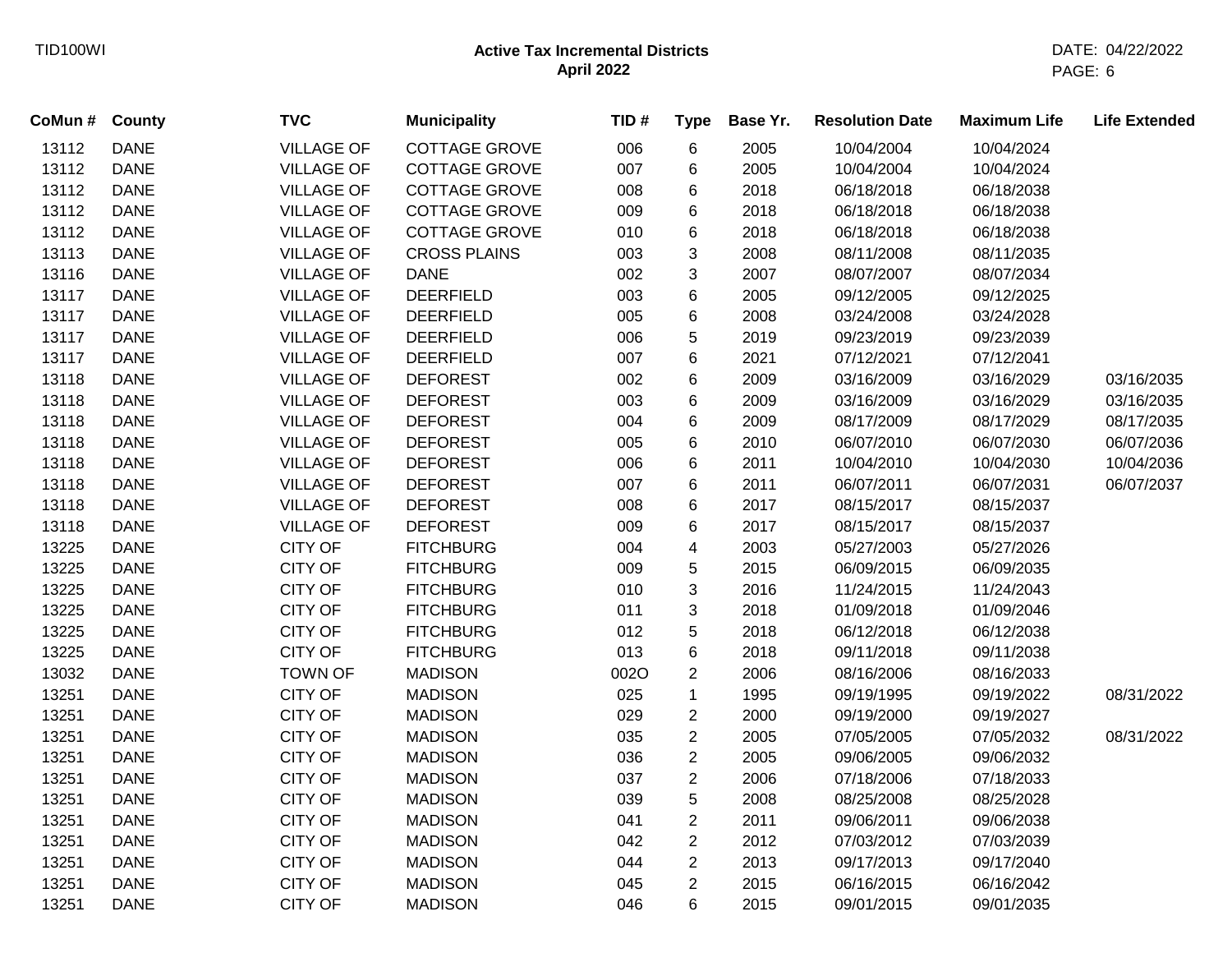| CoMun # | County      | <b>TVC</b>        | <b>Municipality</b> | TID# | <b>Type</b>    | Base Yr. | <b>Resolution Date</b> | <b>Maximum Life</b> | <b>Life Extended</b> |
|---------|-------------|-------------------|---------------------|------|----------------|----------|------------------------|---------------------|----------------------|
| 13251   | <b>DANE</b> | <b>CITY OF</b>    | <b>MADISON</b>      | 047  | 6              | 2017     | 09/19/2017             | 09/19/2037          |                      |
| 13251   | <b>DANE</b> | <b>CITY OF</b>    | <b>MADISON</b>      | 048  | 6              | 2021     | 07/20/2021             | 07/20/2041          |                      |
| 13151   | <b>DANE</b> | <b>VILLAGE OF</b> | <b>MAPLE BLUFF</b>  | 001  | $\overline{2}$ | 2014     | 08/12/2014             | 08/12/2041          |                      |
| 13152   | <b>DANE</b> | <b>VILLAGE OF</b> | <b>MARSHALL</b>     | 002  | 6              | 2018     | 03/27/2018             | 03/27/2039          |                      |
| 13153   | <b>DANE</b> | <b>VILLAGE OF</b> | <b>MAZOMANIE</b>    | 004  | 6              | 2005     | 09/27/2005             | 09/27/2025          |                      |
| 13153   | <b>DANE</b> | <b>VILLAGE OF</b> | <b>MAZOMANIE</b>    | 005  | $\overline{2}$ | 2005     | 09/27/2005             | 09/27/2032          |                      |
| 13154   | <b>DANE</b> | <b>VILLAGE OF</b> | <b>MCFARLAND</b>    | 003  | 4              | 2004     | 08/09/2004             | 08/09/2027          |                      |
| 13154   | <b>DANE</b> | <b>VILLAGE OF</b> | <b>MCFARLAND</b>    | 004  | $\overline{2}$ | 2008     | 01/14/2008             | 01/14/2035          |                      |
| 13154   | <b>DANE</b> | <b>VILLAGE OF</b> | <b>MCFARLAND</b>    | 005  | 3              | 2018     | 12/11/2017             | 12/11/2045          |                      |
| 13255   | <b>DANE</b> | <b>CITY OF</b>    | <b>MIDDLETON</b>    | 003  | 99             | 1993     | 09/29/1993             | 09/29/2030          |                      |
| 13255   | <b>DANE</b> | <b>CITY OF</b>    | <b>MIDDLETON</b>    | 005  | $\overline{2}$ | 2009     | 08/04/2009             | 08/04/2036          |                      |
| 13258   | <b>DANE</b> | <b>CITY OF</b>    | <b>MONONA</b>       | 004  | $\overline{2}$ | 2000     | 09/25/2000             | 09/25/2027          | 09/25/2031           |
| 13258   | <b>DANE</b> | <b>CITY OF</b>    | <b>MONONA</b>       | 005  | $\overline{2}$ | 2008     | 11/19/2007             | 11/19/2034          | 11/19/2037           |
| 13258   | <b>DANE</b> | <b>CITY OF</b>    | <b>MONONA</b>       | 006  | $\overline{2}$ | 2010     | 05/17/2010             | 05/17/2037          |                      |
| 13258   | <b>DANE</b> | <b>CITY OF</b>    | <b>MONONA</b>       | 007  | $\overline{2}$ | 2012     | 07/09/2012             | 07/09/2039          |                      |
| 13258   | <b>DANE</b> | <b>CITY OF</b>    | <b>MONONA</b>       | 008  | $\overline{2}$ | 2012     | 09/25/2012             | 09/25/2039          |                      |
| 13258   | <b>DANE</b> | <b>CITY OF</b>    | <b>MONONA</b>       | 009  | $\overline{2}$ | 2015     | 09/08/2015             | 09/08/2042          |                      |
| 13157   | <b>DANE</b> | <b>VILLAGE OF</b> | <b>MOUNT HOREB</b>  | 003  | 4              | 2004     | 03/24/2004             | 03/24/2027          |                      |
| 13157   | <b>DANE</b> | <b>VILLAGE OF</b> | <b>MOUNT HOREB</b>  | 005  | 3              | 2016     | 08/10/2016             | 08/10/2043          |                      |
| 13165   | <b>DANE</b> | <b>VILLAGE OF</b> | <b>OREGON</b>       | 003  | $\overline{2}$ | 2005     | 08/16/2005             | 08/16/2032          |                      |
| 13165   | <b>DANE</b> | <b>VILLAGE OF</b> | <b>OREGON</b>       | 004  | 3              | 2008     | 09/15/2008             | 09/15/2035          | 09/15/2041           |
| 13165   | <b>DANE</b> | <b>VILLAGE OF</b> | <b>OREGON</b>       | 005  | 3              | 2017     | 08/07/2017             | 08/07/2044          |                      |
| 13181   | <b>DANE</b> | <b>VILLAGE OF</b> | SHOREWOOD HILLS     | 003  | 6              | 2008     | 09/15/2008             | 09/15/2028          | 09/15/2031           |
| 13181   | <b>DANE</b> | <b>VILLAGE OF</b> | SHOREWOOD HILLS     | 004  | 6              | 2010     | 01/19/2010             | 01/19/2030          |                      |
| 13181   | <b>DANE</b> | <b>VILLAGE OF</b> | SHOREWOOD HILLS     | 005  | $\overline{c}$ | 2016     | 03/28/2016             | 03/28/2044          |                      |
| 13056   | <b>DANE</b> | <b>TOWN OF</b>    | <b>SPRINGFIELD</b>  | 001E | 8              | 2014     | 09/23/2014             | 09/23/2037          |                      |
| 13281   | <b>DANE</b> | <b>CITY OF</b>    | <b>STOUGHTON</b>    | 004  | $\overline{2}$ | 1999     | 03/23/1999             | 03/23/2026          |                      |
| 13281   | <b>DANE</b> | <b>CITY OF</b>    | <b>STOUGHTON</b>    | 005  | $\overline{2}$ | 2010     | 02/23/2010             | 02/23/2037          | 02/23/2040           |
| 13281   | <b>DANE</b> | <b>CITY OF</b>    | <b>STOUGHTON</b>    | 006  | 5              | 2015     | 09/29/2015             | 09/29/2035          |                      |
| 13281   | <b>DANE</b> | CITY OF           | <b>STOUGHTON</b>    | 007  | 6              | 2015     | 11/11/2014             | 11/11/2034          |                      |
| 13281   | <b>DANE</b> | <b>CITY OF</b>    | <b>STOUGHTON</b>    | 008  | $\overline{2}$ | 2018     | 07/24/2018             | 07/24/2045          |                      |
| 13282   | <b>DANE</b> | <b>CITY OF</b>    | <b>SUN PRAIRIE</b>  | 008  | $\overline{2}$ | 2002     | 12/27/2001             | 12/27/2028          |                      |
| 13282   | <b>DANE</b> | <b>CITY OF</b>    | <b>SUN PRAIRIE</b>  | 009  | 6              | 2007     | 03/28/2007             | 03/28/2027          |                      |
| 13282   | <b>DANE</b> | CITY OF           | <b>SUN PRAIRIE</b>  | 011  | $\overline{c}$ | 2015     | 12/05/2014             | 12/05/2041          |                      |
| 13282   | <b>DANE</b> | <b>CITY OF</b>    | <b>SUN PRAIRIE</b>  | 012  | 5              | 2016     | 08/02/2016             | 08/02/2036          |                      |
| 13282   | <b>DANE</b> | <b>CITY OF</b>    | <b>SUN PRAIRIE</b>  | 013  | 5              | 2017     | 09/26/2017             | 09/26/2037          |                      |
| 13282   | <b>DANE</b> | <b>CITY OF</b>    | <b>SUN PRAIRIE</b>  | 014  | 3              | 2020     | 09/01/2020             | 09/01/2047          |                      |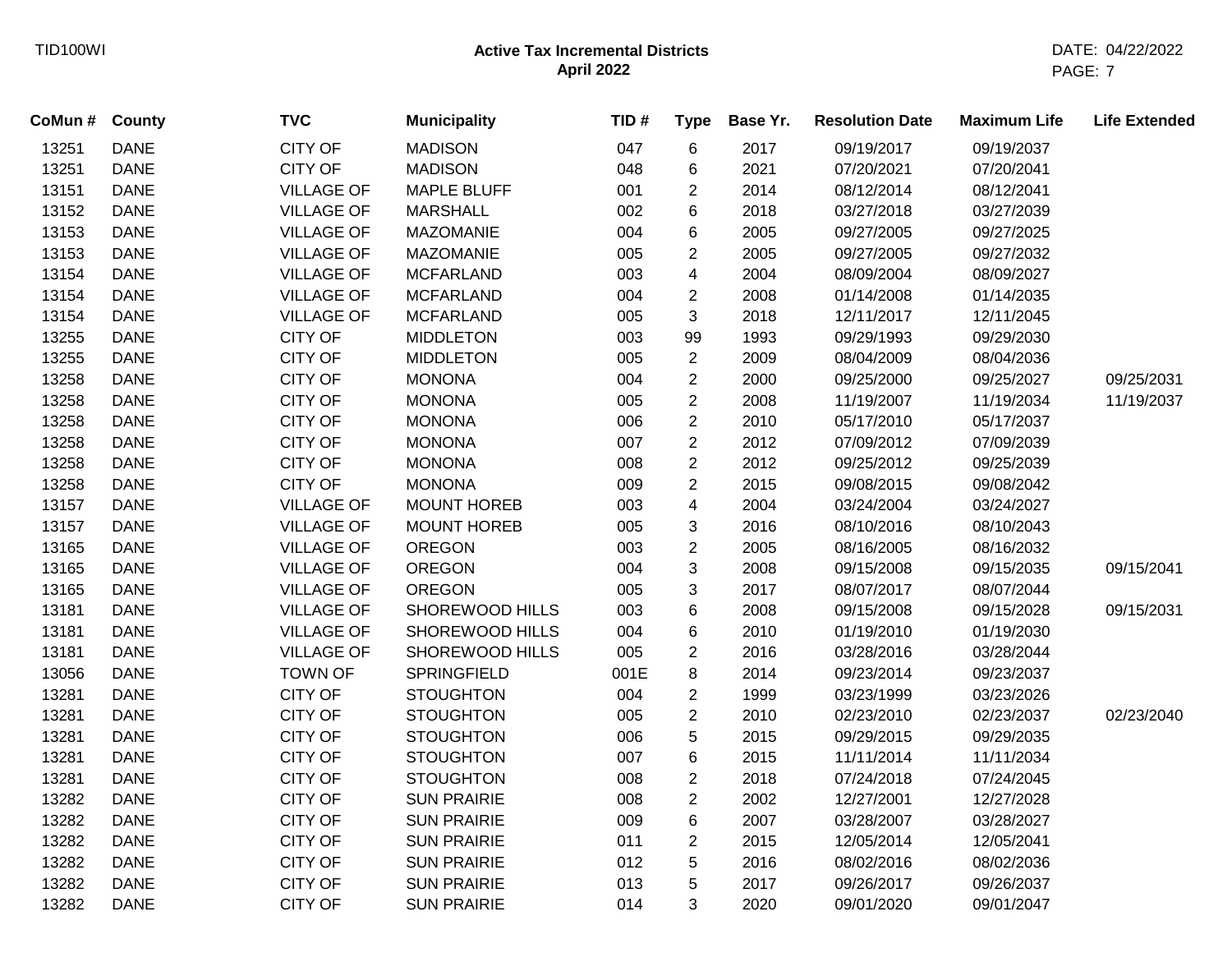| CoMun # County |              | <b>TVC</b>        | <b>Municipality</b> | TID# | <b>Type</b>    | Base Yr. | <b>Resolution Date</b> | <b>Maximum Life</b> | <b>Life Extended</b> |
|----------------|--------------|-------------------|---------------------|------|----------------|----------|------------------------|---------------------|----------------------|
| 13286          | <b>DANE</b>  | <b>CITY OF</b>    | <b>VERONA</b>       | 004  | $\mathbf{2}$   | 1996     | 09/23/1996             | 09/23/2023          |                      |
| 13286          | <b>DANE</b>  | <b>CITY OF</b>    | <b>VERONA</b>       | 008  | 5              | 2017     | 01/09/2017             | 01/09/2038          |                      |
| 13286          | <b>DANE</b>  | CITY OF           | <b>VERONA</b>       | 009  | $\overline{2}$ | 2017     | 09/25/2017             | 09/25/2044          |                      |
| 13286          | <b>DANE</b>  | <b>CITY OF</b>    | <b>VERONA</b>       | 010  | 5              | 2020     | 10/28/2019             | 10/28/2040          |                      |
| 13191          | <b>DANE</b>  | <b>VILLAGE OF</b> | WAUNAKEE            | 003  | 4              | 2000     | 06/05/2000             | 06/05/2023          |                      |
| 13191          | <b>DANE</b>  | <b>VILLAGE OF</b> | WAUNAKEE            | 004  | $\overline{c}$ | 2003     | 12/02/2002             | 12/02/2029          |                      |
| 13191          | <b>DANE</b>  | <b>VILLAGE OF</b> | WAUNAKEE            | 005  | $\overline{c}$ | 2005     | 11/01/2004             | 11/01/2031          |                      |
| 13191          | <b>DANE</b>  | <b>VILLAGE OF</b> | WAUNAKEE            | 006  | 6              | 2015     | 07/20/2015             | 07/20/2035          |                      |
| 13191          | <b>DANE</b>  | <b>VILLAGE OF</b> | WAUNAKEE            | 007  | 3              | 2016     | 02/01/2016             | 02/01/2044          |                      |
| 13191          | <b>DANE</b>  | <b>VILLAGE OF</b> | WAUNAKEE            | 008  | 3              | 2018     | 02/05/2018             | 02/05/2046          |                      |
| 13191          | <b>DANE</b>  | <b>VILLAGE OF</b> | WAUNAKEE            | 009  | 5              | 2018     | 02/05/2018             | 02/05/2039          |                      |
| 13196          | <b>DANE</b>  | <b>VILLAGE OF</b> | <b>WINDSOR</b>      | 001  | 6              | 2014     | 09/04/2014             | 09/04/2034          |                      |
| 14206          | <b>DODGE</b> | CITY OF           | <b>BEAVER DAM</b>   | 006  | $\overline{c}$ | 2009     | 12/15/2008             | 12/15/2035          |                      |
| 14206          | <b>DODGE</b> | <b>CITY OF</b>    | <b>BEAVER DAM</b>   | 007  | 5              | 2016     | 05/16/2016             | 05/16/2036          |                      |
| 14206          | <b>DODGE</b> | <b>CITY OF</b>    | <b>BEAVER DAM</b>   | 008  | 6              | 2018     | 08/20/2018             | 08/20/2038          |                      |
| 14206          | <b>DODGE</b> | <b>CITY OF</b>    | <b>BEAVER DAM</b>   | 009  | $\overline{2}$ | 2019     | 12/17/2018             | 12/17/2046          |                      |
| 14226          | <b>DODGE</b> | CITY OF           | <b>FOX LAKE</b>     | 002  | 6              | 2015     | 08/05/2015             | 08/05/2035          |                      |
| 14226          | <b>DODGE</b> | CITY OF           | <b>FOX LAKE</b>     | 003  | 6              | 2016     | 12/02/2015             | 12/02/2036          |                      |
| 14230          | <b>DODGE</b> | CITY OF           | <b>HARTFORD</b>     | 007  | 5              | 2011     | 08/09/2011             | 08/09/2031          |                      |
| 14230          | <b>DODGE</b> | CITY OF           | <b>HARTFORD</b>     | 009  | 5              | 2015     | 09/08/2015             | 09/08/2035          |                      |
| 14236          | <b>DODGE</b> | CITY OF           | <b>HORICON</b>      | 004  | 6              | 2007     | 09/25/2007             | 09/25/2027          |                      |
| 14236          | <b>DODGE</b> | <b>CITY OF</b>    | <b>HORICON</b>      | 005  | 6              | 2015     | 09/29/2015             | 09/29/2035          |                      |
| 14236          | <b>DODGE</b> | <b>CITY OF</b>    | <b>HORICON</b>      | 006  | 3              | 2017     | 09/12/2017             | 09/12/2044          |                      |
| 14136          | <b>DODGE</b> | <b>VILLAGE OF</b> | <b>HUSTISFORD</b>   | 001  | 6              | 2017     | 09/27/2017             | 09/27/2037          |                      |
| 14241          | <b>DODGE</b> | <b>CITY OF</b>    | <b>JUNEAU</b>       | 004  | 6              | 2018     | 09/20/2018             | 09/20/2038          |                      |
| 14146          | <b>DODGE</b> | <b>VILLAGE OF</b> | <b>LOMIRA</b>       | 004  | 5D             | 2006     | 12/07/2005             | 12/07/2025          | 12/07/2035           |
| 14146          | <b>DODGE</b> | <b>VILLAGE OF</b> | <b>LOMIRA</b>       | 005  | 6              | 2015     | 09/23/2015             | 09/23/2035          | 12/07/2035           |
| 14251          | <b>DODGE</b> | CITY OF           | <b>MAYVILLE</b>     | 004  | 5              | 2009     | 03/09/2009             | 03/09/2029          |                      |
| 14251          | <b>DODGE</b> | <b>CITY OF</b>    | MAYVILLE            | 005  | 6              | 2013     | 09/17/2013             | 09/17/2033          |                      |
| 14251          | <b>DODGE</b> | CITY OF           | MAYVILLE            | 006  | 6              | 2021     | 04/12/2021             | 04/12/2042          |                      |
| 14177          | <b>DODGE</b> | <b>VILLAGE OF</b> | <b>REESEVILLE</b>   | 003  | 6              | 2011     | 09/08/2011             | 09/08/2031          |                      |
| 14292          | <b>DODGE</b> | <b>CITY OF</b>    | <b>WAUPUN</b>       | 003  | $\overline{2}$ | 2005     | 05/31/2005             | 05/31/2032          |                      |
| 14292          | <b>DODGE</b> | <b>CITY OF</b>    | <b>WAUPUN</b>       | 005  | 6              | 2008     | 09/16/2008             | 09/16/2028          | 09/16/2034           |
| 14292          | <b>DODGE</b> | <b>CITY OF</b>    | <b>WAUPUN</b>       | 006  | $\overline{2}$ | 2012     | 08/21/2012             | 08/21/2039          |                      |
| 14292          | <b>DODGE</b> | <b>CITY OF</b>    | <b>WAUPUN</b>       | 007  | 6              | 2017     | 03/14/2017             | 03/14/2038          |                      |
| 15181          | <b>DOOR</b>  | <b>VILLAGE OF</b> | <b>SISTER BAY</b>   | 001  | 6              | 2008     | 08/21/2008             | 08/21/2028          |                      |
| 15181          | <b>DOOR</b>  | <b>VILLAGE OF</b> | <b>SISTER BAY</b>   | 002  | 6              | 2018     | 05/24/2018             | 05/24/2038          |                      |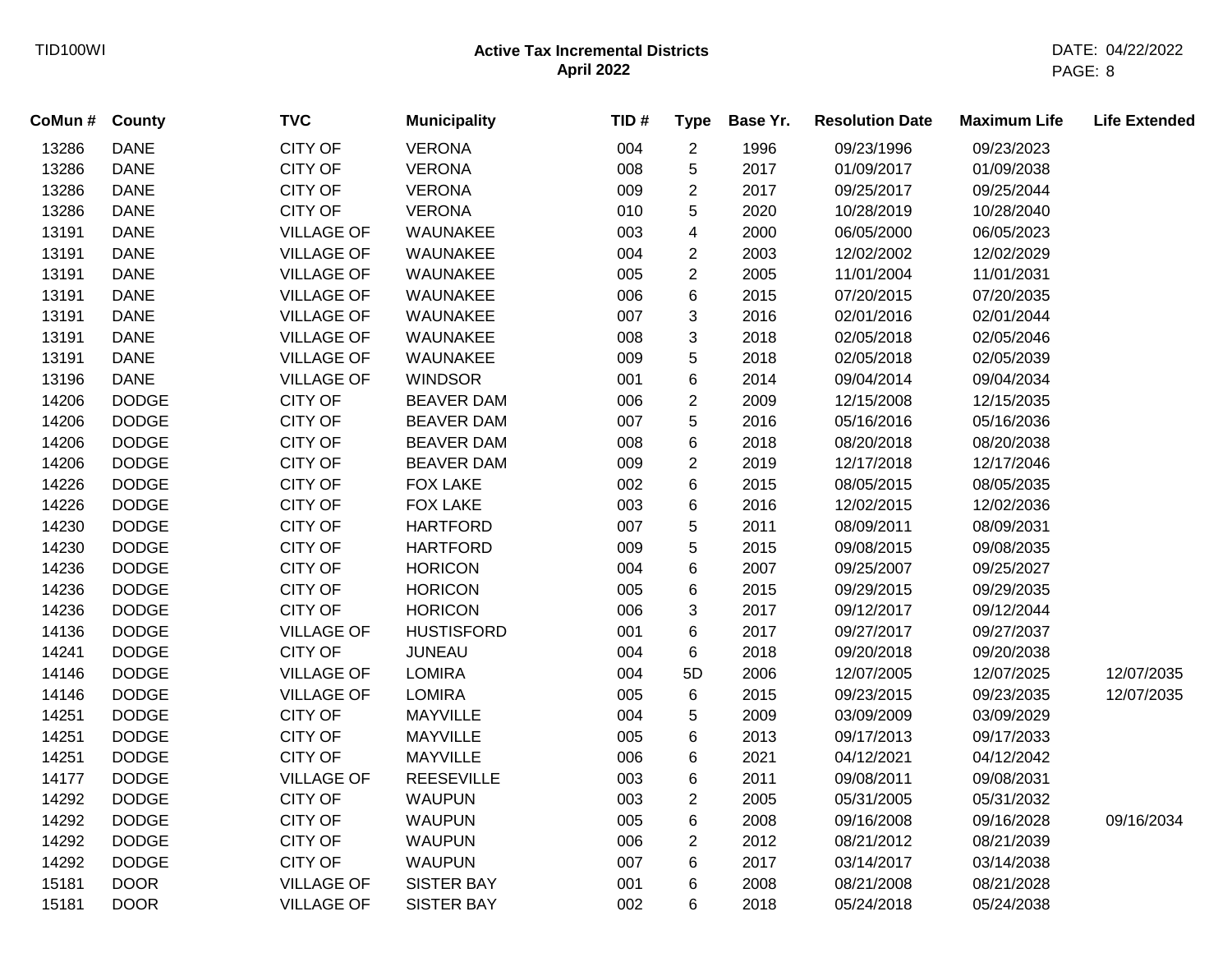| <b>DOOR</b><br><b>CITY OF</b><br>15281<br><b>STURGEON BAY</b><br>001<br>1991<br>09/20/1991<br>09/20/2018<br>$\mathbf{1}$<br><b>DOOR</b><br><b>CITY OF</b><br>002<br>15281<br><b>STURGEON BAY</b><br>1D<br>1994<br>09/06/1994<br>09/06/2021<br><b>DOOR</b><br><b>CITY OF</b><br>15281<br><b>STURGEON BAY</b><br>003<br>$\overline{2}$<br>2008<br>09/24/2008<br>09/24/2035<br>15281<br><b>DOOR</b><br><b>CITY OF</b><br><b>STURGEON BAY</b><br>004<br>$\overline{2}$<br>2013<br>03/19/2013<br>03/19/2040<br><b>CITY OF</b><br>15281<br><b>DOOR</b><br><b>STURGEON BAY</b><br>005<br>6<br>2021<br>09/07/2021<br>09/07/2041<br>16181<br><b>DOUGLAS</b><br><b>VILLAGE OF</b><br><b>SOLON SPRINGS</b><br>002<br>1999<br>09/07/1999<br>4<br>09/07/2022<br>16181<br><b>DOUGLAS</b><br><b>VILLAGE OF</b><br><b>SOLON SPRINGS</b><br>003<br>6<br>2011<br>04/04/2011<br>04/04/2031<br>$\overline{\mathbf{4}}$<br>16281<br><b>DOUGLAS</b><br><b>CITY OF</b><br><b>SUPERIOR</b><br>007<br>1996<br>09/26/1996<br>09/26/2019<br><b>CITY OF</b><br>16281<br><b>DOUGLAS</b><br><b>SUPERIOR</b><br>011<br>2008<br>6D<br>05/06/2008<br>05/06/2028<br><b>CITY OF</b><br>16281<br><b>DOUGLAS</b><br><b>SUPERIOR</b><br>013<br>6<br>2014<br>09/02/2014<br>09/02/2034<br>$\overline{2}$<br>16281<br><b>DOUGLAS</b><br><b>CITY OF</b><br><b>SUPERIOR</b><br>014<br>2019<br>04/16/2019<br>04/16/2047<br>$\,6$<br>16281<br><b>DOUGLAS</b><br><b>CITY OF</b><br><b>SUPERIOR</b><br>015<br>2020<br>10/01/2019<br>10/01/2040<br>16281<br><b>CITY OF</b><br><b>SUPERIOR</b><br>6<br>2021<br>06/15/2041<br><b>DOUGLAS</b><br>016<br>06/15/2021<br><b>CITY OF</b><br><b>SUPERIOR</b><br>$\overline{2}$<br>2021<br>16281<br><b>DOUGLAS</b><br>017<br>06/15/2021<br>06/15/2048<br>17106<br><b>DUNN</b><br><b>VILLAGE OF</b><br><b>BOYCEVILLE</b><br>4<br>1996<br>002<br>02/12/1996<br>02/12/2019<br>17106<br><b>DUNN</b><br><b>VILLAGE OF</b><br><b>BOYCEVILLE</b><br>003<br>3<br>2007<br>09/19/2007<br>09/19/2034 | 09/20/2028 |
|----------------------------------------------------------------------------------------------------------------------------------------------------------------------------------------------------------------------------------------------------------------------------------------------------------------------------------------------------------------------------------------------------------------------------------------------------------------------------------------------------------------------------------------------------------------------------------------------------------------------------------------------------------------------------------------------------------------------------------------------------------------------------------------------------------------------------------------------------------------------------------------------------------------------------------------------------------------------------------------------------------------------------------------------------------------------------------------------------------------------------------------------------------------------------------------------------------------------------------------------------------------------------------------------------------------------------------------------------------------------------------------------------------------------------------------------------------------------------------------------------------------------------------------------------------------------------------------------------------------------------------------------------------------------------------------------------------------------------------------------------------------------------------------------------------------------------------------------------------------------------------------------------------------------------------------------------------------------------------|------------|
|                                                                                                                                                                                                                                                                                                                                                                                                                                                                                                                                                                                                                                                                                                                                                                                                                                                                                                                                                                                                                                                                                                                                                                                                                                                                                                                                                                                                                                                                                                                                                                                                                                                                                                                                                                                                                                                                                                                                                                                  |            |
|                                                                                                                                                                                                                                                                                                                                                                                                                                                                                                                                                                                                                                                                                                                                                                                                                                                                                                                                                                                                                                                                                                                                                                                                                                                                                                                                                                                                                                                                                                                                                                                                                                                                                                                                                                                                                                                                                                                                                                                  | 09/06/2031 |
|                                                                                                                                                                                                                                                                                                                                                                                                                                                                                                                                                                                                                                                                                                                                                                                                                                                                                                                                                                                                                                                                                                                                                                                                                                                                                                                                                                                                                                                                                                                                                                                                                                                                                                                                                                                                                                                                                                                                                                                  |            |
|                                                                                                                                                                                                                                                                                                                                                                                                                                                                                                                                                                                                                                                                                                                                                                                                                                                                                                                                                                                                                                                                                                                                                                                                                                                                                                                                                                                                                                                                                                                                                                                                                                                                                                                                                                                                                                                                                                                                                                                  |            |
|                                                                                                                                                                                                                                                                                                                                                                                                                                                                                                                                                                                                                                                                                                                                                                                                                                                                                                                                                                                                                                                                                                                                                                                                                                                                                                                                                                                                                                                                                                                                                                                                                                                                                                                                                                                                                                                                                                                                                                                  |            |
|                                                                                                                                                                                                                                                                                                                                                                                                                                                                                                                                                                                                                                                                                                                                                                                                                                                                                                                                                                                                                                                                                                                                                                                                                                                                                                                                                                                                                                                                                                                                                                                                                                                                                                                                                                                                                                                                                                                                                                                  | 09/07/2025 |
|                                                                                                                                                                                                                                                                                                                                                                                                                                                                                                                                                                                                                                                                                                                                                                                                                                                                                                                                                                                                                                                                                                                                                                                                                                                                                                                                                                                                                                                                                                                                                                                                                                                                                                                                                                                                                                                                                                                                                                                  |            |
|                                                                                                                                                                                                                                                                                                                                                                                                                                                                                                                                                                                                                                                                                                                                                                                                                                                                                                                                                                                                                                                                                                                                                                                                                                                                                                                                                                                                                                                                                                                                                                                                                                                                                                                                                                                                                                                                                                                                                                                  | 09/26/2029 |
|                                                                                                                                                                                                                                                                                                                                                                                                                                                                                                                                                                                                                                                                                                                                                                                                                                                                                                                                                                                                                                                                                                                                                                                                                                                                                                                                                                                                                                                                                                                                                                                                                                                                                                                                                                                                                                                                                                                                                                                  | 05/06/2038 |
|                                                                                                                                                                                                                                                                                                                                                                                                                                                                                                                                                                                                                                                                                                                                                                                                                                                                                                                                                                                                                                                                                                                                                                                                                                                                                                                                                                                                                                                                                                                                                                                                                                                                                                                                                                                                                                                                                                                                                                                  |            |
|                                                                                                                                                                                                                                                                                                                                                                                                                                                                                                                                                                                                                                                                                                                                                                                                                                                                                                                                                                                                                                                                                                                                                                                                                                                                                                                                                                                                                                                                                                                                                                                                                                                                                                                                                                                                                                                                                                                                                                                  |            |
|                                                                                                                                                                                                                                                                                                                                                                                                                                                                                                                                                                                                                                                                                                                                                                                                                                                                                                                                                                                                                                                                                                                                                                                                                                                                                                                                                                                                                                                                                                                                                                                                                                                                                                                                                                                                                                                                                                                                                                                  |            |
|                                                                                                                                                                                                                                                                                                                                                                                                                                                                                                                                                                                                                                                                                                                                                                                                                                                                                                                                                                                                                                                                                                                                                                                                                                                                                                                                                                                                                                                                                                                                                                                                                                                                                                                                                                                                                                                                                                                                                                                  |            |
|                                                                                                                                                                                                                                                                                                                                                                                                                                                                                                                                                                                                                                                                                                                                                                                                                                                                                                                                                                                                                                                                                                                                                                                                                                                                                                                                                                                                                                                                                                                                                                                                                                                                                                                                                                                                                                                                                                                                                                                  |            |
|                                                                                                                                                                                                                                                                                                                                                                                                                                                                                                                                                                                                                                                                                                                                                                                                                                                                                                                                                                                                                                                                                                                                                                                                                                                                                                                                                                                                                                                                                                                                                                                                                                                                                                                                                                                                                                                                                                                                                                                  | 01/31/2023 |
|                                                                                                                                                                                                                                                                                                                                                                                                                                                                                                                                                                                                                                                                                                                                                                                                                                                                                                                                                                                                                                                                                                                                                                                                                                                                                                                                                                                                                                                                                                                                                                                                                                                                                                                                                                                                                                                                                                                                                                                  |            |
| 17111<br><b>DUNN</b><br><b>VILLAGE OF</b><br><b>COLFAX</b><br>003<br>$\overline{2}$<br>2002<br>09/10/2002<br>09/10/2029                                                                                                                                                                                                                                                                                                                                                                                                                                                                                                                                                                                                                                                                                                                                                                                                                                                                                                                                                                                                                                                                                                                                                                                                                                                                                                                                                                                                                                                                                                                                                                                                                                                                                                                                                                                                                                                          |            |
| 17111<br><b>DUNN</b><br><b>VILLAGE OF</b><br><b>COLFAX</b><br>$\,6$<br>004<br>2006<br>02/22/2006<br>02/22/2026                                                                                                                                                                                                                                                                                                                                                                                                                                                                                                                                                                                                                                                                                                                                                                                                                                                                                                                                                                                                                                                                                                                                                                                                                                                                                                                                                                                                                                                                                                                                                                                                                                                                                                                                                                                                                                                                   |            |
| <b>DUNN</b><br><b>VILLAGE OF</b><br><b>COLFAX</b><br>$\,6$<br>17111<br>005<br>2021<br>09/13/2021<br>09/13/2041                                                                                                                                                                                                                                                                                                                                                                                                                                                                                                                                                                                                                                                                                                                                                                                                                                                                                                                                                                                                                                                                                                                                                                                                                                                                                                                                                                                                                                                                                                                                                                                                                                                                                                                                                                                                                                                                   |            |
| 17121<br><b>DUNN</b><br>6<br>2007<br><b>VILLAGE OF</b><br><b>ELK MOUND</b><br>001<br>08/21/2007<br>08/21/2027                                                                                                                                                                                                                                                                                                                                                                                                                                                                                                                                                                                                                                                                                                                                                                                                                                                                                                                                                                                                                                                                                                                                                                                                                                                                                                                                                                                                                                                                                                                                                                                                                                                                                                                                                                                                                                                                    |            |
| 17121<br><b>DUNN</b><br><b>VILLAGE OF</b><br><b>ELK MOUND</b><br>002<br>6<br>2021<br>05/03/2021<br>05/03/2042                                                                                                                                                                                                                                                                                                                                                                                                                                                                                                                                                                                                                                                                                                                                                                                                                                                                                                                                                                                                                                                                                                                                                                                                                                                                                                                                                                                                                                                                                                                                                                                                                                                                                                                                                                                                                                                                    |            |
| 17141<br><b>DUNN</b><br><b>VILLAGE OF</b><br><b>KNAPP</b><br>003<br>6<br>2005<br>05/24/2005<br>05/24/2025                                                                                                                                                                                                                                                                                                                                                                                                                                                                                                                                                                                                                                                                                                                                                                                                                                                                                                                                                                                                                                                                                                                                                                                                                                                                                                                                                                                                                                                                                                                                                                                                                                                                                                                                                                                                                                                                        |            |
| <b>CITY OF</b><br>17251<br><b>DUNN</b><br>012<br>$\overline{4}$<br>2003<br><b>MENOMONIE</b><br>01/06/2003<br>01/06/2026                                                                                                                                                                                                                                                                                                                                                                                                                                                                                                                                                                                                                                                                                                                                                                                                                                                                                                                                                                                                                                                                                                                                                                                                                                                                                                                                                                                                                                                                                                                                                                                                                                                                                                                                                                                                                                                          | 01/06/2036 |
| 17251<br><b>DUNN</b><br><b>CITY OF</b><br><b>MENOMONIE</b><br>013<br>4D<br>2004<br>12/10/2003<br>12/10/2026                                                                                                                                                                                                                                                                                                                                                                                                                                                                                                                                                                                                                                                                                                                                                                                                                                                                                                                                                                                                                                                                                                                                                                                                                                                                                                                                                                                                                                                                                                                                                                                                                                                                                                                                                                                                                                                                      | 12/10/2036 |
| 17251<br><b>DUNN</b><br><b>CITY OF</b><br><b>MENOMONIE</b><br>014<br>$\overline{2}$<br>2004<br>09/07/2004<br>09/07/2031                                                                                                                                                                                                                                                                                                                                                                                                                                                                                                                                                                                                                                                                                                                                                                                                                                                                                                                                                                                                                                                                                                                                                                                                                                                                                                                                                                                                                                                                                                                                                                                                                                                                                                                                                                                                                                                          | 12/10/2036 |
| $\overline{2}$<br>17251<br><b>DUNN</b><br><b>CITY OF</b><br>2005<br><b>MENOMONIE</b><br>015<br>02/07/2005<br>02/07/2032                                                                                                                                                                                                                                                                                                                                                                                                                                                                                                                                                                                                                                                                                                                                                                                                                                                                                                                                                                                                                                                                                                                                                                                                                                                                                                                                                                                                                                                                                                                                                                                                                                                                                                                                                                                                                                                          |            |
| $\overline{2}$<br>17251<br><b>DUNN</b><br><b>CITY OF</b><br>016<br>2019<br><b>MENOMONIE</b><br>04/01/2019<br>04/01/2047                                                                                                                                                                                                                                                                                                                                                                                                                                                                                                                                                                                                                                                                                                                                                                                                                                                                                                                                                                                                                                                                                                                                                                                                                                                                                                                                                                                                                                                                                                                                                                                                                                                                                                                                                                                                                                                          |            |
| $\,6$<br>17176<br><b>DUNN</b><br><b>VILLAGE OF</b><br>2006<br><b>RIDGELAND</b><br>001<br>09/27/2006<br>09/27/2026                                                                                                                                                                                                                                                                                                                                                                                                                                                                                                                                                                                                                                                                                                                                                                                                                                                                                                                                                                                                                                                                                                                                                                                                                                                                                                                                                                                                                                                                                                                                                                                                                                                                                                                                                                                                                                                                | 09/27/2032 |
| $\overline{c}$<br>18201<br><b>EAU CLAIRE</b><br><b>CITY OF</b><br><b>ALTOONA</b><br>2000<br>002<br>07/31/2000<br>07/31/2027                                                                                                                                                                                                                                                                                                                                                                                                                                                                                                                                                                                                                                                                                                                                                                                                                                                                                                                                                                                                                                                                                                                                                                                                                                                                                                                                                                                                                                                                                                                                                                                                                                                                                                                                                                                                                                                      |            |
| $\overline{2}$<br><b>EAU CLAIRE</b><br><b>CITY OF</b><br><b>ALTOONA</b><br>18201<br>003<br>2001<br>09/13/2001<br>09/13/2028                                                                                                                                                                                                                                                                                                                                                                                                                                                                                                                                                                                                                                                                                                                                                                                                                                                                                                                                                                                                                                                                                                                                                                                                                                                                                                                                                                                                                                                                                                                                                                                                                                                                                                                                                                                                                                                      |            |
| <b>EAU CLAIRE</b><br><b>CITY OF</b><br><b>ALTOONA</b><br>$\,6$<br>18201<br>004<br>2008<br>05/22/2008<br>05/22/2028                                                                                                                                                                                                                                                                                                                                                                                                                                                                                                                                                                                                                                                                                                                                                                                                                                                                                                                                                                                                                                                                                                                                                                                                                                                                                                                                                                                                                                                                                                                                                                                                                                                                                                                                                                                                                                                               |            |
| 18202<br><b>EAU CLAIRE</b><br><b>CITY OF</b><br><b>AUGUSTA</b><br>5<br>004<br>2005<br>09/15/2005<br>09/15/2025                                                                                                                                                                                                                                                                                                                                                                                                                                                                                                                                                                                                                                                                                                                                                                                                                                                                                                                                                                                                                                                                                                                                                                                                                                                                                                                                                                                                                                                                                                                                                                                                                                                                                                                                                                                                                                                                   | 09/15/2031 |
| <b>CITY OF</b><br>$\overline{c}$<br>2002<br>18221<br><b>EAU CLAIRE</b><br><b>EAU CLAIRE</b><br>008<br>09/24/2002<br>09/24/2029                                                                                                                                                                                                                                                                                                                                                                                                                                                                                                                                                                                                                                                                                                                                                                                                                                                                                                                                                                                                                                                                                                                                                                                                                                                                                                                                                                                                                                                                                                                                                                                                                                                                                                                                                                                                                                                   | 09/24/2032 |
| <b>CITY OF</b><br>5<br>18221<br><b>EAU CLAIRE</b><br><b>EAU CLAIRE</b><br>009<br>2008<br>09/09/2008<br>09/09/2028                                                                                                                                                                                                                                                                                                                                                                                                                                                                                                                                                                                                                                                                                                                                                                                                                                                                                                                                                                                                                                                                                                                                                                                                                                                                                                                                                                                                                                                                                                                                                                                                                                                                                                                                                                                                                                                                |            |
| <b>CITY OF</b><br>18221<br><b>EAU CLAIRE</b><br><b>EAU CLAIRE</b><br>010<br>$\overline{2}$<br>2015<br>10/14/2014<br>10/14/2041                                                                                                                                                                                                                                                                                                                                                                                                                                                                                                                                                                                                                                                                                                                                                                                                                                                                                                                                                                                                                                                                                                                                                                                                                                                                                                                                                                                                                                                                                                                                                                                                                                                                                                                                                                                                                                                   |            |
| 18221<br><b>CITY OF</b><br><b>EAU CLAIRE</b><br><b>EAU CLAIRE</b><br>011<br>6<br>2015<br>09/22/2015<br>09/22/2035                                                                                                                                                                                                                                                                                                                                                                                                                                                                                                                                                                                                                                                                                                                                                                                                                                                                                                                                                                                                                                                                                                                                                                                                                                                                                                                                                                                                                                                                                                                                                                                                                                                                                                                                                                                                                                                                |            |
| 18221<br><b>EAU CLAIRE</b><br><b>CITY OF</b><br><b>EAU CLAIRE</b><br>012<br>6<br>2017<br>09/12/2017<br>09/12/2037                                                                                                                                                                                                                                                                                                                                                                                                                                                                                                                                                                                                                                                                                                                                                                                                                                                                                                                                                                                                                                                                                                                                                                                                                                                                                                                                                                                                                                                                                                                                                                                                                                                                                                                                                                                                                                                                |            |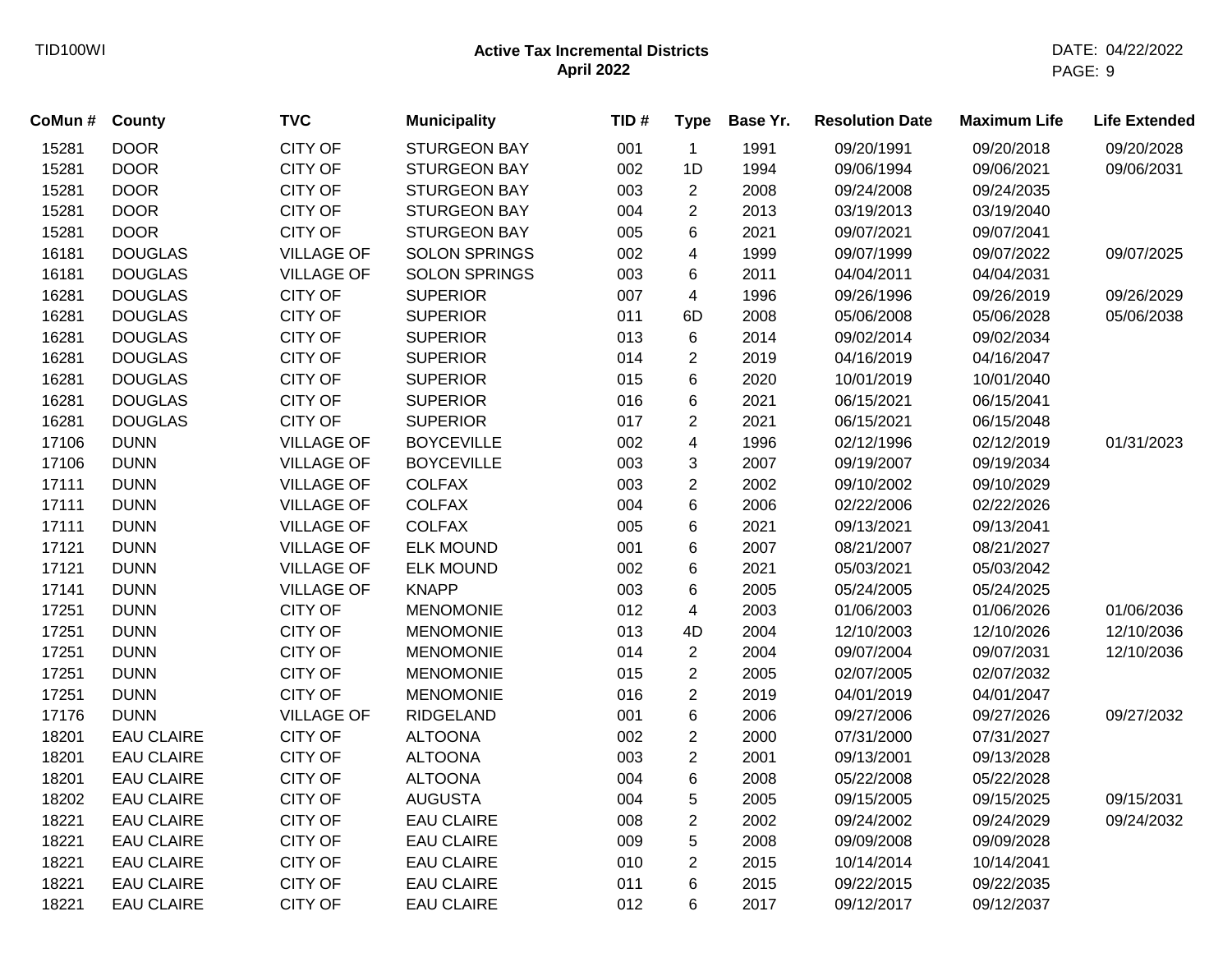| CoMun # | County            | <b>TVC</b>        | <b>Municipality</b>  | TID# | <b>Type</b>    | Base Yr. | <b>Resolution Date</b> | <b>Maximum Life</b> | <b>Life Extended</b> |
|---------|-------------------|-------------------|----------------------|------|----------------|----------|------------------------|---------------------|----------------------|
| 18221   | <b>EAU CLAIRE</b> | <b>CITY OF</b>    | <b>EAU CLAIRE</b>    | 013  | 6              | 2019     | 07/23/2019             | 07/23/2039          |                      |
| 18221   | <b>EAU CLAIRE</b> | <b>CITY OF</b>    | <b>EAU CLAIRE</b>    | 014  | 6              | 2021     | 04/27/2021             | 04/27/2042          |                      |
| 18127   | <b>EAU CLAIRE</b> | <b>VILLAGE OF</b> | <b>FALL CREEK</b>    | 001  | 4              | 2000     | 09/29/2000             | 09/29/2023          |                      |
| 18127   | <b>EAU CLAIRE</b> | <b>VILLAGE OF</b> | <b>FALL CREEK</b>    | 002  | 6              | 2013     | 09/23/2013             | 09/23/2033          |                      |
| 19010   | <b>FLORENCE</b>   | <b>TOWN OF</b>    | <b>FLORENCE</b>      | 001R | 6              | 2013     | 05/21/2013             | 05/21/2033          |                      |
| 20111   | FOND DU LAC       | <b>VILLAGE OF</b> | <b>CAMPBELLSPORT</b> | 001  | 6              | 2011     | 04/18/2011             | 04/18/2031          |                      |
| 20126   | FOND DU LAC       | <b>VILLAGE OF</b> | <b>FAIRWATER</b>     | 001  | 4D             | 1997     | 04/08/1997             | 04/08/2020          | 04/08/2030           |
| 20226   | FOND DU LAC       | <b>CITY OF</b>    | FOND DU LAC          | 010  | 4              | 2004     | 08/25/2004             | 08/25/2027          |                      |
| 20226   | FOND DU LAC       | CITY OF           | FOND DU LAC          | 013  | 6              | 2010     | 03/30/2010             | 03/30/2030          |                      |
| 20226   | FOND DU LAC       | <b>CITY OF</b>    | FOND DU LAC          | 014  | 3              | 2011     | 11/10/2010             | 11/10/2037          |                      |
| 20226   | FOND DU LAC       | <b>CITY OF</b>    | FOND DU LAC          | 015  | $\overline{2}$ | 2011     | 08/10/2011             | 08/10/2038          |                      |
| 20226   | FOND DU LAC       | <b>CITY OF</b>    | FOND DU LAC          | 017  | 5              | 2012     | 08/08/2012             | 08/08/2032          | 03/23/2023           |
| 20226   | FOND DU LAC       | <b>CITY OF</b>    | FOND DU LAC          | 018  | 3              | 2014     | 03/12/2014             | 03/12/2041          | 03/23/2023           |
| 20226   | FOND DU LAC       | <b>CITY OF</b>    | FOND DU LAC          | 019  | $\overline{2}$ | 2015     | 04/08/2015             | 04/08/2042          |                      |
| 20226   | FOND DU LAC       | <b>CITY OF</b>    | FOND DU LAC          | 020  | $\overline{2}$ | 2017     | 11/09/2016             | 11/09/2044          |                      |
| 20226   | FOND DU LAC       | <b>CITY OF</b>    | FOND DU LAC          | 021  | $\overline{2}$ | 2017     | 11/09/2016             | 11/09/2044          |                      |
| 20226   | FOND DU LAC       | <b>CITY OF</b>    | FOND DU LAC          | 022  | $\overline{2}$ | 2017     | 09/13/2017             | 09/13/2044          |                      |
| 20226   | FOND DU LAC       | <b>CITY OF</b>    | FOND DU LAC          | 023  | 5              | 2018     | 08/08/2018             | 08/08/2038          |                      |
| 20226   | FOND DU LAC       | <b>CITY OF</b>    | FOND DU LAC          | 024  | 5              | 2018     | 08/08/2018             | 08/08/2038          | 03/23/2023           |
| 20161   | FOND DU LAC       | <b>VILLAGE OF</b> | NORTH FOND DU LAC    | 002  | $\overline{c}$ | 2008     | 08/14/2008             | 08/14/2035          |                      |
| 20165   | FOND DU LAC       | <b>VILLAGE OF</b> | <b>OAKFIELD</b>      | 001  | 1              | 1995     | 04/18/1995             | 04/18/2022          | 04/18/2025           |
| 20165   | FOND DU LAC       | <b>VILLAGE OF</b> | <b>OAKFIELD</b>      | 002  | 3              | 1997     | 08/20/1997             | 08/20/2024          | 08/20/2027           |
| 20276   | FOND DU LAC       | <b>CITY OF</b>    | <b>RIPON</b>         | 005  | 4              | 2000     | 09/25/2000             | 09/25/2023          |                      |
| 20276   | FOND DU LAC       | <b>CITY OF</b>    | <b>RIPON</b>         | 006  | 6              | 2005     | 03/08/2005             | 03/08/2025          |                      |
| 20276   | FOND DU LAC       | <b>CITY OF</b>    | <b>RIPON</b>         | 007  | 6              | 2007     | 06/12/2007             | 06/12/2027          |                      |
| 20276   | FOND DU LAC       | <b>CITY OF</b>    | <b>RIPON</b>         | 009  | 6              | 2009     | 07/16/2009             | 07/16/2029          |                      |
| 20276   | FOND DU LAC       | <b>CITY OF</b>    | <b>RIPON</b>         | 010  | 6              | 2009     | 09/08/2009             | 09/08/2029          |                      |
| 20276   | FOND DU LAC       | <b>CITY OF</b>    | <b>RIPON</b>         | 011  | 3              | 2009     | 09/08/2009             | 09/08/2036          |                      |
| 20276   | FOND DU LAC       | <b>CITY OF</b>    | <b>RIPON</b>         | 012  | 5              | 2014     | 02/11/2014             | 02/11/2034          |                      |
| 20276   | FOND DU LAC       | <b>CITY OF</b>    | <b>RIPON</b>         | 014  | 5              | 2016     | 05/23/2016             | 05/23/2036          |                      |
| 20276   | FOND DU LAC       | <b>CITY OF</b>    | <b>RIPON</b>         | 015  | 3              | 2017     | 08/14/2017             | 08/14/2044          |                      |
| 20176   | FOND DU LAC       | <b>VILLAGE OF</b> | <b>ROSENDALE</b>     | 001  | 3              | 2011     | 09/19/2011             | 09/19/2038          |                      |
| 20176   | FOND DU LAC       | <b>VILLAGE OF</b> | <b>ROSENDALE</b>     | 002  | 6              | 2019     | 09/23/2019             | 09/23/2039          |                      |
| 20292   | FOND DU LAC       | <b>CITY OF</b>    | <b>WAUPUN</b>        | 003  | $\overline{2}$ | 2005     | 05/31/2005             | 05/31/2032          |                      |
| 20292   | FOND DU LAC       | <b>CITY OF</b>    | <b>WAUPUN</b>        | 006  | $\overline{c}$ | 2012     | 08/21/2012             | 08/21/2039          |                      |
| 20292   | FOND DU LAC       | <b>CITY OF</b>    | <b>WAUPUN</b>        | 008  | 6              | 2018     | 02/13/2018             | 02/13/2039          |                      |
| 21211   | <b>FOREST</b>     | <b>CITY OF</b>    | <b>CRANDON</b>       | 001  | 4              | 2002     | 06/05/2002             | 06/05/2025          | 06/05/2028           |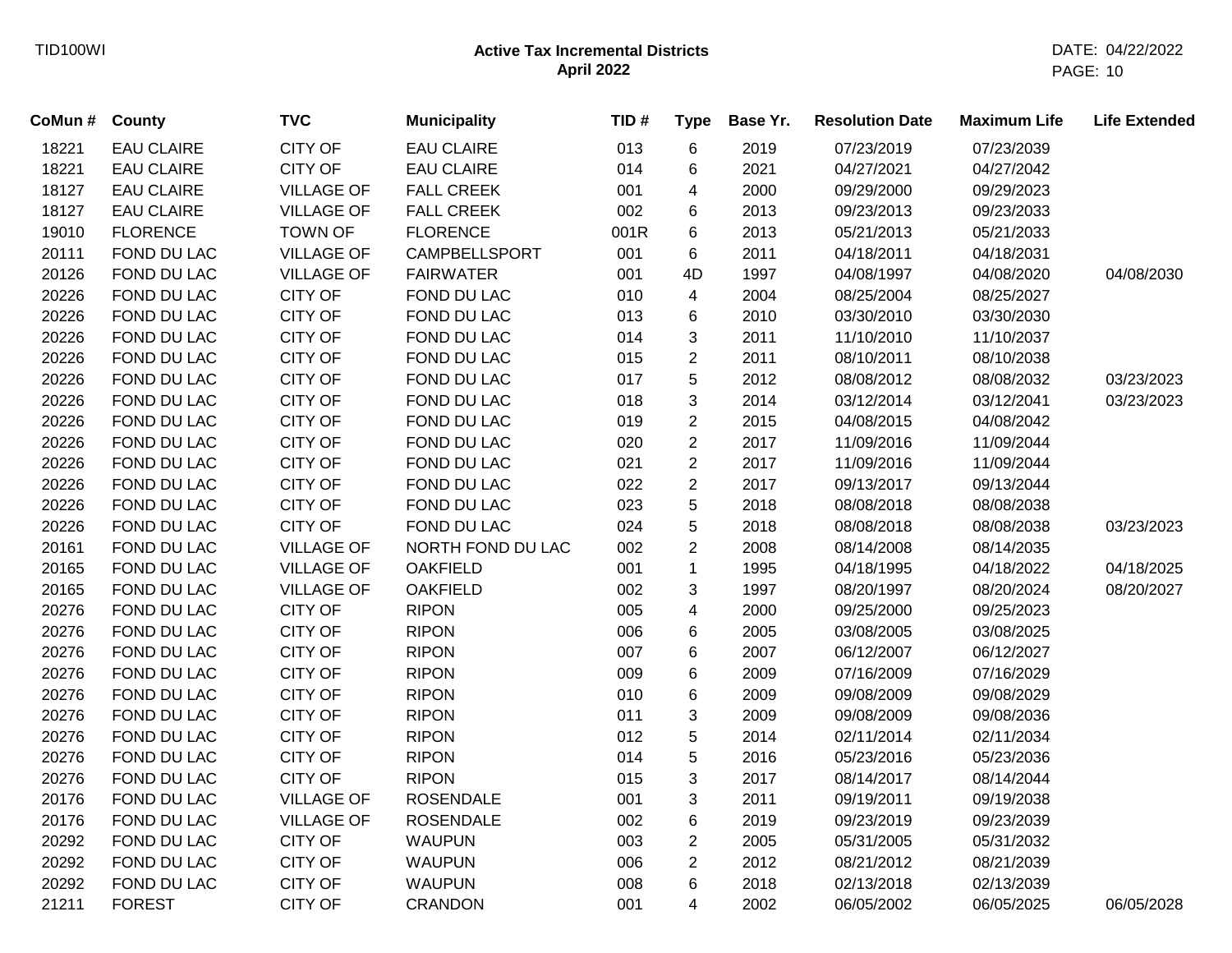| CoMun # | County            | <b>TVC</b>        | <b>Municipality</b> | TID# | <b>Type</b>      | Base Yr. | <b>Resolution Date</b> | <b>Maximum Life</b> | <b>Life Extended</b> |
|---------|-------------------|-------------------|---------------------|------|------------------|----------|------------------------|---------------------|----------------------|
| 22206   | <b>GRANT</b>      | CITY OF           | <b>BOSCOBEL</b>     | 004  | 5                | 2005     | 04/18/2005             | 04/18/2025          |                      |
| 22206   | <b>GRANT</b>      | <b>CITY OF</b>    | <b>BOSCOBEL</b>     | 005  | 6                | 2020     | 09/09/2020             | 09/09/2040          |                      |
| 22211   | <b>GRANT</b>      | <b>CITY OF</b>    | <b>CUBA CITY</b>    | 002  | 4                | 1999     | 07/13/1999             | 07/13/2022          |                      |
| 22211   | <b>GRANT</b>      | <b>CITY OF</b>    | <b>CUBA CITY</b>    | 003  | 5                | 2012     | 09/05/2012             | 09/05/2032          |                      |
| 22211   | <b>GRANT</b>      | <b>CITY OF</b>    | <b>CUBA CITY</b>    | 004  | 6                | 2019     | 01/24/2019             | 01/24/2040          |                      |
| 22116   | <b>GRANT</b>      | <b>VILLAGE OF</b> | <b>DICKEYVILLE</b>  | 001  | 6                | 2014     | 07/09/2014             | 07/09/2034          | 07/09/2037           |
| 22226   | <b>GRANT</b>      | CITY OF           | <b>FENNIMORE</b>    | 004  | $\overline{2}$   | 2002     | 09/09/2002             | 09/09/2029          |                      |
| 22226   | <b>GRANT</b>      | <b>CITY OF</b>    | <b>FENNIMORE</b>    | 005  | $\overline{2}$   | 2005     | 12/13/2004             | 12/13/2031          |                      |
| 22226   | <b>GRANT</b>      | <b>CITY OF</b>    | <b>FENNIMORE</b>    | 006  | $\overline{2}$   | 2017     | 09/29/2017             | 09/29/2044          |                      |
| 22246   | <b>GRANT</b>      | <b>CITY OF</b>    | <b>LANCASTER</b>    | 003  | 6D               | 2006     | 02/20/2006             | 02/20/2026          | 02/20/2036           |
| 22246   | <b>GRANT</b>      | <b>CITY OF</b>    | <b>LANCASTER</b>    | 004  | 6                | 2006     | 09/25/2006             | 09/25/2026          | 02/20/2036           |
| 22246   | <b>GRANT</b>      | <b>CITY OF</b>    | <b>LANCASTER</b>    | 005  | 3                | 2018     | 09/25/2018             | 09/25/2045          |                      |
| 22246   | <b>GRANT</b>      | <b>CITY OF</b>    | <b>LANCASTER</b>    | 006  | 6                | 2020     | 03/26/2020             | 03/26/2041          |                      |
| 22246   | <b>GRANT</b>      | <b>CITY OF</b>    | <b>LANCASTER</b>    | 007  | 6                | 2021     | 09/20/2021             | 09/20/2041          |                      |
| 22151   | <b>GRANT</b>      | <b>VILLAGE OF</b> | <b>MONTFORT</b>     | 001  | 6                | 2014     | 05/06/2014             | 05/06/2034          |                      |
| 22153   | <b>GRANT</b>      | <b>VILLAGE OF</b> | <b>MUSCODA</b>      | 003  | $\boldsymbol{2}$ | 1997     | 04/21/1997             | 04/21/2024          |                      |
| 22271   | <b>GRANT</b>      | CITY OF           | <b>PLATTEVILLE</b>  | 005  | 6                | 2005     | 06/28/2005             | 06/28/2025          |                      |
| 22271   | <b>GRANT</b>      | <b>CITY OF</b>    | <b>PLATTEVILLE</b>  | 006  | 6                | 2006     | 03/28/2006             | 03/28/2026          | 03/28/2032           |
| 22271   | <b>GRANT</b>      | CITY OF           | <b>PLATTEVILLE</b>  | 007  | 2                | 2006     | 03/28/2006             | 03/28/2033          |                      |
| 22172   | <b>GRANT</b>      | <b>VILLAGE OF</b> | <b>POTOSI</b>       | 001  | 6                | 2021     | 08/09/2021             | 08/09/2041          |                      |
| 23106   | <b>GREEN</b>      | <b>VILLAGE OF</b> | <b>BELLEVILLE</b>   | 005  | 3                | 2009     | 09/21/2009             | 09/21/2036          |                      |
| 23206   | <b>GREEN</b>      | <b>CITY OF</b>    | <b>BRODHEAD</b>     | 004  | $\overline{2}$   | 2005     | 11/17/2004             | 11/17/2031          |                      |
| 23206   | <b>GREEN</b>      | CITY OF           | <b>BRODHEAD</b>     | 005  | $\overline{2}$   | 2005     | 11/17/2004             | 11/17/2031          |                      |
| 23206   | <b>GREEN</b>      | <b>CITY OF</b>    | <b>BRODHEAD</b>     | 006  | 6                | 2006     | 09/11/2006             | 09/11/2026          |                      |
| 23206   | <b>GREEN</b>      | <b>CITY OF</b>    | <b>BRODHEAD</b>     | 007  | 2                | 2013     | 02/11/2013             | 02/11/2040          |                      |
| 23206   | <b>GREEN</b>      | <b>CITY OF</b>    | <b>BRODHEAD</b>     | 008  | 6                | 2021     | 07/19/2021             | 07/19/2041          |                      |
| 23109   | <b>GREEN</b>      | <b>VILLAGE OF</b> | <b>BROOKLYN</b>     | 001  | 6                | 2008     | 04/14/2008             | 04/14/2028          |                      |
| 23251   | <b>GREEN</b>      | <b>CITY OF</b>    | <b>MONROE</b>       | 007  | 3                | 2005     | 09/28/2005             | 09/28/2032          |                      |
| 23251   | <b>GREEN</b>      | <b>CITY OF</b>    | <b>MONROE</b>       | 008  | $\overline{c}$   | 2007     | 10/17/2006             | 10/17/2033          |                      |
| 23251   | <b>GREEN</b>      | <b>CITY OF</b>    | <b>MONROE</b>       | 009  | 6                | 2018     | 10/03/2017             | 10/03/2038          |                      |
| 23251   | <b>GREEN</b>      | <b>CITY OF</b>    | <b>MONROE</b>       | 010  | 6                | 2017     | 09/05/2017             | 09/05/2037          |                      |
| 23251   | <b>GREEN</b>      | CITY OF           | <b>MONROE</b>       | 011  | 6                | 2021     | 09/07/2021             | 09/07/2041          |                      |
| 23161   | <b>GREEN</b>      | <b>VILLAGE OF</b> | <b>NEW GLARUS</b>   | 003  | 5                | 2006     | 06/13/2006             | 06/13/2026          |                      |
| 23161   | <b>GREEN</b>      | <b>VILLAGE OF</b> | <b>NEW GLARUS</b>   | 004  | 3                | 2015     | 08/18/2015             | 08/18/2042          |                      |
| 24206   | <b>GREEN LAKE</b> | <b>CITY OF</b>    | <b>BERLIN</b>       | 001E | 8                | 2003     | 03/19/2004             | 03/19/2027          |                      |
| 24206   | <b>GREEN LAKE</b> | <b>CITY OF</b>    | <b>BERLIN</b>       | 002E | 8                | 2007     | 07/11/2007             | 07/11/2030          |                      |
| 24206   | <b>GREEN LAKE</b> | <b>CITY OF</b>    | <b>BERLIN</b>       | 015  | $\overline{2}$   | 2008     | 09/23/2008             | 09/23/2035          |                      |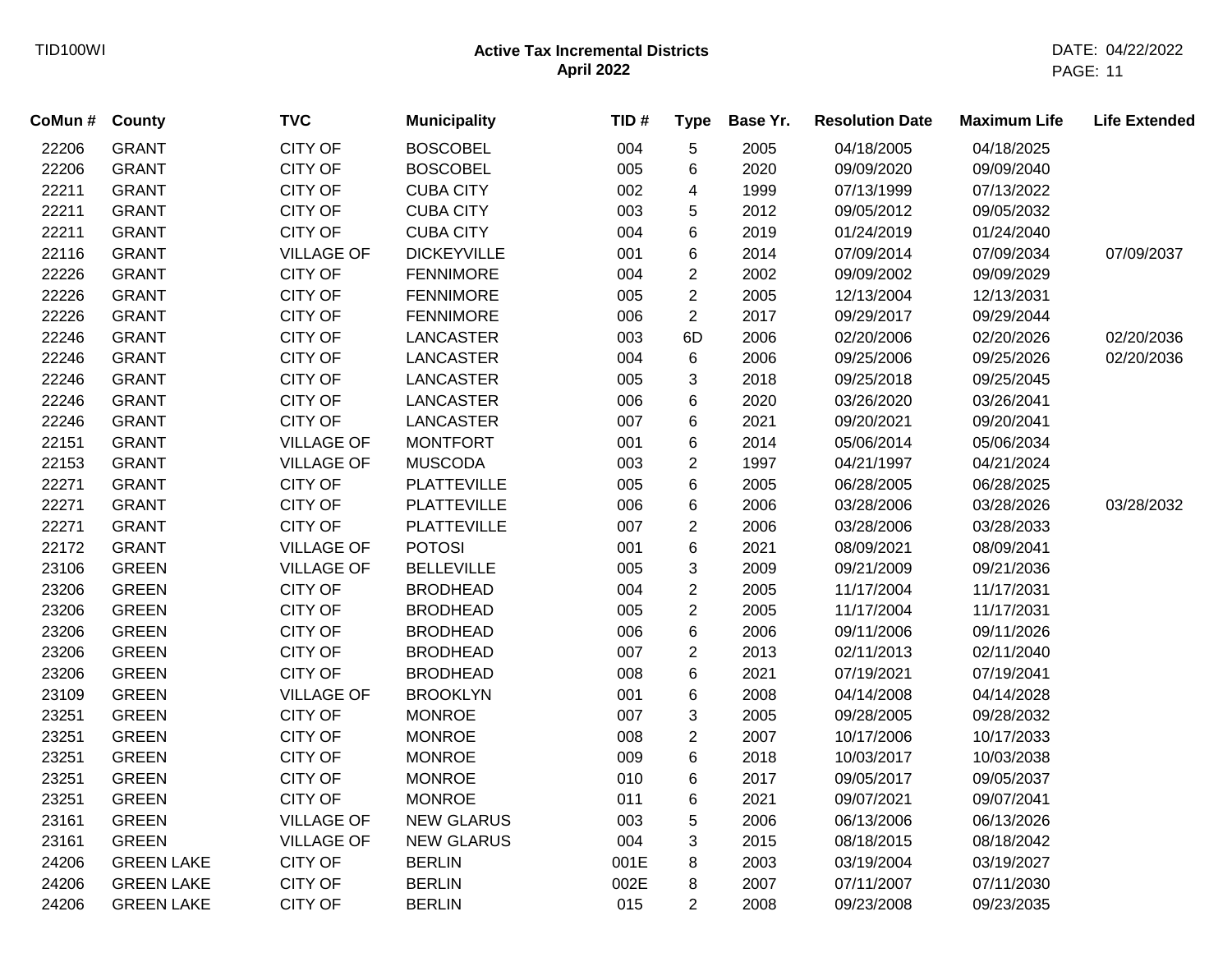| CoMun # | <b>County</b>     | <b>TVC</b>        | <b>Municipality</b>      | TID# | <b>Type</b>    | Base Yr. | <b>Resolution Date</b> | <b>Maximum Life</b> | <b>Life Extended</b> |
|---------|-------------------|-------------------|--------------------------|------|----------------|----------|------------------------|---------------------|----------------------|
| 24231   | <b>GREEN LAKE</b> | <b>CITY OF</b>    | <b>GREEN LAKE</b>        | 003  | 6D             | 2005     | 09/12/2005             | 09/12/2025          | 09/12/2035           |
| 24231   | <b>GREEN LAKE</b> | <b>CITY OF</b>    | <b>GREEN LAKE</b>        | 004  | 3              | 2009     | 07/13/2009             | 07/13/2036          |                      |
| 24231   | <b>GREEN LAKE</b> | CITY OF           | <b>GREEN LAKE</b>        | 005  | 3              | 2020     | 08/24/2020             | 08/24/2047          |                      |
| 24231   | <b>GREEN LAKE</b> | <b>CITY OF</b>    | <b>GREEN LAKE</b>        | 006  | 3              | 2021     | 09/13/2021             | 09/13/2048          |                      |
| 24251   | <b>GREEN LAKE</b> | <b>CITY OF</b>    | <b>MARKESAN</b>          | 001  | $\mathbf{1}$   | 1995     | 01/16/1995             | 01/16/2022          | 01/16/2025           |
| 24271   | <b>GREEN LAKE</b> | <b>CITY OF</b>    | <b>PRINCETON</b>         | 002  | 4D             | 2001     | 09/25/2001             | 09/25/2024          | 09/25/2034           |
| 25101   | <b>IOWA</b>       | <b>VILLAGE OF</b> | <b>ARENA</b>             | 001  | 6              | 2006     | 09/28/2006             | 09/28/2026          | 09/28/2032           |
| 25106   | <b>IOWA</b>       | <b>VILLAGE OF</b> | <b>BARNEVELD</b>         | 001  | 4              | 2002     | 06/24/2002             | 06/24/2025          | 06/24/2028           |
| 25106   | <b>IOWA</b>       | <b>VILLAGE OF</b> | <b>BARNEVELD</b>         | 002  | 6              | 2015     | 05/04/2015             | 05/04/2035          |                      |
| 25216   | <b>IOWA</b>       | <b>CITY OF</b>    | <b>DODGEVILLE</b>        | 003  | 6              | 2020     | 07/21/2020             | 07/21/2040          |                      |
| 25136   | <b>IOWA</b>       | <b>VILLAGE OF</b> | <b>HIGHLAND</b>          | 002  | 4              | 1999     | 02/04/1999             | 02/04/2022          | 02/04/2025           |
| 25177   | <b>IOWA</b>       | <b>VILLAGE OF</b> | <b>RIDGEWAY</b>          | 001  | 6              | 2007     | 08/07/2007             | 08/07/2027          | 08/07/2030           |
| 27206   | <b>JACKSON</b>    | <b>CITY OF</b>    | <b>BLACK RIVER FALLS</b> | 003  | 4              | 2002     | 07/02/2002             | 07/02/2025          | 07/02/2028           |
| 27206   | <b>JACKSON</b>    | CITY OF           | <b>BLACK RIVER FALLS</b> | 004  | 4              | 2003     | 11/06/2002             | 11/06/2025          |                      |
| 27206   | <b>JACKSON</b>    | <b>CITY OF</b>    | <b>BLACK RIVER FALLS</b> | 005  | 6              | 2008     | 10/02/2007             | 10/02/2027          |                      |
| 27206   | <b>JACKSON</b>    | <b>CITY OF</b>    | <b>BLACK RIVER FALLS</b> | 006  | $\overline{2}$ | 2017     | 05/03/2017             | 05/03/2045          |                      |
| 27206   | <b>JACKSON</b>    | <b>CITY OF</b>    | <b>BLACK RIVER FALLS</b> | 007  | 5              | 2017     | 05/02/2017             | 05/02/2038          |                      |
| 27206   | <b>JACKSON</b>    | <b>CITY OF</b>    | <b>BLACK RIVER FALLS</b> | 008  | 6              | 2021     | 09/29/2021             | 09/29/2041          |                      |
| 27136   | <b>JACKSON</b>    | <b>VILLAGE OF</b> | <b>HIXTON</b>            | 001  | 6              | 2007     | 05/07/2007             | 05/07/2027          | 05/07/2030           |
| 27152   | <b>JACKSON</b>    | <b>VILLAGE OF</b> | <b>MERRILLAN</b>         | 001  | 6              | 2018     | 08/14/2018             | 08/14/2038          |                      |
| 27186   | <b>JACKSON</b>    | <b>VILLAGE OF</b> | <b>TAYLOR</b>            | 004  | $\overline{2}$ | 1999     | 06/23/1999             | 06/23/2026          | 06/23/2030           |
| 28226   | <b>JEFFERSON</b>  | <b>CITY OF</b>    | <b>FORT ATKINSON</b>     | 006  | 4D             | 2000     | 01/18/2000             | 01/18/2023          | 01/18/2033           |
| 28226   | <b>JEFFERSON</b>  | <b>CITY OF</b>    | FORT ATKINSON            | 007  | $\overline{2}$ | 2000     | 01/18/2000             | 01/18/2027          | 01/18/2033           |
| 28226   | <b>JEFFERSON</b>  | CITY OF           | <b>FORT ATKINSON</b>     | 008  | 6              | 2009     | 09/15/2009             | 09/15/2029          | 01/18/2033           |
| 28241   | <b>JEFFERSON</b>  | CITY OF           | <b>JEFFERSON</b>         | 005  | $\overline{c}$ | 2001     | 05/02/2001             | 05/02/2028          | 05/02/2031           |
| 28241   | <b>JEFFERSON</b>  | <b>CITY OF</b>    | <b>JEFFERSON</b>         | 006  | 6              | 2009     | 11/17/2008             | 11/17/2028          |                      |
| 28241   | <b>JEFFERSON</b>  | <b>CITY OF</b>    | <b>JEFFERSON</b>         | 007  | 6              | 2012     | 02/21/2012             | 02/21/2032          |                      |
| 28241   | <b>JEFFERSON</b>  | <b>CITY OF</b>    | <b>JEFFERSON</b>         | 008  | 6              | 2015     | 09/15/2015             | 09/15/2035          |                      |
| 28241   | <b>JEFFERSON</b>  | <b>CITY OF</b>    | <b>JEFFERSON</b>         | 009  | $\,6$          | 2019     | 02/19/2019             | 02/19/2040          |                      |
| 28141   | <b>JEFFERSON</b>  | <b>VILLAGE OF</b> | <b>JOHNSON CREEK</b>     | 004  | $\,6$          | 2021     | 07/12/2021             | 07/12/2041          |                      |
| 28246   | <b>JEFFERSON</b>  | <b>CITY OF</b>    | <b>LAKE MILLS</b>        | 003  | $\overline{c}$ | 2006     | 08/15/2006             | 08/15/2033          |                      |
| 28246   | <b>JEFFERSON</b>  | <b>CITY OF</b>    | <b>LAKE MILLS</b>        | 004  | $6\phantom{1}$ | 2006     | 07/18/2006             | 07/18/2026          |                      |
| 28246   | <b>JEFFERSON</b>  | <b>CITY OF</b>    | <b>LAKE MILLS</b>        | 005  | 3              | 2014     | 04/15/2014             | 04/15/2041          |                      |
| 28246   | <b>JEFFERSON</b>  | <b>CITY OF</b>    | <b>LAKE MILLS</b>        | 006  | 5              | 2014     | 08/05/2014             | 08/05/2034          |                      |
| 28246   | <b>JEFFERSON</b>  | <b>CITY OF</b>    | <b>LAKE MILLS</b>        | 007  | 6              | 2019     | 09/17/2019             | 09/17/2039          |                      |
| 28246   | <b>JEFFERSON</b>  | <b>CITY OF</b>    | <b>LAKE MILLS</b>        | 008  | $\overline{2}$ | 2021     | 11/17/2020             | 11/17/2048          |                      |
| 28171   | <b>JEFFERSON</b>  | <b>VILLAGE OF</b> | <b>PALMYRA</b>           | 003  | 5              | 2006     | 01/17/2006             | 01/17/2026          | 01/17/2032           |
|         |                   |                   |                          |      |                |          |                        |                     |                      |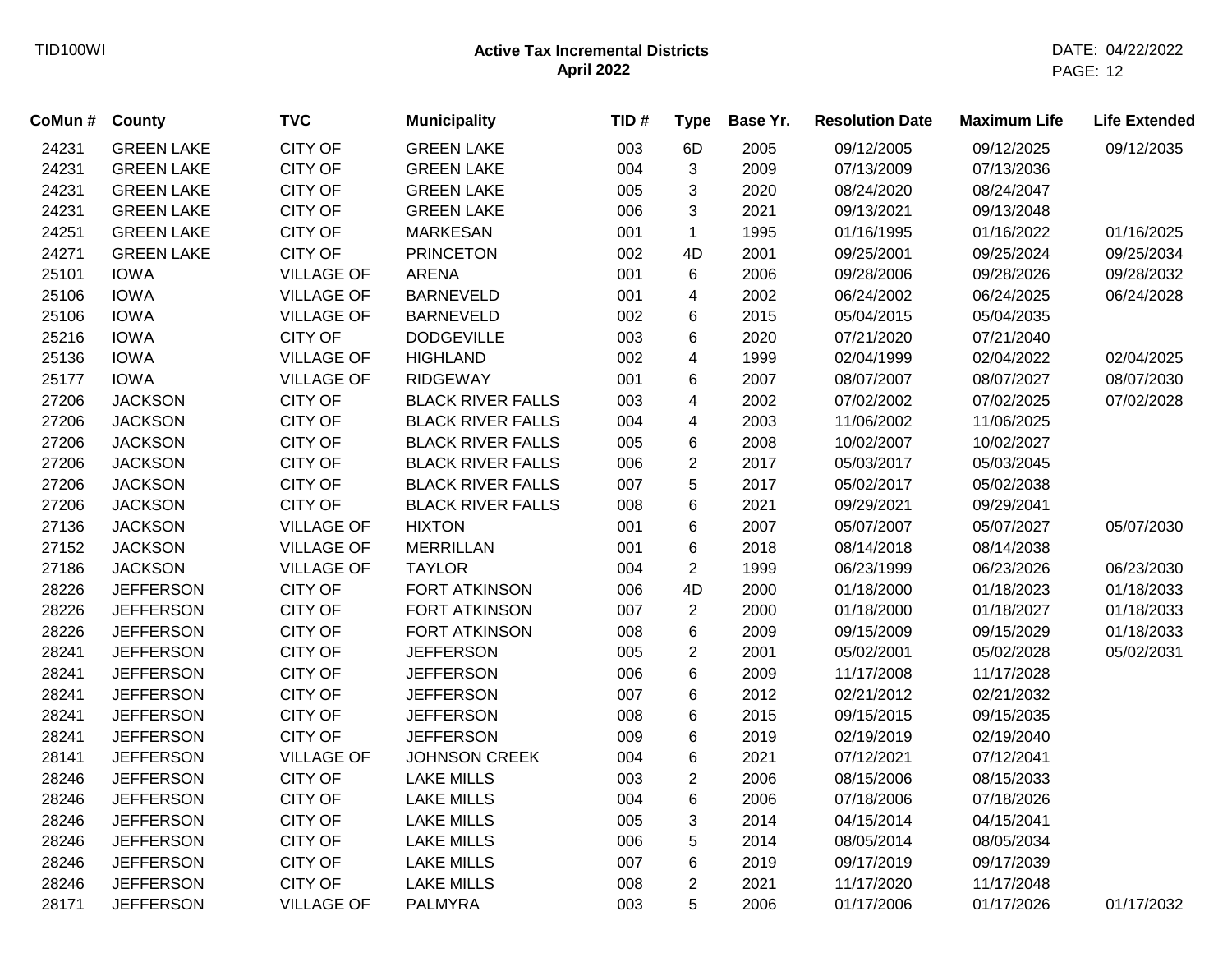| CoMun # County |                  | <b>TVC</b>        | <b>Municipality</b>    | TID# | <b>Type</b>             | Base Yr. | <b>Resolution Date</b> | <b>Maximum Life</b> | <b>Life Extended</b> |
|----------------|------------------|-------------------|------------------------|------|-------------------------|----------|------------------------|---------------------|----------------------|
| 28290          | <b>JEFFERSON</b> | <b>CITY OF</b>    | <b>WATERLOO</b>        | 002  | 3                       | 2011     | 07/21/2011             | 07/21/2038          |                      |
| 28290          | <b>JEFFERSON</b> | <b>CITY OF</b>    | <b>WATERLOO</b>        | 003  | 5                       | 2012     | 04/19/2012             | 04/19/2032          | 04/19/2038           |
| 28290          | <b>JEFFERSON</b> | CITY OF           | <b>WATERLOO</b>        | 004  | 6                       | 2014     | 12/05/2013             | 12/05/2033          |                      |
| 28291          | <b>JEFFERSON</b> | <b>CITY OF</b>    | <b>WATERTOWN</b>       | 004  | 5D                      | 2005     | 08/16/2005             | 08/16/2025          | 08/16/2035           |
| 28291          | <b>JEFFERSON</b> | <b>CITY OF</b>    | <b>WATERTOWN</b>       | 005  | $\overline{2}$          | 2005     | 08/16/2005             | 08/16/2032          |                      |
| 28291          | <b>JEFFERSON</b> | <b>CITY OF</b>    | <b>WATERTOWN</b>       | 006  | $\overline{c}$          | 2005     | 08/16/2005             | 08/16/2032          |                      |
| 28291          | <b>JEFFERSON</b> | <b>CITY OF</b>    | <b>WATERTOWN</b>       | 007  | 3                       | 2016     | 04/04/2016             | 04/04/2044          |                      |
| 28291          | <b>JEFFERSON</b> | CITY OF           | <b>WATERTOWN</b>       | 008  | 3                       | 2021     | 03/16/2021             | 03/16/2049          |                      |
| 28292          | <b>JEFFERSON</b> | <b>CITY OF</b>    | <b>WHITEWATER</b>      | 010  | 6                       | 2021     | 08/03/2021             | 08/03/2041          |                      |
| 28292          | <b>JEFFERSON</b> | <b>CITY OF</b>    | <b>WHITEWATER</b>      | 014  | 6                       | 2021     | 08/03/2021             | 08/03/2041          |                      |
| 29221          | <b>JUNEAU</b>    | <b>CITY OF</b>    | <b>ELROY</b>           | 002  | $\overline{2}$          | 1999     | 09/14/1999             | 09/14/2026          |                      |
| 29221          | <b>JUNEAU</b>    | <b>CITY OF</b>    | <b>ELROY</b>           | 003  | 2D                      | 1999     | 09/14/1999             | 09/14/2026          | 09/14/2036           |
| 29221          | <b>JUNEAU</b>    | <b>CITY OF</b>    | <b>ELROY</b>           | 004  | $\overline{4}$          | 1999     | 09/14/1999             | 09/14/2022          | 09/14/2032           |
| 29221          | <b>JUNEAU</b>    | <b>CITY OF</b>    | <b>ELROY</b>           | 005  | $\overline{\mathbf{4}}$ | 1999     | 09/14/1999             | 09/14/2022          | 09/14/2032           |
| 29221          | <b>JUNEAU</b>    | <b>CITY OF</b>    | <b>ELROY</b>           | 006  | 6                       | 2014     | 02/11/2014             | 02/11/2034          |                      |
| 29161          | <b>JUNEAU</b>    | <b>VILLAGE OF</b> | <b>NECEDAH</b>         | 002  | 1S                      | 1995     | 08/31/1995             | 08/31/2022          | 08/31/2035           |
| 29161          | <b>JUNEAU</b>    | <b>VILLAGE OF</b> | <b>NECEDAH</b>         | 003  | $\mathbf{1}$            | 1995     | 08/31/1995             | 08/31/2022          | 08/31/2035           |
| 29261          | <b>JUNEAU</b>    | <b>CITY OF</b>    | <b>NEW LISBON</b>      | 009  | 1D                      | 1991     | 07/02/1991             | 07/02/2018          | 07/02/2028           |
| 29261          | <b>JUNEAU</b>    | <b>CITY OF</b>    | <b>NEW LISBON</b>      | 010  | 1D                      | 1991     | 07/02/1991             | 07/02/2018          | 07/02/2028           |
| 29261          | <b>JUNEAU</b>    | <b>CITY OF</b>    | <b>NEW LISBON</b>      | 012  | 6                       | 2010     | 09/20/2010             | 09/20/2030          |                      |
| 29261          | <b>JUNEAU</b>    | <b>CITY OF</b>    | <b>NEW LISBON</b>      | 013  | $\overline{2}$          | 2010     | 09/20/2010             | 09/20/2037          |                      |
| 29291          | <b>JUNEAU</b>    | <b>CITY OF</b>    | <b>WISCONSIN DELLS</b> | 004  | 6                       | 2006     | 07/31/2006             | 07/31/2026          |                      |
| 30104          | <b>KENOSHA</b>   | <b>VILLAGE OF</b> | <b>BRISTOL</b>         | 001  | 5                       | 2019     | 12/27/2018             | 12/27/2039          |                      |
| 30104          | <b>KENOSHA</b>   | <b>VILLAGE OF</b> | <b>BRISTOL</b>         | 002  | 5                       | 2019     | 04/09/2019             | 04/09/2040          |                      |
| 30241          | <b>KENOSHA</b>   | <b>CITY OF</b>    | <b>KENOSHA</b>         | 004  | 99                      | 1989     | 07/03/1989             | 07/03/2031          |                      |
| 30241          | <b>KENOSHA</b>   | <b>CITY OF</b>    | <b>KENOSHA</b>         | 005  | 99                      | 1994     | 04/18/1994             | 04/18/2036          |                      |
| 30241          | <b>KENOSHA</b>   | <b>CITY OF</b>    | <b>KENOSHA</b>         | 006  | $\overline{2}$          | 1997     | 05/20/1997             | 05/20/2024          |                      |
| 30241          | <b>KENOSHA</b>   | <b>CITY OF</b>    | <b>KENOSHA</b>         | 007  | $\overline{2}$          | 2002     | 05/20/2002             | 05/20/2029          | 05/20/2033           |
| 30241          | <b>KENOSHA</b>   | CITY OF           | <b>KENOSHA</b>         | 008  | $\overline{\mathbf{4}}$ | 2002     | 08/19/2002             | 08/19/2025          |                      |
| 30241          | <b>KENOSHA</b>   | <b>CITY OF</b>    | <b>KENOSHA</b>         | 009  | $\overline{2}$          | 2003     | 09/03/2003             | 09/03/2030          | 09/03/2034           |
| 30241          | <b>KENOSHA</b>   | <b>CITY OF</b>    | <b>KENOSHA</b>         | 010  | $\overline{2}$          | 2005     | 05/02/2005             | 05/02/2032          | 05/02/2035           |
| 30241          | <b>KENOSHA</b>   | <b>CITY OF</b>    | <b>KENOSHA</b>         | 011  | 5                       | 2006     | 09/18/2006             | 09/18/2026          |                      |
| 30241          | <b>KENOSHA</b>   | <b>CITY OF</b>    | <b>KENOSHA</b>         | 013  | 5                       | 2008     | 05/19/2008             | 05/19/2028          |                      |
| 30241          | <b>KENOSHA</b>   | CITY OF           | <b>KENOSHA</b>         | 015  | $\overline{c}$          | 2013     | 01/07/2013             | 01/07/2040          |                      |
| 30241          | <b>KENOSHA</b>   | <b>CITY OF</b>    | <b>KENOSHA</b>         | 016  | 5                       | 2013     | 09/16/2013             | 09/16/2033          |                      |
| 30241          | <b>KENOSHA</b>   | <b>CITY OF</b>    | <b>KENOSHA</b>         | 017  | $\overline{2}$          | 2014     | 01/08/2014             | 01/08/2041          |                      |
| 30241          | <b>KENOSHA</b>   | <b>CITY OF</b>    | <b>KENOSHA</b>         | 018  | $\overline{2}$          | 2015     | 04/06/2015             | 04/06/2042          |                      |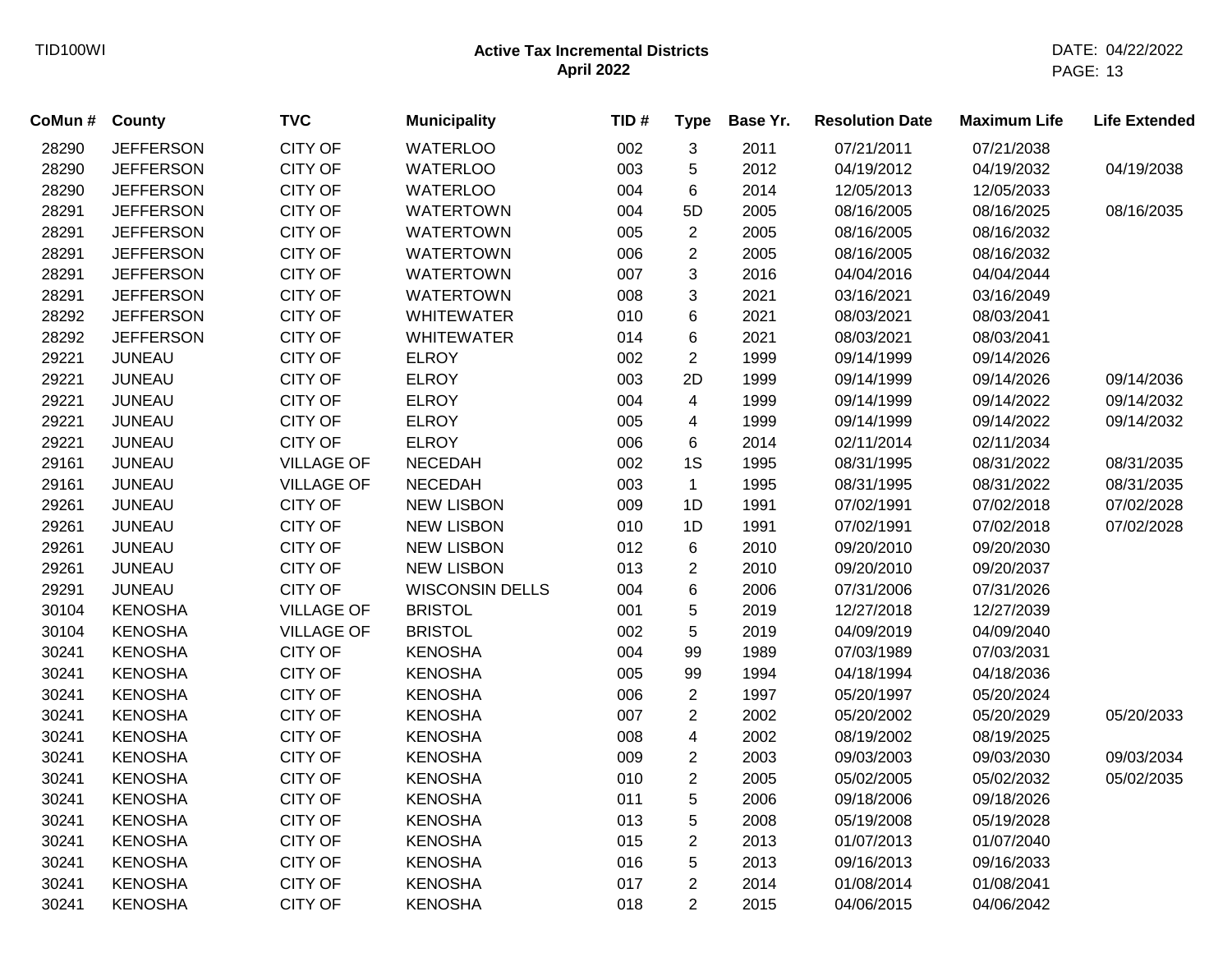| CoMun # | County          | <b>TVC</b>        | <b>Municipality</b> | TID# | <b>Type</b>    | Base Yr. | <b>Resolution Date</b> | <b>Maximum Life</b> | <b>Life Extended</b> |
|---------|-----------------|-------------------|---------------------|------|----------------|----------|------------------------|---------------------|----------------------|
| 30241   | <b>KENOSHA</b>  | <b>CITY OF</b>    | <b>KENOSHA</b>      | 019  | $\overline{2}$ | 2017     | 10/17/2016             | 10/17/2044          |                      |
| 30241   | <b>KENOSHA</b>  | <b>CITY OF</b>    | <b>KENOSHA</b>      | 020  | 5              | 2017     | 09/18/2017             | 09/18/2037          |                      |
| 30241   | <b>KENOSHA</b>  | <b>CITY OF</b>    | <b>KENOSHA</b>      | 021  | 5              | 2017     | 09/18/2017             | 09/18/2037          |                      |
| 30241   | <b>KENOSHA</b>  | <b>CITY OF</b>    | <b>KENOSHA</b>      | 023  | $\overline{2}$ | 2018     | 03/05/2018             | 03/05/2046          |                      |
| 30241   | <b>KENOSHA</b>  | <b>CITY OF</b>    | <b>KENOSHA</b>      | 024  | $\overline{c}$ | 2018     | 03/05/2018             | 03/05/2046          |                      |
| 30241   | <b>KENOSHA</b>  | CITY OF           | <b>KENOSHA</b>      | 025  | $\overline{c}$ | 2018     | 09/17/2018             | 09/17/2045          |                      |
| 30241   | <b>KENOSHA</b>  | <b>CITY OF</b>    | <b>KENOSHA</b>      | 026  | $\overline{c}$ | 2018     | 09/17/2018             | 09/17/2045          |                      |
| 30241   | <b>KENOSHA</b>  | <b>CITY OF</b>    | <b>KENOSHA</b>      | 027  | $\overline{2}$ | 2019     | 09/04/2019             | 09/04/2046          |                      |
| 30241   | <b>KENOSHA</b>  | <b>CITY OF</b>    | <b>KENOSHA</b>      | 029  | $\overline{c}$ | 2020     | 08/03/2020             | 08/03/2047          |                      |
| 30241   | <b>KENOSHA</b>  | CITY OF           | <b>KENOSHA</b>      | 030  | $\overline{2}$ | 2020     | 07/20/2020             | 07/20/2047          |                      |
| 30241   | <b>KENOSHA</b>  | <b>CITY OF</b>    | <b>KENOSHA</b>      | 031  | $\overline{2}$ | 2020     | 07/20/2020             | 07/20/2047          |                      |
| 30241   | <b>KENOSHA</b>  | <b>CITY OF</b>    | <b>KENOSHA</b>      | 032  | $\overline{2}$ | 2021     | 09/08/2021             | 09/08/2048          |                      |
| 30241   | <b>KENOSHA</b>  | <b>CITY OF</b>    | <b>KENOSHA</b>      | 033  | $\overline{2}$ | 2021     | 09/08/2021             | 09/08/2048          |                      |
| 30171   | <b>KENOSHA</b>  | <b>VILLAGE OF</b> | PADDOCK LAKE        | 001  | 6              | 2012     | 06/20/2012             | 06/20/2032          |                      |
| 30171   | <b>KENOSHA</b>  | <b>VILLAGE OF</b> | PADDOCK LAKE        | 002  | 6              | 2017     | 02/22/2017             | 02/22/2038          |                      |
| 30174   | <b>KENOSHA</b>  | <b>VILLAGE OF</b> | PLEASANT PRAIRIE    | 004  | $\overline{2}$ | 2007     | 09/24/2007             | 09/24/2034          |                      |
| 30174   | <b>KENOSHA</b>  | <b>VILLAGE OF</b> | PLEASANT PRAIRIE    | 005  | 5              | 2017     | 04/17/2017             | 04/17/2038          |                      |
| 30174   | <b>KENOSHA</b>  | <b>VILLAGE OF</b> | PLEASANT PRAIRIE    | 006  | 6              | 2018     | 02/05/2018             | 02/05/2039          |                      |
| 30174   | <b>KENOSHA</b>  | <b>VILLAGE OF</b> | PLEASANT PRAIRIE    | 007  | 5              | 2018     | 05/07/2018             | 05/07/2039          |                      |
| 30174   | <b>KENOSHA</b>  | <b>VILLAGE OF</b> | PLEASANT PRAIRIE    | 008  | 6              | 2021     | 02/01/2021             | 02/01/2042          |                      |
| 30179   | <b>KENOSHA</b>  | <b>VILLAGE OF</b> | <b>SALEM LAKES</b>  | 001  | 5              | 2015     | 05/18/2015             | 05/18/2035          |                      |
| 30182   | <b>KENOSHA</b>  | <b>VILLAGE OF</b> | <b>SOMERS</b>       | 001  | 5              | 2015     | 07/27/2015             | 07/27/2035          |                      |
| 30182   | <b>KENOSHA</b>  | <b>VILLAGE OF</b> | <b>SOMERS</b>       | 002  | 6              | 2015     | 09/30/2015             | 09/30/2035          |                      |
| 30182   | <b>KENOSHA</b>  | <b>VILLAGE OF</b> | <b>SOMERS</b>       | 003  | 6              | 2018     | 07/24/2018             | 07/24/2038          |                      |
| 30182   | <b>KENOSHA</b>  | <b>VILLAGE OF</b> | <b>SOMERS</b>       | 004  | 6              | 2018     | 07/24/2018             | 07/24/2038          |                      |
| 30182   | <b>KENOSHA</b>  | <b>VILLAGE OF</b> | <b>SOMERS</b>       | 005  | 6              | 2018     | 07/24/2018             | 07/24/2038          |                      |
| 30182   | <b>KENOSHA</b>  | <b>VILLAGE OF</b> | <b>SOMERS</b>       | 006  | 6              | 2018     | 07/24/2018             | 07/24/2038          |                      |
| 30182   | <b>KENOSHA</b>  | <b>VILLAGE OF</b> | <b>SOMERS</b>       | 007  | 6              | 2018     | 07/24/2018             | 07/24/2038          |                      |
| 30182   | <b>KENOSHA</b>  | <b>VILLAGE OF</b> | <b>SOMERS</b>       | 008  | 6              | 2018     | 07/24/2018             | 07/24/2038          |                      |
| 30182   | <b>KENOSHA</b>  | <b>VILLAGE OF</b> | <b>SOMERS</b>       | 009  | 6              | 2018     | 07/24/2018             | 07/24/2038          |                      |
| 30182   | <b>KENOSHA</b>  | <b>VILLAGE OF</b> | <b>SOMERS</b>       | 010  | 6              | 2018     | 07/24/2018             | 07/24/2038          |                      |
| 30182   | <b>KENOSHA</b>  | <b>VILLAGE OF</b> | <b>SOMERS</b>       | 011  | 6              | 2018     | 07/24/2018             | 07/24/2038          |                      |
| 30186   | <b>KENOSHA</b>  | <b>VILLAGE OF</b> | <b>TWIN LAKES</b>   | 001  | $\overline{2}$ | 2007     | 09/17/2007             | 09/17/2034          |                      |
| 31201   | <b>KEWAUNEE</b> | <b>CITY OF</b>    | <b>ALGOMA</b>       | 001  | 6D             | 2005     | 03/07/2005             | 03/07/2025          | 03/07/2035           |
| 31201   | <b>KEWAUNEE</b> | CITY OF           | <b>ALGOMA</b>       | 002  | 6              | 2006     | 05/08/2006             | 05/08/2026          | 03/07/2035           |
| 31201   | <b>KEWAUNEE</b> | <b>CITY OF</b>    | <b>ALGOMA</b>       | 003  | $\overline{2}$ | 2019     | 12/03/2018             | 12/03/2046          |                      |
| 31241   | <b>KEWAUNEE</b> | <b>CITY OF</b>    | <b>KEWAUNEE</b>     | 002  | $\mathbf{1}$   | 1994     | 07/21/1994             | 07/21/2021          | 07/21/2024           |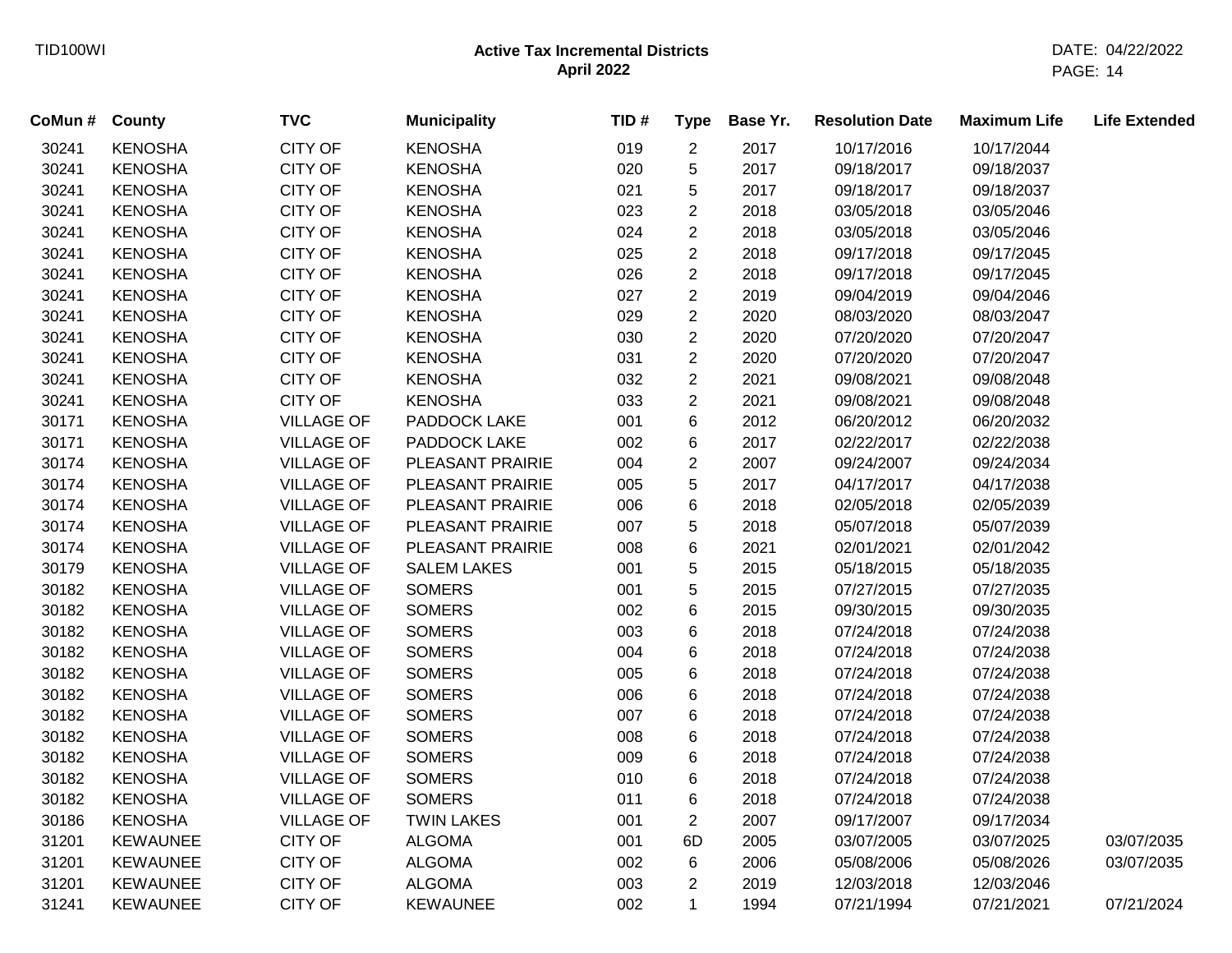| CoMun # | <b>County</b>    | <b>TVC</b>        | <b>Municipality</b> | TID# | <b>Type</b>             | Base Yr. | <b>Resolution Date</b> | <b>Maximum Life</b> | <b>Life Extended</b> |
|---------|------------------|-------------------|---------------------|------|-------------------------|----------|------------------------|---------------------|----------------------|
| 31241   | <b>KEWAUNEE</b>  | <b>CITY OF</b>    | <b>KEWAUNEE</b>     | 003  | 6                       | 2020     | 07/13/2020             | 07/13/2040          |                      |
| 31146   | <b>KEWAUNEE</b>  | <b>VILLAGE OF</b> | <b>LUXEMBURG</b>    | 001  | $\mathbf{1}$            | 1995     | 09/05/1995             | 09/05/2022          |                      |
| 32106   | <b>LA CROSSE</b> | <b>VILLAGE OF</b> | <b>BANGOR</b>       | 001  | 3                       | 2008     | 09/10/2008             | 09/10/2035          |                      |
| 32106   | <b>LA CROSSE</b> | <b>VILLAGE OF</b> | <b>BANGOR</b>       | 002  | 6                       | 2015     | 09/22/2015             | 09/22/2035          |                      |
| 32136   | <b>LA CROSSE</b> | <b>VILLAGE OF</b> | <b>HOLMEN</b>       | 002  | 6                       | 2009     | 12/11/2008             | 12/11/2028          | 12/11/2034           |
| 32136   | <b>LA CROSSE</b> | <b>VILLAGE OF</b> | <b>HOLMEN</b>       | 003  | 6                       | 2015     | 11/13/2014             | 11/13/2034          |                      |
| 32246   | <b>LA CROSSE</b> | <b>CITY OF</b>    | LA CROSSE           | 010  | $\overline{2}$          | 2003     | 06/12/2003             | 06/12/2030          |                      |
| 32246   | LA CROSSE        | <b>CITY OF</b>    | LA CROSSE           | 011  | $\overline{c}$          | 2005     | 10/12/2004             | 10/12/2031          |                      |
| 32246   | <b>LA CROSSE</b> | <b>CITY OF</b>    | LA CROSSE           | 012  | $\overline{c}$          | 2005     | 07/14/2005             | 07/14/2032          |                      |
| 32246   | <b>LA CROSSE</b> | <b>CITY OF</b>    | <b>LA CROSSE</b>    | 013  | 6                       | 2006     | 05/11/2006             | 05/11/2026          | 05/11/2029           |
| 32246   | <b>LA CROSSE</b> | <b>CITY OF</b>    | LA CROSSE           | 014  | 6                       | 2006     | 08/24/2006             | 08/24/2026          |                      |
| 32246   | LA CROSSE        | <b>CITY OF</b>    | LA CROSSE           | 015  | 6                       | 2013     | 08/08/2013             | 08/08/2033          |                      |
| 32246   | LA CROSSE        | <b>CITY OF</b>    | LA CROSSE           | 016  | 6                       | 2014     | 06/12/2014             | 06/12/2034          |                      |
| 32246   | <b>LA CROSSE</b> | <b>CITY OF</b>    | <b>LA CROSSE</b>    | 017  | 6                       | 2015     | 09/29/2015             | 09/29/2035          |                      |
| 32246   | <b>LA CROSSE</b> | <b>CITY OF</b>    | LA CROSSE           | 018  | $\overline{2}$          | 2020     | 07/09/2020             | 07/09/2047          |                      |
| 32246   | <b>LA CROSSE</b> | <b>CITY OF</b>    | <b>LA CROSSE</b>    | 019  | $\overline{2}$          | 2020     | 07/09/2020             | 07/09/2047          |                      |
| 32246   | LA CROSSE        | <b>CITY OF</b>    | LA CROSSE           | 020  | $\overline{2}$          | 2020     | 07/09/2020             | 07/09/2047          |                      |
| 32265   | LA CROSSE        | <b>CITY OF</b>    | <b>ONALASKA</b>     | 005  | $\overline{2}$          | 2019     | 02/12/2019             | 02/12/2047          |                      |
| 32265   | LA CROSSE        | <b>CITY OF</b>    | <b>ONALASKA</b>     | 006  | 6                       | 2020     | 09/08/2020             | 09/08/2040          |                      |
| 32176   | <b>LA CROSSE</b> | <b>VILLAGE OF</b> | <b>ROCKLAND</b>     | 001  | 6                       | 2010     | 04/27/2010             | 04/27/2030          |                      |
| 32191   | <b>LA CROSSE</b> | <b>VILLAGE OF</b> | <b>WEST SALEM</b>   | 001  | 6                       | 2007     | 11/21/2006             | 11/21/2026          |                      |
| 33101   | LAFAYETTE        | <b>VILLAGE OF</b> | ARGYLE              | 003  | $\overline{2}$          | 2012     | 05/02/2012             | 05/02/2039          |                      |
| 33106   | LAFAYETTE        | <b>VILLAGE OF</b> | <b>BELMONT</b>      | 001  | 4                       | 2004     | 12/17/2003             | 12/17/2026          |                      |
| 33211   | LAFAYETTE        | <b>CITY OF</b>    | <b>CUBA CITY</b>    | 002  | 4                       | 1999     | 07/13/1999             | 07/13/2022          |                      |
| 33211   | LAFAYETTE        | <b>CITY OF</b>    | <b>CUBA CITY</b>    | 004  | 6                       | 2019     | 01/24/2019             | 01/24/2040          |                      |
| 33216   | LAFAYETTE        | <b>CITY OF</b>    | <b>DARLINGTON</b>   | 006  | 4                       | 2003     | 10/22/2002             | 10/22/2025          | 10/22/2028           |
| 33216   | <b>LAFAYETTE</b> | <b>CITY OF</b>    | <b>DARLINGTON</b>   | 007  | $\overline{c}$          | 2006     | 11/15/2005             | 11/15/2032          | 11/15/2035           |
| 33216   | LAFAYETTE        | <b>CITY OF</b>    | <b>DARLINGTON</b>   | 008  | 6                       | 2018     | 08/07/2018             | 08/07/2038          |                      |
| 33131   | LAFAYETTE        | <b>VILLAGE OF</b> | <b>GRATIOT</b>      | 001  | 4                       | 2001     | 06/19/2001             | 06/19/2024          | 06/19/2027           |
| 33281   | LAFAYETTE        | <b>CITY OF</b>    | <b>SHULLSBURG</b>   | 003  | 2D                      | 1997     | 05/06/1997             | 05/06/2024          | 05/06/2034           |
| 33281   | LAFAYETTE        | <b>CITY OF</b>    | <b>SHULLSBURG</b>   | 004  | $\overline{\mathbf{4}}$ | 1997     | 05/06/1997             | 05/06/2020          | 05/06/2030           |
| 33281   | LAFAYETTE        | <b>CITY OF</b>    | <b>SHULLSBURG</b>   | 005  | 6                       | 2005     | 09/30/2005             | 09/30/2025          | 09/30/2028           |
| 33281   | LAFAYETTE        | <b>CITY OF</b>    | <b>SHULLSBURG</b>   | 006  | 5                       | 2010     | 04/22/2010             | 04/22/2030          | 04/22/2033           |
| 33281   | LAFAYETTE        | <b>CITY OF</b>    | <b>SHULLSBURG</b>   | 007  | 6                       | 2010     | 09/30/2010             | 09/30/2030          | 09/30/2033           |
| 34201   | LANGLADE         | <b>CITY OF</b>    | <b>ANTIGO</b>       | 003  | 4S                      | 1999     | 09/22/1999             | 09/22/2022          | 09/22/2039           |
| 34201   | LANGLADE         | <b>CITY OF</b>    | <b>ANTIGO</b>       | 004  | $\overline{4}$          | 1999     | 09/22/1999             | 09/22/2022          | 09/22/2025           |
| 34201   | LANGLADE         | <b>CITY OF</b>    | <b>ANTIGO</b>       | 005  | 3                       | 2001     | 06/13/2001             | 06/13/2028          | 06/13/2035           |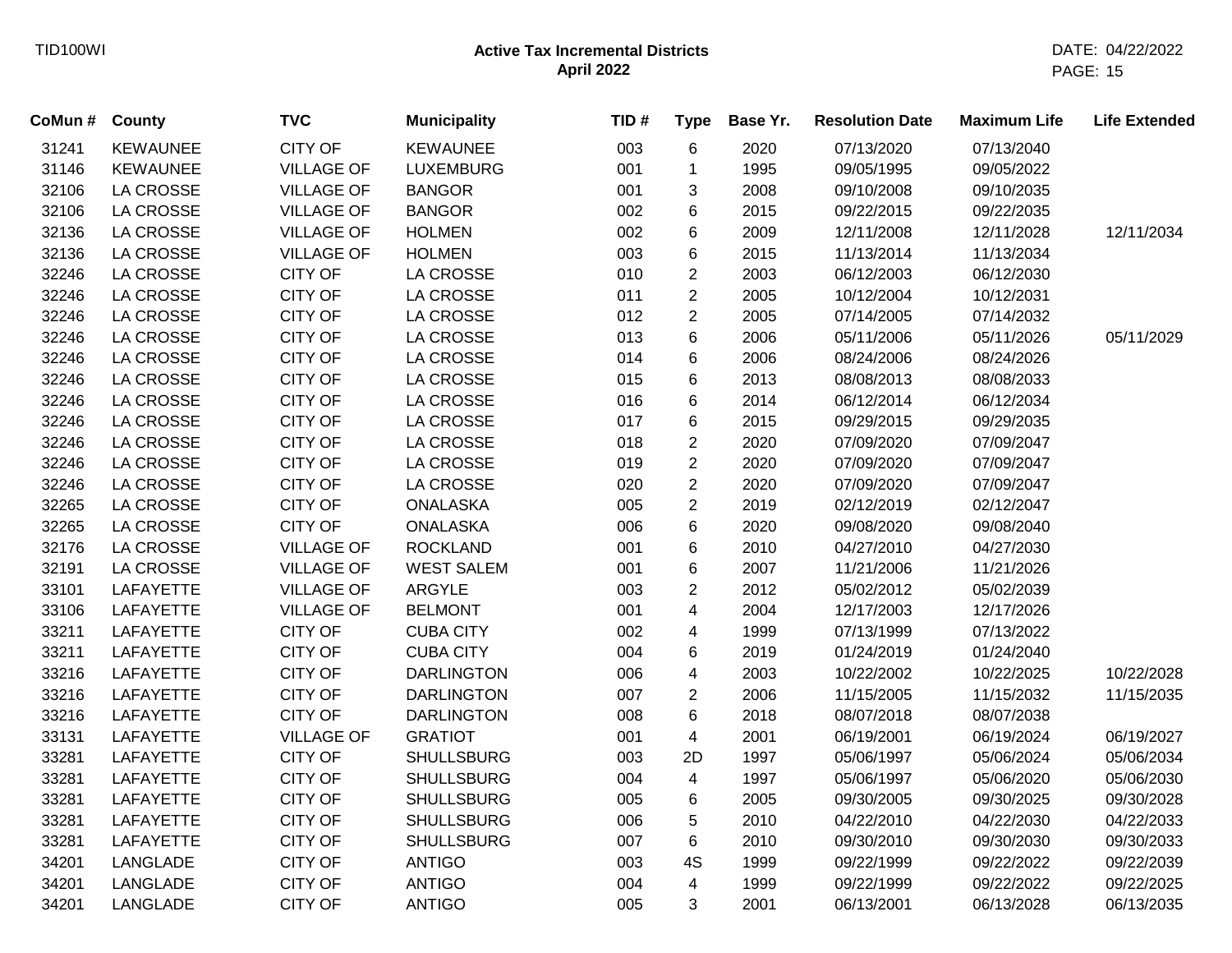| CoMun # | <b>County</b>    | <b>TVC</b>        | <b>Municipality</b>  | TID# | <b>Type</b>    | Base Yr. | <b>Resolution Date</b> | <b>Maximum Life</b> | <b>Life Extended</b> |
|---------|------------------|-------------------|----------------------|------|----------------|----------|------------------------|---------------------|----------------------|
| 34201   | LANGLADE         | <b>CITY OF</b>    | <b>ANTIGO</b>        | 006  | 6              | 2008     | 06/25/2008             | 06/25/2028          | 09/22/2039           |
| 34201   | LANGLADE         | <b>CITY OF</b>    | <b>ANTIGO</b>        | 007  | 6              | 2010     | 09/22/2010             | 09/22/2030          | 09/22/2036           |
| 34191   | LANGLADE         | <b>VILLAGE OF</b> | <b>WHITE LAKE</b>    | 002  | 6              | 2021     | 09/14/2021             | 09/14/2041          |                      |
| 35251   | <b>LINCOLN</b>   | <b>CITY OF</b>    | <b>MERRILL</b>       | 003  | 6              | 2005     | 09/13/2005             | 09/13/2025          |                      |
| 35251   | <b>LINCOLN</b>   | <b>CITY OF</b>    | <b>MERRILL</b>       | 004  | 6              | 2007     | 09/11/2007             | 09/11/2027          |                      |
| 35251   | <b>LINCOLN</b>   | <b>CITY OF</b>    | <b>MERRILL</b>       | 005  | 6              | 2007     | 09/11/2007             | 09/11/2027          |                      |
| 35251   | <b>LINCOLN</b>   | <b>CITY OF</b>    | <b>MERRILL</b>       | 006  | $\overline{2}$ | 2009     | 05/12/2009             | 05/12/2036          |                      |
| 35251   | <b>LINCOLN</b>   | <b>CITY OF</b>    | <b>MERRILL</b>       | 007  | $\overline{2}$ | 2009     | 08/11/2009             | 08/11/2036          |                      |
| 35251   | <b>LINCOLN</b>   | <b>CITY OF</b>    | <b>MERRILL</b>       | 008  | $\overline{2}$ | 2011     | 09/27/2011             | 09/27/2038          |                      |
| 35251   | <b>LINCOLN</b>   | <b>CITY OF</b>    | <b>MERRILL</b>       | 009  | $\overline{2}$ | 2013     | 09/24/2013             | 09/24/2040          |                      |
| 35251   | <b>LINCOLN</b>   | <b>CITY OF</b>    | <b>MERRILL</b>       | 010  | $\overline{2}$ | 2015     | 09/22/2015             | 09/22/2042          |                      |
| 35251   | <b>LINCOLN</b>   | <b>CITY OF</b>    | <b>MERRILL</b>       | 011  | 6              | 2016     | 05/10/2016             | 05/10/2037          |                      |
| 35251   | <b>LINCOLN</b>   | <b>CITY OF</b>    | <b>MERRILL</b>       | 012  | 6              | 2017     | 08/23/2017             | 08/23/2037          |                      |
| 35251   | <b>LINCOLN</b>   | <b>CITY OF</b>    | <b>MERRILL</b>       | 013  | 5              | 2021     | 02/09/2021             | 02/09/2042          |                      |
| 35251   | <b>LINCOLN</b>   | <b>CITY OF</b>    | <b>MERRILL</b>       | 014  | $\overline{2}$ | 2021     | 06/08/2021             | 06/08/2048          |                      |
| 35286   | <b>LINCOLN</b>   | <b>CITY OF</b>    | <b>TOMAHAWK</b>      | 001  | $\mathbf{1}$   | 1995     | 05/18/1995             | 05/18/2022          | 05/18/2035           |
| 35286   | <b>LINCOLN</b>   | <b>CITY OF</b>    | <b>TOMAHAWK</b>      | 001E | 8              | 2005     | 03/01/2005             | 03/01/2028          |                      |
| 35286   | <b>LINCOLN</b>   | <b>CITY OF</b>    | <b>TOMAHAWK</b>      | 002  | 4S             | 1997     | 06/17/1997             | 06/17/2020          | 06/17/2037           |
| 35286   | <b>LINCOLN</b>   | <b>CITY OF</b>    | <b>TOMAHAWK</b>      | 003  | 3              | 2008     | 07/01/2008             | 07/01/2035          |                      |
| 35286   | <b>LINCOLN</b>   | <b>CITY OF</b>    | <b>TOMAHAWK</b>      | 004  | $\overline{c}$ | 2013     | 09/10/2013             | 09/10/2040          |                      |
| 35286   | <b>LINCOLN</b>   | <b>CITY OF</b>    | <b>TOMAHAWK</b>      | 005  | 6              | 2015     | 07/07/2015             | 07/07/2035          |                      |
| 36126   | <b>MANITOWOC</b> | <b>VILLAGE OF</b> | <b>FRANCIS CREEK</b> | 002  | 4              | 2004     | 10/13/2003             | 10/13/2026          |                      |
| 36132   | <b>MANITOWOC</b> | <b>VILLAGE OF</b> | KELLNERSVILLE        | 001  | $\overline{c}$ | 2003     | 07/28/2003             | 07/28/2030          |                      |
| 36241   | <b>MANITOWOC</b> | <b>CITY OF</b>    | KIEL                 | 001E | 8              | 2005     | 03/02/2005             | 03/02/2028          |                      |
| 36241   | <b>MANITOWOC</b> | <b>CITY OF</b>    | KIEL                 | 004  | 6              | 2011     | 04/26/2011             | 04/26/2031          |                      |
| 36251   | <b>MANITOWOC</b> | <b>CITY OF</b>    | <b>MANITOWOC</b>     | 016  | 3              | 2003     | 08/18/2003             | 08/18/2030          |                      |
| 36251   | <b>MANITOWOC</b> | <b>CITY OF</b>    | <b>MANITOWOC</b>     | 017  | 5              | 2007     | 08/06/2007             | 08/06/2027          | 06/16/2034           |
| 36251   | <b>MANITOWOC</b> | <b>CITY OF</b>    | <b>MANITOWOC</b>     | 018  | 6              | 2015     | 09/21/2015             | 09/21/2035          |                      |
| 36251   | <b>MANITOWOC</b> | <b>CITY OF</b>    | <b>MANITOWOC</b>     | 019  | 3              | 2017     | 09/18/2017             | 09/18/2044          |                      |
| 36251   | <b>MANITOWOC</b> | <b>CITY OF</b>    | <b>MANITOWOC</b>     | 020  | 5              | 2018     | 04/16/2018             | 04/16/2039          |                      |
| 36251   | <b>MANITOWOC</b> | <b>CITY OF</b>    | <b>MANITOWOC</b>     | 021  | 5              | 2018     | 06/18/2018             | 06/18/2038          |                      |
| 36251   | <b>MANITOWOC</b> | <b>CITY OF</b>    | <b>MANITOWOC</b>     | 022  | 3              | 2020     | 03/16/2020             | 03/16/2048          |                      |
| 36147   | <b>MANITOWOC</b> | <b>VILLAGE OF</b> | <b>MARIBEL</b>       | 001  | 6              | 2017     | 04/20/2017             | 04/20/2038          |                      |
| 36286   | <b>MANITOWOC</b> | <b>CITY OF</b>    | <b>TWO RIVERS</b>    | 006  | 3              | 2000     | 07/17/2000             | 07/17/2027          |                      |
| 36286   | <b>MANITOWOC</b> | <b>CITY OF</b>    | <b>TWO RIVERS</b>    | 007  | 3              | 2001     | 08/20/2001             | 08/20/2028          |                      |
| 36286   | <b>MANITOWOC</b> | <b>CITY OF</b>    | <b>TWO RIVERS</b>    | 008  | $\overline{2}$ | 2002     | 08/05/2002             | 08/05/2029          |                      |
| 36286   | <b>MANITOWOC</b> | <b>CITY OF</b>    | <b>TWO RIVERS</b>    | 009  | $\overline{4}$ | 2003     | 07/28/2003             | 07/28/2026          |                      |
|         |                  |                   |                      |      |                |          |                        |                     |                      |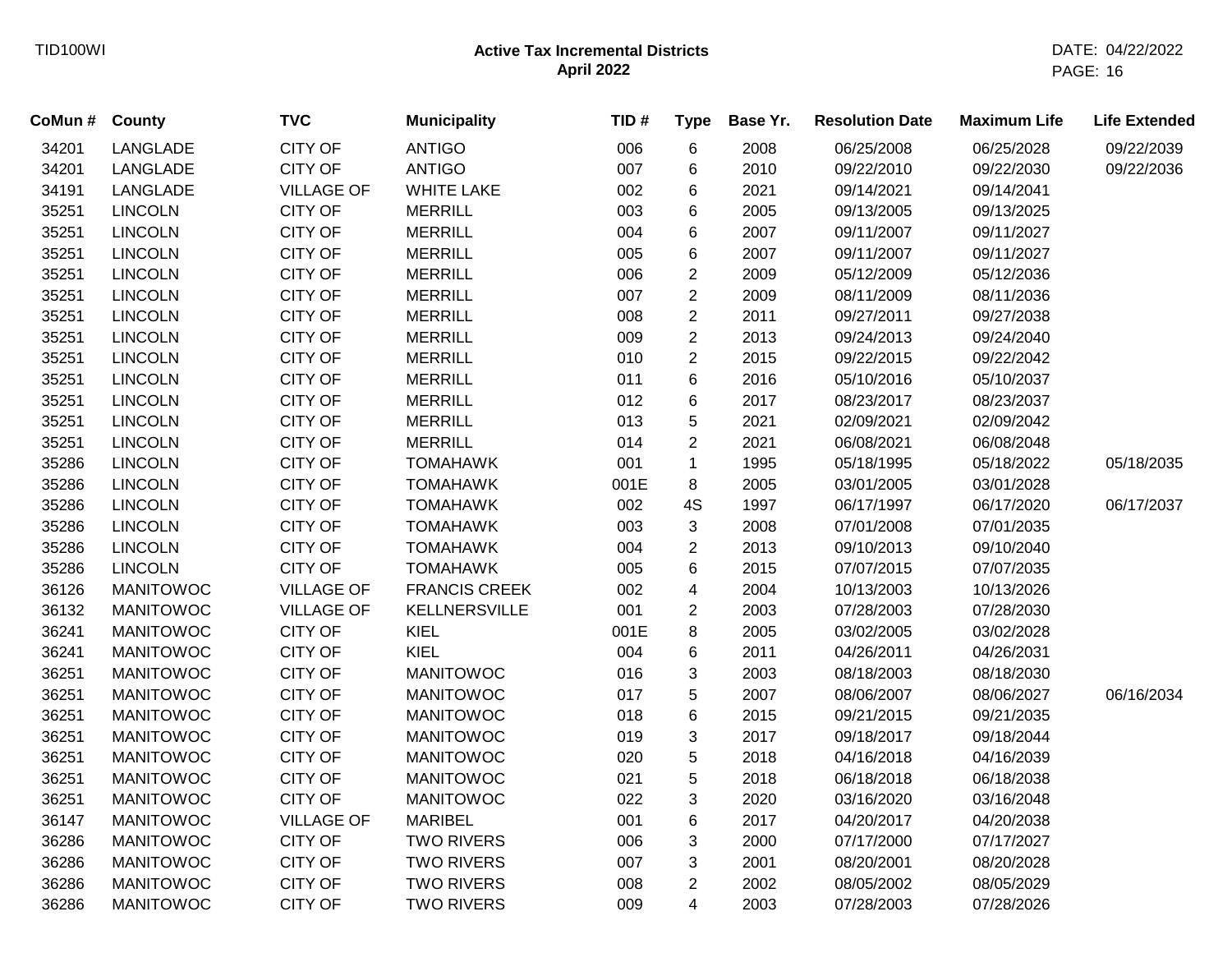| CoMun # | <b>County</b>    | <b>TVC</b>        | <b>Municipality</b> | TID# | <b>Type</b>    | Base Yr. | <b>Resolution Date</b> | <b>Maximum Life</b> | <b>Life Extended</b> |
|---------|------------------|-------------------|---------------------|------|----------------|----------|------------------------|---------------------|----------------------|
| 36286   | <b>MANITOWOC</b> | <b>CITY OF</b>    | <b>TWO RIVERS</b>   | 010  | 3              | 2014     | 08/25/2014             | 08/25/2041          |                      |
| 36286   | <b>MANITOWOC</b> | <b>CITY OF</b>    | <b>TWO RIVERS</b>   | 011  | 3              | 2016     | 09/06/2016             | 09/06/2043          |                      |
| 36286   | <b>MANITOWOC</b> | <b>CITY OF</b>    | <b>TWO RIVERS</b>   | 012  | $\overline{c}$ | 2018     | 09/04/2018             | 09/04/2045          |                      |
| 36286   | <b>MANITOWOC</b> | <b>CITY OF</b>    | <b>TWO RIVERS</b>   | 013  | 6              | 2020     | 02/03/2020             | 02/03/2041          |                      |
| 36286   | <b>MANITOWOC</b> | <b>CITY OF</b>    | <b>TWO RIVERS</b>   | 014  | 5              | 2021     | 05/17/2021             | 05/17/2041          |                      |
| 36286   | <b>MANITOWOC</b> | <b>CITY OF</b>    | <b>TWO RIVERS</b>   | 015  | $\overline{c}$ | 2021     | 07/19/2021             | 07/19/2048          |                      |
| 36286   | <b>MANITOWOC</b> | <b>CITY OF</b>    | <b>TWO RIVERS</b>   | 016  | $\overline{2}$ | 2021     | 09/27/2021             | 09/27/2048          |                      |
| 36186   | <b>MANITOWOC</b> | <b>VILLAGE OF</b> | VALDERS             | 002  | 6              | 2017     | 08/14/2017             | 08/14/2037          |                      |
| 36191   | <b>MANITOWOC</b> | <b>VILLAGE OF</b> | <b>WHITELAW</b>     | 002  | 6              | 2010     | 08/02/2010             | 08/02/2030          |                      |
| 37201   | <b>MARATHON</b>  | <b>CITY OF</b>    | ABBOTSFORD          | 005  | 6              | 2008     | 09/24/2008             | 09/24/2028          |                      |
| 37201   | <b>MARATHON</b>  | <b>CITY OF</b>    | <b>ABBOTSFORD</b>   | 006  | 6              | 2016     | 09/21/2016             | 09/21/2036          |                      |
| 37102   | <b>MARATHON</b>  | <b>VILLAGE OF</b> | <b>ATHENS</b>       | 001  | 1D             | 1995     | 09/25/1995             | 09/25/2022          | 09/25/2032           |
| 37102   | <b>MARATHON</b>  | <b>VILLAGE OF</b> | <b>ATHENS</b>       | 002  | 6              | 2007     | 02/26/2007             | 02/26/2027          | 02/26/2030           |
| 37211   | <b>MARATHON</b>  | <b>CITY OF</b>    | <b>COLBY</b>        | 003  | 6              | 2021     | 01/05/2021             | 01/05/2042          |                      |
| 37121   | <b>MARATHON</b>  | <b>VILLAGE OF</b> | <b>EDGAR</b>        | 001  | $\overline{2}$ | 2002     | 06/10/2002             | 06/10/2029          | 10/11/2034           |
| 37121   | <b>MARATHON</b>  | <b>VILLAGE OF</b> | <b>EDGAR</b>        | 003  | 6D             | 2005     | 10/11/2004             | 10/11/2024          | 10/11/2034           |
| 37121   | <b>MARATHON</b>  | <b>VILLAGE OF</b> | <b>EDGAR</b>        | 004  | 6              | 2016     | 09/15/2016             | 09/15/2036          |                      |
| 37136   | <b>MARATHON</b>  | <b>VILLAGE OF</b> | <b>HATLEY</b>       | 001  | 6              | 2007     | 03/06/2007             | 03/06/2027          | 03/06/2033           |
| 37145   | <b>MARATHON</b>  | <b>VILLAGE OF</b> | <b>KRONENWETTER</b> | 001  | 5S             | 2005     | 11/03/2004             | 11/03/2024          | 11/03/2044           |
| 37145   | <b>MARATHON</b>  | <b>VILLAGE OF</b> | <b>KRONENWETTER</b> | 002  | 99             | 2005     | 11/03/2004             | 11/03/2029          | 11/03/2034           |
| 37145   | <b>MARATHON</b>  | <b>VILLAGE OF</b> | <b>KRONENWETTER</b> | 003  | 5              | 2005     | 11/03/2004             | 11/03/2024          | 11/03/2034           |
| 37145   | <b>MARATHON</b>  | <b>VILLAGE OF</b> | <b>KRONENWETTER</b> | 004  | 5D             | 2005     | 11/03/2004             | 11/03/2024          | 11/03/2034           |
| 37146   | <b>MARATHON</b>  | <b>VILLAGE OF</b> | <b>MAINE</b>        | 001  | 4D             | 1997     | 09/29/1997             | 09/29/2020          | 09/29/2030           |
| 37151   | <b>MARATHON</b>  | <b>VILLAGE OF</b> | <b>MARATHON</b>     | 001  | 99             | 2002     | 01/03/2002             | 01/03/2035          |                      |
| 37151   | <b>MARATHON</b>  | <b>VILLAGE OF</b> | <b>MARATHON</b>     | 002  | 6              | 2016     | 06/20/2016             | 06/20/2036          |                      |
| 37251   | <b>MARATHON</b>  | <b>CITY OF</b>    | <b>MOSINEE</b>      | 002  | 5              | 2006     | 10/24/2005             | 10/24/2025          |                      |
| 37251   | <b>MARATHON</b>  | <b>CITY OF</b>    | <b>MOSINEE</b>      | 003  | $\overline{c}$ | 2013     | 09/23/2013             | 09/23/2040          |                      |
| 37068   | <b>MARATHON</b>  | <b>TOWN OF</b>    | <b>RIB MOUNTAIN</b> | 001A | 6              | 2020     | 09/29/2020             | 09/29/2040          |                      |
| 37176   | <b>MARATHON</b>  | <b>VILLAGE OF</b> | <b>ROTHSCHILD</b>   | 002  | 3              | 2013     | 01/28/2013             | 01/28/2040          |                      |
| 37281   | <b>MARATHON</b>  | <b>CITY OF</b>    | <b>SCHOFIELD</b>    | 002  | $\mathbf{1}$   | 1994     | 04/04/1994             | 04/04/2021          | 04/04/2031           |
| 37281   | <b>MARATHON</b>  | <b>CITY OF</b>    | <b>SCHOFIELD</b>    | 003  | 3D             | 1997     | 09/22/1997             | 09/22/2024          | 09/22/2034           |
| 37281   | <b>MARATHON</b>  | <b>CITY OF</b>    | <b>SCHOFIELD</b>    | 004  | $\overline{2}$ | 2017     | 09/12/2017             | 09/12/2044          |                      |
| 37281   | <b>MARATHON</b>  | <b>CITY OF</b>    | <b>SCHOFIELD</b>    | 005  | $\overline{2}$ | 2021     | 07/13/2021             | 07/13/2048          |                      |
| 37181   | <b>MARATHON</b>  | <b>VILLAGE OF</b> | <b>SPENCER</b>      | 002  | 4              | 1999     | 09/20/1999             | 09/20/2022          |                      |
| 37181   | <b>MARATHON</b>  | <b>VILLAGE OF</b> | <b>SPENCER</b>      | 003  | 6              | 2013     | 09/16/2013             | 09/16/2033          |                      |
| 37181   | <b>MARATHON</b>  | <b>VILLAGE OF</b> | <b>SPENCER</b>      | 004  | 6              | 2016     | 09/29/2016             | 09/29/2036          |                      |
| 37182   | <b>MARATHON</b>  | <b>VILLAGE OF</b> | <b>STRATFORD</b>    | 003  | 6              | 2006     | 04/18/2006             | 04/18/2026          | 04/18/2032           |
|         |                  |                   |                     |      |                |          |                        |                     |                      |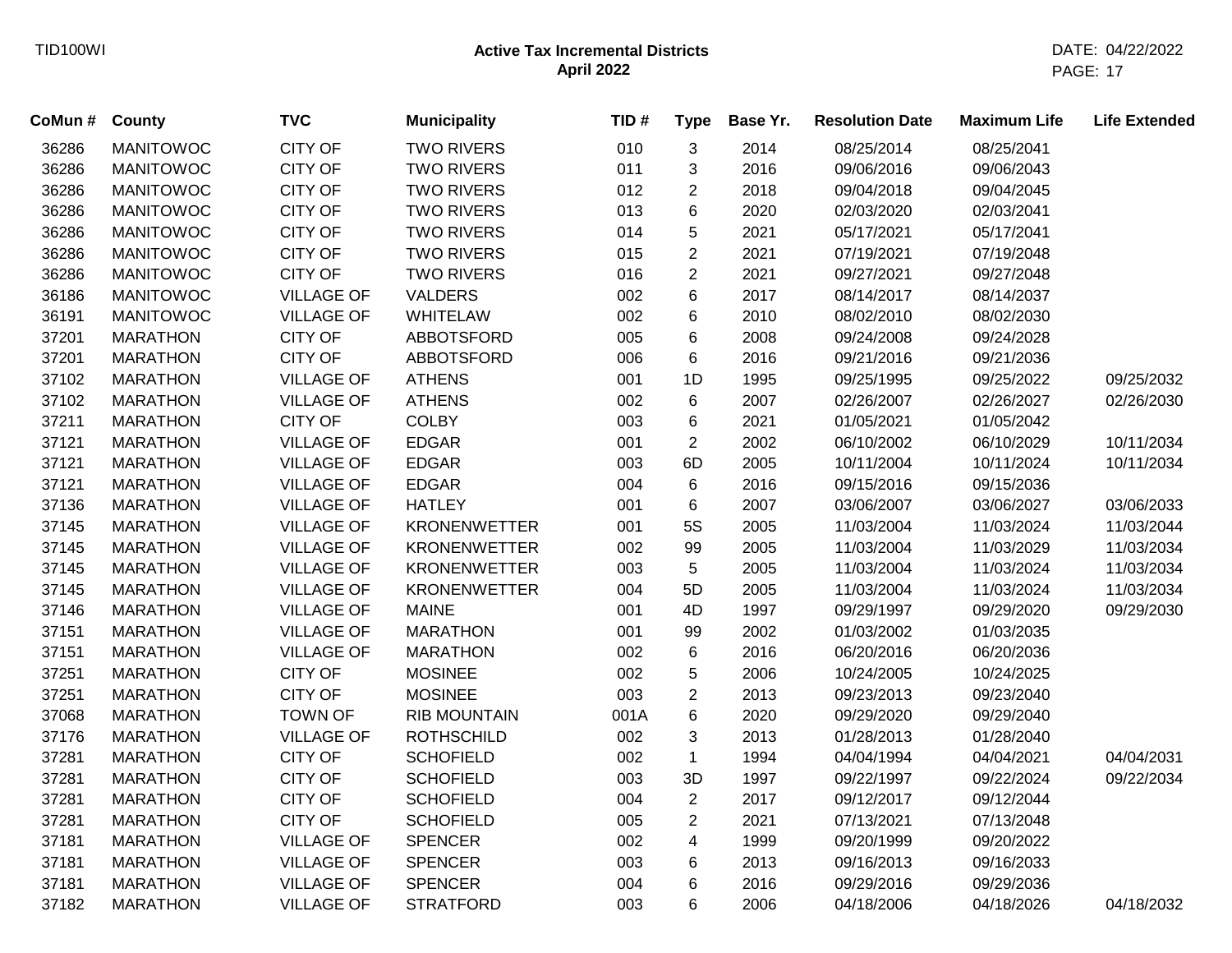| County           | <b>TVC</b>        | <b>Municipality</b> | TID# | <b>Type</b>    | Base Yr. | <b>Resolution Date</b> | <b>Maximum Life</b> | <b>Life Extended</b> |
|------------------|-------------------|---------------------|------|----------------|----------|------------------------|---------------------|----------------------|
| <b>MARATHON</b>  | <b>VILLAGE OF</b> | <b>STRATFORD</b>    | 004  | 6              | 2015     | 06/09/2015             | 06/09/2035          |                      |
| <b>MARATHON</b>  | <b>VILLAGE OF</b> | <b>UNITY</b>        | 001  | 3              | 1998     | 06/08/1998             | 06/08/2025          |                      |
| <b>MARATHON</b>  | <b>CITY OF</b>    | WAUSAU              | 003  | 99             | 1994     | 09/01/1994             | 09/01/2031          |                      |
| <b>MARATHON</b>  | <b>CITY OF</b>    | WAUSAU              | 006  | 5              | 2005     | 05/10/2005             | 05/10/2025          |                      |
| <b>MARATHON</b>  | <b>CITY OF</b>    | WAUSAU              | 007  | 6              | 2006     | 01/10/2006             | 01/10/2026          |                      |
| <b>MARATHON</b>  | <b>CITY OF</b>    | WAUSAU              | 008  | 3              | 2012     | 04/10/2012             | 04/10/2039          |                      |
| <b>MARATHON</b>  | <b>CITY OF</b>    | WAUSAU              | 009  | $\overline{c}$ | 2012     | 09/25/2012             | 09/25/2039          |                      |
| <b>MARATHON</b>  | <b>CITY OF</b>    | WAUSAU              | 010  | 5              | 2013     | 09/10/2013             | 09/10/2033          |                      |
| <b>MARATHON</b>  | <b>CITY OF</b>    | WAUSAU              | 011  | 5              | 2017     | 07/11/2017             | 07/11/2037          |                      |
| <b>MARATHON</b>  | <b>CITY OF</b>    | WAUSAU              | 012  | 3              | 2017     | 07/18/2017             | 07/18/2044          |                      |
| <b>MARATHON</b>  | <b>VILLAGE OF</b> | <b>WESTON</b>       | 001  | 99             | 1998     | 03/30/1998             | 03/30/2031          |                      |
| <b>MARATHON</b>  | <b>VILLAGE OF</b> | <b>WESTON</b>       | 002  | $\overline{2}$ | 2004     | 05/17/2004             | 05/17/2031          |                      |
| <b>MARINETTE</b> | <b>VILLAGE OF</b> | <b>COLEMAN</b>      | 001  | 5              | 2005     | 04/19/2005             | 04/19/2025          |                      |
| <b>MARINETTE</b> | <b>VILLAGE OF</b> | <b>COLEMAN</b>      | 002  | 5              | 2017     | 07/26/2017             | 07/26/2037          |                      |
| <b>MARINETTE</b> | <b>VILLAGE OF</b> | <b>COLEMAN</b>      | 003  | 5              | 2018     | 07/25/2018             | 07/25/2038          |                      |
| <b>MARINETTE</b> | <b>VILLAGE OF</b> | <b>CRIVITZ</b>      | 001  | 4              | 2001     | 08/21/2001             | 08/21/2024          |                      |
| <b>MARINETTE</b> | <b>CITY OF</b>    | <b>MARINETTE</b>    | 006  | $\overline{2}$ | 2002     | 11/06/2001             | 11/06/2028          |                      |
| <b>MARINETTE</b> | <b>CITY OF</b>    | <b>MARINETTE</b>    | 007  | $\overline{2}$ | 2005     | 02/01/2005             | 02/01/2032          |                      |
| <b>MARINETTE</b> | <b>CITY OF</b>    | <b>MARINETTE</b>    | 008  | 6              | 2007     | 07/23/2007             | 07/23/2027          |                      |
| <b>MARINETTE</b> | <b>CITY OF</b>    | <b>MARINETTE</b>    | 009  | 3              | 2009     | 04/08/2009             | 04/08/2036          |                      |
| <b>MARINETTE</b> | <b>CITY OF</b>    | <b>MARINETTE</b>    | 010  | 5              | 2010     | 03/25/2010             | 03/25/2030          |                      |
| <b>MARINETTE</b> | <b>CITY OF</b>    | <b>MARINETTE</b>    | 011  | 5              | 2011     | 09/06/2011             | 09/06/2031          |                      |
| <b>MARINETTE</b> | <b>CITY OF</b>    | <b>MARINETTE</b>    | 012  | $\overline{2}$ | 2012     | 04/04/2012             | 04/04/2039          |                      |
| <b>MARINETTE</b> | <b>CITY OF</b>    | <b>MARINETTE</b>    | 013  | 3              | 2016     | 01/05/2016             | 01/05/2044          |                      |
| <b>MARINETTE</b> | <b>CITY OF</b>    | <b>NIAGARA</b>      | 001  | $\mathbf{1}$   | 1995     | 05/17/1995             | 05/17/2022          | 03/05/2031           |
| <b>MARINETTE</b> | <b>CITY OF</b>    | <b>NIAGARA</b>      | 002  | 4D             | 1998     | 03/05/1998             | 03/05/2021          | 03/05/2031           |
| <b>MARINETTE</b> | <b>VILLAGE OF</b> | <b>POUND</b>        | 001  | 6              | 2015     | 11/12/2014             | 11/12/2034          |                      |
| <b>MARINETTE</b> | <b>VILLAGE OF</b> | WAUSAUKEE           | 001  | 6              | 2020     | 09/21/2020             | 09/21/2040          |                      |
| <b>MARQUETTE</b> | <b>VILLAGE OF</b> | <b>ENDEAVOR</b>     | 001  | 1D             | 1993     | 07/06/1993             | 07/06/2020          | 07/06/2030           |
| <b>MILWAUKEE</b> | <b>VILLAGE OF</b> | <b>BROWN DEER</b>   | 002  | $\mathbf 1$    | 1995     | 01/16/1995             | 01/16/2022          | 01/16/2025           |
| <b>MILWAUKEE</b> | <b>VILLAGE OF</b> | <b>BROWN DEER</b>   | 003  | $\overline{c}$ | 2005     | 03/07/2005             | 03/07/2032          |                      |
| <b>MILWAUKEE</b> | <b>VILLAGE OF</b> | <b>BROWN DEER</b>   | 004  | $\overline{2}$ | 2005     | 03/07/2005             | 03/07/2032          | 03/07/2035           |
| <b>MILWAUKEE</b> | <b>CITY OF</b>    | <b>CUDAHY</b>       | 001E | 8              | 2003     | 08/19/2003             | 08/19/2026          |                      |
| <b>MILWAUKEE</b> | <b>CITY OF</b>    | <b>CUDAHY</b>       | 002E | 8              | 2010     | 03/16/2010             | 03/16/2033          |                      |
| <b>MILWAUKEE</b> | <b>CITY OF</b>    | <b>CUDAHY</b>       | 005  | 3              | 2021     | 09/21/2021             | 09/21/2048          |                      |
| <b>MILWAUKEE</b> | <b>CITY OF</b>    | <b>FRANKLIN</b>     | 004  | 6              | 2005     | 06/21/2005             | 06/21/2025          |                      |
| <b>MILWAUKEE</b> | <b>CITY OF</b>    | <b>FRANKLIN</b>     | 005  | 6              | 2016     | 09/06/2016             | 09/06/2036          |                      |
|                  |                   |                     |      |                |          |                        |                     |                      |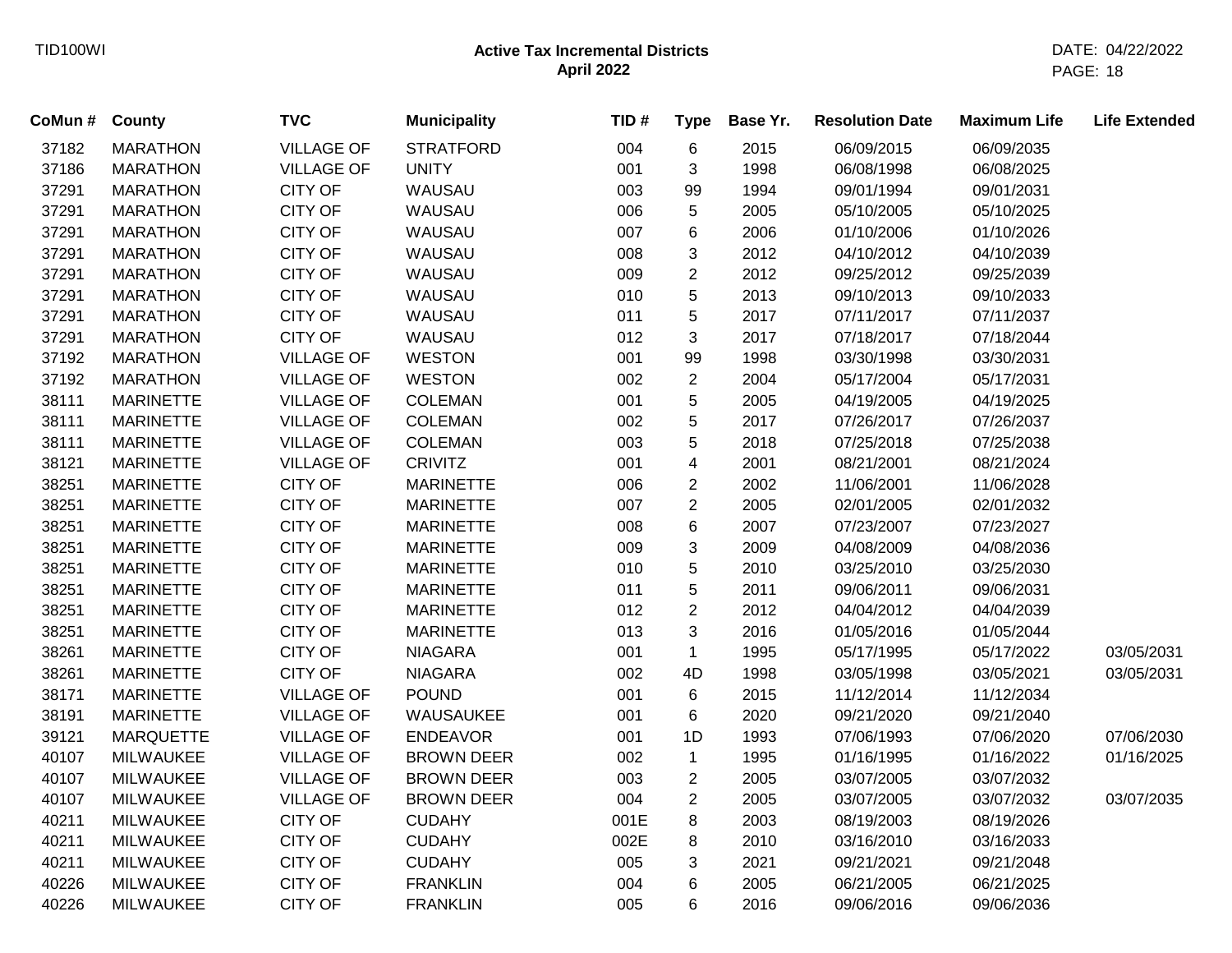| CoMun # | County           | <b>TVC</b>        | <b>Municipality</b>  | TID# | <b>Type</b>               | Base Yr. | <b>Resolution Date</b> | <b>Maximum Life</b> | <b>Life Extended</b> |
|---------|------------------|-------------------|----------------------|------|---------------------------|----------|------------------------|---------------------|----------------------|
| 40226   | <b>MILWAUKEE</b> | <b>CITY OF</b>    | <b>FRANKLIN</b>      | 006  | 6                         | 2019     | 10/16/2018             | 10/16/2039          |                      |
| 40226   | <b>MILWAUKEE</b> | <b>CITY OF</b>    | <b>FRANKLIN</b>      | 007  | $\overline{c}$            | 2019     | 05/23/2019             | 05/23/2046          |                      |
| 40226   | <b>MILWAUKEE</b> | <b>CITY OF</b>    | <b>FRANKLIN</b>      | 008  | 6                         | 2020     | 05/05/2020             | 05/05/2041          |                      |
| 40231   | <b>MILWAUKEE</b> | CITY OF           | <b>GLENDALE</b>      | 007  | $\overline{2}$            | 1996     | 08/26/1996             | 08/26/2023          | 08/26/2030           |
| 40231   | <b>MILWAUKEE</b> | <b>CITY OF</b>    | <b>GLENDALE</b>      | 008  | $\overline{2}$            | 2002     | 08/26/2002             | 08/26/2029          | 08/26/2033           |
| 40131   | <b>MILWAUKEE</b> | <b>VILLAGE OF</b> | <b>GREENDALE</b>     | 001  | 6                         | 2010     | 03/16/2010             | 03/16/2030          |                      |
| 40131   | <b>MILWAUKEE</b> | <b>VILLAGE OF</b> | <b>GREENDALE</b>     | 002  | 6                         | 2011     | 12/21/2010             | 12/21/2030          |                      |
| 40131   | <b>MILWAUKEE</b> | <b>VILLAGE OF</b> | <b>GREENDALE</b>     | 004  | 3                         | 2016     | 10/06/2015             | 10/06/2043          |                      |
| 40131   | <b>MILWAUKEE</b> | <b>VILLAGE OF</b> | <b>GREENDALE</b>     | 005  | 3                         | 2018     | 04/03/2018             | 04/03/2046          |                      |
| 40236   | <b>MILWAUKEE</b> | CITY OF           | <b>GREENFIELD</b>    | 002  | 6                         | 2007     | 03/06/2007             | 03/06/2027          |                      |
| 40236   | MILWAUKEE        | <b>CITY OF</b>    | <b>GREENFIELD</b>    | 004  | 6                         | 2015     | 08/11/2015             | 08/11/2035          |                      |
| 40236   | <b>MILWAUKEE</b> | <b>CITY OF</b>    | <b>GREENFIELD</b>    | 006  | $\ensuremath{\mathsf{3}}$ | 2015     | 08/11/2015             | 08/11/2042          |                      |
| 40236   | MILWAUKEE        | <b>CITY OF</b>    | <b>GREENFIELD</b>    | 007  | 3                         | 2020     | 04/08/2020             | 04/08/2048          |                      |
| 40236   | <b>MILWAUKEE</b> | <b>CITY OF</b>    | <b>GREENFIELD</b>    | 008  | $\overline{2}$            | 2021     | 05/04/2021             | 05/04/2049          |                      |
| 40136   | <b>MILWAUKEE</b> | <b>VILLAGE OF</b> | <b>HALES CORNERS</b> | 004  | 3                         | 2016     | 07/11/2016             | 07/11/2043          |                      |
| 40251   | <b>MILWAUKEE</b> | <b>CITY OF</b>    | <b>MILWAUKEE</b>     | 037  | 3                         | 1998     | 06/16/1998             | 06/16/2025          |                      |
| 40251   | <b>MILWAUKEE</b> | <b>CITY OF</b>    | <b>MILWAUKEE</b>     | 039  | $\overline{c}$            | 2000     | 09/06/2000             | 09/06/2027          |                      |
| 40251   | MILWAUKEE        | <b>CITY OF</b>    | <b>MILWAUKEE</b>     | 041  | $\overline{2}$            | 2000     | 09/22/2000             | 09/22/2027          |                      |
| 40251   | <b>MILWAUKEE</b> | <b>CITY OF</b>    | <b>MILWAUKEE</b>     | 042  | $\overline{2}$            | 2001     | 11/28/2000             | 11/28/2027          |                      |
| 40251   | <b>MILWAUKEE</b> | <b>CITY OF</b>    | <b>MILWAUKEE</b>     | 046  | $\overline{2}$            | 2001     | 09/05/2001             | 09/05/2028          |                      |
| 40251   | <b>MILWAUKEE</b> | <b>CITY OF</b>    | <b>MILWAUKEE</b>     | 048  | $\overline{2}$            | 2002     | 03/05/2002             | 03/05/2029          |                      |
| 40251   | <b>MILWAUKEE</b> | <b>CITY OF</b>    | <b>MILWAUKEE</b>     | 049  | $\overline{c}$            | 2002     | 03/05/2002             | 03/05/2029          |                      |
| 40251   | <b>MILWAUKEE</b> | <b>CITY OF</b>    | <b>MILWAUKEE</b>     | 051  | $\overline{c}$            | 2003     | 01/22/2003             | 01/22/2030          |                      |
| 40251   | <b>MILWAUKEE</b> | CITY OF           | <b>MILWAUKEE</b>     | 053  | $\overline{c}$            | 2004     | 11/25/2003             | 11/25/2030          |                      |
| 40251   | MILWAUKEE        | <b>CITY OF</b>    | <b>MILWAUKEE</b>     | 054  | $\overline{c}$            | 2004     | 04/13/2004             | 04/13/2031          |                      |
| 40251   | <b>MILWAUKEE</b> | <b>CITY OF</b>    | <b>MILWAUKEE</b>     | 056  | $\overline{2}$            | 2004     | 09/23/2004             | 09/23/2031          |                      |
| 40251   | <b>MILWAUKEE</b> | <b>CITY OF</b>    | <b>MILWAUKEE</b>     | 057  | $\overline{2}$            | 2005     | 11/03/2004             | 11/03/2031          |                      |
| 40251   | <b>MILWAUKEE</b> | CITY OF           | <b>MILWAUKEE</b>     | 059  | $\overline{2}$            | 2005     | 09/12/2005             | 09/12/2032          |                      |
| 40251   | <b>MILWAUKEE</b> | <b>CITY OF</b>    | <b>MILWAUKEE</b>     | 060  | $\overline{2}$            | 2005     | 09/27/2005             | 09/27/2032          |                      |
| 40251   | <b>MILWAUKEE</b> | <b>CITY OF</b>    | <b>MILWAUKEE</b>     | 062  | 3                         | 2006     | 12/13/2005             | 12/13/2032          |                      |
| 40251   | <b>MILWAUKEE</b> | <b>CITY OF</b>    | <b>MILWAUKEE</b>     | 063  | 5                         | 2006     | 04/11/2006             | 04/11/2026          |                      |
| 40251   | <b>MILWAUKEE</b> | <b>CITY OF</b>    | <b>MILWAUKEE</b>     | 064  | 3                         | 2006     | 07/31/2006             | 07/31/2033          |                      |
| 40251   | <b>MILWAUKEE</b> | <b>CITY OF</b>    | <b>MILWAUKEE</b>     | 067  | $\overline{2}$            | 2007     | 12/12/2006             | 12/12/2033          |                      |
| 40251   | <b>MILWAUKEE</b> | <b>CITY OF</b>    | <b>MILWAUKEE</b>     | 068  | $\overline{c}$            | 2007     | 12/12/2006             | 12/12/2033          |                      |
| 40251   | <b>MILWAUKEE</b> | <b>CITY OF</b>    | <b>MILWAUKEE</b>     | 070  | $\overline{2}$            | 2007     | 09/05/2007             | 09/05/2034          |                      |
| 40251   | <b>MILWAUKEE</b> | <b>CITY OF</b>    | <b>MILWAUKEE</b>     | 071  | 3                         | 2008     | 01/15/2008             | 01/15/2035          |                      |
| 40251   | <b>MILWAUKEE</b> | <b>CITY OF</b>    | <b>MILWAUKEE</b>     | 072  | 3                         | 2009     | 12/16/2008             | 12/16/2035          |                      |
|         |                  |                   |                      |      |                           |          |                        |                     |                      |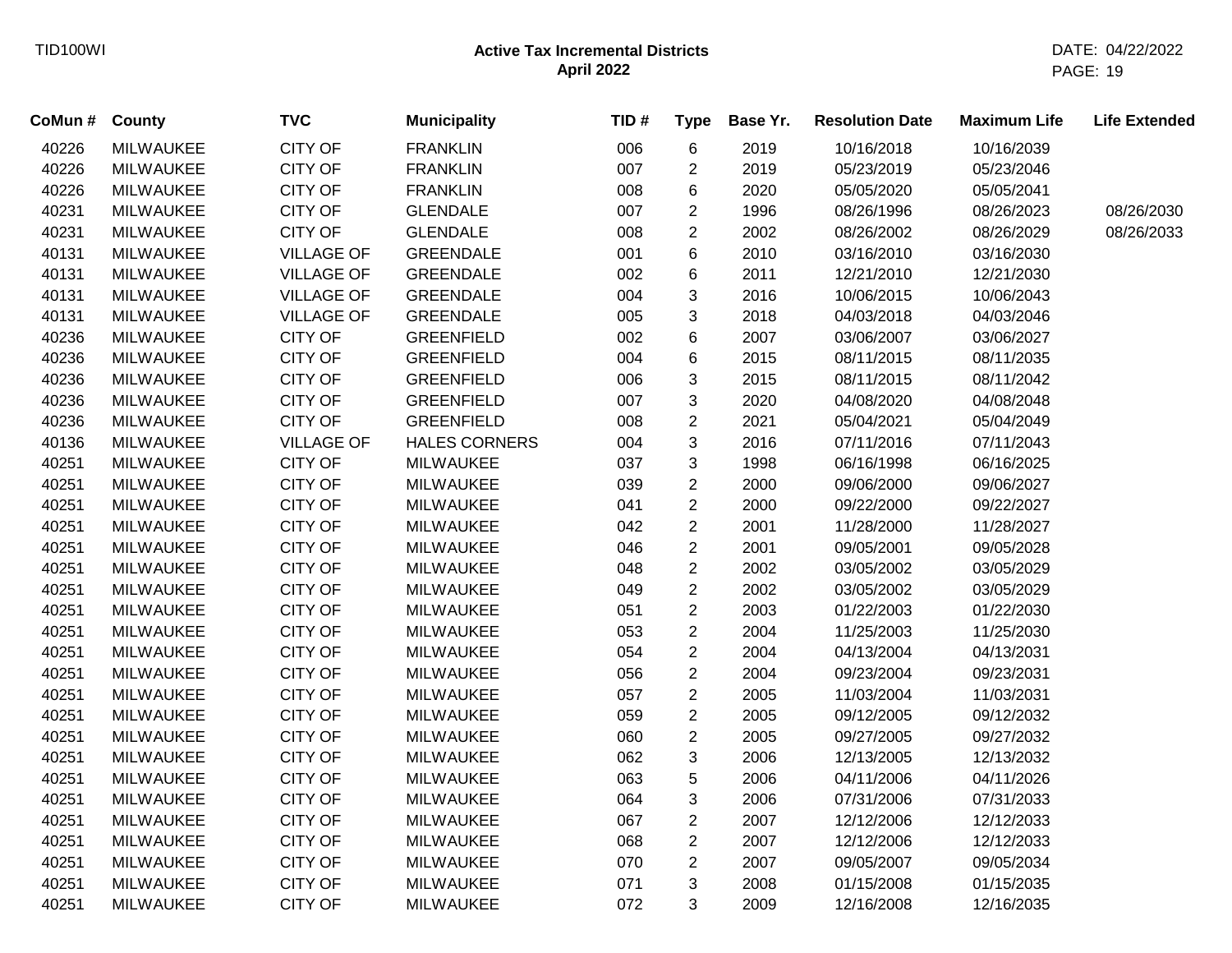| CoMun # | County           | <b>TVC</b>     | <b>Municipality</b> | TID# | <b>Type</b>               | Base Yr. | <b>Resolution Date</b> | <b>Maximum Life</b> | <b>Life Extended</b> |
|---------|------------------|----------------|---------------------|------|---------------------------|----------|------------------------|---------------------|----------------------|
| 40251   | <b>MILWAUKEE</b> | <b>CITY OF</b> | <b>MILWAUKEE</b>    | 073  | 3                         | 2009     | 09/01/2009             | 09/01/2036          |                      |
| 40251   | <b>MILWAUKEE</b> | <b>CITY OF</b> | <b>MILWAUKEE</b>    | 074  | 3                         | 2009     | 09/01/2009             | 09/01/2036          |                      |
| 40251   | <b>MILWAUKEE</b> | <b>CITY OF</b> | <b>MILWAUKEE</b>    | 075  | 3                         | 2009     | 09/22/2009             | 09/22/2036          |                      |
| 40251   | <b>MILWAUKEE</b> | CITY OF        | <b>MILWAUKEE</b>    | 076  | 3                         | 2010     | 12/22/2009             | 12/22/2036          |                      |
| 40251   | <b>MILWAUKEE</b> | <b>CITY OF</b> | <b>MILWAUKEE</b>    | 077  | 5                         | 2012     | 09/25/2012             | 09/25/2032          |                      |
| 40251   | <b>MILWAUKEE</b> | <b>CITY OF</b> | <b>MILWAUKEE</b>    | 078  | $\mathbf{3}$              | 2013     | 04/30/2013             | 04/30/2040          |                      |
| 40251   | <b>MILWAUKEE</b> | CITY OF        | <b>MILWAUKEE</b>    | 079  | 3                         | 2013     | 05/21/2013             | 05/21/2040          |                      |
| 40251   | <b>MILWAUKEE</b> | <b>CITY OF</b> | <b>MILWAUKEE</b>    | 080  | $\mathbf{3}$              | 2014     | 06/03/2014             | 06/03/2041          |                      |
| 40251   | <b>MILWAUKEE</b> | <b>CITY OF</b> | <b>MILWAUKEE</b>    | 081  | $\mathbf{3}$              | 2015     | 12/16/2014             | 12/16/2041          |                      |
| 40251   | <b>MILWAUKEE</b> | CITY OF        | <b>MILWAUKEE</b>    | 082  | $\mathbf{3}$              | 2015     | 02/10/2015             | 02/10/2042          |                      |
| 40251   | <b>MILWAUKEE</b> | <b>CITY OF</b> | <b>MILWAUKEE</b>    | 083  | $\mathfrak{S}$            | 2015     | 06/23/2015             | 06/23/2042          |                      |
| 40251   | <b>MILWAUKEE</b> | <b>CITY OF</b> | <b>MILWAUKEE</b>    | 084  | $\boldsymbol{2}$          | 2015     | 09/22/2015             | 09/22/2042          |                      |
| 40251   | <b>MILWAUKEE</b> | <b>CITY OF</b> | <b>MILWAUKEE</b>    | 085  | 3                         | 2015     | 09/22/2015             | 09/22/2042          |                      |
| 40251   | <b>MILWAUKEE</b> | <b>CITY OF</b> | <b>MILWAUKEE</b>    | 086  | 3                         | 2016     | 04/15/2016             | 04/15/2044          |                      |
| 40251   | <b>MILWAUKEE</b> | <b>CITY OF</b> | <b>MILWAUKEE</b>    | 087  | 3                         | 2016     | 06/14/2016             | 06/14/2043          |                      |
| 40251   | <b>MILWAUKEE</b> | <b>CITY OF</b> | <b>MILWAUKEE</b>    | 088  | $\overline{2}$            | 2016     | 07/06/2016             | 07/06/2043          |                      |
| 40251   | <b>MILWAUKEE</b> | <b>CITY OF</b> | <b>MILWAUKEE</b>    | 089  | 3                         | 2017     | 11/22/2016             | 11/22/2044          |                      |
| 40251   | <b>MILWAUKEE</b> | CITY OF        | <b>MILWAUKEE</b>    | 090  | 3                         | 2017     | 07/11/2017             | 07/11/2044          |                      |
| 40251   | <b>MILWAUKEE</b> | <b>CITY OF</b> | <b>MILWAUKEE</b>    | 091  | 6                         | 2017     | 09/06/2017             | 09/06/2037          |                      |
| 40251   | <b>MILWAUKEE</b> | <b>CITY OF</b> | <b>MILWAUKEE</b>    | 092  | 3                         | 2017     | 09/26/2017             | 09/26/2044          |                      |
| 40251   | <b>MILWAUKEE</b> | <b>CITY OF</b> | <b>MILWAUKEE</b>    | 093  | 3                         | 2018     | 12/19/2017             | 12/19/2045          |                      |
| 40251   | <b>MILWAUKEE</b> | <b>CITY OF</b> | <b>MILWAUKEE</b>    | 094  | 3                         | 2019     | 12/18/2018             | 12/18/2046          |                      |
| 40251   | <b>MILWAUKEE</b> | <b>CITY OF</b> | <b>MILWAUKEE</b>    | 095  | 3                         | 2019     | 11/05/2018             | 11/05/2046          |                      |
| 40251   | <b>MILWAUKEE</b> | CITY OF        | <b>MILWAUKEE</b>    | 096  | 3                         | 2019     | 12/18/2018             | 12/18/2046          |                      |
| 40251   | <b>MILWAUKEE</b> | <b>CITY OF</b> | <b>MILWAUKEE</b>    | 097  | $\mathfrak{S}$            | 2019     | 04/16/2019             | 04/16/2047          |                      |
| 40251   | MILWAUKEE        | <b>CITY OF</b> | <b>MILWAUKEE</b>    | 098  | $\sqrt{3}$                | 2019     | 05/07/2019             | 05/07/2047          |                      |
| 40251   | <b>MILWAUKEE</b> | <b>CITY OF</b> | <b>MILWAUKEE</b>    | 099  | $\sqrt{5}$                | 2019     | 07/30/2019             | 07/30/2039          |                      |
| 40251   | <b>MILWAUKEE</b> | <b>CITY OF</b> | <b>MILWAUKEE</b>    | 100  | $\mathfrak{S}$            | 2019     | 09/24/2019             | 09/24/2046          |                      |
| 40251   | <b>MILWAUKEE</b> | <b>CITY OF</b> | <b>MILWAUKEE</b>    | 102  | $\sqrt{3}$                | 2020     | 11/26/2019             | 11/26/2047          |                      |
| 40251   | <b>MILWAUKEE</b> | <b>CITY OF</b> | <b>MILWAUKEE</b>    | 103  | $\sqrt{3}$                | 2020     | 12/17/2019             | 12/17/2047          |                      |
| 40251   | <b>MILWAUKEE</b> | <b>CITY OF</b> | <b>MILWAUKEE</b>    | 104  | $\ensuremath{\mathsf{3}}$ | 2020     | 04/14/2020             | 04/14/2048          |                      |
| 40251   | <b>MILWAUKEE</b> | <b>CITY OF</b> | <b>MILWAUKEE</b>    | 105  | 3                         | 2020     | 07/07/2020             | 07/07/2047          |                      |
| 40251   | <b>MILWAUKEE</b> | <b>CITY OF</b> | <b>MILWAUKEE</b>    | 106  | 3                         | 2020     | 09/22/2020             | 09/22/2047          |                      |
| 40251   | <b>MILWAUKEE</b> | <b>CITY OF</b> | <b>MILWAUKEE</b>    | 107  | 3                         | 2021     | 02/09/2021             | 02/09/2049          |                      |
| 40251   | <b>MILWAUKEE</b> | <b>CITY OF</b> | <b>MILWAUKEE</b>    | 108  | 3                         | 2021     | 05/04/2021             | 05/04/2049          |                      |
| 40265   | <b>MILWAUKEE</b> | <b>CITY OF</b> | OAK CREEK           | 006  | 4                         | 2001     | 10/17/2000             | 10/17/2023          |                      |
| 40265   | <b>MILWAUKEE</b> | <b>CITY OF</b> | <b>OAK CREEK</b>    | 007  | 6                         | 2007     | 04/17/2007             | 04/17/2027          |                      |
|         |                  |                |                     |      |                           |          |                        |                     |                      |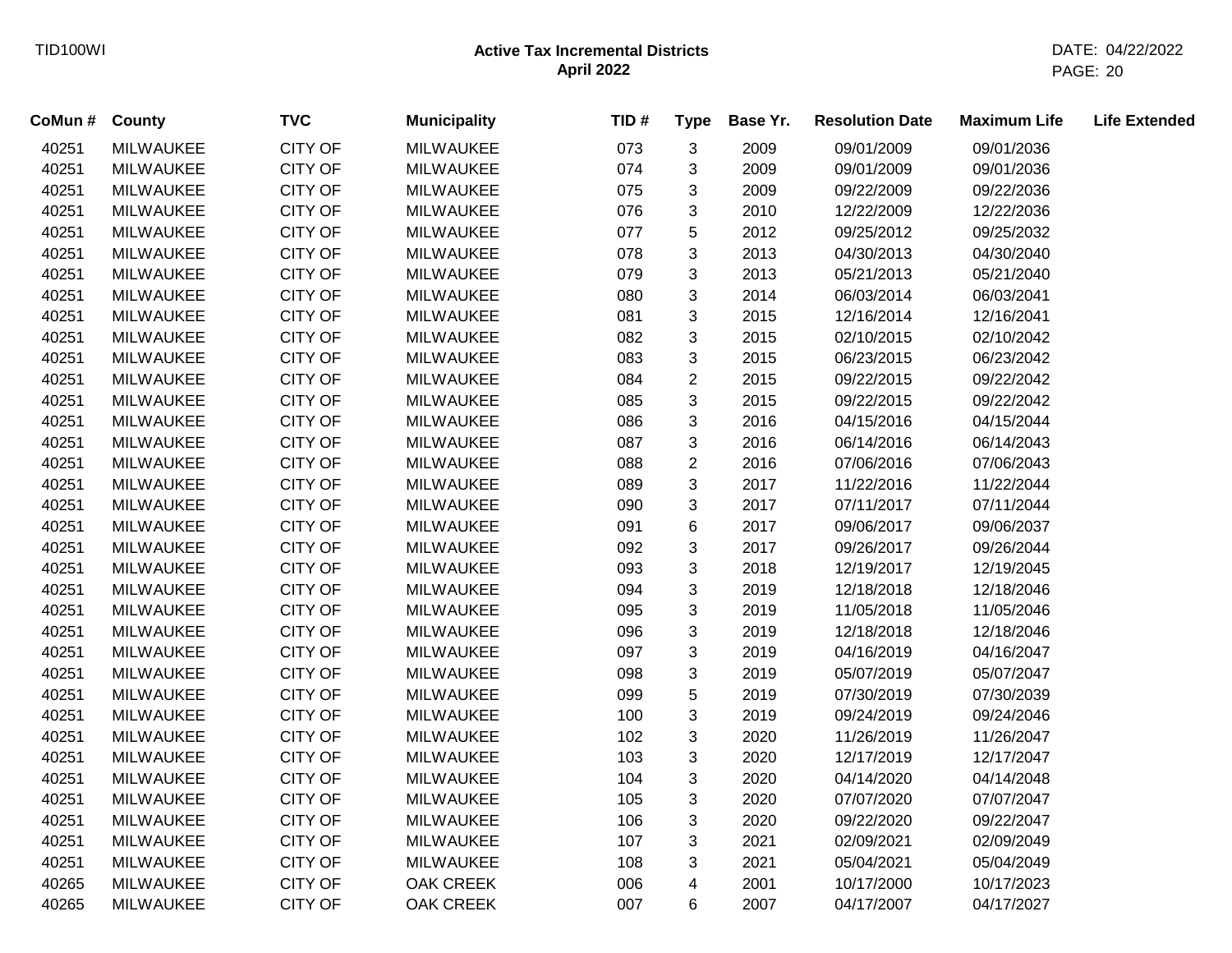| CoMun # County |                  | <b>TVC</b>        | <b>Municipality</b>    | TID# | <b>Type</b>    | Base Yr. | <b>Resolution Date</b> | <b>Maximum Life</b> | <b>Life Extended</b> |
|----------------|------------------|-------------------|------------------------|------|----------------|----------|------------------------|---------------------|----------------------|
| 40265          | <b>MILWAUKEE</b> | <b>CITY OF</b>    | <b>OAK CREEK</b>       | 008  | $\,6$          | 2009     | 01/01/2009             | 01/01/2029          |                      |
| 40265          | <b>MILWAUKEE</b> | <b>CITY OF</b>    | <b>OAK CREEK</b>       | 010  | $\,6$          | 2010     | 09/07/2010             | 09/07/2030          |                      |
| 40265          | <b>MILWAUKEE</b> | <b>CITY OF</b>    | <b>OAK CREEK</b>       | 011  | 6              | 2012     | 04/03/2012             | 04/03/2032          |                      |
| 40265          | <b>MILWAUKEE</b> | <b>CITY OF</b>    | OAK CREEK              | 012  | 6              | 2016     | 07/19/2016             | 07/19/2036          |                      |
| 40265          | <b>MILWAUKEE</b> | <b>CITY OF</b>    | <b>OAK CREEK</b>       | 013  | $\overline{c}$ | 2017     | 05/16/2017             | 05/16/2044          |                      |
| 40265          | <b>MILWAUKEE</b> | <b>CITY OF</b>    | <b>OAK CREEK</b>       | 014  | $\overline{2}$ | 2018     | 03/06/2018             | 03/06/2046          |                      |
| 40265          | <b>MILWAUKEE</b> | <b>CITY OF</b>    | <b>OAK CREEK</b>       | 015  | $\overline{2}$ | 2018     | 03/06/2018             | 03/06/2046          |                      |
| 40265          | MILWAUKEE        | <b>CITY OF</b>    | <b>OAK CREEK</b>       | 016  | $\,6$          | 2018     | 08/21/2018             | 08/21/2038          |                      |
| 40176          | <b>MILWAUKEE</b> | <b>VILLAGE OF</b> | <b>RIVER HILLS</b>     | 001  | 3              | 2021     | 10/21/2020             | 10/21/2048          |                      |
| 40281          | <b>MILWAUKEE</b> | <b>CITY OF</b>    | <b>SAINT FRANCIS</b>   | 003  | $\overline{c}$ | 2006     | 08/15/2006             | 08/15/2033          |                      |
| 40281          | <b>MILWAUKEE</b> | CITY OF           | <b>SAINT FRANCIS</b>   | 004  | 3              | 2012     | 06/19/2012             | 06/19/2039          |                      |
| 40281          | <b>MILWAUKEE</b> | CITY OF           | <b>SAINT FRANCIS</b>   | 005  | 6              | 2015     | 07/21/2015             | 07/21/2035          |                      |
| 40181          | <b>MILWAUKEE</b> | <b>VILLAGE OF</b> | <b>SHOREWOOD</b>       | 003  | 3              | 2008     | 07/14/2008             | 07/14/2035          |                      |
| 40181          | <b>MILWAUKEE</b> | <b>VILLAGE OF</b> | <b>SHOREWOOD</b>       | 004  | 3              | 2011     | 06/09/2011             | 06/09/2038          |                      |
| 40181          | <b>MILWAUKEE</b> | <b>VILLAGE OF</b> | <b>SHOREWOOD</b>       | 005  | 3              | 2014     | 06/16/2014             | 06/16/2041          |                      |
| 40282          | <b>MILWAUKEE</b> | <b>CITY OF</b>    | <b>SOUTH MILWAUKEE</b> | 001  | $\overline{c}$ | 2000     | 07/05/2000             | 07/05/2027          |                      |
| 40282          | <b>MILWAUKEE</b> | <b>CITY OF</b>    | SOUTH MILWAUKEE        | 002  | $\overline{2}$ | 2000     | 07/05/2000             | 07/05/2027          |                      |
| 40282          | <b>MILWAUKEE</b> | <b>CITY OF</b>    | SOUTH MILWAUKEE        | 003  | 6              | 2005     | 10/19/2004             | 10/19/2024          | 10/19/2027           |
| 40282          | <b>MILWAUKEE</b> | CITY OF           | SOUTH MILWAUKEE        | 005  | $\overline{c}$ | 2018     | 07/10/2018             | 07/10/2045          |                      |
| 40291          | <b>MILWAUKEE</b> | <b>CITY OF</b>    | <b>WAUWATOSA</b>       | 006  | $\overline{c}$ | 2010     | 09/21/2010             | 09/21/2037          |                      |
| 40291          | <b>MILWAUKEE</b> | <b>CITY OF</b>    | <b>WAUWATOSA</b>       | 007  | $\overline{c}$ | 2013     | 11/20/2012             | 11/20/2039          |                      |
| 40291          | <b>MILWAUKEE</b> | CITY OF           | <b>WAUWATOSA</b>       | 008  | 3              | 2014     | 04/01/2014             | 04/01/2041          |                      |
| 40291          | <b>MILWAUKEE</b> | CITY OF           | <b>WAUWATOSA</b>       | 009  | 3              | 2015     | 04/07/2015             | 04/07/2042          |                      |
| 40291          | <b>MILWAUKEE</b> | CITY OF           | <b>WAUWATOSA</b>       | 010  | 3              | 2015     | 06/02/2015             | 06/02/2042          |                      |
| 40291          | <b>MILWAUKEE</b> | <b>CITY OF</b>    | <b>WAUWATOSA</b>       | 011  | 3              | 2015     | 09/01/2015             | 09/01/2042          |                      |
| 40291          | <b>MILWAUKEE</b> | <b>CITY OF</b>    | <b>WAUWATOSA</b>       | 012  | 3              | 2018     | 02/06/2018             | 02/06/2046          |                      |
| 40291          | <b>MILWAUKEE</b> | <b>CITY OF</b>    | <b>WAUWATOSA</b>       | 013  | $\overline{c}$ | 2020     | 09/15/2020             | 09/15/2047          |                      |
| 40292          | <b>MILWAUKEE</b> | <b>CITY OF</b>    | <b>WEST ALLIS</b>      | 005  | $\overline{c}$ | 2001     | 01/16/2001             | 01/16/2028          |                      |
| 40292          | <b>MILWAUKEE</b> | CITY OF           | <b>WEST ALLIS</b>      | 006  | $\overline{c}$ | 2004     | 02/18/2004             | 02/18/2031          |                      |
| 40292          | <b>MILWAUKEE</b> | <b>CITY OF</b>    | <b>WEST ALLIS</b>      | 007  | $\overline{2}$ | 2004     | 02/18/2004             | 02/18/2031          |                      |
| 40292          | <b>MILWAUKEE</b> | <b>CITY OF</b>    | <b>WEST ALLIS</b>      | 010  | 3              | 2008     | 08/05/2008             | 08/05/2035          |                      |
| 40292          | <b>MILWAUKEE</b> | <b>CITY OF</b>    | <b>WEST ALLIS</b>      | 011  | 3              | 2010     | 11/03/2009             | 11/03/2036          |                      |
| 40292          | <b>MILWAUKEE</b> | <b>CITY OF</b>    | <b>WEST ALLIS</b>      | 012  | 3              | 2011     | 04/19/2011             | 04/19/2038          |                      |
| 40292          | <b>MILWAUKEE</b> | <b>CITY OF</b>    | <b>WEST ALLIS</b>      | 013  | 3              | 2011     | 04/19/2011             | 04/19/2038          |                      |
| 40292          | <b>MILWAUKEE</b> | <b>CITY OF</b>    | <b>WEST ALLIS</b>      | 014  | 3              | 2015     | 11/03/2014             | 11/03/2041          |                      |
| 40292          | <b>MILWAUKEE</b> | <b>CITY OF</b>    | <b>WEST ALLIS</b>      | 015  | $\overline{2}$ | 2016     | 07/05/2016             | 07/05/2043          |                      |
| 40292          | <b>MILWAUKEE</b> | <b>CITY OF</b>    | <b>WEST ALLIS</b>      | 016  | 3              | 2018     | 06/26/2018             | 06/26/2045          |                      |
|                |                  |                   |                        |      |                |          |                        |                     |                      |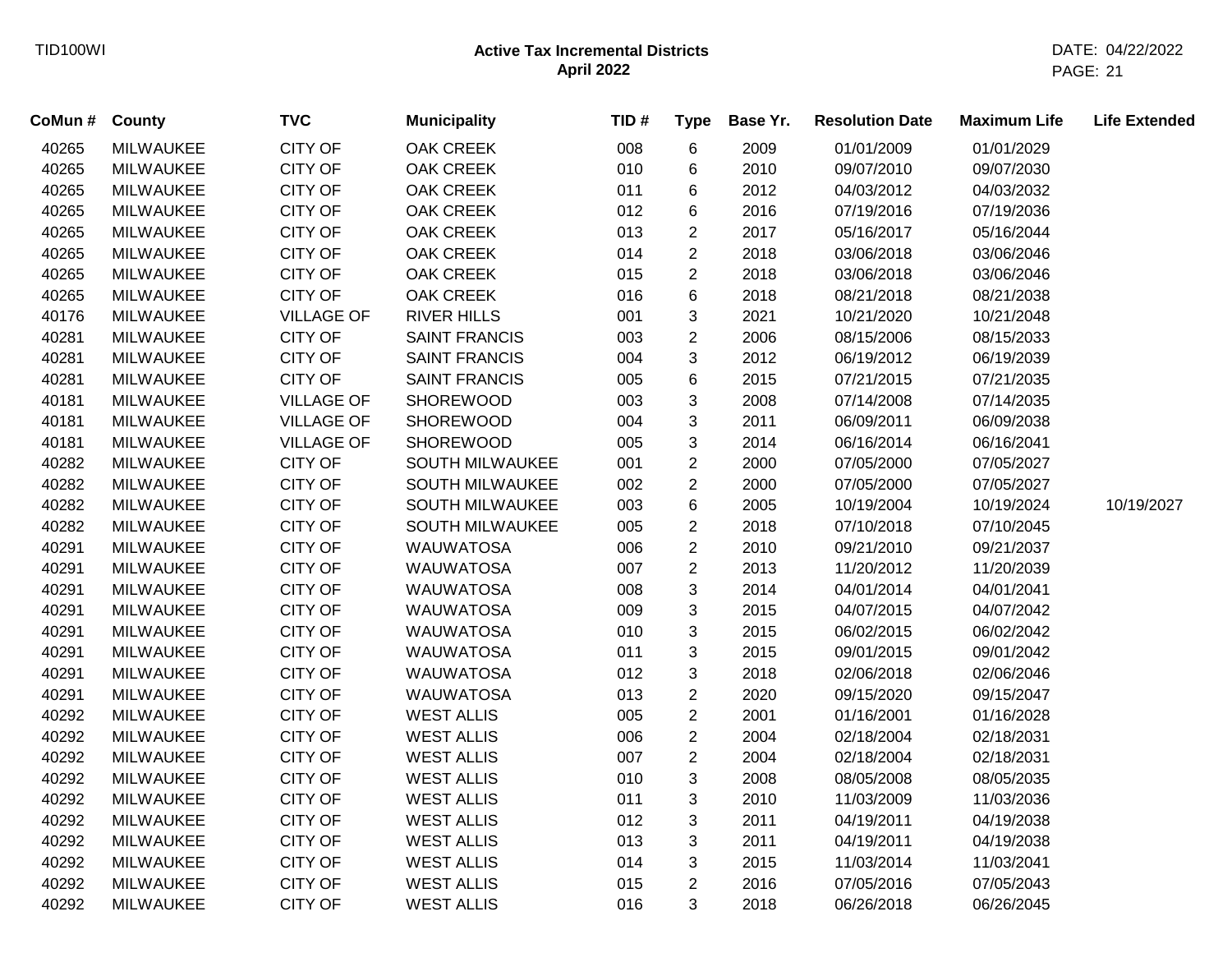| CoMun # | County           | <b>TVC</b>        | <b>Municipality</b>   | TID# | <b>Type</b>    | Base Yr. | <b>Resolution Date</b> | <b>Maximum Life</b> | <b>Life Extended</b> |
|---------|------------------|-------------------|-----------------------|------|----------------|----------|------------------------|---------------------|----------------------|
| 40292   | <b>MILWAUKEE</b> | <b>CITY OF</b>    | <b>WEST ALLIS</b>     | 017  | 3              | 2019     | 08/06/2019             | 08/06/2046          |                      |
| 40292   | <b>MILWAUKEE</b> | <b>CITY OF</b>    | <b>WEST ALLIS</b>     | 018  | 5              | 2020     | 12/03/2019             | 12/03/2040          |                      |
| 40191   | <b>MILWAUKEE</b> | <b>VILLAGE OF</b> | <b>WEST MILWAUKEE</b> | 001E | 8              | 2016     | 07/18/2016             | 07/18/2039          |                      |
| 40191   | <b>MILWAUKEE</b> | <b>VILLAGE OF</b> | WEST MILWAUKEE        | 002  | $\overline{c}$ | 2001     | 09/17/2001             | 09/17/2028          |                      |
| 40192   | <b>MILWAUKEE</b> | <b>VILLAGE OF</b> | <b>WHITEFISH BAY</b>  | 001  | $\overline{2}$ | 2004     | 10/20/2003             | 10/20/2030          |                      |
| 40192   | <b>MILWAUKEE</b> | <b>VILLAGE OF</b> | <b>WHITEFISH BAY</b>  | 002  | 3              | 2013     | 12/03/2012             | 12/03/2039          |                      |
| 41111   | <b>MONROE</b>    | <b>VILLAGE OF</b> | <b>CASHTON</b>        | 002  | $\overline{c}$ | 1998     | 09/10/1998             | 09/10/2025          | 09/10/2028           |
| 41111   | <b>MONROE</b>    | <b>VILLAGE OF</b> | <b>CASHTON</b>        | 003  | 6              | 2005     | 09/28/2005             | 09/28/2025          | 09/28/2028           |
| 41176   | <b>MONROE</b>    | <b>VILLAGE OF</b> | <b>ROCKLAND</b>       | 001  | 6              | 2010     | 04/27/2010             | 04/27/2030          |                      |
| 41281   | <b>MONROE</b>    | <b>CITY OF</b>    | <b>SPARTA</b>         | 006  | 5              | 2005     | 04/19/2005             | 04/19/2025          |                      |
| 41281   | <b>MONROE</b>    | <b>CITY OF</b>    | <b>SPARTA</b>         | 008  | 5              | 2010     | 08/17/2010             | 08/17/2030          |                      |
| 41281   | <b>MONROE</b>    | <b>CITY OF</b>    | <b>SPARTA</b>         | 009  | 6              | 2018     | 01/17/2018             | 01/17/2039          |                      |
| 41286   | <b>MONROE</b>    | <b>CITY OF</b>    | <b>TOMAH</b>          | 008  | 3              | 2015     | 05/12/2015             | 05/12/2042          |                      |
| 41286   | <b>MONROE</b>    | <b>CITY OF</b>    | <b>TOMAH</b>          | 009  | 5              | 2018     | 01/09/2018             | 01/09/2039          |                      |
| 41286   | <b>MONROE</b>    | <b>CITY OF</b>    | <b>TOMAH</b>          | 010  | 6              | 2018     | 05/08/2018             | 05/08/2039          |                      |
| 41286   | <b>MONROE</b>    | <b>CITY OF</b>    | <b>TOMAH</b>          | 011  | 6              | 2021     | 09/21/2021             | 09/21/2041          |                      |
| 41185   | <b>MONROE</b>    | <b>VILLAGE OF</b> | <b>WARRENS</b>        | 001  | 2S             | 1998     | 05/21/1998             | 05/21/2025          | 05/21/2038           |
| 41191   | <b>MONROE</b>    | <b>VILLAGE OF</b> | <b>WILTON</b>         | 002  | $\overline{2}$ | 1998     | 08/10/1998             | 08/10/2025          |                      |
| 42231   | <b>OCONTO</b>    | <b>CITY OF</b>    | <b>GILLETT</b>        | 002  | $\mathbf{1}$   | 1993     | 09/29/1993             | 09/29/2020          | 09/29/2023           |
| 42231   | <b>OCONTO</b>    | <b>CITY OF</b>    | <b>GILLETT</b>        | 003  | $\overline{c}$ | 2000     | 09/07/2000             | 09/07/2027          | 09/07/2034           |
| 42146   | <b>OCONTO</b>    | <b>VILLAGE OF</b> | <b>LENA</b>           | 001  | 3              | 2020     | 02/03/2020             | 02/03/2048          |                      |
| 42265   | <b>OCONTO</b>    | <b>CITY OF</b>    | <b>OCONTO</b>         | 004  | 6              | 2010     | 12/01/2009             | 12/01/2029          |                      |
| 42181   | <b>OCONTO</b>    | <b>VILLAGE OF</b> | <b>SURING</b>         | 001  | $\overline{c}$ | 2000     | 09/13/2000             | 09/13/2027          | 09/13/2034           |
| 43276   | <b>ONEIDA</b>    | <b>CITY OF</b>    | <b>RHINELANDER</b>    | 001E | 8              | 2005     | 03/07/2005             | 03/07/2028          |                      |
| 43276   | <b>ONEIDA</b>    | <b>CITY OF</b>    | <b>RHINELANDER</b>    | 005  | $\overline{c}$ | 2000     | 05/26/2000             | 05/26/2027          |                      |
| 43276   | <b>ONEIDA</b>    | <b>CITY OF</b>    | <b>RHINELANDER</b>    | 006  | 4              | 2002     | 09/09/2002             | 09/09/2025          |                      |
| 43276   | <b>ONEIDA</b>    | <b>CITY OF</b>    | <b>RHINELANDER</b>    | 008  | 6              | 2010     | 08/09/2010             | 08/09/2030          |                      |
| 43276   | <b>ONEIDA</b>    | <b>CITY OF</b>    | <b>RHINELANDER</b>    | 009  | 5              | 2012     | 09/10/2012             | 09/10/2032          |                      |
| 43276   | <b>ONEIDA</b>    | <b>CITY OF</b>    | <b>RHINELANDER</b>    | 010  | 3              | 2013     | 04/22/2013             | 04/22/2040          |                      |
| 44201   | <b>OUTAGAMIE</b> | <b>CITY OF</b>    | <b>APPLETON</b>       | 003  | 1D             | 1993     | 11/04/1992             | 11/04/2019          | 11/04/2029           |
| 44201   | <b>OUTAGAMIE</b> | <b>CITY OF</b>    | <b>APPLETON</b>       | 008  | $\overline{2}$ | 2009     | 05/20/2009             | 05/20/2036          |                      |
| 44201   | <b>OUTAGAMIE</b> | <b>CITY OF</b>    | <b>APPLETON</b>       | 009  | $\overline{c}$ | 2013     | 09/18/2013             | 09/18/2040          |                      |
| 44201   | <b>OUTAGAMIE</b> | <b>CITY OF</b>    | <b>APPLETON</b>       | 010  | $\overline{2}$ | 2013     | 09/18/2013             | 09/18/2040          |                      |
| 44201   | <b>OUTAGAMIE</b> | <b>CITY OF</b>    | <b>APPLETON</b>       | 011  | $\overline{2}$ | 2017     | 08/02/2017             | 08/02/2044          |                      |
| 44201   | <b>OUTAGAMIE</b> | <b>CITY OF</b>    | <b>APPLETON</b>       | 012  | 3              | 2017     | 08/02/2017             | 08/02/2044          |                      |
| 44111   | <b>OUTAGAMIE</b> | <b>VILLAGE OF</b> | <b>COMBINED LOCKS</b> | 002  | 3              | 2015     | 09/15/2015             | 09/15/2042          |                      |
| 44111   | <b>OUTAGAMIE</b> | <b>VILLAGE OF</b> | <b>COMBINED LOCKS</b> | 003  | 6              | 2019     | 07/02/2019             | 07/02/2039          |                      |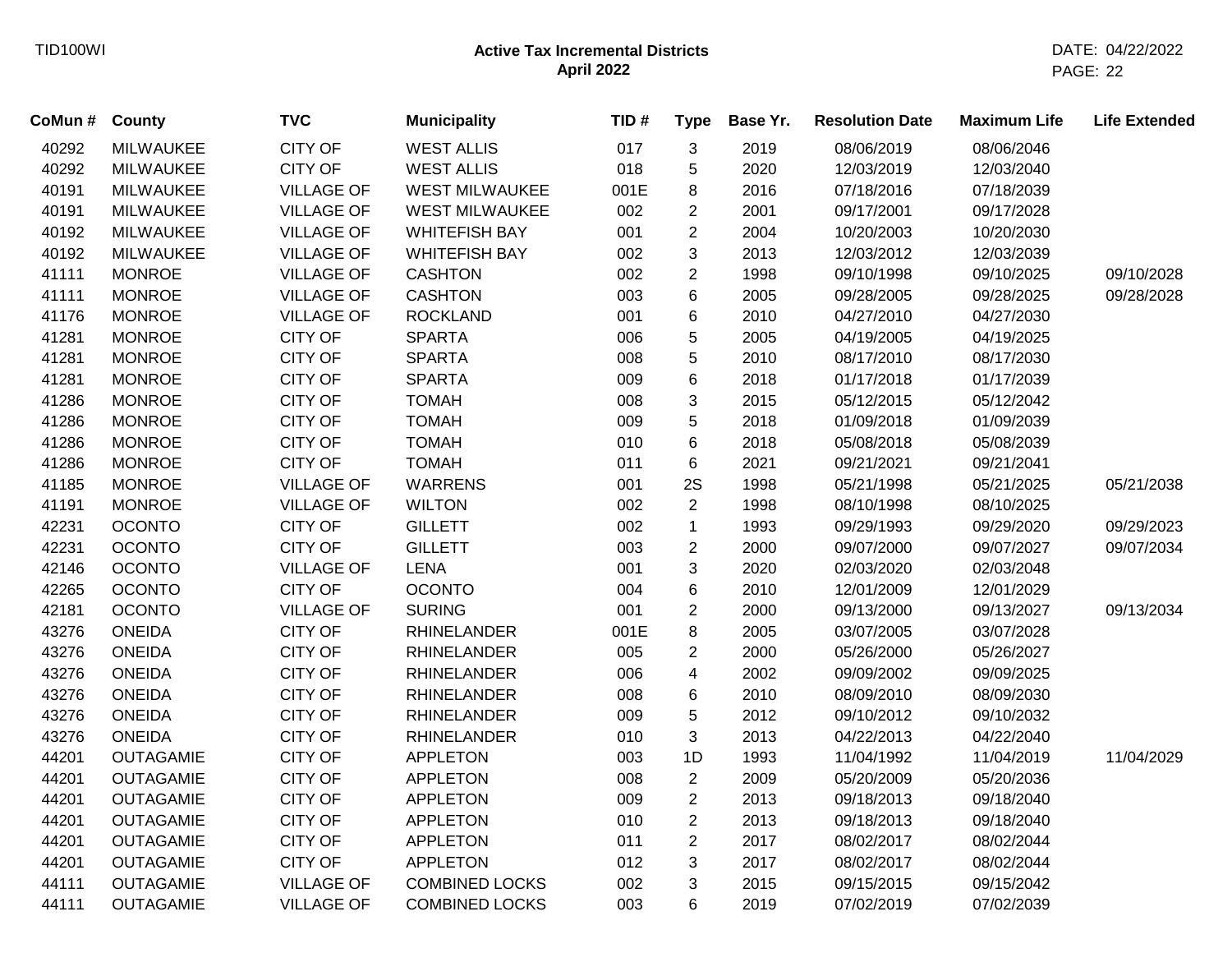| CoMun# | County           | <b>TVC</b>        | <b>Municipality</b> | TID# | <b>Type</b>    | Base Yr. | <b>Resolution Date</b> | <b>Maximum Life</b> | <b>Life Extended</b> |
|--------|------------------|-------------------|---------------------|------|----------------|----------|------------------------|---------------------|----------------------|
| 44018  | <b>OUTAGAMIE</b> | <b>TOWN OF</b>    | <b>FREEDOM</b>      | 001A | 6              | 2016     | 09/07/2016             | 09/07/2036          |                      |
| 44018  | <b>OUTAGAMIE</b> | <b>TOWN OF</b>    | <b>FREEDOM</b>      | 002A | 5              | 2017     | 07/12/2017             | 07/12/2037          |                      |
| 44020  | <b>OUTAGAMIE</b> | <b>TOWN OF</b>    | <b>GRAND CHUTE</b>  | 001A | 5              | 2015     | 11/06/2014             | 11/06/2034          |                      |
| 44020  | <b>OUTAGAMIE</b> | <b>TOWN OF</b>    | <b>GRAND CHUTE</b>  | 002A | 6              | 2016     | 10/20/2015             | 10/20/2036          |                      |
| 44020  | <b>OUTAGAMIE</b> | <b>TOWN OF</b>    | <b>GRAND CHUTE</b>  | 003A | $\overline{c}$ | 2017     | 05/16/2017             | 05/16/2044          |                      |
| 44020  | <b>OUTAGAMIE</b> | <b>TOWN OF</b>    | <b>GRAND CHUTE</b>  | 004A | 6              | 2018     | 09/18/2018             | 09/18/2038          |                      |
| 44122  | <b>OUTAGAMIE</b> | <b>VILLAGE OF</b> | <b>GREENVILLE</b>   | 001  | 6              | 2017     | 12/12/2016             | 12/12/2037          |                      |
| 44136  | <b>OUTAGAMIE</b> | <b>VILLAGE OF</b> | <b>HORTONVILLE</b>  | 003  | 6              | 2013     | 09/19/2013             | 09/19/2033          |                      |
| 44136  | <b>OUTAGAMIE</b> | <b>VILLAGE OF</b> | <b>HORTONVILLE</b>  | 004  | 6              | 2017     | 03/02/2017             | 03/02/2038          |                      |
| 44136  | <b>OUTAGAMIE</b> | <b>VILLAGE OF</b> | <b>HORTONVILLE</b>  | 005  | $\overline{c}$ | 2017     | 03/02/2017             | 03/02/2045          |                      |
| 44241  | <b>OUTAGAMIE</b> | <b>CITY OF</b>    | <b>KAUKAUNA</b>     | 001E | 8              | 2005     | 06/07/2005             | 06/07/2028          |                      |
| 44241  | <b>OUTAGAMIE</b> | <b>CITY OF</b>    | <b>KAUKAUNA</b>     | 004  | $\overline{2}$ | 2000     | 09/19/2000             | 09/19/2027          | 09/19/2031           |
| 44241  | <b>OUTAGAMIE</b> | <b>CITY OF</b>    | <b>KAUKAUNA</b>     | 005  | $\overline{2}$ | 2003     | 07/01/2003             | 07/01/2030          | 07/01/2034           |
| 44241  | <b>OUTAGAMIE</b> | <b>CITY OF</b>    | <b>KAUKAUNA</b>     | 006  | 5              | 2006     | 05/02/2006             | 05/02/2026          |                      |
| 44241  | <b>OUTAGAMIE</b> | CITY OF           | KAUKAUNA            | 008  | 6              | 2013     | 08/06/2013             | 08/06/2033          |                      |
| 44241  | <b>OUTAGAMIE</b> | <b>CITY OF</b>    | <b>KAUKAUNA</b>     | 009  | 3              | 2016     | 09/20/2016             | 09/20/2043          |                      |
| 44241  | <b>OUTAGAMIE</b> | <b>CITY OF</b>    | <b>KAUKAUNA</b>     | 010  | 6              | 2019     | 02/20/2019             | 02/20/2040          |                      |
| 44241  | <b>OUTAGAMIE</b> | <b>CITY OF</b>    | <b>KAUKAUNA</b>     | 011  | 5              | 2021     | 09/07/2021             | 09/07/2041          |                      |
| 44141  | <b>OUTAGAMIE</b> | <b>VILLAGE OF</b> | <b>KIMBERLY</b>     | 004  | $\overline{2}$ | 2005     | 04/11/2005             | 04/11/2032          |                      |
| 44141  | <b>OUTAGAMIE</b> | <b>VILLAGE OF</b> | <b>KIMBERLY</b>     | 005  | 6              | 2008     | 06/16/2008             | 06/16/2028          | 06/16/2031           |
| 44141  | <b>OUTAGAMIE</b> | <b>VILLAGE OF</b> | <b>KIMBERLY</b>     | 006  | $\overline{2}$ | 2016     | 09/12/2016             | 09/12/2043          |                      |
| 44146  | <b>OUTAGAMIE</b> | <b>VILLAGE OF</b> | LITTLE CHUTE        | 004  | 5              | 2007     | 09/19/2007             | 09/19/2027          |                      |
| 44146  | <b>OUTAGAMIE</b> | <b>VILLAGE OF</b> | LITTLE CHUTE        | 005  | 5              | 2013     | 09/25/2013             | 09/25/2033          |                      |
| 44146  | <b>OUTAGAMIE</b> | <b>VILLAGE OF</b> | LITTLE CHUTE        | 006  | 6              | 2016     | 07/20/2016             | 07/20/2036          |                      |
| 44146  | <b>OUTAGAMIE</b> | <b>VILLAGE OF</b> | LITTLE CHUTE        | 007  | 6              | 2018     | 07/18/2018             | 07/18/2038          |                      |
| 44146  | <b>OUTAGAMIE</b> | <b>VILLAGE OF</b> | LITTLE CHUTE        | 008  | 3              | 2018     | 07/18/2018             | 07/18/2045          |                      |
| 44281  | <b>OUTAGAMIE</b> | <b>CITY OF</b>    | <b>SEYMOUR</b>      | 003  | 4              | 2001     | 05/29/2001             | 05/29/2024          |                      |
| 44281  | <b>OUTAGAMIE</b> | <b>CITY OF</b>    | <b>SEYMOUR</b>      | 004  | 6              | 2011     | 12/13/2010             | 12/13/2030          |                      |
| 44191  | <b>OUTAGAMIE</b> | <b>VILLAGE OF</b> | <b>WRIGHTSTOWN</b>  | 003  | 6              | 2015     | 02/03/2015             | 02/03/2035          |                      |
| 44191  | <b>OUTAGAMIE</b> | <b>VILLAGE OF</b> | <b>WRIGHTSTOWN</b>  | 004  | 6              | 2016     | 09/20/2016             | 09/20/2036          |                      |
| 45106  | <b>OZAUKEE</b>   | <b>VILLAGE OF</b> | <b>BELGIUM</b>      | 004  | $\mathbf 1$    | 1995     | 09/25/1995             | 09/25/2022          |                      |
| 45211  | <b>OZAUKEE</b>   | <b>CITY OF</b>    | <b>CEDARBURG</b>    | 003  | $\overline{2}$ | 2015     | 10/27/2014             | 10/27/2041          |                      |
| 45211  | <b>OZAUKEE</b>   | <b>CITY OF</b>    | <b>CEDARBURG</b>    | 004  | $\overline{2}$ | 2018     | 10/30/2017             | 10/30/2045          |                      |
| 45211  | <b>OZAUKEE</b>   | <b>CITY OF</b>    | <b>CEDARBURG</b>    | 005  | $\overline{2}$ | 2018     | 02/12/2018             | 02/12/2046          |                      |
| 45211  | <b>OZAUKEE</b>   | <b>CITY OF</b>    | <b>CEDARBURG</b>    | 006  | 5              | 2020     | 05/11/2020             | 05/11/2041          |                      |
| 45126  | <b>OZAUKEE</b>   | <b>VILLAGE OF</b> | <b>FREDONIA</b>     | 003  | 5              | 2021     | 07/15/2021             | 07/15/2041          |                      |
| 45131  | <b>OZAUKEE</b>   | <b>VILLAGE OF</b> | <b>GRAFTON</b>      | 003  | $\overline{2}$ | 1999     | 03/03/1999             | 03/03/2026          |                      |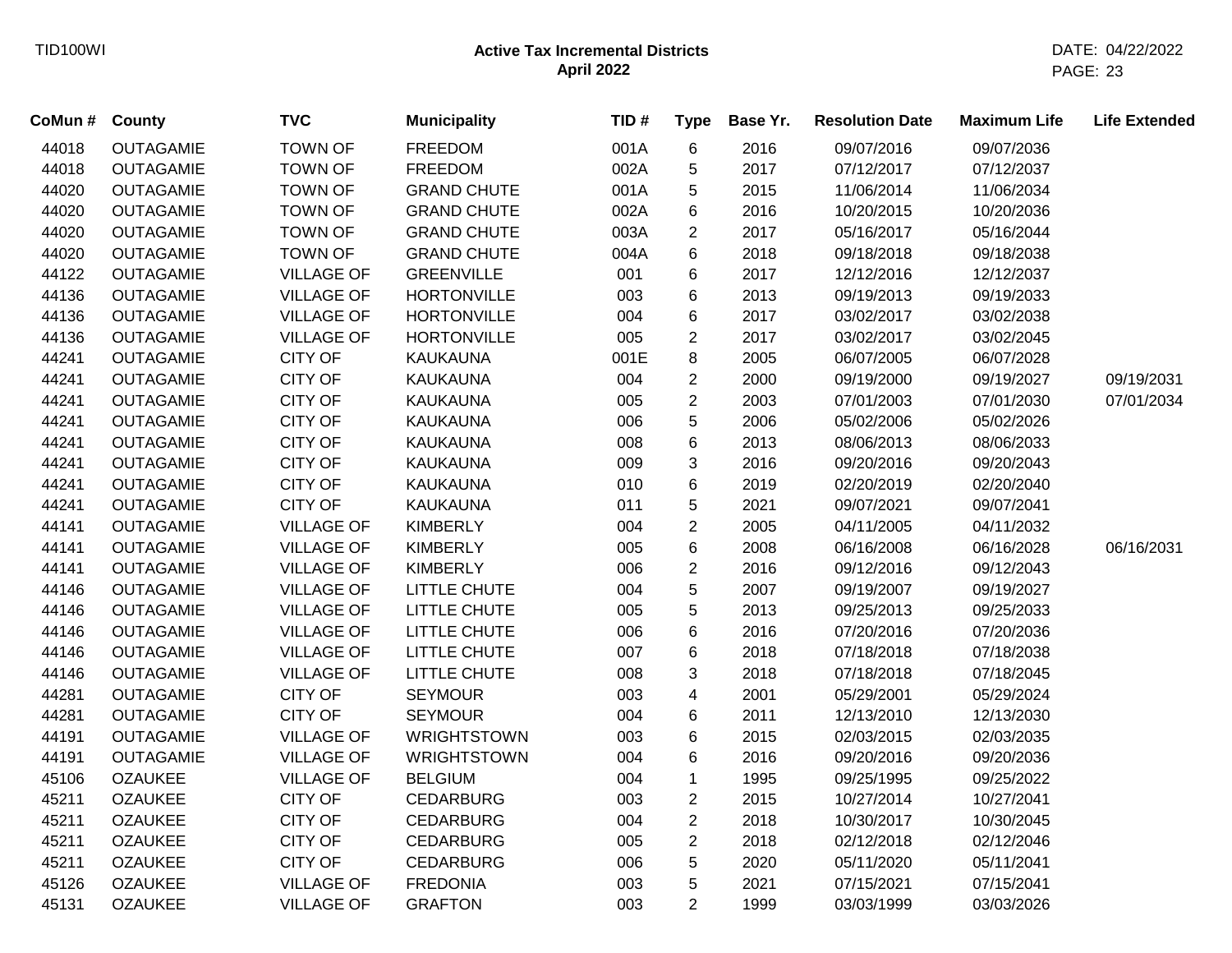| CoMun # County |                | <b>TVC</b>        | <b>Municipality</b>  | TID# | <b>Type</b>    | Base Yr. | <b>Resolution Date</b> | <b>Maximum Life</b> | <b>Life Extended</b> |
|----------------|----------------|-------------------|----------------------|------|----------------|----------|------------------------|---------------------|----------------------|
| 45131          | <b>OZAUKEE</b> | <b>VILLAGE OF</b> | <b>GRAFTON</b>       | 004  | $\overline{c}$ | 2004     | 09/07/2004             | 09/07/2031          |                      |
| 45131          | <b>OZAUKEE</b> | <b>VILLAGE OF</b> | <b>GRAFTON</b>       | 005  | $\overline{c}$ | 2006     | 04/18/2006             | 04/18/2033          |                      |
| 45255          | <b>OZAUKEE</b> | <b>CITY OF</b>    | <b>MEQUON</b>        | 002  | 4              | 2002     | 09/17/2002             | 09/17/2025          |                      |
| 45255          | <b>OZAUKEE</b> | <b>CITY OF</b>    | <b>MEQUON</b>        | 003  | 6              | 2008     | 04/15/2008             | 04/15/2028          |                      |
| 45255          | <b>OZAUKEE</b> | <b>CITY OF</b>    | <b>MEQUON</b>        | 004  | 3              | 2012     | 02/21/2012             | 02/21/2039          |                      |
| 45255          | <b>OZAUKEE</b> | <b>CITY OF</b>    | <b>MEQUON</b>        | 005  | 3              | 2012     | 02/21/2012             | 02/21/2039          |                      |
| 45271          | <b>OZAUKEE</b> | <b>CITY OF</b>    | PORT WASHINGTON      | 002  | 3              | 2010     | 08/03/2010             | 08/03/2037          |                      |
| 45271          | <b>OZAUKEE</b> | <b>CITY OF</b>    | PORT WASHINGTON      | 003  | 6              | 2015     | 08/04/2015             | 08/04/2035          |                      |
| 45271          | <b>OZAUKEE</b> | <b>CITY OF</b>    | PORT WASHINGTON      | 004  | $\overline{2}$ | 2020     | 11/05/2019             | 11/05/2047          |                      |
| 45181          | <b>OZAUKEE</b> | <b>VILLAGE OF</b> | <b>SAUKVILLE</b>     | 004  | 6              | 2006     | 09/05/2006             | 09/05/2026          |                      |
| 45186          | <b>OZAUKEE</b> | <b>VILLAGE OF</b> | <b>THIENSVILLE</b>   | 002  | $\overline{2}$ | 2020     | 09/21/2020             | 09/21/2047          |                      |
| 46216          | <b>PEPIN</b>   | <b>CITY OF</b>    | <b>DURAND</b>        | 003  | $\overline{2}$ | 2007     | 05/02/2007             | 05/02/2034          |                      |
| 46171          | <b>PEPIN</b>   | <b>VILLAGE OF</b> | <b>PEPIN</b>         | 003  | 6              | 2011     | 09/29/2011             | 09/29/2031          |                      |
| 46171          | <b>PEPIN</b>   | <b>VILLAGE OF</b> | <b>PEPIN</b>         | 004  | $\overline{c}$ | 2021     | 07/12/2021             | 07/12/2048          |                      |
| 46171          | <b>PEPIN</b>   | <b>VILLAGE OF</b> | <b>PEPIN</b>         | 005  | $\overline{2}$ | 2021     | 07/12/2021             | 07/12/2048          |                      |
| 46171          | <b>PEPIN</b>   | <b>VILLAGE OF</b> | <b>PEPIN</b>         | 006  | $\overline{2}$ | 2021     | 07/12/2021             | 07/12/2048          |                      |
| 46171          | <b>PEPIN</b>   | <b>VILLAGE OF</b> | <b>PEPIN</b>         | 007  | $\overline{2}$ | 2021     | 07/12/2021             | 07/12/2048          |                      |
| 47121          | <b>PIERCE</b>  | <b>VILLAGE OF</b> | <b>ELLSWORTH</b>     | 004  | $\overline{c}$ | 1996     | 06/03/1996             | 06/03/2023          | 06/03/2033           |
| 47121          | <b>PIERCE</b>  | <b>VILLAGE OF</b> | <b>ELLSWORTH</b>     | 007  | 6D             | 2006     | 03/06/2006             | 03/06/2026          | 03/06/2036           |
| 47121          | <b>PIERCE</b>  | <b>VILLAGE OF</b> | <b>ELLSWORTH</b>     | 008  | 5              | 2010     | 08/02/2010             | 08/02/2030          | 03/06/2036           |
| 47121          | <b>PIERCE</b>  | <b>VILLAGE OF</b> | <b>ELLSWORTH</b>     | 009  | 6              | 2011     | 09/12/2011             | 09/12/2031          | 03/06/2036           |
| 47121          | <b>PIERCE</b>  | <b>VILLAGE OF</b> | <b>ELLSWORTH</b>     | 010  | $\overline{2}$ | 2012     | 04/02/2012             | 04/02/2039          |                      |
| 47121          | <b>PIERCE</b>  | <b>VILLAGE OF</b> | <b>ELLSWORTH</b>     | 011  | $\overline{c}$ | 2013     | 09/09/2013             | 09/09/2040          |                      |
| 47122          | <b>PIERCE</b>  | <b>VILLAGE OF</b> | <b>ELMWOOD</b>       | 003  | 4              | 2002     | 05/20/2002             | 05/20/2025          |                      |
| 47122          | <b>PIERCE</b>  | <b>VILLAGE OF</b> | <b>ELMWOOD</b>       | 004  | 6              | 2009     | 05/08/2006             | 05/08/2026          |                      |
| 47122          | <b>PIERCE</b>  | <b>VILLAGE OF</b> | <b>ELMWOOD</b>       | 005  | 6              | 2007     | 09/26/2007             | 09/26/2027          |                      |
| 47271          | <b>PIERCE</b>  | <b>CITY OF</b>    | <b>PRESCOTT</b>      | 004  | $\overline{2}$ | 2003     | 03/03/2003             | 03/03/2030          |                      |
| 47271          | <b>PIERCE</b>  | <b>CITY OF</b>    | <b>PRESCOTT</b>      | 005  | 6              | 2006     | 06/26/2006             | 06/26/2026          | 06/26/2029           |
| 47276          | <b>PIERCE</b>  | CITY OF           | <b>RIVER FALLS</b>   | 006  | $\overline{2}$ | 2005     | 05/10/2005             | 05/10/2032          |                      |
| 47276          | <b>PIERCE</b>  | CITY OF           | <b>RIVER FALLS</b>   | 008  | $\overline{c}$ | 2010     | 05/11/2010             | 05/11/2037          |                      |
| 47276          | <b>PIERCE</b>  | CITY OF           | <b>RIVER FALLS</b>   | 009  | $\overline{2}$ | 2012     | 10/11/2011             | 10/11/2038          |                      |
| 47276          | <b>PIERCE</b>  | <b>CITY OF</b>    | <b>RIVER FALLS</b>   | 014  | $\overline{2}$ | 2018     | 09/25/2018             | 09/25/2045          |                      |
| 47276          | <b>PIERCE</b>  | <b>CITY OF</b>    | <b>RIVER FALLS</b>   | 015  | $\overline{2}$ | 2020     | 03/24/2020             | 03/24/2048          |                      |
| 47276          | <b>PIERCE</b>  | <b>CITY OF</b>    | <b>RIVER FALLS</b>   | 018  | $\overline{2}$ | 2021     | 08/24/2021             | 08/24/2048          |                      |
| 47181          | <b>PIERCE</b>  | <b>VILLAGE OF</b> | <b>SPRING VALLEY</b> | 002  | $\mathbf{1}$   | 1995     | 07/05/1995             | 07/05/2022          |                      |
| 47181          | <b>PIERCE</b>  | <b>VILLAGE OF</b> | <b>SPRING VALLEY</b> | 003  | $\overline{2}$ | 2007     | 09/05/2007             | 09/05/2034          |                      |
| 48201          | <b>POLK</b>    | <b>CITY OF</b>    | <b>AMERY</b>         | 006  | 3              | 2004     | 05/05/2004             | 05/05/2031          | 05/05/2038           |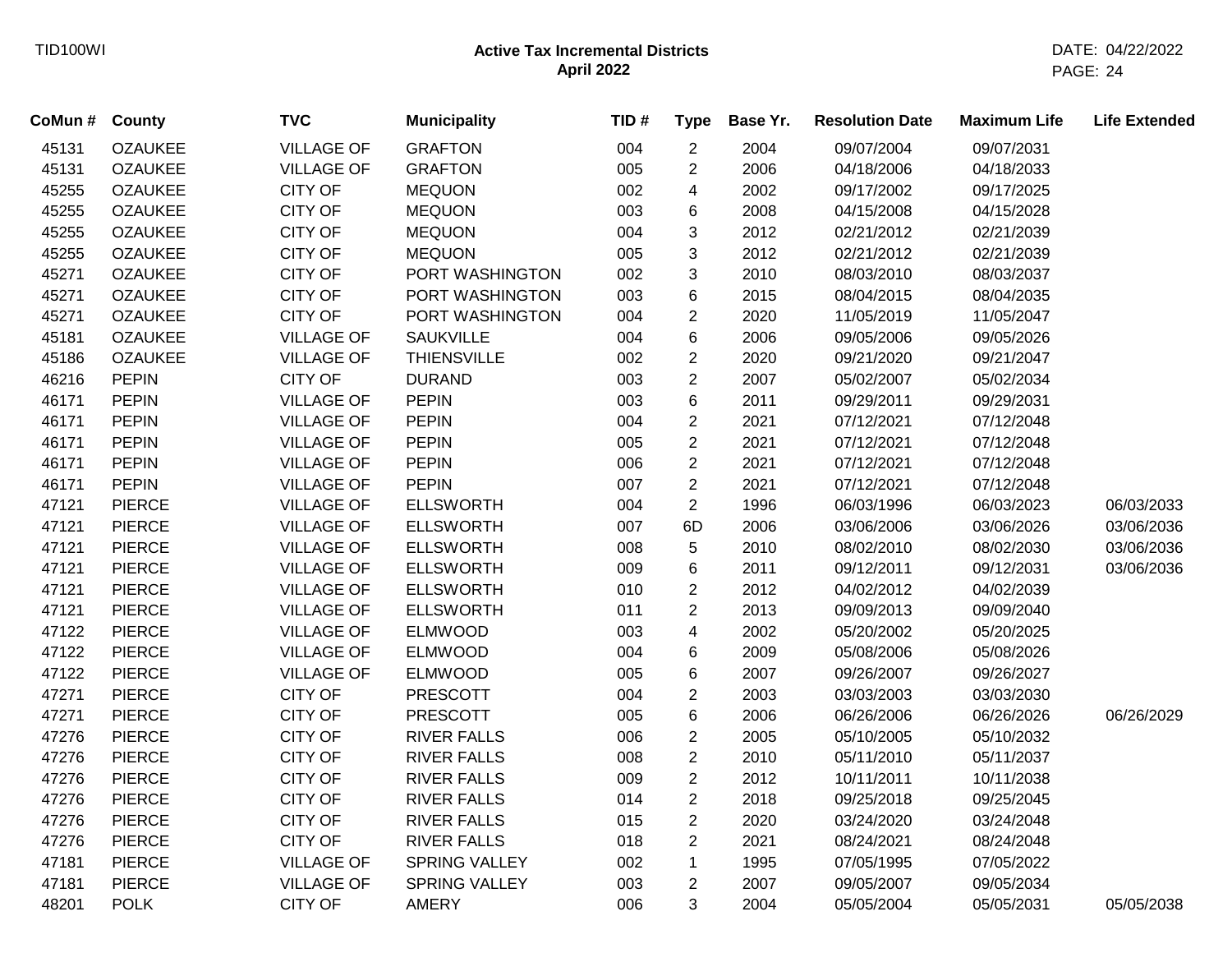| CoMun # County |                | <b>TVC</b>        | <b>Municipality</b>  | TID# | <b>Type</b>    | Base Yr. | <b>Resolution Date</b> | <b>Maximum Life</b> | <b>Life Extended</b> |
|----------------|----------------|-------------------|----------------------|------|----------------|----------|------------------------|---------------------|----------------------|
| 48201          | <b>POLK</b>    | CITY OF           | <b>AMERY</b>         | 007  | 6              | 2010     | 09/30/2010             | 09/30/2030          |                      |
| 48201          | <b>POLK</b>    | CITY OF           | <b>AMERY</b>         | 008  | 6              | 2016     | 06/09/2016             | 06/09/2036          |                      |
| 48201          | <b>POLK</b>    | <b>CITY OF</b>    | <b>AMERY</b>         | 009  | 3              | 2019     | 09/04/2019             | 09/04/2046          |                      |
| 48106          | <b>POLK</b>    | <b>VILLAGE OF</b> | <b>BALSAM LAKE</b>   | 002  | $\mathbf{1}$   | 1995     | 06/05/1995             | 06/05/2022          | 06/05/2035           |
| 48106          | <b>POLK</b>    | <b>VILLAGE OF</b> | <b>BALSAM LAKE</b>   | 003  | 4D             | 2004     | 08/02/2004             | 08/02/2027          | 08/02/2037           |
| 48106          | <b>POLK</b>    | <b>VILLAGE OF</b> | <b>BALSAM LAKE</b>   | 005  | 3S             | 2006     | 03/06/2006             | 03/06/2033          | 03/06/2046           |
| 48106          | <b>POLK</b>    | <b>VILLAGE OF</b> | <b>BALSAM LAKE</b>   | 006  | 3              | 2013     | 08/22/2013             | 08/22/2040          |                      |
| 48111          | <b>POLK</b>    | <b>VILLAGE OF</b> | <b>CENTURIA</b>      | 001  | 3S             | 1999     | 09/07/1999             | 09/07/2026          | 09/07/2039           |
| 48112          | <b>POLK</b>    | <b>VILLAGE OF</b> | <b>CLAYTON</b>       | 002  | 4D             | 1999     | 08/24/1999             | 08/24/2022          | 08/24/2032           |
| 48112          | <b>POLK</b>    | <b>VILLAGE OF</b> | <b>CLAYTON</b>       | 003  | $\,6$          | 2020     | 08/03/2020             | 08/03/2040          |                      |
| 48113          | <b>POLK</b>    | <b>VILLAGE OF</b> | <b>CLEAR LAKE</b>    | 003  | $\overline{c}$ | 2003     | 09/19/2003             | 09/19/2030          |                      |
| 48126          | <b>POLK</b>    | <b>VILLAGE OF</b> | <b>FREDERIC</b>      | 003  | 3              | 2007     | 04/09/2007             | 04/09/2034          |                      |
| 48146          | <b>POLK</b>    | <b>VILLAGE OF</b> | <b>LUCK</b>          | 002  | 3              | 2002     | 09/04/2002             | 09/04/2029          |                      |
| 48146          | <b>POLK</b>    | <b>VILLAGE OF</b> | <b>LUCK</b>          | 003  | 6              | 2005     | 10/06/2004             | 10/06/2024          |                      |
| 48146          | <b>POLK</b>    | <b>VILLAGE OF</b> | <b>LUCK</b>          | 004  | 6              | 2018     | 09/12/2018             | 09/12/2038          |                      |
| 48151          | <b>POLK</b>    | <b>VILLAGE OF</b> | <b>MILLTOWN</b>      | 003  | 3              | 2004     | 07/12/2004             | 07/12/2031          |                      |
| 48151          | <b>POLK</b>    | <b>VILLAGE OF</b> | <b>MILLTOWN</b>      | 004  | $\overline{2}$ | 2012     | 02/13/2012             | 02/13/2039          |                      |
| 48165          | <b>POLK</b>    | <b>VILLAGE OF</b> | <b>OSCEOLA</b>       | 002  | 1D             | 1992     | 08/06/1992             | 08/06/2019          | 04/12/2023           |
| 48165          | <b>POLK</b>    | <b>VILLAGE OF</b> | <b>OSCEOLA</b>       | 003  | 6              | 2020     | 09/23/2020             | 09/23/2040          |                      |
| 48168          | <b>POLK</b>    | <b>VILLAGE OF</b> | <b>TURTLE LAKE</b>   | 003  | 6              | 2009     | 11/17/2008             | 11/17/2028          |                      |
| 49102          | <b>PORTAGE</b> | <b>VILLAGE OF</b> | <b>AMHERST</b>       | 002  | 4              | 2003     | 08/12/2003             | 08/12/2026          |                      |
| 49141          | <b>PORTAGE</b> | <b>VILLAGE OF</b> | <b>JUNCTION CITY</b> | 001  | 6              | 2008     | 08/11/2008             | 08/11/2028          |                      |
| 49141          | <b>PORTAGE</b> | <b>VILLAGE OF</b> | <b>JUNCTION CITY</b> | 002  | 6              | 2019     | 09/09/2019             | 09/09/2039          |                      |
| 49173          | <b>PORTAGE</b> | <b>VILLAGE OF</b> | <b>PLOVER</b>        | 003  | 4              | 2003     | 09/03/2003             | 09/03/2026          | 09/03/2043           |
| 49173          | <b>PORTAGE</b> | <b>VILLAGE OF</b> | <b>PLOVER</b>        | 004  | $\overline{c}$ | 2004     | 06/16/2004             | 06/16/2031          | 06/16/2044           |
| 49173          | <b>PORTAGE</b> | <b>VILLAGE OF</b> | <b>PLOVER</b>        | 005  | 6S             | 2005     | 09/21/2005             | 09/21/2025          | 09/21/2045           |
| 49173          | <b>PORTAGE</b> | <b>VILLAGE OF</b> | <b>PLOVER</b>        | 006  | 6              | 2010     | 04/12/2010             | 04/12/2030          |                      |
| 49173          | <b>PORTAGE</b> | <b>VILLAGE OF</b> | <b>PLOVER</b>        | 007  | 6              | 2013     | 04/17/2013             | 04/17/2033          |                      |
| 49281          | <b>PORTAGE</b> | <b>CITY OF</b>    | STEVENS POINT        | 005  | $\overline{2}$ | 2005     | 05/16/2005             | 05/16/2032          |                      |
| 49281          | <b>PORTAGE</b> | <b>CITY OF</b>    | STEVENS POINT        | 006  | 3              | 2006     | 05/15/2006             | 05/15/2033          |                      |
| 49281          | <b>PORTAGE</b> | <b>CITY OF</b>    | STEVENS POINT        | 007  | 6              | 2008     | 05/01/2008             | 05/01/2028          |                      |
| 49281          | <b>PORTAGE</b> | <b>CITY OF</b>    | STEVENS POINT        | 008  | 6              | 2010     | 05/17/2010             | 05/17/2030          |                      |
| 49281          | <b>PORTAGE</b> | CITY OF           | STEVENS POINT        | 009  | 5              | 2013     | 05/20/2013             | 05/20/2033          |                      |
| 49281          | <b>PORTAGE</b> | CITY OF           | STEVENS POINT        | 010  | 3              | 2019     | 04/15/2019             | 04/15/2047          |                      |
| 49281          | PORTAGE        | <b>CITY OF</b>    | STEVENS POINT        | 011  | 2              | 2020     | 07/20/2020             | 07/20/2047          |                      |
| 49281          | <b>PORTAGE</b> | <b>CITY OF</b>    | STEVENS POINT        | 012  | 3              | 2020     | 08/10/2020             | 08/10/2047          |                      |
| 49281          | <b>PORTAGE</b> | <b>CITY OF</b>    | <b>STEVENS POINT</b> | 013  | $\overline{2}$ | 2020     | 07/20/2020             | 07/20/2047          |                      |
|                |                |                   |                      |      |                |          |                        |                     |                      |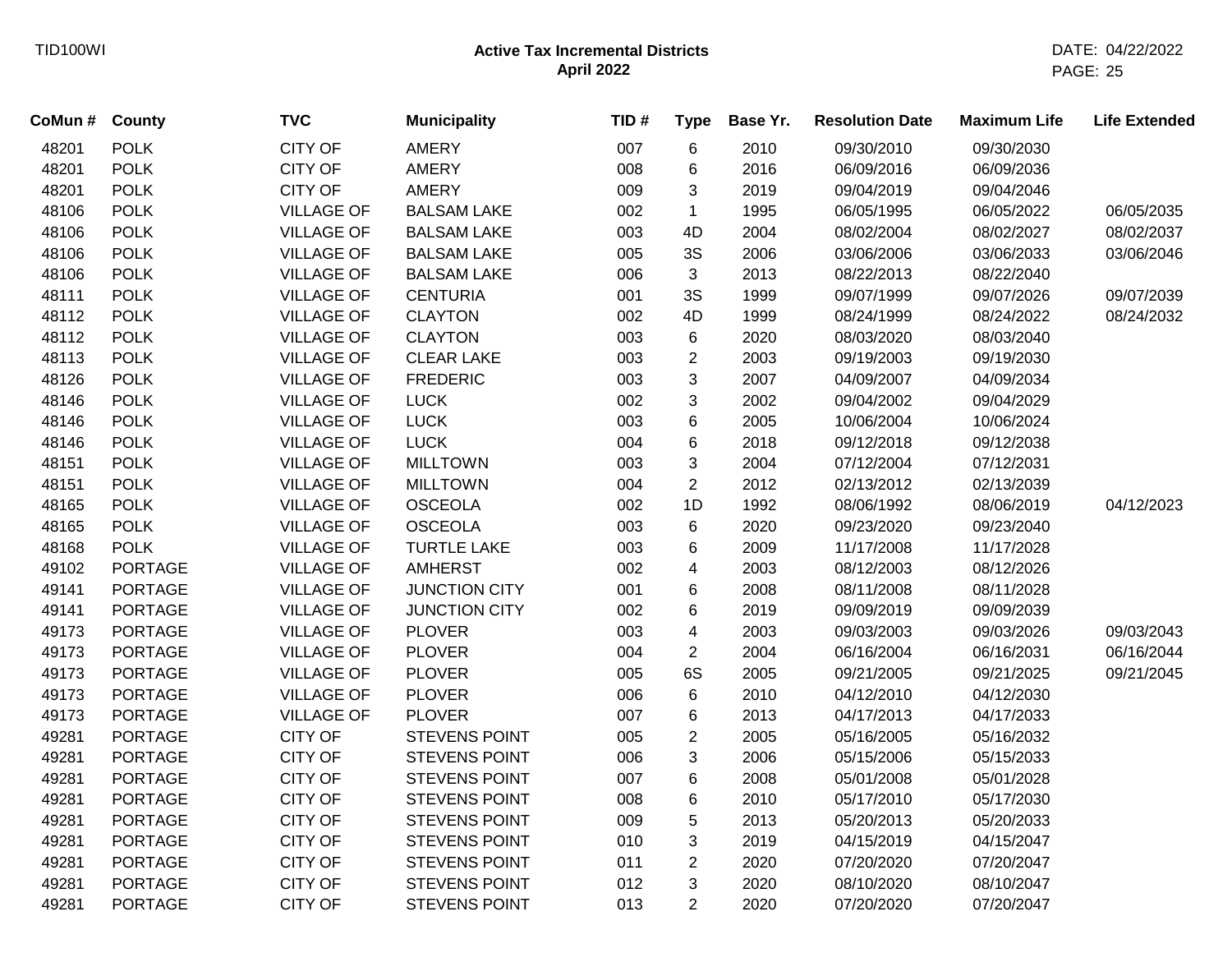| CoMun # County |                | <b>TVC</b>        | <b>Municipality</b>   | TID# | <b>Type</b>    | Base Yr. | <b>Resolution Date</b> | <b>Maximum Life</b> | <b>Life Extended</b> |
|----------------|----------------|-------------------|-----------------------|------|----------------|----------|------------------------|---------------------|----------------------|
| 49191          | <b>PORTAGE</b> | <b>VILLAGE OF</b> | <b>WHITING</b>        | 001  | 1D             | 1994     | 09/30/1994             | 09/30/2021          | 09/30/2031           |
| 50271          | <b>PRICE</b>   | <b>CITY OF</b>    | <b>PARK FALLS</b>     | 003  | $\mathbf{1}$   | 1994     | 09/27/1994             | 09/27/2021          | 09/27/2024           |
| 50271          | <b>PRICE</b>   | CITY OF           | <b>PARK FALLS</b>     | 005  | 3              | 2019     | 09/09/2019             | 09/09/2046          |                      |
| 50272          | <b>PRICE</b>   | <b>CITY OF</b>    | <b>PHILLIPS</b>       | 002  | $\mathbf 1$    | 1995     | 09/12/1995             | 09/12/2022          |                      |
| 50272          | <b>PRICE</b>   | CITY OF           | <b>PHILLIPS</b>       | 003  | $\mathbf{1}$   | 1995     | 09/12/1995             | 09/12/2022          | 09/12/2025           |
| 50272          | <b>PRICE</b>   | CITY OF           | <b>PHILLIPS</b>       | 004  | $\mathbf{1}$   | 1995     | 09/12/1995             | 09/12/2022          | 09/12/2025           |
| 50171          | <b>PRICE</b>   | <b>VILLAGE OF</b> | <b>PRENTICE</b>       | 003  | 5              | 2011     | 09/26/2011             | 09/26/2031          |                      |
| 51104          | <b>RACINE</b>  | <b>VILLAGE OF</b> | <b>CALEDONIA</b>      | 001  | 99             | 2007     | 02/06/2007             | 02/06/2044          |                      |
| 51104          | <b>RACINE</b>  | <b>VILLAGE OF</b> | <b>CALEDONIA</b>      | 003  | 5              | 2011     | 09/20/2011             | 09/20/2031          |                      |
| 51104          | <b>RACINE</b>  | <b>VILLAGE OF</b> | CALEDONIA             | 004  | 99             | 2014     | 07/21/2014             | 07/21/2044          |                      |
| 51104          | <b>RACINE</b>  | <b>VILLAGE OF</b> | CALEDONIA             | 005  | 3              | 2019     | 05/06/2019             | 05/06/2047          |                      |
| 51151          | <b>RACINE</b>  | <b>VILLAGE OF</b> | <b>MOUNT PLEASANT</b> | 001  | 6              | 2006     | 09/11/2006             | 09/11/2026          |                      |
| 51151          | <b>RACINE</b>  | <b>VILLAGE OF</b> | MOUNT PLEASANT        | 002  | 6              | 2007     | 09/10/2007             | 09/10/2027          |                      |
| 51151          | <b>RACINE</b>  | <b>VILLAGE OF</b> | MOUNT PLEASANT        | 003  | 6              | 2014     | 09/22/2014             | 09/22/2034          |                      |
| 51151          | <b>RACINE</b>  | <b>VILLAGE OF</b> | MOUNT PLEASANT        | 004  | 6              | 2015     | 08/10/2015             | 08/10/2035          |                      |
| 51151          | <b>RACINE</b>  | <b>VILLAGE OF</b> | MOUNT PLEASANT        | 005  | 99             | 2018     | 11/20/2017             | 11/20/2047          |                      |
| 51151          | <b>RACINE</b>  | <b>VILLAGE OF</b> | <b>MOUNT PLEASANT</b> | 006  | 6              | 2021     | 03/22/2021             | 03/22/2042          |                      |
| 51276          | <b>RACINE</b>  | <b>CITY OF</b>    | <b>RACINE</b>         | 009  | $\overline{2}$ | 2000     | 06/06/2000             | 06/06/2027          | 04/14/2036           |
| 51276          | <b>RACINE</b>  | CITY OF           | <b>RACINE</b>         | 010  | 4D             | 2003     | 04/14/2003             | 04/14/2026          | 04/14/2036           |
| 51276          | <b>RACINE</b>  | <b>CITY OF</b>    | <b>RACINE</b>         | 011  | $\overline{2}$ | 2005     | 12/21/2004             | 12/21/2031          |                      |
| 51276          | <b>RACINE</b>  | CITY OF           | <b>RACINE</b>         | 012  | $\overline{2}$ | 2006     | 10/18/2005             | 10/18/2032          |                      |
| 51276          | <b>RACINE</b>  | CITY OF           | <b>RACINE</b>         | 013  | $\overline{c}$ | 2006     | 01/17/2006             | 01/17/2033          |                      |
| 51276          | <b>RACINE</b>  | CITY OF           | <b>RACINE</b>         | 014  | $\overline{c}$ | 2006     | 01/17/2006             | 01/17/2033          |                      |
| 51276          | <b>RACINE</b>  | CITY OF           | <b>RACINE</b>         | 016  | 3              | 2009     | 10/07/2008             | 10/07/2035          |                      |
| 51276          | <b>RACINE</b>  | CITY OF           | <b>RACINE</b>         | 017  | 3              | 2012     | 03/20/2012             | 03/20/2039          |                      |
| 51276          | <b>RACINE</b>  | CITY OF           | <b>RACINE</b>         | 018  | $\overline{c}$ | 2014     | 09/16/2014             | 09/16/2041          |                      |
| 51276          | <b>RACINE</b>  | CITY OF           | <b>RACINE</b>         | 019  | 3              | 2016     | 04/18/2016             | 04/18/2044          |                      |
| 51276          | <b>RACINE</b>  | <b>CITY OF</b>    | <b>RACINE</b>         | 020  | 3              | 2017     | 04/17/2017             | 04/17/2045          |                      |
| 51276          | <b>RACINE</b>  | CITY OF           | <b>RACINE</b>         | 021  | $\overline{2}$ | 2019     | 12/04/2018             | 12/04/2046          |                      |
| 51276          | <b>RACINE</b>  | <b>CITY OF</b>    | <b>RACINE</b>         | 022  | $\mathbf{3}$   | 2019     | 09/30/2019             | 09/30/2046          |                      |
| 51276          | <b>RACINE</b>  | CITY OF           | <b>RACINE</b>         | 023  | $\sqrt{3}$     | 2019     | 09/30/2019             | 09/30/2046          |                      |
| 51276          | <b>RACINE</b>  | <b>CITY OF</b>    | <b>RACINE</b>         | 024  | $\mathbf{3}$   | 2020     | 07/08/2020             | 07/08/2047          |                      |
| 51276          | <b>RACINE</b>  | <b>CITY OF</b>    | <b>RACINE</b>         | 025  | 3              | 2020     | 07/08/2020             | 07/08/2047          |                      |
| 51276          | <b>RACINE</b>  | <b>CITY OF</b>    | <b>RACINE</b>         | 026  | 3              | 2021     | 05/04/2021             | 05/04/2049          |                      |
| 51276          | <b>RACINE</b>  | CITY OF           | <b>RACINE</b>         | 027  | 3              | 2021     | 09/21/2021             | 09/21/2048          |                      |
| 51276          | <b>RACINE</b>  | <b>CITY OF</b>    | <b>RACINE</b>         | 028  | 3              | 2021     | 09/21/2021             | 09/21/2048          |                      |
| 51181          | <b>RACINE</b>  | <b>VILLAGE OF</b> | <b>STURTEVANT</b>     | 004  | 6              | 2016     | 09/06/2016             | 09/06/2036          |                      |
|                |                |                   |                       |      |                |          |                        |                     |                      |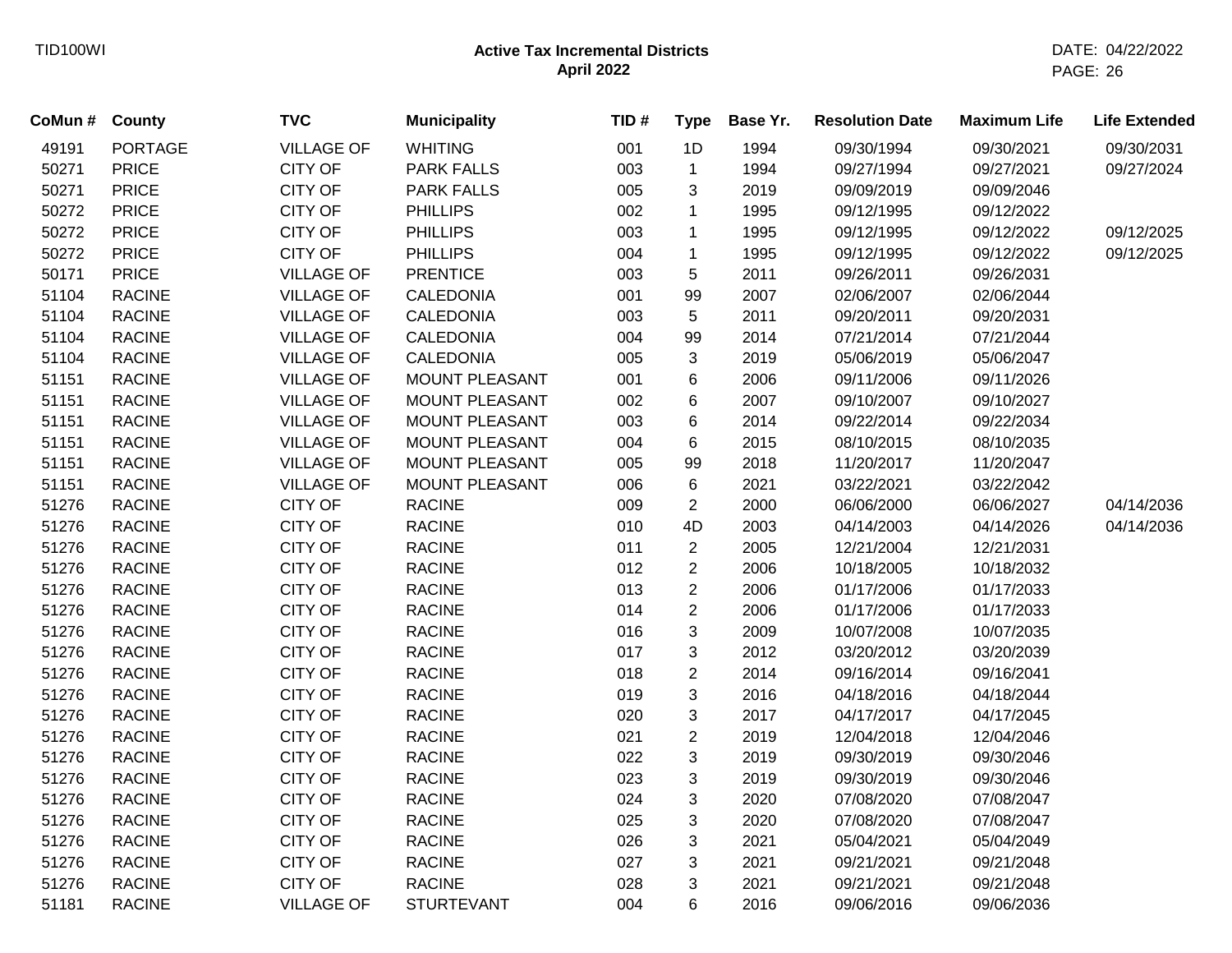| CoMun # County |                 | <b>TVC</b>        | <b>Municipality</b>    | TID# | <b>Type</b>             | Base Yr. | <b>Resolution Date</b> | <b>Maximum Life</b> | <b>Life Extended</b> |
|----------------|-----------------|-------------------|------------------------|------|-------------------------|----------|------------------------|---------------------|----------------------|
| 51186          | <b>RACINE</b>   | <b>VILLAGE OF</b> | <b>UNION GROVE</b>     | 004  | 6                       | 2006     | 02/27/2006             | 02/27/2026          |                      |
| 51186          | <b>RACINE</b>   | <b>VILLAGE OF</b> | <b>UNION GROVE</b>     | 005  | $\mathbf{2}$            | 2016     | 11/23/2015             | 11/23/2043          |                      |
| 51186          | <b>RACINE</b>   | <b>VILLAGE OF</b> | <b>UNION GROVE</b>     | 006  | 6                       | 2019     | 06/24/2019             | 06/24/2039          |                      |
| 51186          | <b>RACINE</b>   | <b>VILLAGE OF</b> | <b>UNION GROVE</b>     | 007  | 6                       | 2021     | 03/01/2021             | 03/01/2042          |                      |
| 51191          | <b>RACINE</b>   | <b>VILLAGE OF</b> | WATERFORD              | 002  | $\overline{\mathbf{4}}$ | 2000     | 06/14/2000             | 06/14/2023          |                      |
| 51191          | <b>RACINE</b>   | <b>VILLAGE OF</b> | WATERFORD              | 003  | 6                       | 2019     | 01/14/2019             | 01/14/2040          |                      |
| 51191          | <b>RACINE</b>   | <b>VILLAGE OF</b> | WATERFORD              | 004  | $\overline{2}$          | 2020     | 11/11/2019             | 11/11/2047          |                      |
| 51194          | <b>RACINE</b>   | <b>VILLAGE OF</b> | <b>YORKVILLE</b>       | 001  | 5                       | 2019     | 09/23/2019             | 09/23/2039          |                      |
| 52276          | <b>RICHLAND</b> | <b>CITY OF</b>    | <b>RICHLAND CENTER</b> | 006  | 3                       | 2017     | 09/05/2017             | 09/05/2044          |                      |
| 52186          | <b>RICHLAND</b> | <b>VILLAGE OF</b> | <b>VIOLA</b>           | 003  | $\mathbf{1}$            | 1995     | 06/22/1995             | 06/22/2022          |                      |
| 52186          | <b>RICHLAND</b> | <b>VILLAGE OF</b> | <b>VIOLA</b>           | 006  | 6                       | 2019     | 07/18/2019             | 07/18/2039          |                      |
| 53206          | <b>ROCK</b>     | <b>CITY OF</b>    | <b>BELOIT</b>          | 008  | $\mathbf{1}$            | 1995     | 08/02/1995             | 08/02/2022          | 03/07/2023           |
| 53206          | <b>ROCK</b>     | <b>CITY OF</b>    | <b>BELOIT</b>          | 009  | $\overline{2}$          | 1998     | 07/07/1998             | 07/07/2025          | 03/07/2023           |
| 53206          | <b>ROCK</b>     | <b>CITY OF</b>    | <b>BELOIT</b>          | 011  | $\overline{\mathbf{4}}$ | 2002     | 10/01/2001             | 10/01/2024          | 03/07/2023           |
| 53206          | <b>ROCK</b>     | <b>CITY OF</b>    | <b>BELOIT</b>          | 013  | 6                       | 2005     | 09/12/2005             | 09/12/2025          | 03/07/2023           |
| 53206          | <b>ROCK</b>     | <b>CITY OF</b>    | <b>BELOIT</b>          | 014  | 3                       | 2007     | 09/04/2007             | 09/04/2034          |                      |
| 53210          | <b>ROCK</b>     | <b>CITY OF</b>    | <b>BRODHEAD</b>        | 006  | 6                       | 2006     | 09/11/2006             | 09/11/2026          |                      |
| 53221          | <b>ROCK</b>     | <b>CITY OF</b>    | <b>EDGERTON</b>        | 006  | 3                       | 2000     | 05/01/2000             | 05/01/2027          | 09/29/2033           |
| 53221          | <b>ROCK</b>     | <b>CITY OF</b>    | <b>EDGERTON</b>        | 007  | 4D                      | 2000     | 09/29/2000             | 09/29/2023          | 09/29/2033           |
| 53221          | <b>ROCK</b>     | <b>CITY OF</b>    | <b>EDGERTON</b>        | 008  | 6                       | 2005     | 09/19/2005             | 09/19/2025          | 12/20/2022           |
| 53221          | <b>ROCK</b>     | CITY OF           | <b>EDGERTON</b>        | 009  | 6                       | 2021     | 04/05/2021             | 04/05/2042          |                      |
| 53222          | <b>ROCK</b>     | <b>CITY OF</b>    | <b>EVANSVILLE</b>      | 005  | 3                       | 2004     | 08/10/2004             | 08/10/2031          |                      |
| 53222          | <b>ROCK</b>     | <b>CITY OF</b>    | <b>EVANSVILLE</b>      | 006  | 6                       | 2006     | 09/26/2006             | 09/26/2026          |                      |
| 53222          | <b>ROCK</b>     | CITY OF           | <b>EVANSVILLE</b>      | 007  | 5                       | 2007     | 12/12/2006             | 12/12/2026          | 03/08/2023           |
| 53222          | <b>ROCK</b>     | <b>CITY OF</b>    | <b>EVANSVILLE</b>      | 008  | 3                       | 2008     | 10/13/2007             | 10/13/2034          |                      |
| 53222          | <b>ROCK</b>     | <b>CITY OF</b>    | <b>EVANSVILLE</b>      | 009  | 6                       | 2018     | 07/10/2018             | 07/10/2038          |                      |
| 53126          | <b>ROCK</b>     | <b>VILLAGE OF</b> | <b>FOOTVILLE</b>       | 001  | 4D                      | 2000     | 09/28/2000             | 09/28/2023          | 09/28/2033           |
| 53241          | <b>ROCK</b>     | <b>CITY OF</b>    | <b>JANESVILLE</b>      | 017  | 3                       | 1997     | 09/08/1997             | 09/08/2024          |                      |
| 53241          | <b>ROCK</b>     | <b>CITY OF</b>    | <b>JANESVILLE</b>      | 023  | 3                       | 2002     | 09/09/2002             | 09/09/2029          |                      |
| 53241          | <b>ROCK</b>     | <b>CITY OF</b>    | <b>JANESVILLE</b>      | 025  | $\overline{\mathbf{4}}$ | 2003     | 01/13/2003             | 01/13/2026          |                      |
| 53241          | <b>ROCK</b>     | <b>CITY OF</b>    | <b>JANESVILLE</b>      | 026  | 4                       | 2004     | 11/24/2003             | 11/24/2026          |                      |
| 53241          | <b>ROCK</b>     | <b>CITY OF</b>    | <b>JANESVILLE</b>      | 027  | 3                       | 2003     | 09/08/2003             | 09/08/2030          |                      |
| 53241          | <b>ROCK</b>     | <b>CITY OF</b>    | <b>JANESVILLE</b>      | 028  | $\overline{2}$          | 2006     | 04/24/2006             | 04/24/2033          |                      |
| 53241          | <b>ROCK</b>     | <b>CITY OF</b>    | <b>JANESVILLE</b>      | 032  | 6                       | 2008     | 09/22/2008             | 09/22/2028          |                      |
| 53241          | <b>ROCK</b>     | <b>CITY OF</b>    | <b>JANESVILLE</b>      | 033  | 6                       | 2008     | 09/22/2008             | 09/22/2028          |                      |
| 53241          | <b>ROCK</b>     | <b>CITY OF</b>    | <b>JANESVILLE</b>      | 035  | 5                       | 2011     | 08/22/2011             | 08/22/2031          |                      |
| 53241          | <b>ROCK</b>     | <b>CITY OF</b>    | <b>JANESVILLE</b>      | 036  | 3                       | 2016     | 05/23/2016             | 05/23/2043          |                      |
|                |                 |                   |                        |      |                         |          |                        |                     |                      |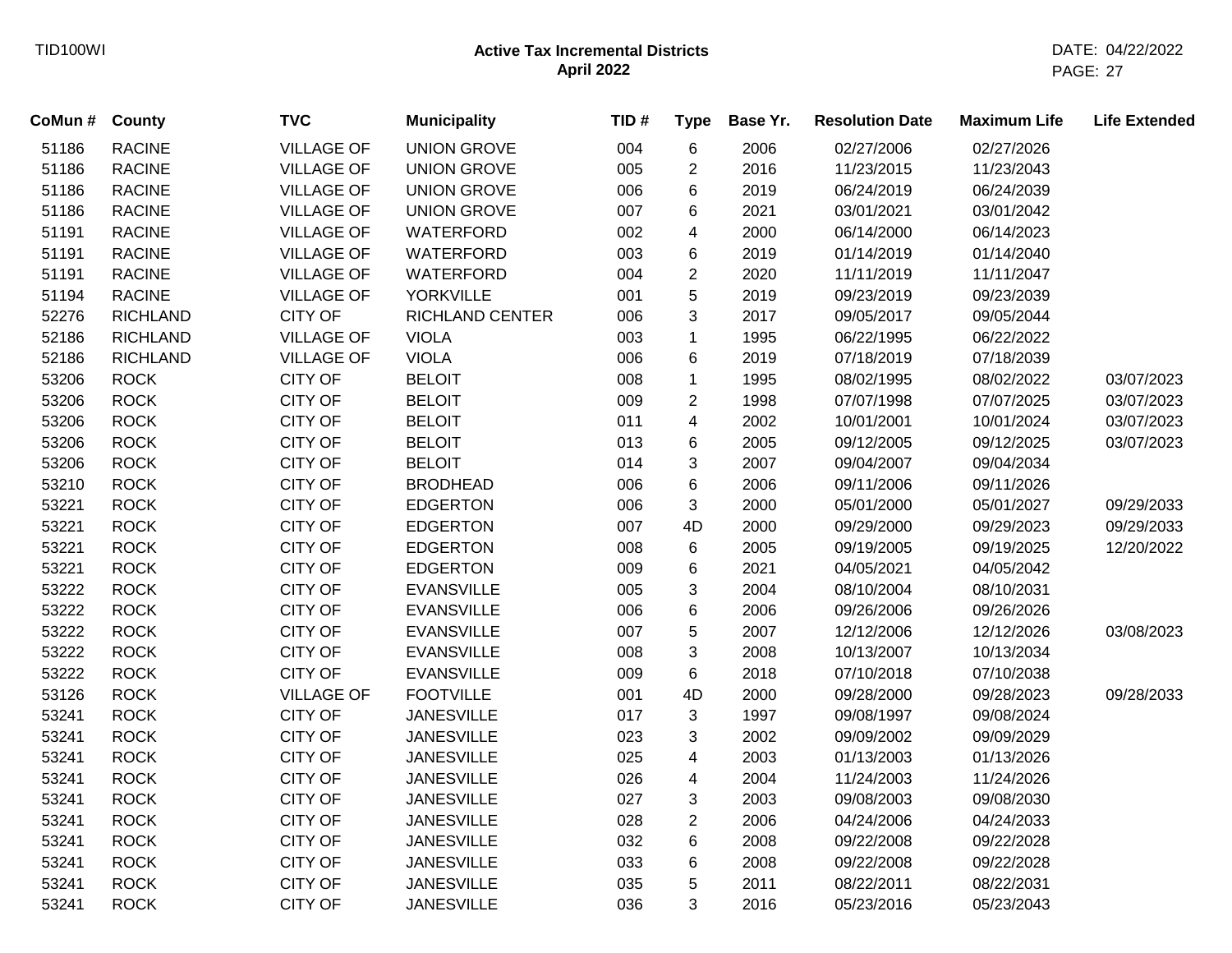| CoMun # | County      | <b>TVC</b>        | <b>Municipality</b> | TID# | <b>Type</b>    | Base Yr. | <b>Resolution Date</b> | <b>Maximum Life</b> | <b>Life Extended</b> |
|---------|-------------|-------------------|---------------------|------|----------------|----------|------------------------|---------------------|----------------------|
| 53241   | <b>ROCK</b> | <b>CITY OF</b>    | <b>JANESVILLE</b>   | 037  | 3              | 2017     | 11/28/2016             | 11/28/2044          |                      |
| 53241   | <b>ROCK</b> | <b>CITY OF</b>    | <b>JANESVILLE</b>   | 038  | 6              | 2020     | 10/14/2019             | 10/14/2040          |                      |
| 53257   | <b>ROCK</b> | <b>CITY OF</b>    | <b>MILTON</b>       | 006  | 4              | 2003     | 01/21/2003             | 01/21/2026          |                      |
| 53257   | <b>ROCK</b> | <b>CITY OF</b>    | <b>MILTON</b>       | 007  | $\overline{2}$ | 2004     | 06/07/2004             | 06/07/2031          |                      |
| 53257   | <b>ROCK</b> | <b>CITY OF</b>    | <b>MILTON</b>       | 009  | 5              | 2016     | 07/19/2016             | 07/19/2036          |                      |
| 53257   | <b>ROCK</b> | <b>CITY OF</b>    | <b>MILTON</b>       | 010  | 3              | 2018     | 08/07/2018             | 08/07/2045          |                      |
| 53257   | <b>ROCK</b> | <b>CITY OF</b>    | <b>MILTON</b>       | 011  | 5              | 2021     | 12/17/2020             | 12/17/2041          |                      |
| 53165   | <b>ROCK</b> | <b>VILLAGE OF</b> | ORFORDVILLE         | 003  | $\overline{2}$ | 2000     | 05/25/2000             | 05/25/2027          |                      |
| 54106   | <b>RUSK</b> | <b>VILLAGE OF</b> | <b>BRUCE</b>        | 002  | $\overline{c}$ | 2002     | 08/28/2002             | 08/28/2029          |                      |
| 54136   | <b>RUSK</b> | <b>VILLAGE OF</b> | <b>HAWKINS</b>      | 003  | $\overline{c}$ | 2010     | 09/20/2010             | 09/20/2037          |                      |
| 54246   | <b>RUSK</b> | <b>CITY OF</b>    | <b>LADYSMITH</b>    | 008  | $\overline{2}$ | 2003     | 05/27/2003             | 05/27/2030          |                      |
| 54246   | <b>RUSK</b> | <b>CITY OF</b>    | <b>LADYSMITH</b>    | 009  | 6              | 2006     | 08/14/2006             | 08/14/2026          | 03/25/2037           |
| 54246   | <b>RUSK</b> | <b>CITY OF</b>    | <b>LADYSMITH</b>    | 010  | 5              | 2007     | 07/09/2007             | 07/09/2027          |                      |
| 54246   | <b>RUSK</b> | <b>CITY OF</b>    | <b>LADYSMITH</b>    | 011  | 6              | 2011     | 09/12/2011             | 09/12/2031          | 03/25/2037           |
| 54246   | <b>RUSK</b> | <b>CITY OF</b>    | <b>LADYSMITH</b>    | 012  | $\overline{c}$ | 2020     | 09/28/2020             | 09/28/2047          |                      |
| 54246   | <b>RUSK</b> | <b>CITY OF</b>    | <b>LADYSMITH</b>    | 013  | 6              | 2021     | 09/27/2021             | 09/27/2041          |                      |
| 54246   | <b>RUSK</b> | <b>CITY OF</b>    | <b>LADYSMITH</b>    | 014  | 6              | 2021     | 09/27/2021             | 09/27/2041          |                      |
| 54246   | <b>RUSK</b> | <b>CITY OF</b>    | <b>LADYSMITH</b>    | 015  | 3              | 2021     | 09/27/2021             | 09/27/2048          |                      |
| 54246   | <b>RUSK</b> | <b>CITY OF</b>    | <b>LADYSMITH</b>    | 016  | 3              | 2021     | 09/27/2021             | 09/27/2048          |                      |
| 54191   | <b>RUSK</b> | <b>VILLAGE OF</b> | <b>WEYERHAEUSER</b> | 001  | 6              | 2013     | 09/11/2013             | 09/11/2033          |                      |
| 56206   | <b>SAUK</b> | <b>CITY OF</b>    | <b>BARABOO</b>      | 006  | 4              | 1999     | 07/27/1999             | 07/27/2022          |                      |
| 56206   | <b>SAUK</b> | <b>CITY OF</b>    | <b>BARABOO</b>      | 007  | 5              | 2006     | 06/02/2006             | 06/02/2026          | 06/02/2032           |
| 56206   | <b>SAUK</b> | <b>CITY OF</b>    | <b>BARABOO</b>      | 008  | 3              | 2006     | 06/27/2006             | 06/27/2033          | 06/27/2039           |
| 56206   | <b>SAUK</b> | <b>CITY OF</b>    | <b>BARABOO</b>      | 010  | 3              | 2020     | 09/22/2020             | 09/22/2047          |                      |
| 56206   | <b>SAUK</b> | <b>CITY OF</b>    | <b>BARABOO</b>      | 011  | 6              | 2020     | 09/22/2020             | 09/22/2040          |                      |
| 56206   | <b>SAUK</b> | <b>CITY OF</b>    | <b>BARABOO</b>      | 012  | 6              | 2021     | 06/08/2021             | 06/08/2041          |                      |
| 56146   | <b>SAUK</b> | <b>VILLAGE OF</b> | <b>LAKE DELTON</b>  | 002  | 4              | 2000     | 09/28/2000             | 09/28/2023          |                      |
| 56146   | <b>SAUK</b> | <b>VILLAGE OF</b> | <b>LAKE DELTON</b>  | 003  | 99             | 2005     | 07/25/2005             | 07/25/2042          |                      |
| 56146   | <b>SAUK</b> | <b>VILLAGE OF</b> | <b>LAKE DELTON</b>  | 004  | 99             | 2007     | 07/23/2007             | 07/23/2044          |                      |
| 56149   | <b>SAUK</b> | <b>VILLAGE OF</b> | LOGANVILLE          | 002  | 6              | 2018     | 09/27/2018             | 09/27/2038          |                      |
| 56161   | <b>SAUK</b> | <b>VILLAGE OF</b> | NORTH FREEDOM       | 001  | $\overline{2}$ | 1997     | 09/29/1997             | 09/29/2024          | 09/29/2031           |
| 56171   | <b>SAUK</b> | <b>VILLAGE OF</b> | <b>PLAIN</b>        | 002  | 6D             | 2006     | 07/12/2006             | 07/12/2026          | 07/12/2039           |
| 56172   | <b>SAUK</b> | <b>VILLAGE OF</b> | PRAIRIE DU SAC      | 005  | 6              | 2018     | 05/22/2018             | 05/22/2038          |                      |
| 56172   | <b>SAUK</b> | <b>VILLAGE OF</b> | PRAIRIE DU SAC      | 006  | 6              | 2018     | 09/25/2018             | 09/25/2038          |                      |
| 56276   | <b>SAUK</b> | <b>CITY OF</b>    | <b>REEDSBURG</b>    | 004  | 4              | 1998     | 05/26/1998             | 05/26/2021          | 05/26/2031           |
| 56276   | <b>SAUK</b> | <b>CITY OF</b>    | <b>REEDSBURG</b>    | 006  | 2D             | 2000     | 07/10/2000             | 07/10/2027          | 07/10/2037           |
| 56276   | <b>SAUK</b> | <b>CITY OF</b>    | <b>REEDSBURG</b>    | 008  | 6              | 2008     | 09/22/2008             | 09/22/2028          |                      |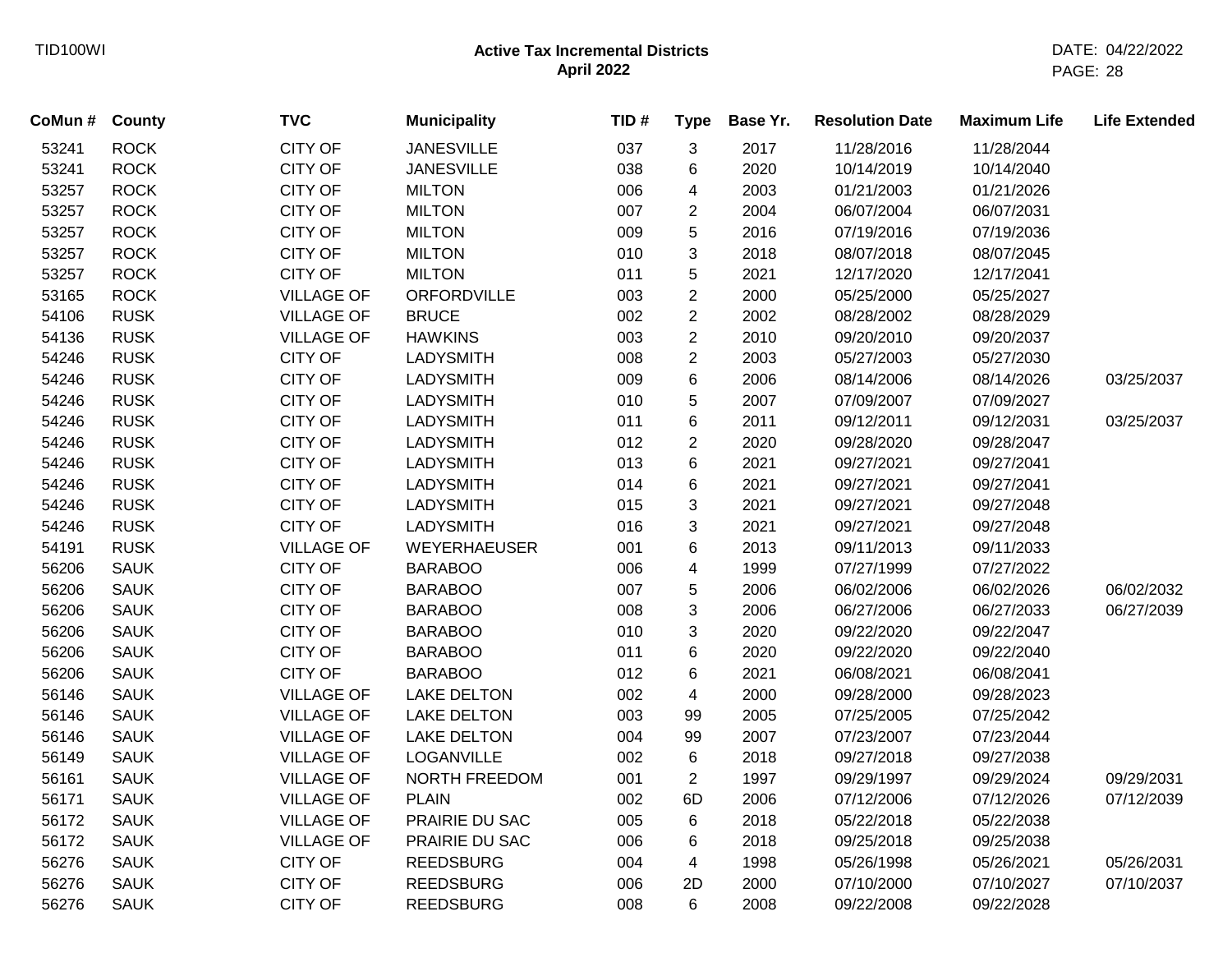| CoMun # | <b>County</b>    | <b>TVC</b>        | <b>Municipality</b>    | TID# | <b>Type</b>    | Base Yr. | <b>Resolution Date</b> | <b>Maximum Life</b> | <b>Life Extended</b> |
|---------|------------------|-------------------|------------------------|------|----------------|----------|------------------------|---------------------|----------------------|
| 56276   | <b>SAUK</b>      | <b>CITY OF</b>    | <b>REEDSBURG</b>       | 009  | $\sqrt{5}$     | 2016     | 07/11/2016             | 07/11/2036          |                      |
| 56276   | <b>SAUK</b>      | <b>CITY OF</b>    | <b>REEDSBURG</b>       | 010  | $\overline{c}$ | 2021     | 09/27/2021             | 09/27/2048          |                      |
| 56176   | <b>SAUK</b>      | <b>VILLAGE OF</b> | <b>ROCK SPRINGS</b>    | 002  | 6              | 2020     | 08/17/2020             | 08/17/2040          |                      |
| 56181   | <b>SAUK</b>      | <b>VILLAGE OF</b> | <b>SAUK CITY</b>       | 006  | $\overline{2}$ | 2002     | 10/09/2001             | 10/09/2028          | 03/29/2035           |
| 56181   | <b>SAUK</b>      | <b>VILLAGE OF</b> | <b>SAUK CITY</b>       | 007  | 4D             | 2005     | 03/29/2005             | 03/29/2025          | 03/29/2035           |
| 56181   | <b>SAUK</b>      | <b>VILLAGE OF</b> | <b>SAUK CITY</b>       | 008  | $\overline{2}$ | 2005     | 03/29/2005             | 03/29/2032          |                      |
| 56181   | <b>SAUK</b>      | <b>VILLAGE OF</b> | <b>SAUK CITY</b>       | 009  | 3              | 2015     | 09/08/2015             | 09/08/2042          |                      |
| 56182   | <b>SAUK</b>      | <b>VILLAGE OF</b> | <b>SPRING GREEN</b>    | 006  | $\,6$          | 2017     | 04/12/2017             | 04/12/2038          |                      |
| 56191   | <b>SAUK</b>      | <b>VILLAGE OF</b> | <b>WEST BARABOO</b>    | 003  | 6              | 2018     | 09/13/2018             | 09/13/2038          |                      |
| 56291   | <b>SAUK</b>      | <b>CITY OF</b>    | <b>WISCONSIN DELLS</b> | 002  | $\overline{2}$ | 2001     | 11/20/2000             | 11/20/2027          | 11/20/2031           |
| 56291   | <b>SAUK</b>      | <b>CITY OF</b>    | <b>WISCONSIN DELLS</b> | 003  | 99             | 2005     | 05/17/2005             | 12/31/2036          | 05/17/2045           |
| 56291   | <b>SAUK</b>      | <b>CITY OF</b>    | <b>WISCONSIN DELLS</b> | 004  | $\,6\,$        | 2006     | 07/31/2006             | 07/31/2026          |                      |
| 57236   | <b>SAWYER</b>    | <b>CITY OF</b>    | <b>HAYWARD</b>         | 005  | 6              | 2018     | 09/10/2018             | 09/10/2038          |                      |
| 57236   | <b>SAWYER</b>    | <b>CITY OF</b>    | <b>HAYWARD</b>         | 006  | 6              | 2020     | 09/14/2020             | 09/14/2040          |                      |
| 58107   | <b>SHAWANO</b>   | <b>VILLAGE OF</b> | <b>BONDUEL</b>         | 001  | $\mathbf{1}$   | 1994     | 09/14/1994             | 09/14/2021          | 09/14/2024           |
| 58108   | <b>SHAWANO</b>   | <b>VILLAGE OF</b> | <b>BOWLER</b>          | 002  | $\overline{2}$ | 1997     | 04/14/1997             | 04/14/2024          |                      |
| 58131   | SHAWANO          | <b>VILLAGE OF</b> | <b>GRESHAM</b>         | 001  | 6              | 2011     | 06/28/2011             | 06/28/2031          |                      |
| 58131   | <b>SHAWANO</b>   | <b>VILLAGE OF</b> | <b>GRESHAM</b>         | 002  | 6              | 2015     | 09/08/2015             | 09/08/2035          |                      |
| 58281   | <b>SHAWANO</b>   | <b>CITY OF</b>    | <b>SHAWANO</b>         | 004  | $\overline{2}$ | 2000     | 09/13/2000             | 09/13/2027          |                      |
| 58281   | <b>SHAWANO</b>   | <b>CITY OF</b>    | <b>SHAWANO</b>         | 005  | 4              | 2001     | 04/11/2001             | 04/11/2024          |                      |
| 58281   | <b>SHAWANO</b>   | <b>CITY OF</b>    | <b>SHAWANO</b>         | 006  | $\overline{c}$ | 2014     | 07/09/2014             | 07/09/2041          |                      |
| 58281   | <b>SHAWANO</b>   | <b>CITY OF</b>    | <b>SHAWANO</b>         | 007  | 6              | 2016     | 09/07/2016             | 09/07/2036          |                      |
| 58281   | <b>SHAWANO</b>   | <b>CITY OF</b>    | <b>SHAWANO</b>         | 008  | $\overline{c}$ | 2018     | 09/19/2018             | 09/19/2045          |                      |
| 58186   | <b>SHAWANO</b>   | <b>VILLAGE OF</b> | <b>TIGERTON</b>        | 001  | 4D             | 1996     | 09/16/1996             | 09/16/2019          | 09/16/2029           |
| 58186   | <b>SHAWANO</b>   | <b>VILLAGE OF</b> | <b>TIGERTON</b>        | 002  | $\,6$          | 2014     | 09/30/2014             | 09/30/2034          | 09/30/2040           |
| 58191   | <b>SHAWANO</b>   | <b>VILLAGE OF</b> | <b>WITTENBERG</b>      | 001  | 4D             | 2000     | 09/25/2000             | 09/25/2023          | 09/25/2033           |
| 58191   | <b>SHAWANO</b>   | <b>VILLAGE OF</b> | <b>WITTENBERG</b>      | 002  | 6              | 2011     | 11/01/2010             | 11/01/2030          |                      |
| 58191   | <b>SHAWANO</b>   | <b>VILLAGE OF</b> | <b>WITTENBERG</b>      | 003  | 5              | 2015     | 09/28/2015             | 09/28/2035          |                      |
| 59111   | SHEBOYGAN        | <b>VILLAGE OF</b> | <b>CASCADE</b>         | 001  | $\,6$          | 2011     | 07/12/2011             | 07/12/2031          |                      |
| 59112   | SHEBOYGAN        | <b>VILLAGE OF</b> | <b>CEDAR GROVE</b>     | 001  | $\overline{c}$ | 2009     | 09/14/2009             | 09/14/2036          |                      |
| 59121   | <b>SHEBOYGAN</b> | <b>VILLAGE OF</b> | <b>ELKHART LAKE</b>    | 002  | 6              | 2013     | 05/20/2013             | 05/20/2033          |                      |
| 59121   | SHEBOYGAN        | <b>VILLAGE OF</b> | <b>ELKHART LAKE</b>    | 003  | 6              | 2013     | 09/17/2013             | 09/17/2033          |                      |
| 59121   | SHEBOYGAN        | <b>VILLAGE OF</b> | <b>ELKHART LAKE</b>    | 004  | 6              | 2015     | 08/17/2015             | 08/17/2035          |                      |
| 59131   | SHEBOYGAN        | <b>VILLAGE OF</b> | <b>GLENBEULAH</b>      | 001  | 3              | 2005     | 10/13/2004             | 10/13/2031          |                      |
| 59165   | SHEBOYGAN        | <b>VILLAGE OF</b> | <b>OOSTBURG</b>        | 001  | 4              | 1999     | 04/12/1999             | 04/12/2022          | 04/12/2025           |
| 59165   | SHEBOYGAN        | <b>VILLAGE OF</b> | <b>OOSTBURG</b>        | 002  | 2D             | 2001     | 08/13/2001             | 08/13/2028          | 08/13/2038           |
| 59165   | <b>SHEBOYGAN</b> | <b>VILLAGE OF</b> | <b>OOSTBURG</b>        | 003  | 5              | 2017     | 03/13/2017             | 03/13/2038          |                      |
|         |                  |                   |                        |      |                |          |                        |                     |                      |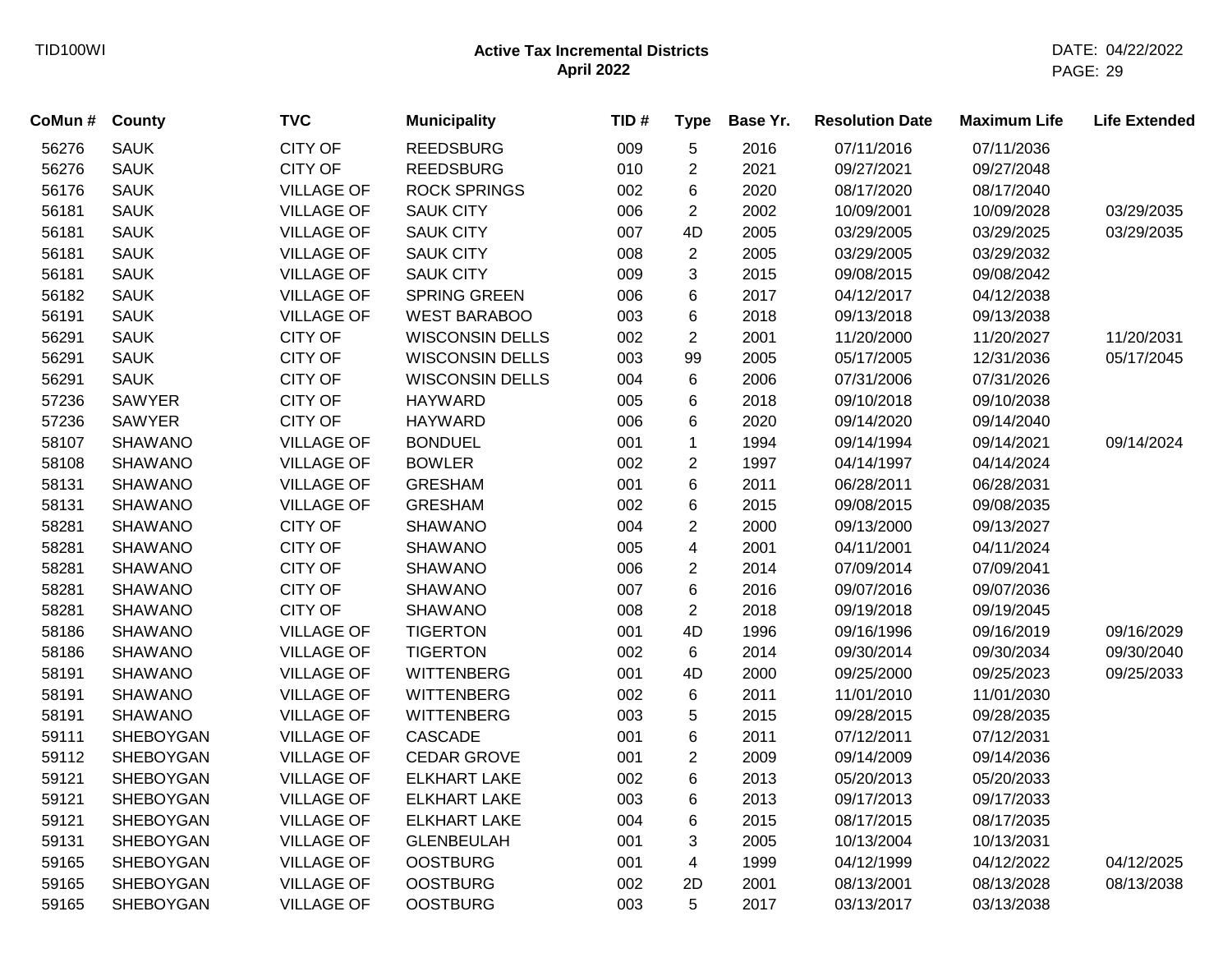| CoMun # | County           | <b>TVC</b>        | <b>Municipality</b>    | TID# | <b>Type</b>    | Base Yr. | <b>Resolution Date</b> | <b>Maximum Life</b> | <b>Life Extended</b> |
|---------|------------------|-------------------|------------------------|------|----------------|----------|------------------------|---------------------|----------------------|
| 59271   | <b>SHEBOYGAN</b> | <b>CITY OF</b>    | <b>PLYMOUTH</b>        | 004  | 4              | 2001     | 09/11/2001             | 09/11/2024          |                      |
| 59271   | <b>SHEBOYGAN</b> | <b>CITY OF</b>    | <b>PLYMOUTH</b>        | 005  | 5              | 2008     | 01/29/2008             | 01/29/2028          |                      |
| 59271   | SHEBOYGAN        | <b>CITY OF</b>    | <b>PLYMOUTH</b>        | 006  | 5              | 2011     | 12/07/2010             | 12/07/2030          |                      |
| 59176   | <b>SHEBOYGAN</b> | <b>VILLAGE OF</b> | <b>RANDOM LAKE</b>     | 003  | 6              | 2014     | 09/02/2014             | 09/02/2034          |                      |
| 59176   | <b>SHEBOYGAN</b> | <b>VILLAGE OF</b> | RANDOM LAKE            | 004  | 6              | 2021     | 04/05/2021             | 04/05/2042          |                      |
| 59024   | <b>SHEBOYGAN</b> | <b>TOWN OF</b>    | SHEBOYGAN              | 001A | 6              | 2020     | 06/16/2020             | 06/16/2040          |                      |
| 59281   | <b>SHEBOYGAN</b> | <b>CITY OF</b>    | <b>SHEBOYGAN</b>       | 001E | 8              | 2003     | 08/05/2002             | 08/05/2025          |                      |
| 59281   | SHEBOYGAN        | <b>CITY OF</b>    | SHEBOYGAN              | 006  | 99             | 1992     | 01/20/1992             | 01/20/2023          | 03/21/2023           |
| 59281   | <b>SHEBOYGAN</b> | <b>CITY OF</b>    | <b>SHEBOYGAN</b>       | 010  | 3              | 1997     | 05/19/1997             | 05/19/2024          | 03/21/2023           |
| 59281   | <b>SHEBOYGAN</b> | <b>CITY OF</b>    | <b>SHEBOYGAN</b>       | 012  | $\overline{2}$ | 2000     | 02/21/2000             | 02/21/2027          | 03/21/2023           |
| 59281   | <b>SHEBOYGAN</b> | <b>CITY OF</b>    | SHEBOYGAN              | 013  | $\overline{2}$ | 2006     | 11/21/2005             | 11/21/2032          | 03/21/2023           |
| 59281   | <b>SHEBOYGAN</b> | <b>CITY OF</b>    | SHEBOYGAN              | 014  | 6              | 2011     | 01/04/2011             | 01/04/2031          | 03/21/2023           |
| 59281   | <b>SHEBOYGAN</b> | <b>CITY OF</b>    | SHEBOYGAN              | 015  | 6              | 2011     | 04/06/2011             | 04/06/2031          | 03/21/2023           |
| 59281   | <b>SHEBOYGAN</b> | <b>CITY OF</b>    | SHEBOYGAN              | 016  | 6              | 2015     | 09/21/2015             | 09/21/2035          |                      |
| 59281   | <b>SHEBOYGAN</b> | <b>CITY OF</b>    | SHEBOYGAN              | 017  | 3              | 2018     | 08/20/2018             | 08/20/2045          |                      |
| 59281   | <b>SHEBOYGAN</b> | <b>CITY OF</b>    | SHEBOYGAN              | 018  | 5              | 2018     | 12/18/2017             | 12/18/2038          | 12/18/2041           |
| 59281   | <b>SHEBOYGAN</b> | <b>CITY OF</b>    | SHEBOYGAN              | 019  | 6              | 2018     | 08/20/2018             | 08/20/2038          |                      |
| 59281   | SHEBOYGAN        | <b>CITY OF</b>    | SHEBOYGAN              | 020  | 3              | 2020     | 03/02/2020             | 03/02/2048          |                      |
| 59282   | <b>SHEBOYGAN</b> | <b>CITY OF</b>    | SHEBOYGAN FALLS        | 003  | $\mathbf 1$    | 1994     | 09/19/1994             | 09/19/2021          | 09/19/2024           |
| 59282   | <b>SHEBOYGAN</b> | <b>CITY OF</b>    | SHEBOYGAN FALLS        | 004  | 6              | 2016     | 09/21/2016             | 09/21/2036          |                      |
| 59282   | <b>SHEBOYGAN</b> | <b>CITY OF</b>    | SHEBOYGAN FALLS        | 005  | 6              | 2018     | 03/21/2018             | 03/21/2039          |                      |
| 59282   | <b>SHEBOYGAN</b> | <b>CITY OF</b>    | SHEBOYGAN FALLS        | 006  | 3              | 2019     | 05/15/2019             | 05/15/2046          |                      |
| 59282   | SHEBOYGAN        | <b>CITY OF</b>    | <b>SHEBOYGAN FALLS</b> | 007  | 3              | 2019     | 08/21/2019             | 08/21/2046          |                      |
| 55106   | <b>ST CROIX</b>  | <b>VILLAGE OF</b> | <b>BALDWIN</b>         | 005  | 1              | 1995     | 09/29/1995             | 09/29/2022          | 09/29/2035           |
| 55106   | <b>ST CROIX</b>  | <b>VILLAGE OF</b> | <b>BALDWIN</b>         | 006  | $\overline{2}$ | 2005     | 09/25/2005             | 09/25/2032          | 09/25/2045           |
| 55106   | <b>ST CROIX</b>  | <b>VILLAGE OF</b> | <b>BALDWIN</b>         | 007  | 6S             | 2007     | 09/12/2007             | 09/12/2027          | 09/12/2047           |
| 55136   | <b>ST CROIX</b>  | <b>VILLAGE OF</b> | <b>HAMMOND</b>         | 005  | $\mathbf{1}$   | 1995     | 09/18/1995             | 09/18/2022          |                      |
| 55236   | <b>ST CROIX</b>  | <b>CITY OF</b>    | <b>HUDSON</b>          | 005  | $\overline{c}$ | 2017     | 07/17/2017             | 07/17/2044          |                      |
| 55236   | <b>ST CROIX</b>  | <b>CITY OF</b>    | <b>HUDSON</b>          | 006  | 6              | 2018     | 07/09/2018             | 07/09/2038          |                      |
| 55261   | <b>ST CROIX</b>  | <b>CITY OF</b>    | <b>NEW RICHMOND</b>    | 006  | $\mathbf 1$    | 1995     | 09/11/1995             | 09/11/2022          |                      |
| 55261   | <b>ST CROIX</b>  | <b>CITY OF</b>    | <b>NEW RICHMOND</b>    | 007  | $\overline{2}$ | 2003     | 07/14/2003             | 07/14/2030          |                      |
| 55261   | <b>ST CROIX</b>  | <b>CITY OF</b>    | <b>NEW RICHMOND</b>    | 008  | 6S             | 2005     | 06/13/2005             | 06/13/2025          | 06/13/2045           |
| 55261   | <b>ST CROIX</b>  | <b>CITY OF</b>    | <b>NEW RICHMOND</b>    | 009  | 3              | 2008     | 06/25/2008             | 06/25/2035          |                      |
| 55261   | <b>ST CROIX</b>  | <b>CITY OF</b>    | <b>NEW RICHMOND</b>    | 010  | 5              | 2014     | 06/30/2014             | 06/30/2034          |                      |
| 55276   | <b>ST CROIX</b>  | <b>CITY OF</b>    | <b>RIVER FALLS</b>     | 005  | $\mathbf{1}$   | 1994     | 07/26/1994             | 07/26/2021          | 07/26/2024           |
| 55276   | <b>ST CROIX</b>  | <b>CITY OF</b>    | <b>RIVER FALLS</b>     | 010  | 6              | 2014     | 06/24/2014             | 06/24/2034          |                      |
| 55276   | <b>ST CROIX</b>  | <b>CITY OF</b>    | <b>RIVER FALLS</b>     | 011  | 6              | 2016     | 10/27/2015             | 10/27/2036          |                      |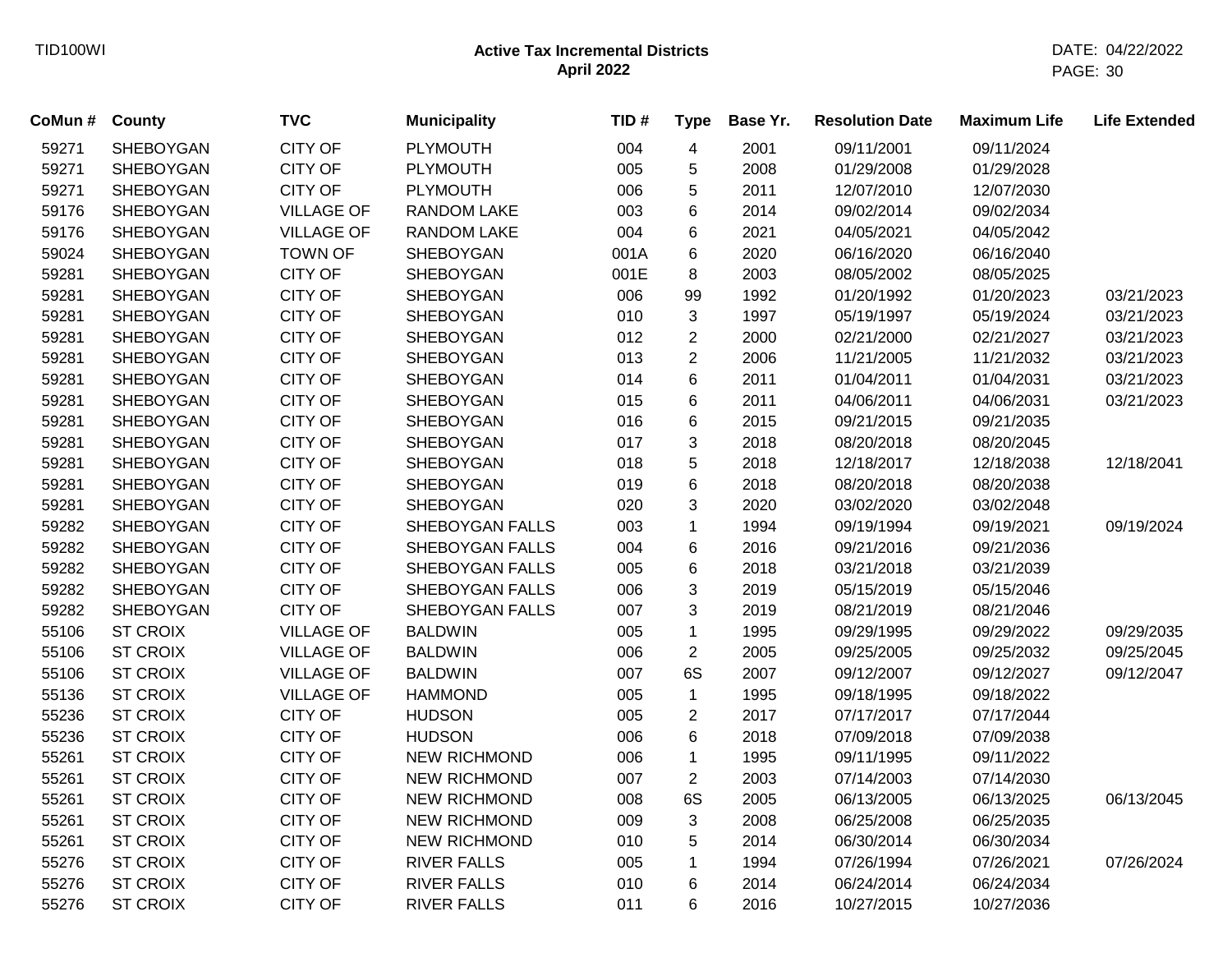| CoMun # | <b>County</b>   | <b>TVC</b>        | <b>Municipality</b> | TID# | <b>Type</b>    | Base Yr. | <b>Resolution Date</b> | <b>Maximum Life</b> | <b>Life Extended</b> |
|---------|-----------------|-------------------|---------------------|------|----------------|----------|------------------------|---------------------|----------------------|
| 55276   | <b>ST CROIX</b> | <b>CITY OF</b>    | <b>RIVER FALLS</b>  | 012  | 5              | 2016     | 07/26/2016             | 07/26/2036          |                      |
| 55276   | <b>ST CROIX</b> | <b>CITY OF</b>    | <b>RIVER FALLS</b>  | 013  | 5              | 2018     | 06/26/2018             | 06/26/2038          |                      |
| 55276   | <b>ST CROIX</b> | <b>CITY OF</b>    | <b>RIVER FALLS</b>  | 016  | 6              | 2020     | 08/25/2020             | 08/25/2040          |                      |
| 55276   | <b>ST CROIX</b> | <b>CITY OF</b>    | <b>RIVER FALLS</b>  | 017  | $\overline{2}$ | 2021     | 03/23/2021             | 03/23/2049          |                      |
| 55176   | <b>ST CROIX</b> | <b>VILLAGE OF</b> | <b>ROBERTS</b>      | 002  | 5              | 2020     | 06/08/2020             | 06/08/2040          |                      |
| 55176   | <b>ST CROIX</b> | <b>VILLAGE OF</b> | <b>ROBERTS</b>      | 003  | 6              | 2020     | 09/28/2020             | 09/28/2040          |                      |
| 55181   | <b>ST CROIX</b> | <b>VILLAGE OF</b> | <b>SOMERSET</b>     | 003  | $\overline{2}$ | 2005     | 05/24/2005             | 05/24/2032          |                      |
| 55181   | <b>ST CROIX</b> | <b>VILLAGE OF</b> | <b>SOMERSET</b>     | 004  | 6D             | 2008     | 11/27/2007             | 11/27/2027          | 11/27/2037           |
| 55181   | <b>ST CROIX</b> | <b>VILLAGE OF</b> | <b>SOMERSET</b>     | 005  | 6              | 2020     | 09/29/2020             | 09/29/2040          |                      |
| 55192   | <b>ST CROIX</b> | <b>VILLAGE OF</b> | <b>WOODVILLE</b>    | 003  | $\mathbf{1}$   | 1995     | 06/13/1995             | 06/13/2022          |                      |
| 55192   | <b>ST CROIX</b> | <b>VILLAGE OF</b> | <b>WOODVILLE</b>    | 004  | $\overline{2}$ | 2005     | 07/27/2005             | 07/27/2032          |                      |
| 60251   | <b>TAYLOR</b>   | <b>CITY OF</b>    | <b>MEDFORD</b>      | 005  | $\mathbf{1}$   | 1989     | 09/19/1989             | 09/19/2016          | 09/19/2026           |
| 60251   | <b>TAYLOR</b>   | <b>CITY OF</b>    | <b>MEDFORD</b>      | 006  | 4D             | 1996     | 09/17/1996             | 09/17/2019          | 09/17/2029           |
| 60251   | <b>TAYLOR</b>   | <b>CITY OF</b>    | <b>MEDFORD</b>      | 007  | 4              | 1997     | 09/16/1997             | 09/16/2020          | 09/16/2030           |
| 60251   | <b>TAYLOR</b>   | <b>CITY OF</b>    | <b>MEDFORD</b>      | 010  | 4              | 1999     | 09/28/1999             | 09/28/2022          | 09/16/2030           |
| 60251   | <b>TAYLOR</b>   | <b>CITY OF</b>    | <b>MEDFORD</b>      | 011  | 4              | 1999     | 09/28/1999             | 09/28/2022          | 09/16/2030           |
| 60251   | <b>TAYLOR</b>   | <b>CITY OF</b>    | <b>MEDFORD</b>      | 013  | 6              | 2005     | 06/07/2005             | 06/07/2025          | 09/16/2030           |
| 60181   | <b>TAYLOR</b>   | <b>VILLAGE OF</b> | <b>STETSONVILLE</b> | 001  | 6              | 2013     | 12/11/2012             | 12/11/2032          |                      |
| 61201   | TREMPEALEAU     | <b>CITY OF</b>    | <b>ARCADIA</b>      | 003  | 1D             | 1994     | 07/28/1994             | 07/28/2021          | 07/28/2031           |
| 61201   | TREMPEALEAU     | <b>CITY OF</b>    | <b>ARCADIA</b>      | 004  | 1D             | 1994     | 07/14/1994             | 07/14/2021          | 07/14/2031           |
| 61206   | TREMPEALEAU     | <b>CITY OF</b>    | <b>BLAIR</b>        | 004  | 5              | 2007     | 05/21/2007             | 05/21/2027          |                      |
| 61206   | TREMPEALEAU     | <b>CITY OF</b>    | <b>BLAIR</b>        | 005  | 5              | 2008     | 06/26/2008             | 06/26/2028          |                      |
| 61206   | TREMPEALEAU     | <b>CITY OF</b>    | <b>BLAIR</b>        | 006  | $\overline{2}$ | 2015     | 05/18/2015             | 05/18/2042          |                      |
| 61206   | TREMPEALEAU     | <b>CITY OF</b>    | <b>BLAIR</b>        | 007  | 6              | 2015     | 09/14/2015             | 09/14/2035          |                      |
| 61231   | TREMPEALEAU     | <b>CITY OF</b>    | <b>GALESVILLE</b>   | 002  | $\overline{c}$ | 2001     | 06/28/2001             | 06/28/2028          |                      |
| 61241   | TREMPEALEAU     | <b>CITY OF</b>    | <b>INDEPENDENCE</b> | 002  | 6              | 2006     | 05/22/2006             | 05/22/2026          | 05/22/2032           |
| 61241   | TREMPEALEAU     | <b>CITY OF</b>    | <b>INDEPENDENCE</b> | 003  | 6              | 2020     | 02/03/2020             | 02/03/2041          |                      |
| 61265   | TREMPEALEAU     | <b>CITY OF</b>    | <b>OSSEO</b>        | 002  | 1              | 1994     | 08/18/1994             | 08/18/2021          | 07/27/2022           |
| 61265   | TREMPEALEAU     | <b>CITY OF</b>    | OSSEO               | 003  | $\overline{c}$ | 2009     | 05/18/2009             | 05/18/2036          |                      |
| 61181   | TREMPEALEAU     | <b>VILLAGE OF</b> | <b>STRUM</b>        | 001  | 6              | 2009     | 12/15/2008             | 12/15/2028          |                      |
| 61186   | TREMPEALEAU     | <b>VILLAGE OF</b> | TREMPEALEAU         | 001  | 3              | 1997     | 09/29/1997             | 09/29/2024          |                      |
| 61291   | TREMPEALEAU     | <b>CITY OF</b>    | <b>WHITEHALL</b>    | 002  | 5              | 2006     | 04/06/2006             | 04/06/2026          |                      |
| 61291   | TREMPEALEAU     | <b>CITY OF</b>    | <b>WHITEHALL</b>    | 003  | 6              | 2006     | 09/12/2006             | 09/12/2026          | 09/12/2029           |
| 62116   | <b>VERNON</b>   | <b>VILLAGE OF</b> | DE SOTO             | 001  | $\overline{c}$ | 2001     | 09/19/2001             | 09/19/2028          |                      |
| 62236   | <b>VERNON</b>   | <b>CITY OF</b>    | <b>HILLSBORO</b>    | 004  | $\overline{2}$ | 1998     | 08/31/1998             | 08/31/2025          | 08/31/2028           |
| 62146   | <b>VERNON</b>   | <b>VILLAGE OF</b> | <b>LA FARGE</b>     | 001  | 4              | 2003     | 04/14/2003             | 04/14/2026          | 04/14/2029           |
| 62165   | <b>VERNON</b>   | <b>VILLAGE OF</b> | <b>ONTARIO</b>      | 001  | $\overline{2}$ | 1998     | 06/08/1998             | 06/08/2025          |                      |
|         |                 |                   |                     |      |                |          |                        |                     |                      |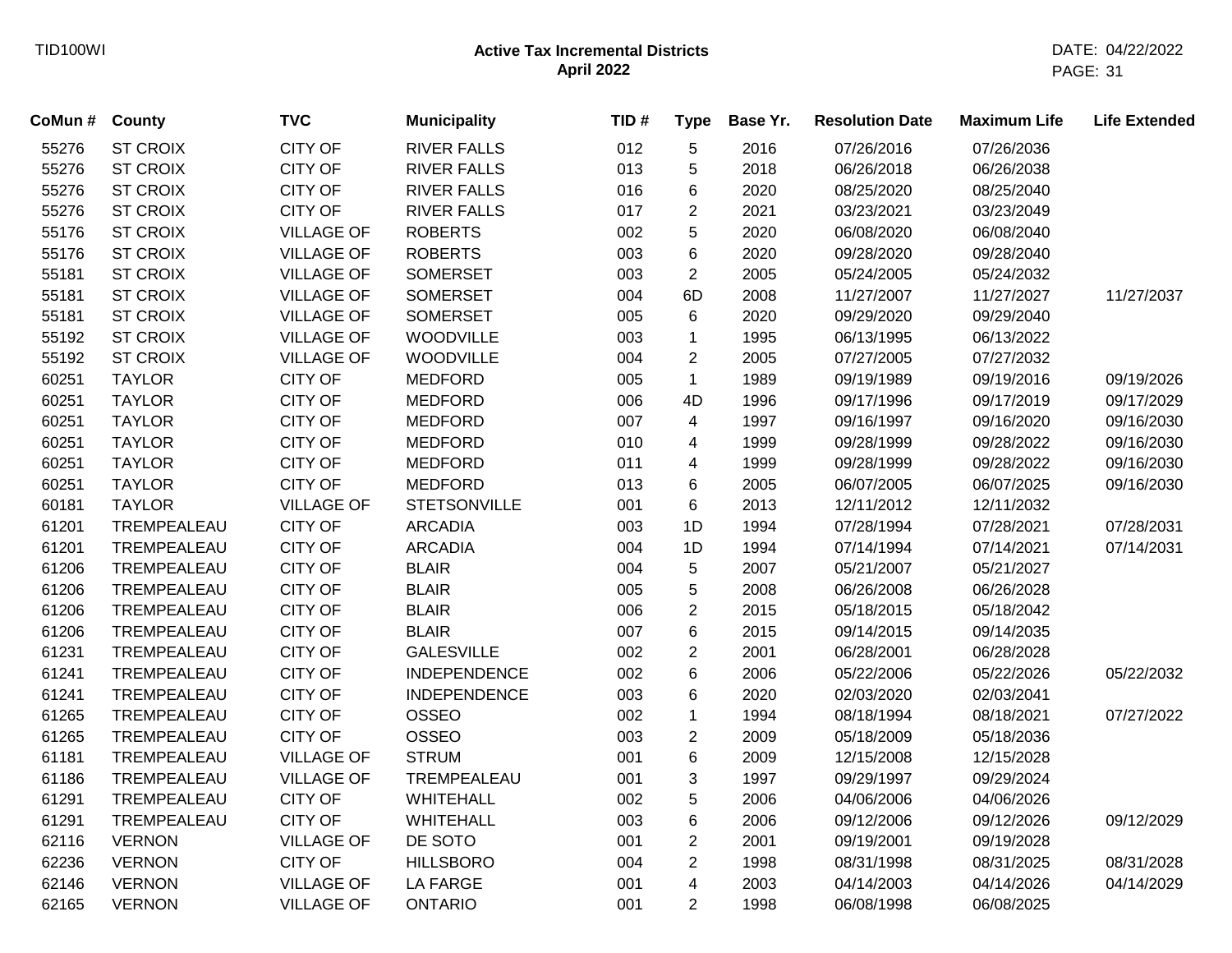| CoMun # | <b>County</b>     | <b>TVC</b>        | <b>Municipality</b> | TID# | <b>Type</b>             | Base Yr. | <b>Resolution Date</b> | <b>Maximum Life</b> | <b>Life Extended</b> |
|---------|-------------------|-------------------|---------------------|------|-------------------------|----------|------------------------|---------------------|----------------------|
| 62165   | <b>VERNON</b>     | <b>VILLAGE OF</b> | <b>ONTARIO</b>      | 002  | 6                       | 2020     | 08/10/2020             | 08/10/2040          |                      |
| 62186   | <b>VERNON</b>     | <b>VILLAGE OF</b> | <b>VIOLA</b>        | 004  | 5                       | 2007     | 09/27/2007             | 09/27/2027          |                      |
| 62186   | <b>VERNON</b>     | <b>VILLAGE OF</b> | <b>VIOLA</b>        | 005  | 6                       | 2019     | 07/18/2019             | 07/18/2039          |                      |
| 62286   | <b>VERNON</b>     | <b>CITY OF</b>    | <b>VIROQUA</b>      | 003  | 1                       | 1995     | 09/12/1995             | 09/12/2022          |                      |
| 62286   | <b>VERNON</b>     | <b>CITY OF</b>    | <b>VIROQUA</b>      | 004  | $\overline{\mathbf{c}}$ | 1999     | 04/27/1999             | 04/27/2026          | 04/27/2029           |
| 62286   | <b>VERNON</b>     | <b>CITY OF</b>    | <b>VIROQUA</b>      | 005  | 5                       | 2006     | 04/25/2006             | 04/25/2026          | 04/25/2029           |
| 62286   | <b>VERNON</b>     | <b>CITY OF</b>    | <b>VIROQUA</b>      | 006  | 3                       | 2015     | 08/11/2015             | 08/11/2042          |                      |
| 62286   | <b>VERNON</b>     | <b>CITY OF</b>    | <b>VIROQUA</b>      | 007  | 6                       | 2019     | 09/10/2019             | 09/10/2039          |                      |
| 62291   | <b>VERNON</b>     | <b>CITY OF</b>    | <b>WESTBY</b>       | 002  | $\overline{2}$          | 2007     | 07/03/2007             | 07/03/2034          |                      |
| 62291   | <b>VERNON</b>     | <b>CITY OF</b>    | <b>WESTBY</b>       | 003  | 6                       | 2008     | 12/04/2007             | 12/04/2027          | 12/04/2033           |
| 63221   | <b>VILAS</b>      | <b>CITY OF</b>    | <b>EAGLE RIVER</b>  | 002  | 6S                      | 2007     | 09/11/2007             | 09/11/2027          | 09/11/2047           |
| 63221   | <b>VILAS</b>      | <b>CITY OF</b>    | <b>EAGLE RIVER</b>  | 003  | 6S                      | 2007     | 09/11/2007             | 09/11/2027          | 09/11/2047           |
| 64115   | <b>WALWORTH</b>   | <b>VILLAGE OF</b> | <b>BLOOMFIELD</b>   | 001  | $\overline{2}$          | 2020     | 09/14/2020             | 09/14/2047          |                      |
| 64116   | <b>WALWORTH</b>   | <b>VILLAGE OF</b> | <b>DARIEN</b>       | 003  | 6                       | 2015     | 09/21/2015             | 09/21/2035          |                      |
| 64216   | <b>WALWORTH</b>   | <b>CITY OF</b>    | <b>DELAVAN</b>      | 004  | 4                       | 2003     | 07/08/2003             | 07/08/2026          | 07/08/2029           |
| 64216   | <b>WALWORTH</b>   | <b>CITY OF</b>    | <b>DELAVAN</b>      | 005  | $\overline{c}$          | 2012     | 09/11/2012             | 09/11/2039          |                      |
| 64121   | WALWORTH          | <b>VILLAGE OF</b> | <b>EAST TROY</b>    | 004  | 6                       | 2018     | 04/23/2018             | 04/23/2039          |                      |
| 64221   | WALWORTH          | <b>CITY OF</b>    | <b>ELKHORN</b>      | 004  | 6                       | 2017     | 07/10/2017             | 07/10/2037          |                      |
| 64126   | <b>WALWORTH</b>   | <b>VILLAGE OF</b> | <b>FONTANA</b>      | 001  | 2D                      | 2001     | 09/26/2001             | 09/26/2028          | 09/26/2038           |
| 64153   | <b>WALWORTH</b>   | <b>VILLAGE OF</b> | <b>MUKWONAGO</b>    | 005  | 5                       | 2018     | 02/28/2018             | 02/28/2039          |                      |
| 64181   | <b>WALWORTH</b>   | <b>VILLAGE OF</b> | <b>SHARON</b>       | 004  | 5                       | 2007     | 09/27/2007             | 09/27/2027          |                      |
| 64181   | <b>WALWORTH</b>   | <b>VILLAGE OF</b> | <b>SHARON</b>       | 005  | 5                       | 2021     | 09/14/2021             | 09/14/2041          |                      |
| 64191   | <b>WALWORTH</b>   | <b>VILLAGE OF</b> | <b>WALWORTH</b>     | 001  | 6                       | 2011     | 09/27/2011             | 09/27/2031          |                      |
| 64291   | <b>WALWORTH</b>   | <b>CITY OF</b>    | <b>WHITEWATER</b>   | 010  | 6                       | 2021     | 08/03/2021             | 08/03/2041          |                      |
| 64291   | <b>WALWORTH</b>   | <b>CITY OF</b>    | <b>WHITEWATER</b>   | 011  | 6                       | 2021     | 08/03/2021             | 08/03/2041          |                      |
| 64291   | <b>WALWORTH</b>   | <b>CITY OF</b>    | <b>WHITEWATER</b>   | 012  | 3                       | 2021     | 08/03/2021             | 08/03/2048          |                      |
| 64291   | WALWORTH          | <b>CITY OF</b>    | <b>WHITEWATER</b>   | 013  | 6                       | 2021     | 08/03/2021             | 08/03/2041          |                      |
| 64291   | WALWORTH          | <b>CITY OF</b>    | <b>WHITEWATER</b>   | 014  | 6                       | 2021     | 08/03/2021             | 08/03/2041          |                      |
| 65106   | <b>WASHBURN</b>   | <b>VILLAGE OF</b> | <b>BIRCHWOOD</b>    | 001  | 3                       | 2004     | 09/07/2004             | 09/07/2031          |                      |
| 65106   | <b>WASHBURN</b>   | <b>VILLAGE OF</b> | <b>BIRCHWOOD</b>    | 002  | 6S                      | 2005     | 07/05/2005             | 07/05/2025          | 07/05/2045           |
| 65151   | <b>WASHBURN</b>   | <b>VILLAGE OF</b> | <b>MINONG</b>       | 003  | 6                       | 2010     | 08/16/2010             | 08/16/2030          |                      |
| 65151   | <b>WASHBURN</b>   | <b>VILLAGE OF</b> | <b>MINONG</b>       | 004  | 6                       | 2019     | 08/05/2019             | 08/05/2039          |                      |
| 65281   | <b>WASHBURN</b>   | <b>CITY OF</b>    | <b>SPOONER</b>      | 003  | 4                       | 1996     | 09/03/1996             | 09/03/2019          | 09/03/2029           |
| 65281   | <b>WASHBURN</b>   | <b>CITY OF</b>    | <b>SPOONER</b>      | 004  | 4D                      | 2003     | 09/02/2003             | 09/02/2026          | 09/02/2036           |
| 66131   | <b>WASHINGTON</b> | <b>VILLAGE OF</b> | <b>GERMANTOWN</b>   | 006  | 6                       | 2014     | 05/19/2014             | 05/19/2034          |                      |
| 66131   | <b>WASHINGTON</b> | <b>VILLAGE OF</b> | <b>GERMANTOWN</b>   | 007  | 5                       | 2018     | 12/18/2017             | 12/18/2038          |                      |
| 66131   | <b>WASHINGTON</b> | <b>VILLAGE OF</b> | <b>GERMANTOWN</b>   | 008  | 5                       | 2018     | 07/02/2018             | 07/02/2038          |                      |
|         |                   |                   |                     |      |                         |          |                        |                     |                      |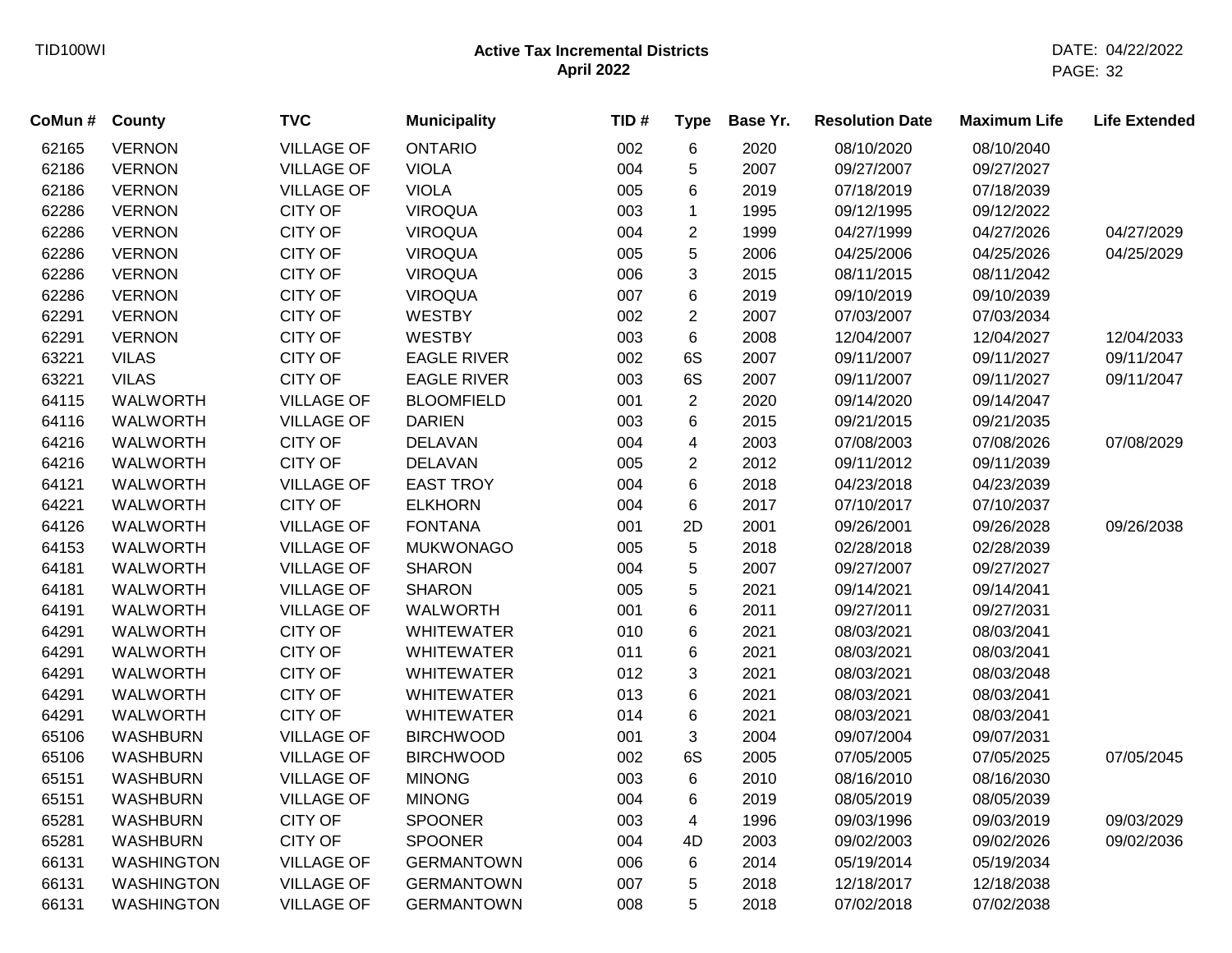| CoMun # | <b>County</b>     | <b>TVC</b>        | <b>Municipality</b> | TID# | <b>Type</b>    | Base Yr. | <b>Resolution Date</b> | <b>Maximum Life</b> | <b>Life Extended</b> |
|---------|-------------------|-------------------|---------------------|------|----------------|----------|------------------------|---------------------|----------------------|
| 66236   | <b>WASHINGTON</b> | <b>CITY OF</b>    | <b>HARTFORD</b>     | 006  | 5              | 2008     | 09/23/2008             | 09/23/2028          |                      |
| 66236   | <b>WASHINGTON</b> | <b>CITY OF</b>    | <b>HARTFORD</b>     | 007  | 5              | 2011     | 08/09/2011             | 08/09/2031          |                      |
| 66236   | <b>WASHINGTON</b> | <b>CITY OF</b>    | <b>HARTFORD</b>     | 008  | 5              | 2013     | 05/28/2013             | 05/28/2033          |                      |
| 66236   | <b>WASHINGTON</b> | <b>CITY OF</b>    | <b>HARTFORD</b>     | 010  | 3              | 2017     | 10/11/2016             | 10/11/2044          |                      |
| 66236   | <b>WASHINGTON</b> | CITY OF           | <b>HARTFORD</b>     | 011  | 5              | 2017     | 09/12/2017             | 09/12/2037          |                      |
| 66141   | <b>WASHINGTON</b> | <b>VILLAGE OF</b> | <b>JACKSON</b>      | 004  | $\mathbf{1}$   | 1995     | 09/28/1995             | 09/28/2022          |                      |
| 66141   | <b>WASHINGTON</b> | <b>VILLAGE OF</b> | <b>JACKSON</b>      | 005  | 5              | 2014     | 05/20/2014             | 05/20/2034          |                      |
| 66141   | <b>WASHINGTON</b> | <b>VILLAGE OF</b> | <b>JACKSON</b>      | 006  | 6              | 2018     | 11/14/2017             | 11/14/2038          |                      |
| 66141   | <b>WASHINGTON</b> | <b>VILLAGE OF</b> | <b>JACKSON</b>      | 007  | 6              | 2019     | 06/11/2019             | 06/11/2039          |                      |
| 66142   | <b>WASHINGTON</b> | <b>VILLAGE OF</b> | <b>KEWASKUM</b>     | 002  | 5D             | 2005     | 02/07/2005             | 02/07/2025          | 02/07/2035           |
| 66142   | <b>WASHINGTON</b> | <b>VILLAGE OF</b> | <b>KEWASKUM</b>     | 003  | 6              | 2021     | 03/16/2021             | 03/16/2042          |                      |
| 66166   | <b>WASHINGTON</b> | <b>VILLAGE OF</b> | <b>RICHFIELD</b>    | 001  | 5              | 2021     | 03/18/2021             | 03/18/2042          |                      |
| 66181   | <b>WASHINGTON</b> | <b>VILLAGE OF</b> | <b>SLINGER</b>      | 004  | 6              | 2015     | 08/03/2015             | 08/03/2035          |                      |
| 66181   | <b>WASHINGTON</b> | <b>VILLAGE OF</b> | <b>SLINGER</b>      | 005  | 3              | 2016     | 05/02/2016             | 05/02/2044          |                      |
| 66181   | <b>WASHINGTON</b> | <b>VILLAGE OF</b> | <b>SLINGER</b>      | 006  | 3              | 2021     | 06/21/2021             | 06/21/2048          |                      |
| 66291   | <b>WASHINGTON</b> | <b>CITY OF</b>    | <b>WEST BEND</b>    | 003  | 1D             | 1995     | 09/11/1995             | 09/11/2022          | 09/11/2032           |
| 66291   | <b>WASHINGTON</b> | <b>CITY OF</b>    | <b>WEST BEND</b>    | 004  | 4              | 1997     | 09/22/1997             | 09/22/2020          | 09/22/2030           |
| 66291   | <b>WASHINGTON</b> | <b>CITY OF</b>    | <b>WEST BEND</b>    | 005  | 2D             | 1998     | 09/21/1998             | 09/21/2025          | 09/21/2035           |
| 66291   | <b>WASHINGTON</b> | <b>CITY OF</b>    | <b>WEST BEND</b>    | 006  | 4              | 1999     | 11/16/1998             | 11/16/2021          | 11/16/2031           |
| 66291   | <b>WASHINGTON</b> | <b>CITY OF</b>    | <b>WEST BEND</b>    | 007  | 4              | 1999     | 09/20/1999             | 09/20/2022          |                      |
| 66291   | <b>WASHINGTON</b> | <b>CITY OF</b>    | <b>WEST BEND</b>    | 008  | 4              | 1999     | 09/27/1999             | 09/27/2022          |                      |
| 66291   | <b>WASHINGTON</b> | <b>CITY OF</b>    | <b>WEST BEND</b>    | 009  | 2D             | 2003     | 06/23/2003             | 06/23/2030          | 06/23/2040           |
| 66291   | <b>WASHINGTON</b> | <b>CITY OF</b>    | <b>WEST BEND</b>    | 010  | 2D             | 2004     | 04/19/2004             | 04/19/2031          | 04/19/2041           |
| 66291   | <b>WASHINGTON</b> | <b>CITY OF</b>    | <b>WEST BEND</b>    | 011  | 5D             | 2005     | 06/27/2005             | 06/27/2025          | 06/27/2035           |
| 66291   | <b>WASHINGTON</b> | <b>CITY OF</b>    | <b>WEST BEND</b>    | 012  | 3              | 2008     | 03/17/2008             | 03/17/2035          |                      |
| 66291   | <b>WASHINGTON</b> | <b>CITY OF</b>    | <b>WEST BEND</b>    | 013  | 5              | 2011     | 12/06/2010             | 12/06/2030          |                      |
| 66291   | <b>WASHINGTON</b> | <b>CITY OF</b>    | <b>WEST BEND</b>    | 014  | 5              | 2020     | 01/20/2020             | 01/20/2041          |                      |
| 66291   | <b>WASHINGTON</b> | CITY OF           | <b>WEST BEND</b>    | 015  | 3              | 2021     | 04/05/2021             | 04/05/2049          |                      |
| 67106   | <b>WAUKESHA</b>   | <b>VILLAGE OF</b> | <b>BIG BEND</b>     | 001  | 6              | 2013     | 05/16/2013             | 05/16/2033          | 05/16/2036           |
| 67002   | <b>WAUKESHA</b>   | <b>TOWN OF</b>    | <b>BROOKFIELD</b>   | 001A | 3              | 2014     | 02/18/2014             | 02/18/2041          |                      |
| 67206   | <b>WAUKESHA</b>   | <b>CITY OF</b>    | <b>BROOKFIELD</b>   | 004  | 5              | 2015     | 12/02/2014             | 12/02/2034          |                      |
| 67206   | <b>WAUKESHA</b>   | <b>CITY OF</b>    | <b>BROOKFIELD</b>   | 005  | 6              | 2015     | 04/07/2015             | 04/07/2035          |                      |
| 67206   | <b>WAUKESHA</b>   | <b>CITY OF</b>    | <b>BROOKFIELD</b>   | 006  | 5              | 2016     | 03/01/2016             | 03/01/2037          |                      |
| 67206   | <b>WAUKESHA</b>   | <b>CITY OF</b>    | <b>BROOKFIELD</b>   | 007  | 5              | 2018     | 04/03/2018             | 04/03/2039          |                      |
| 67206   | <b>WAUKESHA</b>   | <b>CITY OF</b>    | <b>BROOKFIELD</b>   | 008  | 3              | 2018     | 06/05/2018             | 06/05/2045          |                      |
| 67216   | <b>WAUKESHA</b>   | <b>CITY OF</b>    | <b>DELAFIELD</b>    | 004  | 6              | 2012     | 06/18/2012             | 06/18/2032          |                      |
| 67122   | WAUKESHA          | <b>VILLAGE OF</b> | <b>ELM GROVE</b>    | 002  | $\overline{2}$ | 2004     | 04/27/2004             | 04/27/2031          |                      |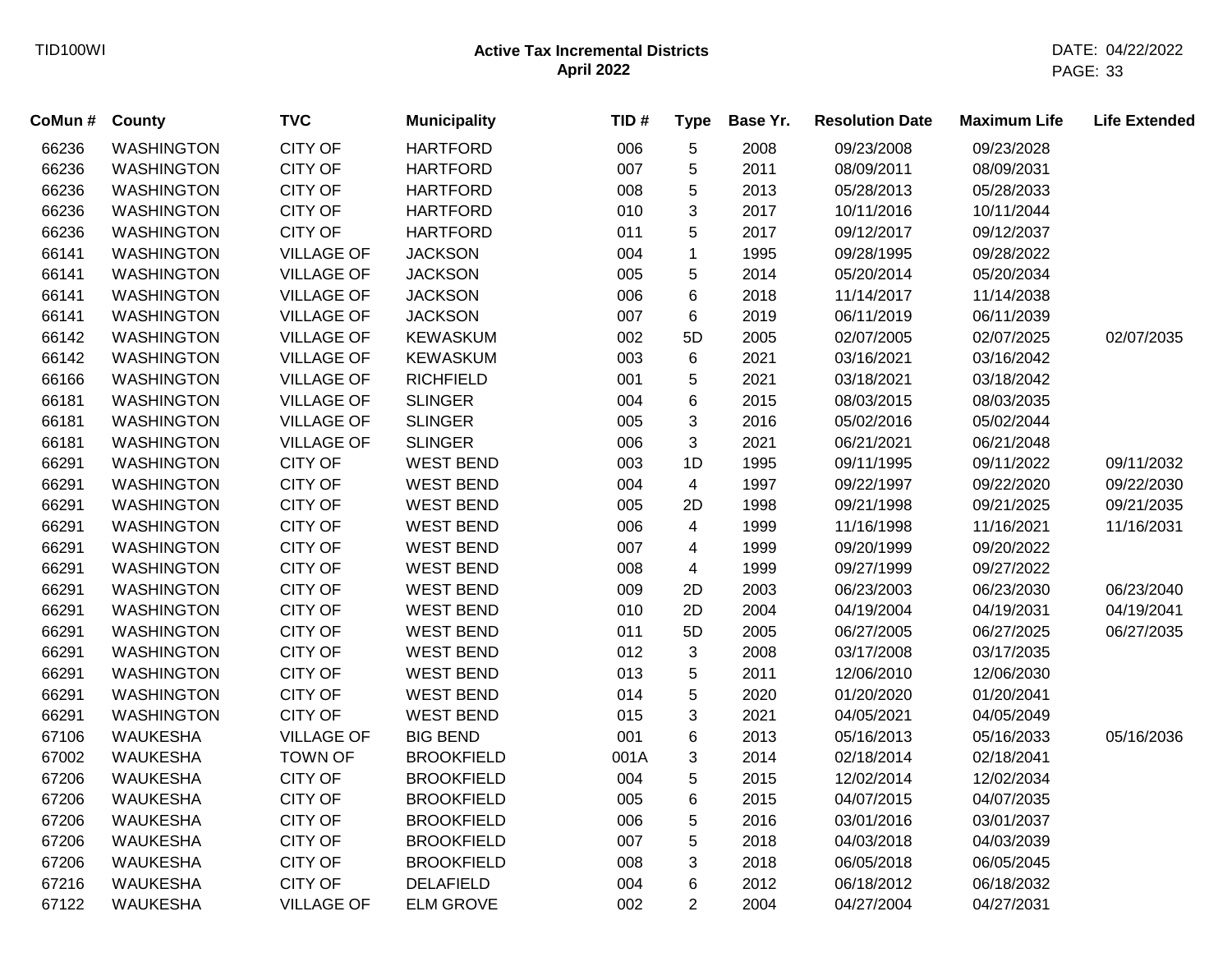| CoMun # County |                 | <b>TVC</b>        | <b>Municipality</b>    | TID# | <b>Type</b>             | Base Yr. | <b>Resolution Date</b> | <b>Maximum Life</b> | <b>Life Extended</b> |
|----------------|-----------------|-------------------|------------------------|------|-------------------------|----------|------------------------|---------------------|----------------------|
| 67136          | <b>WAUKESHA</b> | <b>VILLAGE OF</b> | <b>HARTLAND</b>        | 004  | 6                       | 2008     | 07/28/2008             | 07/28/2028          |                      |
| 67136          | <b>WAUKESHA</b> | <b>VILLAGE OF</b> | <b>HARTLAND</b>        | 005  | 3                       | 2011     | 10/25/2010             | 10/25/2037          |                      |
| 67136          | <b>WAUKESHA</b> | <b>VILLAGE OF</b> | <b>HARTLAND</b>        | 006  | 6                       | 2015     | 06/22/2015             | 06/22/2035          |                      |
| 67147          | <b>WAUKESHA</b> | <b>VILLAGE OF</b> | <b>LANNON</b>          | 001  | 6                       | 2018     | 07/09/2018             | 07/09/2038          |                      |
| 67147          | <b>WAUKESHA</b> | <b>VILLAGE OF</b> | <b>LANNON</b>          | 002  | $\overline{2}$          | 2018     | 07/09/2018             | 07/09/2045          |                      |
| 67010          | <b>WAUKESHA</b> | <b>TOWN OF</b>    | <b>LISBON</b>          | 001A | 6                       | 2019     | 11/26/2018             | 11/26/2039          |                      |
| 67151          | <b>WAUKESHA</b> | <b>VILLAGE OF</b> | <b>MENOMONEE FALLS</b> | 006  | 3                       | 2006     | 04/17/2006             | 04/17/2033          | 04/17/2036           |
| 67151          | <b>WAUKESHA</b> | <b>VILLAGE OF</b> | <b>MENOMONEE FALLS</b> | 007  | 5                       | 2008     | 02/18/2008             | 02/18/2028          |                      |
| 67151          | <b>WAUKESHA</b> | <b>VILLAGE OF</b> | <b>MENOMONEE FALLS</b> | 008  | 3                       | 2008     | 07/21/2008             | 07/21/2035          | 07/21/2038           |
| 67151          | <b>WAUKESHA</b> | <b>VILLAGE OF</b> | <b>MENOMONEE FALLS</b> | 009  | 6                       | 2010     | 01/18/2010             | 01/18/2030          |                      |
| 67151          | <b>WAUKESHA</b> | <b>VILLAGE OF</b> | <b>MENOMONEE FALLS</b> | 010  | 6                       | 2011     | 08/17/2011             | 08/17/2031          | 08/17/2037           |
| 67151          | <b>WAUKESHA</b> | <b>VILLAGE OF</b> | <b>MENOMONEE FALLS</b> | 011  | 5                       | 2011     | 08/17/2011             | 08/17/2031          |                      |
| 67151          | <b>WAUKESHA</b> | <b>VILLAGE OF</b> | <b>MENOMONEE FALLS</b> | 012  | 5                       | 2014     | 09/15/2014             | 09/15/2034          |                      |
| 67151          | <b>WAUKESHA</b> | <b>VILLAGE OF</b> | <b>MENOMONEE FALLS</b> | 013  | 5                       | 2019     | 03/04/2019             | 03/04/2040          |                      |
| 67151          | <b>WAUKESHA</b> | <b>VILLAGE OF</b> | <b>MENOMONEE FALLS</b> | 014  | 5                       | 2019     | 03/04/2019             | 03/04/2040          |                      |
| 67153          | <b>WAUKESHA</b> | <b>VILLAGE OF</b> | <b>MUKWONAGO</b>       | 003  | $\overline{\mathbf{4}}$ | 2003     | 01/07/2003             | 01/07/2026          |                      |
| 67153          | <b>WAUKESHA</b> | <b>VILLAGE OF</b> | <b>MUKWONAGO</b>       | 004  | 6                       | 2017     | 08/15/2017             | 08/15/2037          |                      |
| 67251          | <b>WAUKESHA</b> | CITY OF           | <b>MUSKEGO</b>         | 010  | 6                       | 2008     | 11/27/2007             | 11/27/2027          |                      |
| 67251          | <b>WAUKESHA</b> | CITY OF           | <b>MUSKEGO</b>         | 011  | 6                       | 2016     | 05/10/2016             | 05/10/2037          |                      |
| 67261          | <b>WAUKESHA</b> | CITY OF           | <b>NEW BERLIN</b>      | 003  | 6                       | 2018     | 02/13/2018             | 02/13/2039          |                      |
| 67261          | <b>WAUKESHA</b> | CITY OF           | <b>NEW BERLIN</b>      | 004  | 6                       | 2020     | 05/12/2020             | 05/12/2041          |                      |
| 67022          | <b>WAUKESHA</b> | <b>TOWN OF</b>    | <b>OCONOMOWOC</b>      | 001A | 6                       | 2021     | 09/17/2021             | 09/17/2041          |                      |
| 67265          | <b>WAUKESHA</b> | CITY OF           | <b>OCONOMOWOC</b>      | 004  | $\overline{2}$          | 2003     | 09/02/2003             | 09/02/2030          |                      |
| 67265          | <b>WAUKESHA</b> | CITY OF           | <b>OCONOMOWOC</b>      | 005  | $\overline{2}$          | 2017     | 05/25/2017             | 05/25/2044          |                      |
| 67265          | <b>WAUKESHA</b> | <b>CITY OF</b>    | <b>OCONOMOWOC</b>      | 006  | $\overline{2}$          | 2017     | 05/25/2017             | 05/25/2044          |                      |
| 67265          | <b>WAUKESHA</b> | <b>CITY OF</b>    | <b>OCONOMOWOC</b>      | 007  | $\overline{2}$          | 2021     | 01/05/2021             | 01/05/2049          |                      |
| 67171          | <b>WAUKESHA</b> | <b>VILLAGE OF</b> | <b>PEWAUKEE</b>        | 002  | $\overline{2}$          | 2014     | 07/15/2014             | 07/15/2041          |                      |
| 67171          | <b>WAUKESHA</b> | <b>VILLAGE OF</b> | <b>PEWAUKEE</b>        | 003  | $\overline{2}$          | 2021     | 03/02/2021             | 03/02/2049          |                      |
| 67181          | <b>WAUKESHA</b> | <b>VILLAGE OF</b> | <b>SUSSEX</b>          | 006  | $\overline{2}$          | 2013     | 03/12/2013             | 03/12/2040          |                      |
| 67181          | <b>WAUKESHA</b> | <b>VILLAGE OF</b> | <b>SUSSEX</b>          | 007  | 5                       | 2018     | 06/26/2018             | 06/26/2038          |                      |
| 67186          | <b>WAUKESHA</b> | <b>VILLAGE OF</b> | <b>VERNON</b>          | 001  | 6                       | 2020     | 01/08/2020             | 01/08/2041          |                      |
| 67191          | <b>WAUKESHA</b> | <b>VILLAGE OF</b> | <b>WALES</b>           | 001  | 99                      | 2006     | 07/10/2006             | 07/10/2043          |                      |
| 67195          | <b>WAUKESHA</b> | <b>VILLAGE OF</b> | <b>WAUKESHA</b>        | 001  | 6                       | 2020     | 01/09/2020             | 01/09/2041          |                      |
| 67291          | <b>WAUKESHA</b> | CITY OF           | <b>WAUKESHA</b>        | 011  | $\overline{2}$          | 1997     | 04/15/1997             | 04/15/2024          | 04/15/2028           |
| 67291          | <b>WAUKESHA</b> | CITY OF           | <b>WAUKESHA</b>        | 012  | 4                       | 2001     | 06/05/2001             | 06/05/2024          | 06/05/2027           |
| 67291          | <b>WAUKESHA</b> | CITY OF           | <b>WAUKESHA</b>        | 013  | 4                       | 2003     | 05/20/2003             | 05/20/2026          |                      |
| 67291          | <b>WAUKESHA</b> | CITY OF           | <b>WAUKESHA</b>        | 017  | $\overline{2}$          | 2007     | 09/18/2007             | 09/18/2034          |                      |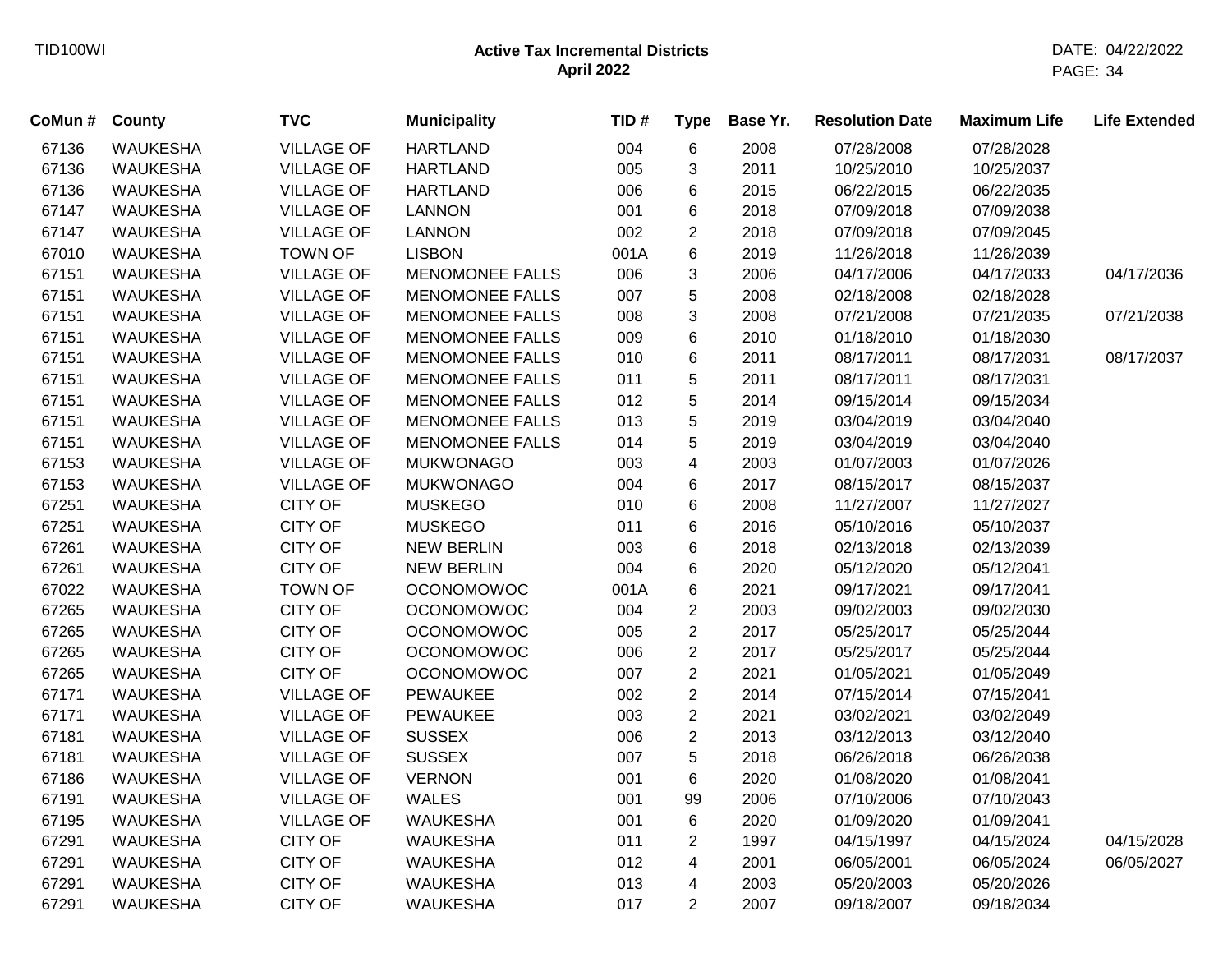| CoMun # | County           | <b>TVC</b>        | <b>Municipality</b> | TID# | <b>Type</b>    | Base Yr. | <b>Resolution Date</b> | <b>Maximum Life</b> | <b>Life Extended</b> |
|---------|------------------|-------------------|---------------------|------|----------------|----------|------------------------|---------------------|----------------------|
| 67291   | <b>WAUKESHA</b>  | <b>CITY OF</b>    | <b>WAUKESHA</b>     | 018  | 3              | 2009     | 07/15/2008             | 07/15/2035          |                      |
| 67291   | <b>WAUKESHA</b>  | <b>CITY OF</b>    | <b>WAUKESHA</b>     | 019  | 5              | 2010     | 08/05/2010             | 08/05/2030          | 08/05/2033           |
| 67291   | <b>WAUKESHA</b>  | <b>CITY OF</b>    | <b>WAUKESHA</b>     | 020  | 5              | 2010     | 08/17/2010             | 08/17/2030          | 08/17/2036           |
| 67291   | <b>WAUKESHA</b>  | <b>CITY OF</b>    | <b>WAUKESHA</b>     | 021  | 3              | 2012     | 11/01/2011             | 11/01/2038          |                      |
| 67291   | <b>WAUKESHA</b>  | <b>CITY OF</b>    | <b>WAUKESHA</b>     | 022  | 6              | 2013     | 05/21/2013             | 05/21/2033          |                      |
| 67291   | <b>WAUKESHA</b>  | <b>CITY OF</b>    | <b>WAUKESHA</b>     | 023  | 5              | 2014     | 06/03/2014             | 06/03/2034          |                      |
| 67291   | <b>WAUKESHA</b>  | <b>CITY OF</b>    | <b>WAUKESHA</b>     | 024  | 3              | 2018     | 06/19/2018             | 06/19/2045          |                      |
| 67291   | <b>WAUKESHA</b>  | <b>CITY OF</b>    | <b>WAUKESHA</b>     | 025  | 5              | 2015     | 09/15/2015             | 09/15/2035          |                      |
| 67291   | WAUKESHA         | <b>CITY OF</b>    | <b>WAUKESHA</b>     | 026  | 3              | 2019     | 09/03/2019             | 09/03/2046          |                      |
| 67291   | <b>WAUKESHA</b>  | <b>CITY OF</b>    | <b>WAUKESHA</b>     | 027  | $\overline{2}$ | 2020     | 03/17/2020             | 03/17/2048          |                      |
| 67291   | <b>WAUKESHA</b>  | <b>CITY OF</b>    | <b>WAUKESHA</b>     | 028  | 6              | 2020     | 06/16/2020             | 06/16/2040          |                      |
| 67291   | <b>WAUKESHA</b>  | <b>CITY OF</b>    | <b>WAUKESHA</b>     | 029  | 3              | 2020     | 09/15/2020             | 09/15/2047          |                      |
| 67291   | <b>WAUKESHA</b>  | <b>CITY OF</b>    | <b>WAUKESHA</b>     | 030  | 3              | 2021     | 02/18/2021             | 02/18/2049          |                      |
| 68211   | <b>WAUPACA</b>   | <b>CITY OF</b>    | <b>CLINTONVILLE</b> | 008  | 6              | 2018     | 02/13/2018             | 02/13/2039          |                      |
| 68211   | <b>WAUPACA</b>   | <b>CITY OF</b>    | <b>CLINTONVILLE</b> | 009  | 5              | 2018     | 09/11/2018             | 09/11/2038          |                      |
| 68126   | <b>WAUPACA</b>   | <b>VILLAGE OF</b> | <b>FREMONT</b>      | 001  | 6              | 2021     | 08/10/2021             | 08/10/2041          |                      |
| 68251   | <b>WAUPACA</b>   | <b>CITY OF</b>    | <b>MANAWA</b>       | 002  | 6              | 2016     | 11/13/2015             | 11/13/2036          |                      |
| 68251   | <b>WAUPACA</b>   | <b>CITY OF</b>    | <b>MANAWA</b>       | 003  | 6              | 2018     | 02/19/2018             | 02/19/2039          |                      |
| 68261   | <b>WAUPACA</b>   | <b>CITY OF</b>    | <b>NEW LONDON</b>   | 004  | 6              | 2021     | 08/10/2021             | 08/10/2041          |                      |
| 68261   | <b>WAUPACA</b>   | <b>CITY OF</b>    | <b>NEW LONDON</b>   | 005  | 6              | 2021     | 09/14/2021             | 09/14/2041          |                      |
| 68291   | <b>WAUPACA</b>   | <b>CITY OF</b>    | <b>WAUPACA</b>      | 004  | $\overline{2}$ | 2000     | 04/21/2000             | 04/21/2027          | 06/19/2034           |
| 68291   | <b>WAUPACA</b>   | <b>CITY OF</b>    | <b>WAUPACA</b>      | 008  | 4D             | 2001     | 06/19/2001             | 06/19/2024          | 06/19/2034           |
| 68291   | <b>WAUPACA</b>   | <b>CITY OF</b>    | <b>WAUPACA</b>      | 010  | $\overline{c}$ | 2001     | 06/19/2001             | 06/19/2028          |                      |
| 68292   | <b>WAUPACA</b>   | <b>CITY OF</b>    | WEYAUWEGA           | 004  | 4              | 2001     | 09/27/2001             | 09/27/2024          |                      |
| 68292   | <b>WAUPACA</b>   | CITY OF           | WEYAUWEGA           | 005  | 6              | 2007     | 01/11/2007             | 01/11/2027          |                      |
| 68292   | <b>WAUPACA</b>   | <b>CITY OF</b>    | WEYAUWEGA           | 006  | 5              | 2015     | 02/09/2015             | 02/09/2035          |                      |
| 68292   | <b>WAUPACA</b>   | <b>CITY OF</b>    | WEYAUWEGA           | 007  | 6              | 2015     | 09/21/2015             | 09/21/2035          |                      |
| 69206   | <b>WAUSHARA</b>  | <b>CITY OF</b>    | <b>BERLIN</b>       | 010  | $\mathbf 1$    | 1993     | 07/06/1993             | 07/06/2020          | 07/06/2023           |
| 69111   | <b>WAUSHARA</b>  | <b>VILLAGE OF</b> | <b>COLOMA</b>       | 002  | 6              | 2005     | 09/29/2005             | 09/29/2025          | 07/31/2030           |
| 69136   | <b>WAUSHARA</b>  | <b>VILLAGE OF</b> | <b>HANCOCK</b>      | 001  | 6              | 2016     | 09/12/2016             | 09/12/2036          |                      |
| 69171   | <b>WAUSHARA</b>  | <b>VILLAGE OF</b> | <b>PLAINFIELD</b>   | 001  | 3              | 2015     | 03/10/2015             | 03/10/2042          |                      |
| 69176   | <b>WAUSHARA</b>  | <b>VILLAGE OF</b> | <b>REDGRANITE</b>   | 001  | $\overline{2}$ | 1997     | 06/17/1997             | 06/17/2024          | 06/17/2037           |
| 69176   | <b>WAUSHARA</b>  | <b>VILLAGE OF</b> | <b>REDGRANITE</b>   | 002  | 4D             | 1997     | 06/17/1997             | 06/17/2020          | 06/17/2030           |
| 69291   | <b>WAUSHARA</b>  | <b>CITY OF</b>    | <b>WAUTOMA</b>      | 001  | $\mathbf{1}$   | 1995     | 08/28/1995             | 08/28/2022          |                      |
| 69191   | <b>WAUSHARA</b>  | <b>VILLAGE OF</b> | <b>WILD ROSE</b>    | 002  | $\overline{2}$ | 2000     | 09/20/2000             | 09/20/2027          |                      |
| 69191   | <b>WAUSHARA</b>  | <b>VILLAGE OF</b> | <b>WILD ROSE</b>    | 003  | 6              | 2006     | 02/15/2006             | 02/15/2026          |                      |
| 70201   | <b>WINNEBAGO</b> | <b>CITY OF</b>    | <b>APPLETON</b>     | 007  | 3              | 2007     | 09/05/2007             | 09/05/2034          |                      |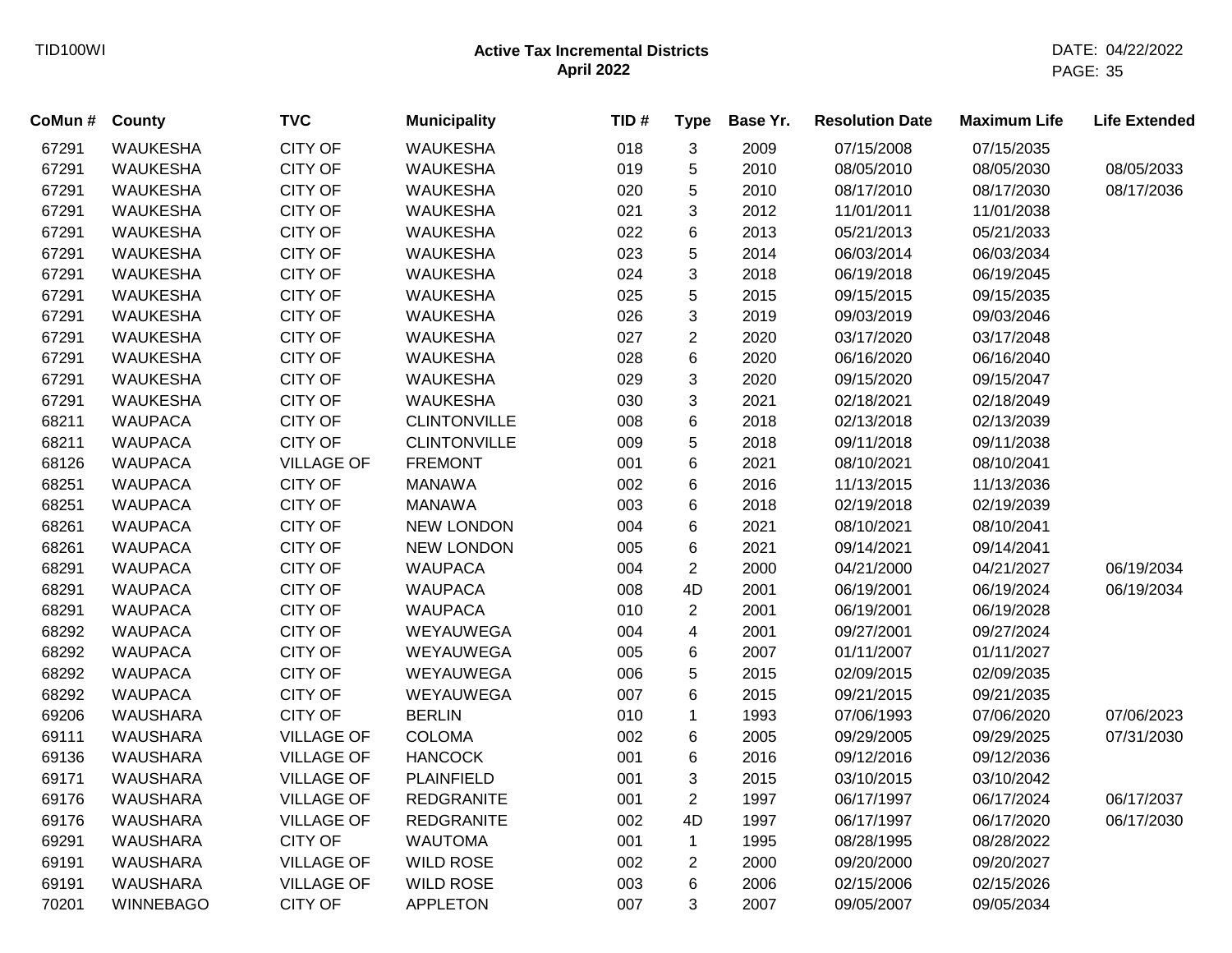| CoMun # | County           | <b>TVC</b>        | <b>Municipality</b> | TID# | <b>Type</b>             | Base Yr. | <b>Resolution Date</b> | <b>Maximum Life</b> | <b>Life Extended</b> |
|---------|------------------|-------------------|---------------------|------|-------------------------|----------|------------------------|---------------------|----------------------|
| 70006   | <b>WINNEBAGO</b> | <b>TOWN OF</b>    | <b>CLAYTON</b>      | 001A | 6                       | 2019     | 08/07/2019             | 08/07/2039          |                      |
| 70121   | <b>WINNEBAGO</b> | <b>VILLAGE OF</b> | <b>FOX CROSSING</b> | 001  | 6                       | 2015     | 06/29/2015             | 06/29/2035          |                      |
| 70121   | <b>WINNEBAGO</b> | <b>VILLAGE OF</b> | <b>FOX CROSSING</b> | 002  | 6                       | 2016     | 03/14/2016             | 03/14/2037          |                      |
| 70121   | <b>WINNEBAGO</b> | <b>VILLAGE OF</b> | <b>FOX CROSSING</b> | 003  | 6                       | 2017     | 04/10/2017             | 04/10/2038          |                      |
| 70121   | <b>WINNEBAGO</b> | <b>VILLAGE OF</b> | <b>FOX CROSSING</b> | 004  | 6                       | 2018     | 07/09/2018             | 07/09/2038          |                      |
| 70251   | <b>WINNEBAGO</b> | <b>CITY OF</b>    | <b>MENASHA</b>      | 004  | $\overline{2}$          | 1997     | 05/19/1997             | 05/19/2024          |                      |
| 70251   | <b>WINNEBAGO</b> | <b>CITY OF</b>    | <b>MENASHA</b>      | 007  | $\overline{2}$          | 2003     | 07/04/2003             | 07/04/2030          |                      |
| 70251   | <b>WINNEBAGO</b> | <b>CITY OF</b>    | <b>MENASHA</b>      | 008  | $\overline{2}$          | 2005     | 11/15/2004             | 11/15/2031          |                      |
| 70251   | <b>WINNEBAGO</b> | CITY OF           | <b>MENASHA</b>      | 010  | $\overline{2}$          | 2006     | 06/05/2006             | 06/05/2033          |                      |
| 70251   | <b>WINNEBAGO</b> | <b>CITY OF</b>    | <b>MENASHA</b>      | 011  | $\overline{2}$          | 2007     | 07/16/2007             | 07/16/2034          |                      |
| 70251   | <b>WINNEBAGO</b> | <b>CITY OF</b>    | <b>MENASHA</b>      | 013  | $\overline{2}$          | 2015     | 07/06/2015             | 07/06/2042          |                      |
| 70251   | <b>WINNEBAGO</b> | <b>CITY OF</b>    | <b>MENASHA</b>      | 014  | 3                       | 2019     | 03/18/2019             | 03/18/2047          |                      |
| 70261   | <b>WINNEBAGO</b> | <b>CITY OF</b>    | <b>NEENAH</b>       | 005  | 1D                      | 1993     | 04/22/1993             | 04/22/2020          | 04/22/2030           |
| 70261   | <b>WINNEBAGO</b> | <b>CITY OF</b>    | <b>NEENAH</b>       | 006  | 4D                      | 1997     | 03/20/1997             | 03/20/2020          | 03/20/2030           |
| 70261   | <b>WINNEBAGO</b> | <b>CITY OF</b>    | <b>NEENAH</b>       | 007  | 3                       | 2000     | 07/05/2000             | 07/05/2027          | 07/05/2037           |
| 70261   | <b>WINNEBAGO</b> | <b>CITY OF</b>    | <b>NEENAH</b>       | 008  | 3D                      | 2001     | 09/05/2001             | 09/05/2028          | 09/05/2038           |
| 70261   | <b>WINNEBAGO</b> | <b>CITY OF</b>    | <b>NEENAH</b>       | 009  | 3                       | 2015     | 03/18/2015             | 03/18/2042          |                      |
| 70261   | <b>WINNEBAGO</b> | <b>CITY OF</b>    | <b>NEENAH</b>       | 010  | $\overline{c}$          | 2015     | 08/05/2015             | 08/05/2042          |                      |
| 70261   | <b>WINNEBAGO</b> | <b>CITY OF</b>    | <b>NEENAH</b>       | 011  | 6                       | 2017     | 02/01/2017             | 02/01/2038          |                      |
| 70265   | <b>WINNEBAGO</b> | <b>CITY OF</b>    | <b>OMRO</b>         | 007  | 6                       | 2017     | 08/22/2017             | 08/22/2037          |                      |
| 70266   | <b>WINNEBAGO</b> | <b>CITY OF</b>    | <b>OSHKOSH</b>      | 012  | $\overline{2}$          | 1997     | 04/24/1997             | 04/24/2024          |                      |
| 70266   | <b>WINNEBAGO</b> | <b>CITY OF</b>    | <b>OSHKOSH</b>      | 013  | $\overline{2}$          | 1998     | 09/22/1998             | 09/22/2025          |                      |
| 70266   | <b>WINNEBAGO</b> | <b>CITY OF</b>    | <b>OSHKOSH</b>      | 014  | $\overline{c}$          | 2000     | 06/13/2000             | 06/13/2027          |                      |
| 70266   | <b>WINNEBAGO</b> | <b>CITY OF</b>    | <b>OSHKOSH</b>      | 015  | $\overline{c}$          | 2001     | 01/09/2001             | 01/09/2028          |                      |
| 70266   | <b>WINNEBAGO</b> | CITY OF           | <b>OSHKOSH</b>      | 016  | $\overline{c}$          | 2001     | 05/22/2001             | 05/22/2028          |                      |
| 70266   | <b>WINNEBAGO</b> | <b>CITY OF</b>    | <b>OSHKOSH</b>      | 017  | $\overline{2}$          | 2001     | 09/25/2001             | 09/25/2028          |                      |
| 70266   | <b>WINNEBAGO</b> | <b>CITY OF</b>    | <b>OSHKOSH</b>      | 018  | $\overline{2}$          | 2002     | 07/09/2002             | 07/09/2029          |                      |
| 70266   | <b>WINNEBAGO</b> | <b>CITY OF</b>    | <b>OSHKOSH</b>      | 019  | $\overline{\mathbf{4}}$ | 2003     | 05/13/2003             | 05/13/2026          |                      |
| 70266   | WINNEBAGO        | <b>CITY OF</b>    | <b>OSHKOSH</b>      | 020  | $\overline{2}$          | 2005     | 07/12/2005             | 07/12/2032          |                      |
| 70266   | <b>WINNEBAGO</b> | CITY OF           | <b>OSHKOSH</b>      | 021  | $\overline{2}$          | 2006     | 02/14/2006             | 02/14/2033          |                      |
| 70266   | <b>WINNEBAGO</b> | <b>CITY OF</b>    | <b>OSHKOSH</b>      | 023  | 5                       | 2009     | 06/09/2009             | 06/09/2029          |                      |
| 70266   | <b>WINNEBAGO</b> | <b>CITY OF</b>    | <b>OSHKOSH</b>      | 024  | $\overline{2}$          | 2010     | 02/23/2010             | 02/23/2037          |                      |
| 70266   | <b>WINNEBAGO</b> | <b>CITY OF</b>    | <b>OSHKOSH</b>      | 025  | $\overline{2}$          | 2012     | 05/22/2012             | 05/22/2039          |                      |
| 70266   | <b>WINNEBAGO</b> | <b>CITY OF</b>    | <b>OSHKOSH</b>      | 026  | 5                       | 2013     | 02/26/2013             | 02/26/2033          |                      |
| 70266   | <b>WINNEBAGO</b> | <b>CITY OF</b>    | <b>OSHKOSH</b>      | 027  | 5                       | 2014     | 07/08/2014             | 07/08/2034          |                      |
| 70266   | <b>WINNEBAGO</b> | <b>CITY OF</b>    | <b>OSHKOSH</b>      | 028  | $\overline{2}$          | 2016     | 06/14/2016             | 06/14/2043          |                      |
| 70266   | <b>WINNEBAGO</b> | <b>CITY OF</b>    | <b>OSHKOSH</b>      | 029  | $\overline{2}$          | 2016     | 07/12/2016             | 07/12/2043          |                      |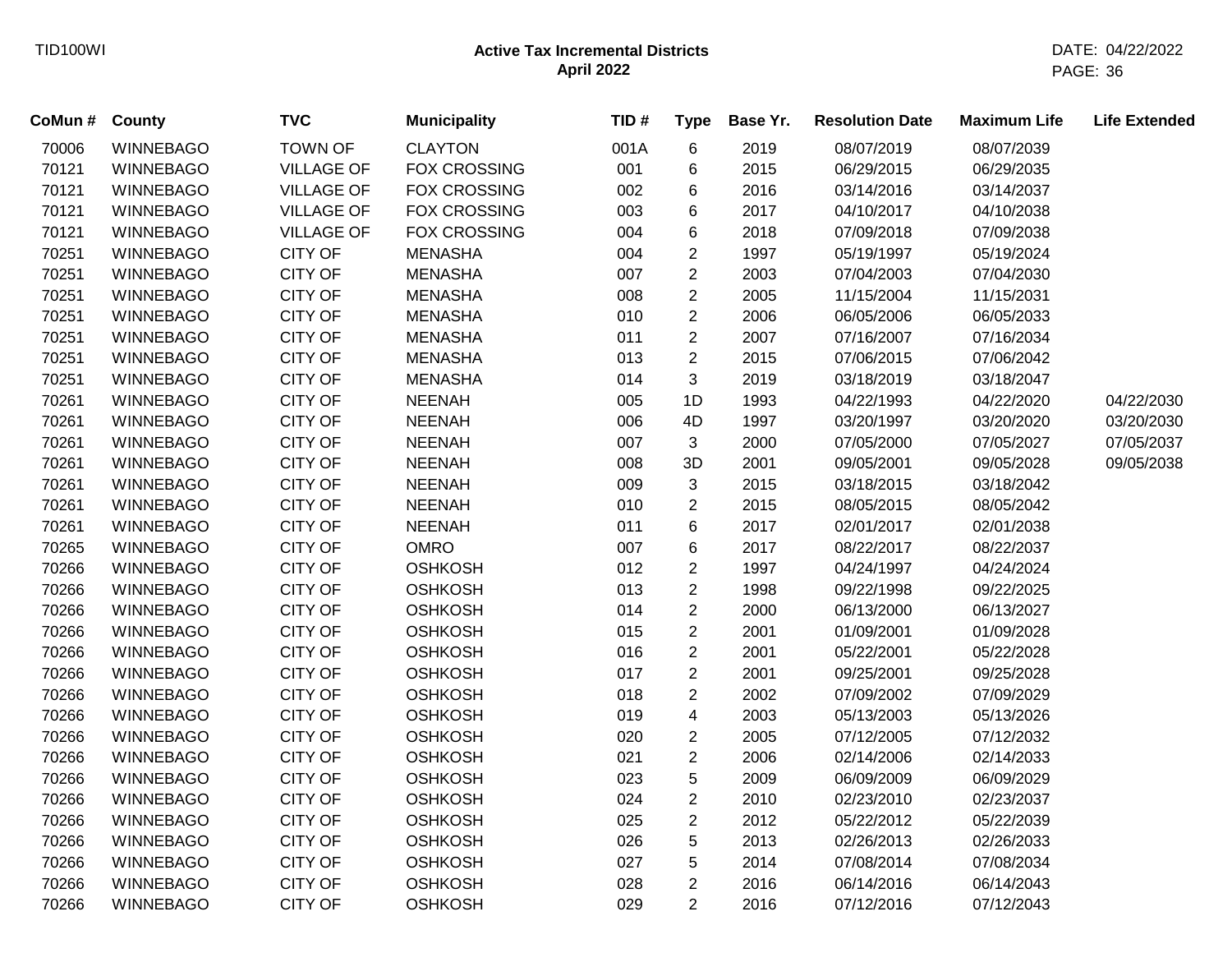| CoMun# | County           | <b>TVC</b>        | <b>Municipality</b>     | TID# | <b>Type</b>    | Base Yr. | <b>Resolution Date</b> | <b>Maximum Life</b> | <b>Life Extended</b> |
|--------|------------------|-------------------|-------------------------|------|----------------|----------|------------------------|---------------------|----------------------|
| 70266  | <b>WINNEBAGO</b> | <b>CITY OF</b>    | <b>OSHKOSH</b>          | 030  | 3              | 2016     | 08/23/2016             | 08/23/2043          |                      |
| 70266  | <b>WINNEBAGO</b> | <b>CITY OF</b>    | <b>OSHKOSH</b>          | 031  | $\overline{2}$ | 2017     | 02/28/2017             | 02/28/2045          |                      |
| 70266  | <b>WINNEBAGO</b> | <b>CITY OF</b>    | <b>OSHKOSH</b>          | 032  | 3              | 2017     | 05/23/2017             | 05/23/2044          |                      |
| 70266  | <b>WINNEBAGO</b> | <b>CITY OF</b>    | <b>OSHKOSH</b>          | 033  | $\overline{c}$ | 2017     | 07/11/2017             | 07/11/2044          |                      |
| 70266  | <b>WINNEBAGO</b> | <b>CITY OF</b>    | <b>OSHKOSH</b>          | 034  | 5              | 2018     | 01/23/2018             | 01/23/2039          |                      |
| 70266  | <b>WINNEBAGO</b> | <b>CITY OF</b>    | <b>OSHKOSH</b>          | 035  | 3              | 2018     | 01/23/2018             | 01/23/2046          |                      |
| 70266  | <b>WINNEBAGO</b> | <b>CITY OF</b>    | <b>OSHKOSH</b>          | 036  | $\overline{2}$ | 2019     | 06/11/2019             | 06/11/2046          |                      |
| 70266  | <b>WINNEBAGO</b> | <b>CITY OF</b>    | <b>OSHKOSH</b>          | 037  | 3              | 2019     | 07/23/2019             | 07/23/2046          |                      |
| 70266  | <b>WINNEBAGO</b> | <b>CITY OF</b>    | <b>OSHKOSH</b>          | 038  | $\overline{2}$ | 2019     | 09/24/2019             | 09/24/2046          |                      |
| 70266  | <b>WINNEBAGO</b> | <b>CITY OF</b>    | <b>OSHKOSH</b>          | 039  | 3              | 2020     | 01/14/2020             | 01/14/2048          |                      |
| 70266  | <b>WINNEBAGO</b> | <b>CITY OF</b>    | <b>OSHKOSH</b>          | 040  | 3              | 2021     | 03/09/2021             | 03/09/2049          |                      |
| 70191  | <b>WINNEBAGO</b> | <b>VILLAGE OF</b> | WINNECONNE              | 003  | $\overline{2}$ | 1996     | 07/18/1996             | 07/18/2023          |                      |
| 70191  | <b>WINNEBAGO</b> | <b>VILLAGE OF</b> | WINNECONNE              | 005  | $\overline{2}$ | 2000     | 04/18/2000             | 04/18/2027          |                      |
| 70191  | <b>WINNEBAGO</b> | <b>VILLAGE OF</b> | <b>WINNECONNE</b>       | 006  | $\overline{c}$ | 2000     | 09/19/2000             | 09/19/2027          |                      |
| 70191  | <b>WINNEBAGO</b> | <b>VILLAGE OF</b> | <b>WINNECONNE</b>       | 007  | 4              | 2002     | 09/17/2002             | 09/17/2025          |                      |
| 70191  | <b>WINNEBAGO</b> | <b>VILLAGE OF</b> | <b>WINNECONNE</b>       | 008  | $\overline{2}$ | 2011     | 06/09/2011             | 06/09/2038          |                      |
| 71101  | <b>WOOD</b>      | <b>VILLAGE OF</b> | <b>AUBURNDALE</b>       | 001  | 6              | 2006     | 06/05/2006             | 06/05/2026          | 06/05/2032           |
| 71101  | <b>WOOD</b>      | <b>VILLAGE OF</b> | <b>AUBURNDALE</b>       | 002  | 6              | 2015     | 09/14/2015             | 09/14/2035          |                      |
| 71106  | <b>WOOD</b>      | <b>VILLAGE OF</b> | <b>BIRON</b>            | 001  | 6              | 2006     | 01/19/2006             | 01/19/2026          |                      |
| 71106  | <b>WOOD</b>      | <b>VILLAGE OF</b> | <b>BIRON</b>            | 002  | 6              | 2006     | 01/19/2006             | 01/19/2026          |                      |
| 71106  | <b>WOOD</b>      | <b>VILLAGE OF</b> | <b>BIRON</b>            | 003  | 6              | 2009     | 08/13/2009             | 08/13/2029          |                      |
| 71251  | <b>WOOD</b>      | <b>CITY OF</b>    | <b>MARSHFIELD</b>       | 004  | $\overline{2}$ | 1996     | 09/24/1996             | 09/24/2023          | 09/24/2033           |
| 71251  | <b>WOOD</b>      | <b>CITY OF</b>    | <b>MARSHFIELD</b>       | 005  | 4D             | 1997     | 03/25/1997             | 03/25/2020          | 03/25/2030           |
| 71251  | <b>WOOD</b>      | <b>CITY OF</b>    | <b>MARSHFIELD</b>       | 007  | 4D             | 2001     | 05/22/2001             | 05/22/2024          | 05/22/2034           |
| 71251  | <b>WOOD</b>      | <b>CITY OF</b>    | <b>MARSHFIELD</b>       | 009  | $\overline{c}$ | 2013     | 08/13/2013             | 08/13/2040          |                      |
| 71251  | <b>WOOD</b>      | <b>CITY OF</b>    | <b>MARSHFIELD</b>       | 010  | 3              | 2015     | 09/30/2015             | 09/30/2042          |                      |
| 71251  | <b>WOOD</b>      | <b>CITY OF</b>    | <b>MARSHFIELD</b>       | 011  | 6              | 2016     | 04/12/2016             | 04/12/2037          |                      |
| 71251  | <b>WOOD</b>      | <b>CITY OF</b>    | <b>MARSHFIELD</b>       | 012  | 5              | 2021     | 04/27/2021             | 04/27/2042          |                      |
| 71251  | <b>WOOD</b>      | <b>CITY OF</b>    | <b>MARSHFIELD</b>       | 013  | 6              | 2021     | 09/14/2021             | 09/14/2041          |                      |
| 71261  | <b>WOOD</b>      | <b>CITY OF</b>    | <b>NEKOOSA</b>          | 001  | $\overline{2}$ | 1997     | 08/12/1997             | 08/12/2024          |                      |
| 71261  | <b>WOOD</b>      | <b>CITY OF</b>    | <b>NEKOOSA</b>          | 002  | $\overline{c}$ | 2002     | 07/13/2002             | 07/13/2029          |                      |
| 71261  | <b>WOOD</b>      | <b>CITY OF</b>    | <b>NEKOOSA</b>          | 003  | 6              | 2012     | 03/29/2012             | 03/29/2032          |                      |
| 71261  | <b>WOOD</b>      | <b>CITY OF</b>    | <b>NEKOOSA</b>          | 004  | 6              | 2018     | 07/24/2018             | 07/24/2038          |                      |
| 71271  | <b>WOOD</b>      | <b>CITY OF</b>    | <b>PITTSVILLE</b>       | 003  | 1              | 1995     | 07/06/1995             | 07/06/2022          |                      |
| 71171  | <b>WOOD</b>      | <b>VILLAGE OF</b> | PORT EDWARDS            | 002  | 5              | 2009     | 09/29/2009             | 09/29/2029          |                      |
| 71186  | <b>WOOD</b>      | <b>VILLAGE OF</b> | <b>VESPER</b>           | 001  | 6              | 2006     | 02/08/2006             | 02/08/2026          |                      |
| 71291  | <b>WOOD</b>      | <b>CITY OF</b>    | <b>WISCONSIN RAPIDS</b> | 006  | 4              | 2004     | 07/06/2004             | 07/06/2027          |                      |